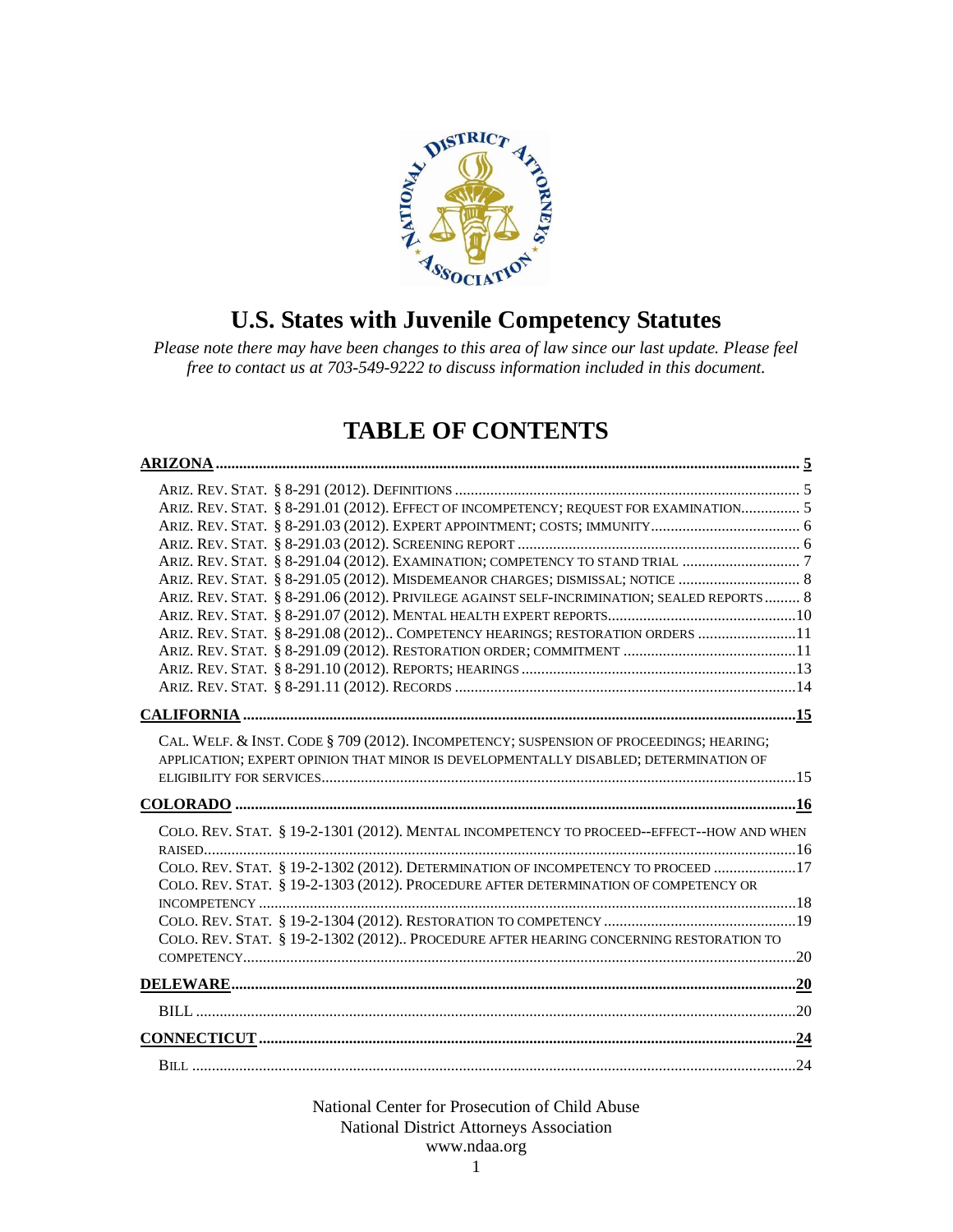| FLA. STAT. ANN. § 985.18 (2012). MEDICAL, PSYCHIATRIC, PSYCHOLOGICAL, SUBSTANCE ABUSE, AND<br>RULE 8.095. PROCEDURE WHEN CHILD BELIEVED TO BE INCOMPETENT OR INSANE 40                                                                                                                                                                                                                           |  |
|--------------------------------------------------------------------------------------------------------------------------------------------------------------------------------------------------------------------------------------------------------------------------------------------------------------------------------------------------------------------------------------------------|--|
|                                                                                                                                                                                                                                                                                                                                                                                                  |  |
| GA. CODE ANN. § § 15-11-149 (2012). DISPOSITION OF MENTALLY ILL OR MENTALLY RETARDED CHILD                                                                                                                                                                                                                                                                                                       |  |
|                                                                                                                                                                                                                                                                                                                                                                                                  |  |
|                                                                                                                                                                                                                                                                                                                                                                                                  |  |
|                                                                                                                                                                                                                                                                                                                                                                                                  |  |
| GA. CODE ANN. § § 15-11-152 (2012). STAY OF PROCEEDINGS REGARDING CHILD WHO MAY NOT BE                                                                                                                                                                                                                                                                                                           |  |
|                                                                                                                                                                                                                                                                                                                                                                                                  |  |
| GA. CODE ANN. § § 15-11-153 (2012). MENTAL COMPETENCY HEARINGS; FINDINGS BY COURT 51<br>GA. CODE ANN. § § 15-11-153.1 (2012). FINDING OF MENTAL INCOMPETENCY; DISMISSAL OF PETITION;                                                                                                                                                                                                             |  |
|                                                                                                                                                                                                                                                                                                                                                                                                  |  |
| GA. CODE ANN. § § 15-11-153.2 (2012). TRANSFER OF PROCEEDINGS; JURISDICTION                                                                                                                                                                                                                                                                                                                      |  |
| GA. CODE ANN. § § 15-11-154 (2012). PLAN MANAGER; MENTAL COMPETENCY PLAN53                                                                                                                                                                                                                                                                                                                       |  |
| GA. CODE ANN. § § 15-11-155 (2012). DISPOSITION HEARING ON MENTAL COMPETENCY PLAN;                                                                                                                                                                                                                                                                                                               |  |
|                                                                                                                                                                                                                                                                                                                                                                                                  |  |
|                                                                                                                                                                                                                                                                                                                                                                                                  |  |
| PSYCHIATRISTS, LICENSED PSYCHOLOGISTS OR EVALUATION COMMITTEE--HOSPITALIZATION--REPORT .57                                                                                                                                                                                                                                                                                                       |  |
|                                                                                                                                                                                                                                                                                                                                                                                                  |  |
|                                                                                                                                                                                                                                                                                                                                                                                                  |  |
|                                                                                                                                                                                                                                                                                                                                                                                                  |  |
|                                                                                                                                                                                                                                                                                                                                                                                                  |  |
| $\underline{\text{LOUISIANA}}\text{}\dots\text{}\dots\text{}\dots\text{}\dots\text{}\dots\text{}\dots\text{}\dots\text{}\dots\text{}\dots\text{}\dots\text{}\dots\text{}\dots\text{}\dots\text{}\dots\text{}\dots\text{}\dots\text{}\dots\text{}\dots\text{}\dots\text{}\dots\text{}\dots\text{}\dots\text{}\dots\text{}\dots\text{}\dots\text{}\dots\text{}\dots\text{}\dots\text{}\dots\text{$ |  |
| LA. REV. STAT. ANN. § ART. 832 (2012). HOW MENTAL INCAPACITY IS RAISED; EFFECT  62                                                                                                                                                                                                                                                                                                               |  |
|                                                                                                                                                                                                                                                                                                                                                                                                  |  |
| LA. REV. STAT. ANN. § ART. 834 (2012). APPOINTMENT OF COMPETENCY COMMISSION; QUALIFICATIONS                                                                                                                                                                                                                                                                                                      |  |
|                                                                                                                                                                                                                                                                                                                                                                                                  |  |
| LA. REV. STAT. ANN. § ART. 834.1 (2012). DOCUMENTATION OF COMPETENCY COMMISSION  64                                                                                                                                                                                                                                                                                                              |  |
| LA. REV. STAT. ANN. § ART. 835 (2012). REPORT OF COMPETENCY COMMISSION; CONTENT; FILING  64<br>LA. REV. STAT. ANN. § ART. 837 (2012) PROCEDURE AFTER DETERMINATION OF MENTAL CAPACITY  66                                                                                                                                                                                                        |  |
| LA. REV. STAT. ANN. § ART. 837.2 (2012). REPORT OF RESTORATION SERVICE PROVIDER                                                                                                                                                                                                                                                                                                                  |  |
|                                                                                                                                                                                                                                                                                                                                                                                                  |  |
|                                                                                                                                                                                                                                                                                                                                                                                                  |  |
|                                                                                                                                                                                                                                                                                                                                                                                                  |  |
| LA. REV. STAT. ANN. § ART. 837.6(2012). PROCEDURE FOR CHANGE OF PLACEMENT; COMMITMENT TO                                                                                                                                                                                                                                                                                                         |  |
|                                                                                                                                                                                                                                                                                                                                                                                                  |  |
|                                                                                                                                                                                                                                                                                                                                                                                                  |  |
|                                                                                                                                                                                                                                                                                                                                                                                                  |  |
|                                                                                                                                                                                                                                                                                                                                                                                                  |  |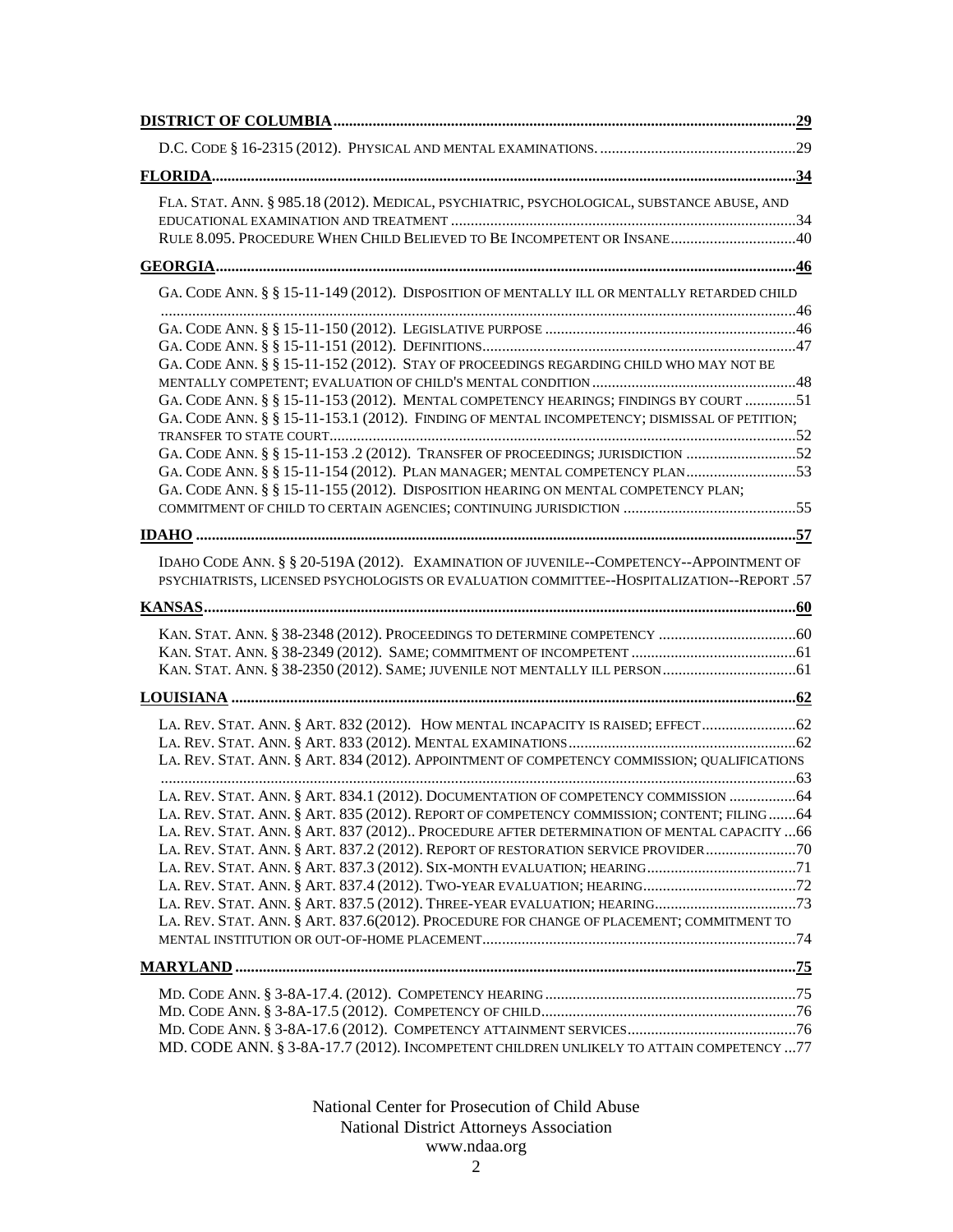| MINN. R. JUV. DEL. P. 20.0: PROCEEDING WHEN CHILD IS BELIEVED TO BE INCOMPETENT  79                                                                                                                                                                                  |  |
|----------------------------------------------------------------------------------------------------------------------------------------------------------------------------------------------------------------------------------------------------------------------|--|
|                                                                                                                                                                                                                                                                      |  |
|                                                                                                                                                                                                                                                                      |  |
|                                                                                                                                                                                                                                                                      |  |
| NEB. REV. STAT. ANN. § 24-258 (2012). PREADJUDICATION PHYSICAL AND MENTAL EVALUATION;<br>NEB. REV. STAT. ANN. § 43-259 (2012). EVALUATION; MOTION FOR RELEASE OF JUVENILE IN                                                                                         |  |
|                                                                                                                                                                                                                                                                      |  |
|                                                                                                                                                                                                                                                                      |  |
| N.H. REV. STAT. ANN. 169-B:21 (2012). MENTAL HEALTH AND SUBSTANCE ABUSE EVALUATION.  87<br>N.H. REV. STAT. ANN. 169-B:22 (2012). DISPOSITION OF A MINOR WITH A DISABILITY<br>N.H. REV. STAT. ANN. 169-B:23 (2012). ORDERS FOR PHYSICAL EXAMINATION AND TREATMENT. 89 |  |
|                                                                                                                                                                                                                                                                      |  |
|                                                                                                                                                                                                                                                                      |  |
|                                                                                                                                                                                                                                                                      |  |
|                                                                                                                                                                                                                                                                      |  |
|                                                                                                                                                                                                                                                                      |  |
| OHIO JUV. R. 32(A) SOCIAL HISTORY; PHYSICAL EXAMINATION; MENTAL EXAMINATION; INVESTIGATION<br>INVOLVING THE ALLOCATION OF PARENTAL RIGHTS AND RESPONSIBILITIES FOR THE CARE OF CHILDREN 91                                                                           |  |
|                                                                                                                                                                                                                                                                      |  |
| TEX. FAM. CODE ANN. § 55.31 (2012). UNFITNESS TO PROCEED DETERMINATION; EXAMINATION92<br>TEX. FAM. CODE ANN. § 55.33 (2012). PROCEEDINGS FOLLOWING FINDING OF UNFITNESS TO PROCEED                                                                                   |  |
| TEX. FAM. CODE ANN. § 55.35 (2012). INFORMATION REQUIRED TO BE SENT TO FACILITY; REPORT TO                                                                                                                                                                           |  |
| TEX. FAM. CODE ANN. § 55.36 (2012). REPORT THAT CHILD IS FIT TO PROCEED; HEARING ON OBJECTION                                                                                                                                                                        |  |
| TEX. FAM. CODE ANN. § 55.37 (2012). REPORT THAT CHILD IS UNFIT TO PROCEED AS A RESULT OF                                                                                                                                                                             |  |
| TEX. FAM. CODE ANN. § 55.38 (2012). COMMITMENT PROCEEDINGS IN JUVENILE COURT FOR MENTAL                                                                                                                                                                              |  |
| TEX. FAM. CODE ANN. § 55.39 (2012). REFERRAL FOR COMMITMENT PROCEEDINGS FOR MENTAL                                                                                                                                                                                   |  |
| TEX. FAM. CODE ANN. § 55.40 (2012). REPORT THAT CHILD IS UNFIT TO PROCEED AS A RESULT OF                                                                                                                                                                             |  |
| TEX. FAM. CODE ANN. § 55.41 (2012). COMMITMENT PROCEEDINGS IN JUVENILE COURT FOR MENTAL                                                                                                                                                                              |  |
| TEX. FAM. CODE ANN. § 55.42 (2012). REFERRAL FOR COMMITMENT PROCEEDINGS FOR MENTAL                                                                                                                                                                                   |  |
|                                                                                                                                                                                                                                                                      |  |
| TEX. FAM. CODE ANN. § 55.44 (2012). TRANSFER TO CRIMINAL COURT ON 18TH BIRTHDAY OF CHILD101                                                                                                                                                                          |  |
| TEX. FAM. CODE ANN. § 55.45 (2012). STANDARDS OF CARE; NOTICE OF RELEASE OR FURLOUGH 102                                                                                                                                                                             |  |
|                                                                                                                                                                                                                                                                      |  |
|                                                                                                                                                                                                                                                                      |  |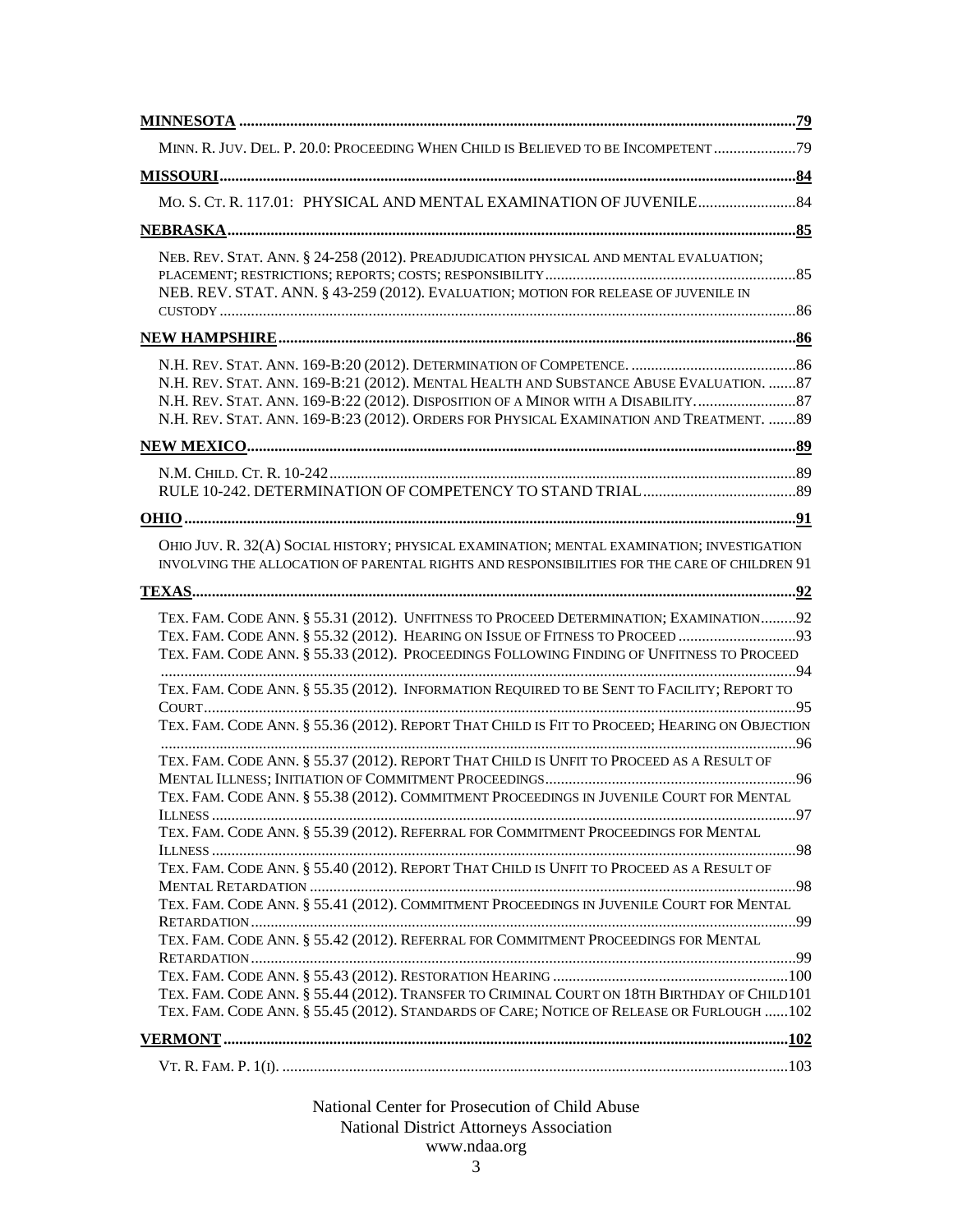| VA. CODE ANN. § 16.1-356 (2012). RAISING QUESTION OF COMPETENCY TO STAND TRIAL; EVALUATION  |  |
|---------------------------------------------------------------------------------------------|--|
|                                                                                             |  |
| VA. CODE ANN. § 16.1-357 (2012). DISPOSITION WHEN JUVENILE FOUND INCOMPETENT110             |  |
| VA. CODE ANN. § 16.1-358 (2012). DISPOSITION OF THE UNRESTORABLY INCOMPETENT JUVENILE111    |  |
| VA. CODE ANN. § 16.1-359 (2012). LITIGATING CERTAIN ISSUES WHEN THE JUVENILE IS INCOMPETENT |  |
|                                                                                             |  |
| VA. CODE ANN. § 16.1-360 (2012). DISCLOSURE BY JUVENILE DURING EVALUATION OR RESTORATION;   |  |
|                                                                                             |  |
|                                                                                             |  |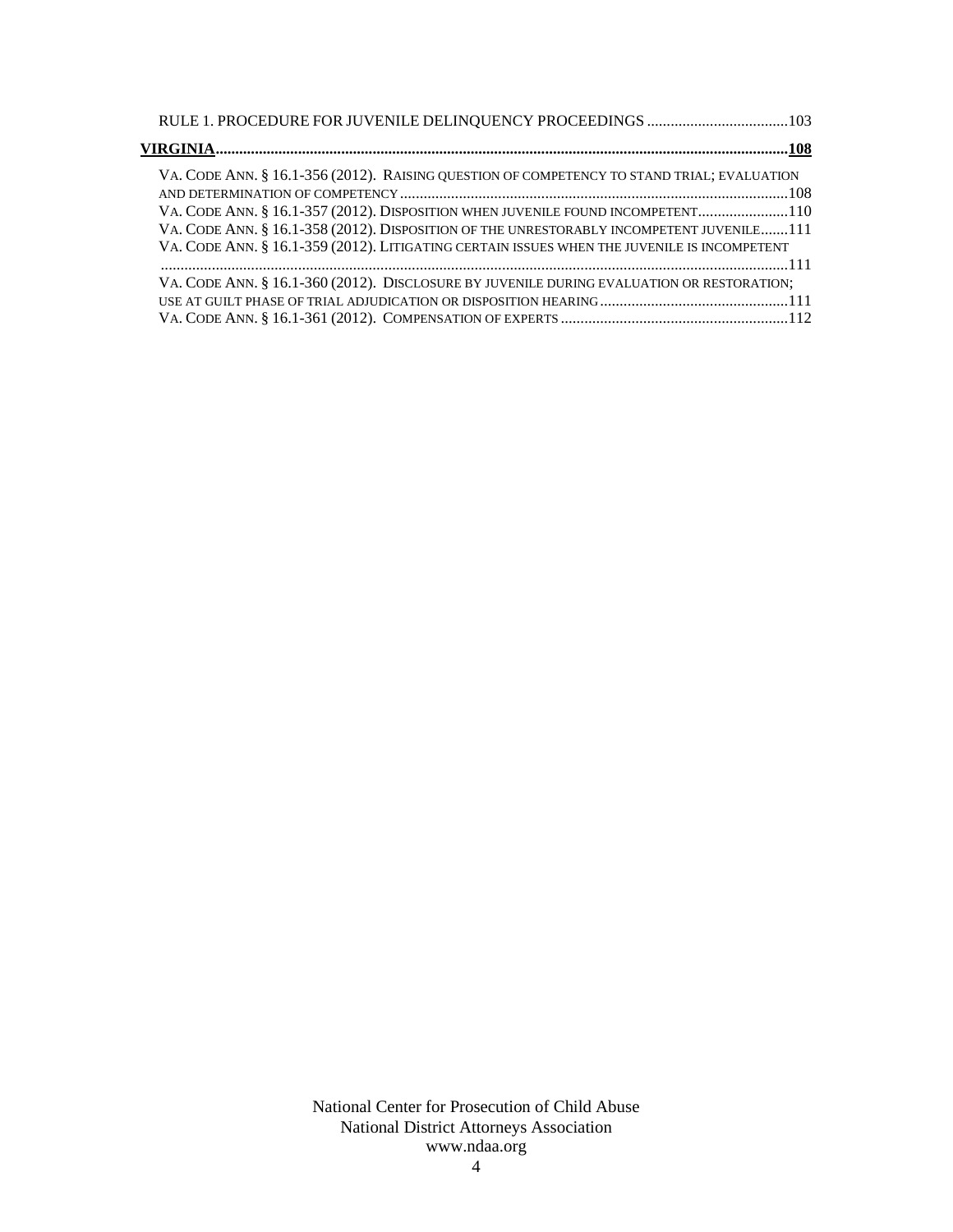# <span id="page-4-0"></span>**ARIZONA**

### <span id="page-4-1"></span>**Ariz. Rev. Stat. § 8-291 (2012). Definitions**

In this article, unless the context otherwise requires:

1. "Clinical liaison" means a mental health expert or another individual who has experience and training in mental health or developmental disabilities and who is qualified and appointed by the court to aid in coordinating the treatment or training of juveniles who are found incompetent to stand trial. If developmental disability is an issue, the clinical liaison shall be an expert in developmental disability.

2. "Incompetent" means a juvenile who does not have sufficient present ability to consult with the juvenile's lawyer with a reasonable degree of rational understanding or who does not have a rational and factual understanding of the proceedings against the juvenile. Age alone does not render a person incompetent.

3. "Juvenile" means a person who is under eighteen years of age at the time the issue of competency is raised.

4. "Mental health expert" means a physician who is licensed pursuant to title 32, chapter 13 or 17 [FN1] or a psychologist who is licensed pursuant to title 32, chapter 19.1 [FN2] and who is all of the following:

(a) Familiar with this state's competency standards and statutes.

(b) Familiar with the treatment, training and restoration programs that are available in this state.

(c) Certified by the court as meeting court developed guidelines.

[FN1] Sections 32-1401 et seq. and 32-1800 et seq. [FN2] Section 32-2601 et seq.

#### <span id="page-4-2"></span>**Ariz. Rev. Stat. § 8-291.01 (2012). Effect of incompetency; request for examination**

A. A juvenile shall not participate in a delinquency, incorrigibility or criminal proceeding if the court determines that the juvenile is incompetent to proceed.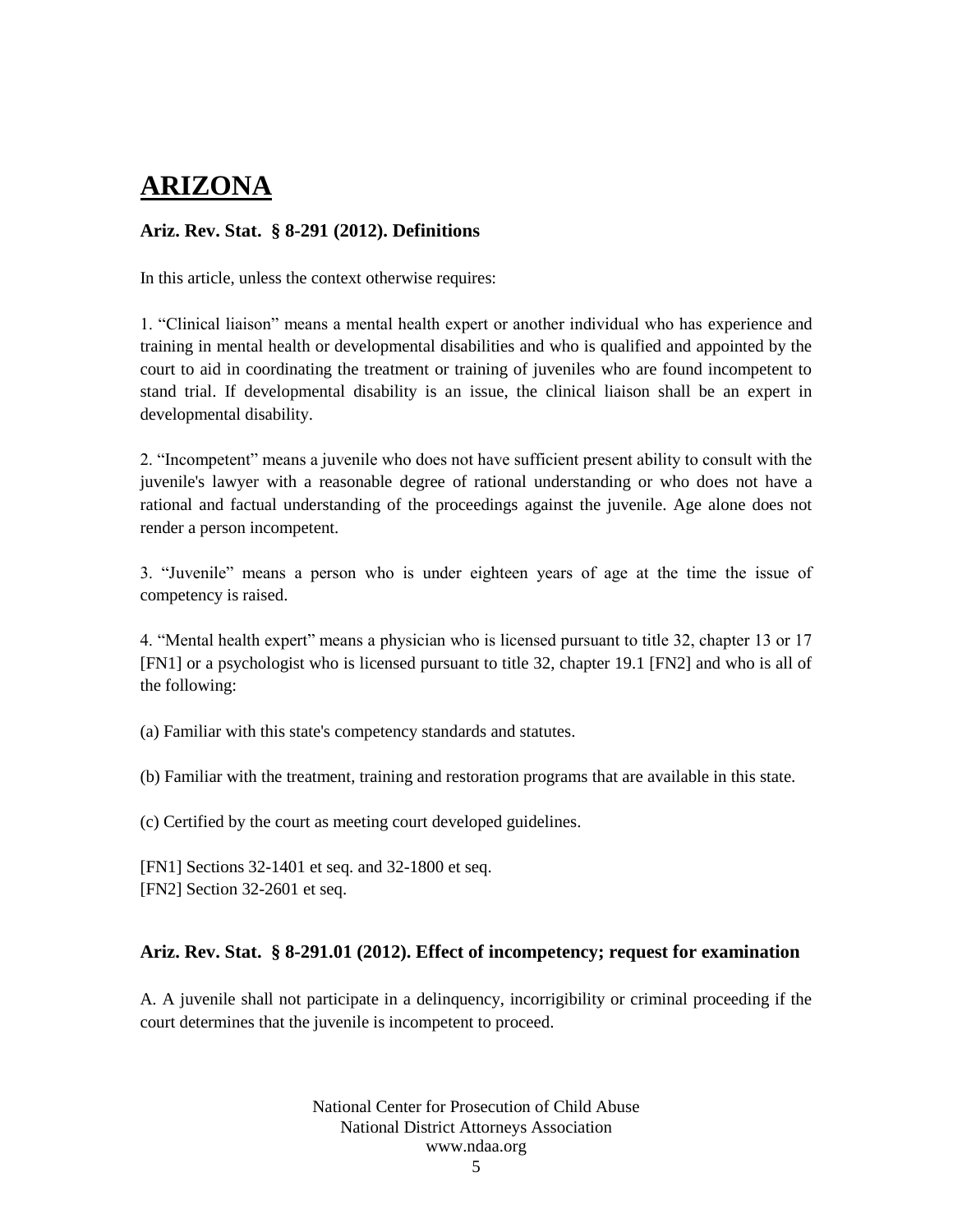B. At any time after the filing of a petition for delinquency or incorrigibility or a petition that seeks to transfer a juvenile to adult court, a party may request in writing or the court on its own motion may order that the juvenile be examined to determine if the juvenile is competent. The request shall state the facts in support of the request for a competency examination. The presence of a mental illness, defect or disability alone is not grounds for finding a juvenile incompetent. The court shall not order a juvenile who is under the jurisdiction of the juvenile court to participate in a treatment program for the restoration of competency unless the court made a prior finding of probable cause pursuant to rule 3(f), rules of procedure for the juvenile court.

#### <span id="page-5-0"></span>**Ariz. Rev. Stat. § 8-291.03 (2012).** *Expert appointment; costs; immunity*

A. If the court determines that grounds exist for a competency examination, the court shall appoint two or more mental health experts. The mental health experts shall examine the juvenile, issue a report and, if necessary, testify regarding the juvenile's competency. The court, on its own motion or upon motion of any party, may order that one of the mental health experts appointed shall be a physician specializing in psychiatry and licensed pursuant to title 32, chapter 13 or 17. [FN1] The state and the juvenile, upon approval of the court, may stipulate to the appointment of only one expert.

B. The court may order the juvenile to submit to any physical, neurological or psychological examination, if necessary, to adequately determine the juvenile's mental condition.

C. The county shall pay the costs of any examination that is ordered pursuant to subsection B, except that if a municipal court judge refers a case, the political subdivision shall pay the costs of the examination.

D. This section does not prohibit any party from retaining the party's own expert to conduct additional examinations at the party's own expense.

E. A person who is appointed as a mental health expert or a clinical liaison is immune from liability for acts or omissions pursuant to this section, except that the mental health expert or clinical liaison may be liable for intentional, wanton or grossly negligent acts that are done in the performance of the expert's or liaison's duties.

<span id="page-5-1"></span>[FN1] Section 32-1401 et seq. or 32-1800 et seq.

#### **Ariz. Rev. Stat. § 8-291.03 (2012).** *Screening report*

A. After the court determines that reasonable grounds exist to support the plea of insanity, the court or any party, with the consent of the juvenile, may request that the mental health expert provide a screening report. The screening report shall include both: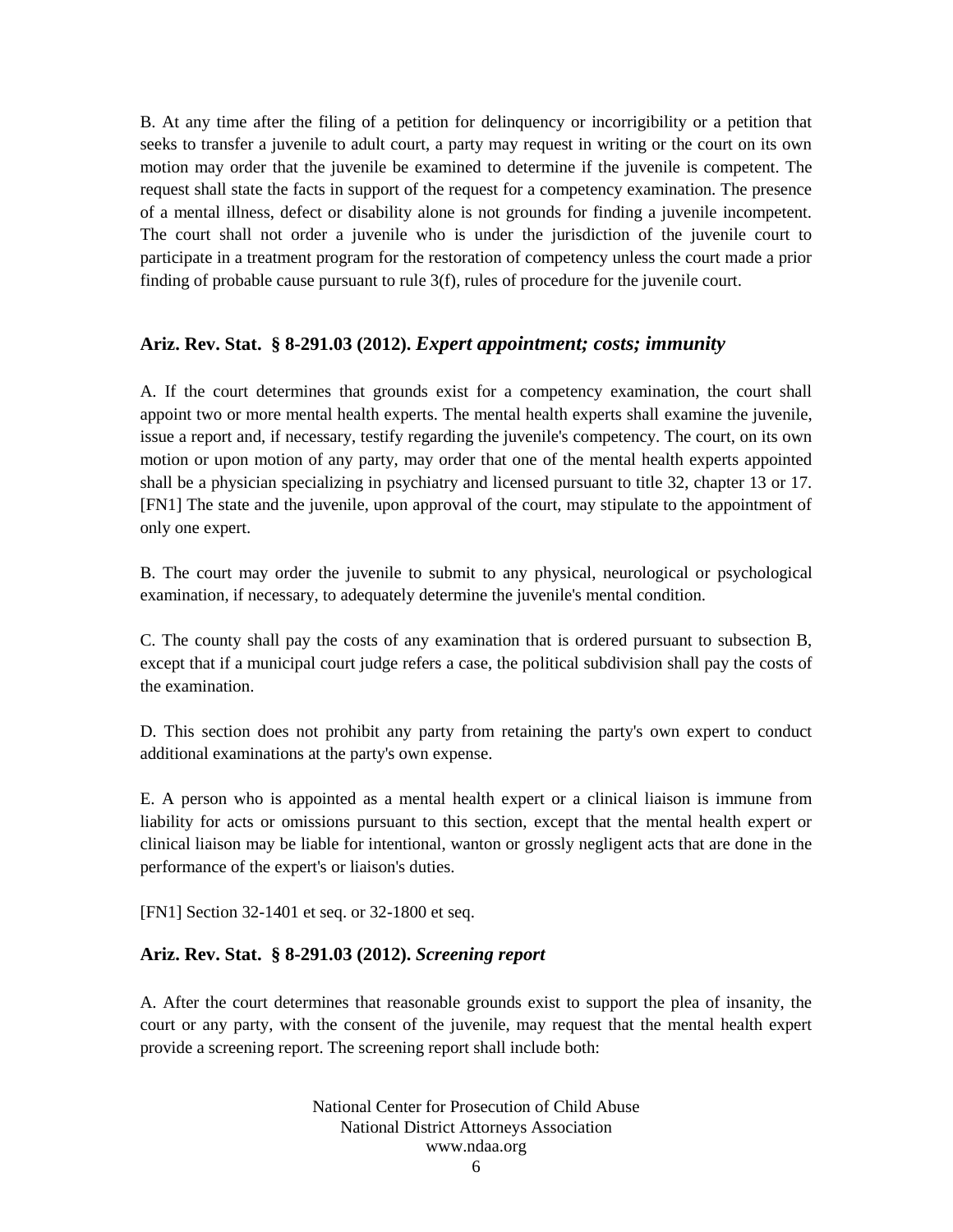1. The mental status of the juvenile at the time of the offense.

2. If the mental health expert determines that the juvenile suffered from a mental disease, defect or disability at the time of the offense, the relationship of the disease, defect or disability to the alleged offense.

B. If the juvenile's state of mind at the time of the offense will be included in the examination, counsel for the juvenile shall provide the available juvenile court, medical and educational records to the court. The court shall not appoint the expert to address the issue until the court receives the records.

C. Within ten working days after the mental health expert is appointed, the parties shall provide any of the juvenile's additional medical or criminal history records that are requested by the court or the mental health expert.

#### <span id="page-6-0"></span>*Ariz. Rev. Stat.* **§ 8-291.04** *(2012).* **Examination; competency to stand trial**

A. The court shall set and may change the conditions under which the examination of competency to stand trial is conducted.

B. Within three working days after the motion is granted and the mental health experts are appointed, the parties shall provide all of the juvenile's available medical and criminal history records to the appointed mental health experts.

C. The defense attorney shall be available to the mental health expert who conducts the examination.

D. A proceeding to determine if a juvenile is competent to stand trial shall not delay a judicial determination of the juvenile's eligibility for preadjudication release. Unless the court determines that a juvenile's preadjudication detention is necessary for the evaluation process, a juvenile who is otherwise entitled to release shall not be involuntarily confined or detained solely because the issue of the juvenile's competence to stand trial has been raised and an examination has been ordered.

E. If a juvenile is granted preadjudication release, the court may order the juvenile to appear at a designated time and place for an outpatient examination. The court may make the juvenile's appearance a condition of the juvenile's preadjudication release from detention.

F. The court may order that the juvenile be involuntarily detained until the examination is completed if the court determines that any of the following applies: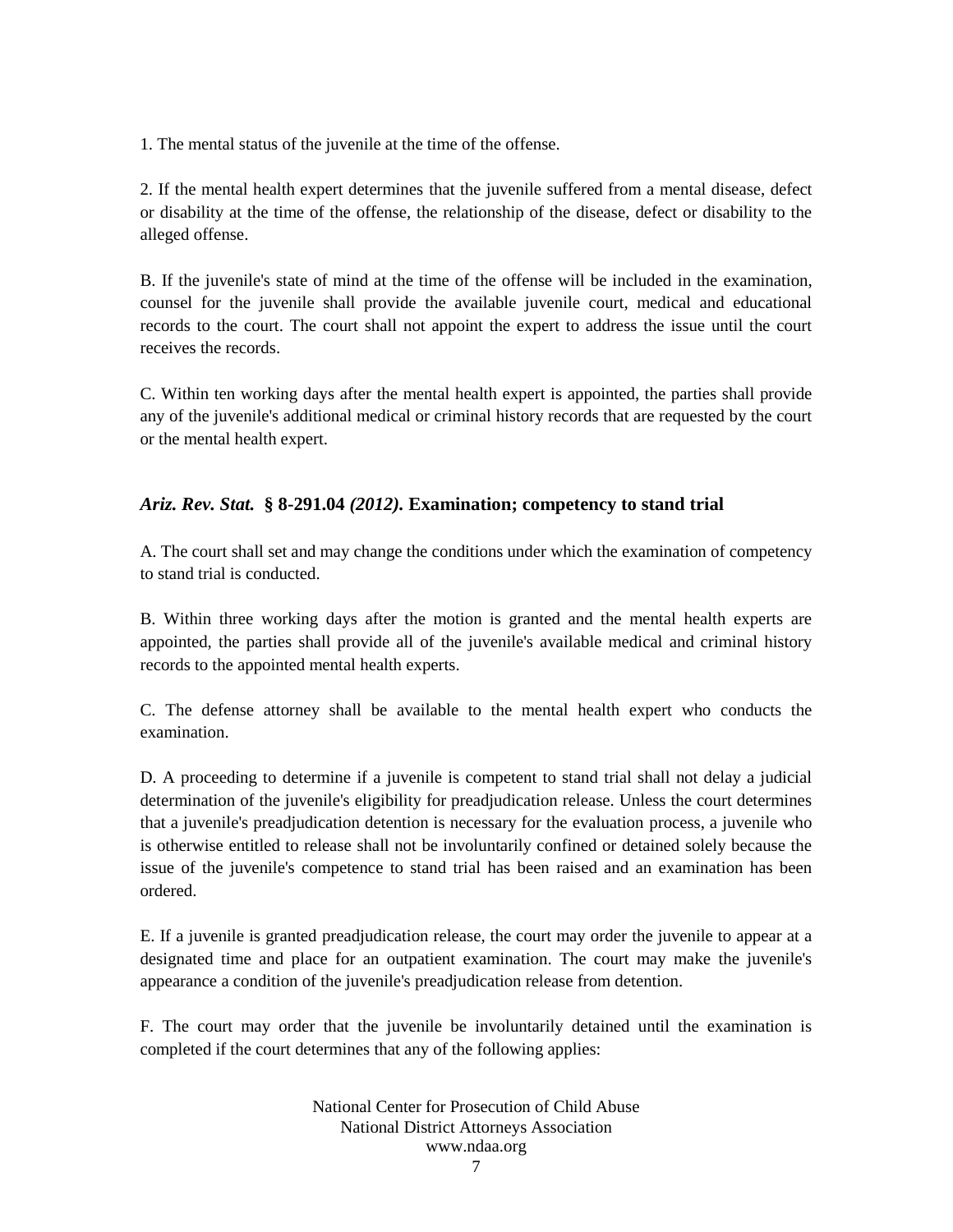1. The juvenile will not submit to an outpatient examination as a condition of release.

2. The juvenile refuses to appear for an examination.

3. An adequate examination is impossible without the detention of the juvenile.

G. If a juvenile is detained or committed for an inpatient examination, the length of the detention or commitment shall not exceed the period of time that is necessary for the examination. The detention or commitment for examination shall not exceed thirty days, except that the detention or commitment may be extended by fifteen days if the court finds that extraordinary circumstances exist. The county shall pay the costs of an inpatient examination, except that if a municipal court judge orders the inpatient examination, the political subdivision shall pay the costs of the examination.

#### <span id="page-7-0"></span>**Ariz. Rev. Stat. § 8-291.05 (2012). Misdemeanor charges; dismissal; notice**

A. If the court finds that a juvenile has been adjudicated incompetent to stand trial within the past year, the court may hold a hearing to dismiss any misdemeanor charge against the juvenile if the juvenile continues to be incompetent to stand trial. The court shall give ten days' notice of the hearing to the prosecutor and the juvenile. On receipt of this notice, the prosecutor shall notify the victim of the hearing.

B. If a misdemeanor charge is dismissed pursuant to this section, the court may order the initiation of civil commitment proceedings or may appoint a guardian ad litem to proceed with a dependency investigation.

#### <span id="page-7-1"></span>**Ariz. Rev. Stat. § 8-291.06 (2012). Privilege against self-incrimination; sealed reports**

A. The privilege against self-incrimination applies to any examination or to any statement that is made to restoration personnel during the course and scope of a court ordered restoration program.

B. Any evidence or statement that is obtained during an examination or any evidence or statement that is made to restoration personnel during the course and scope of a restoration program is not admissible in any proceeding to determine the juvenile's guilt or innocence unless the juvenile presents evidence that is intended to rebut the presumption of sanity.

C. Any statement that a juvenile makes during any examination, any statement that a juvenile makes to restoration personnel during the course and scope of a restoration program or any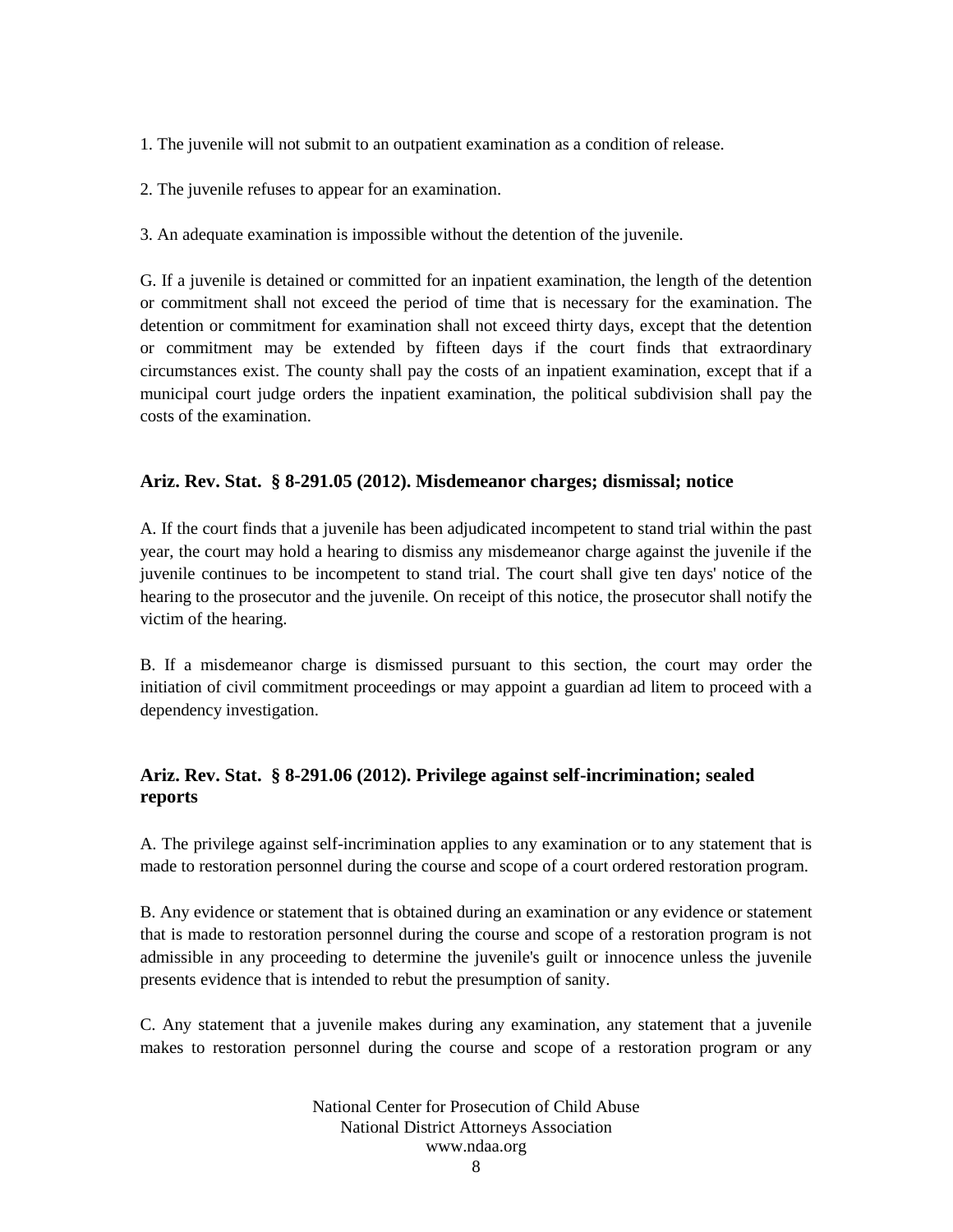evidence resulting from the statement concerning any other event or transaction is not admissible in any proceeding to determine the juvenile's guilt or innocence of any other charges that are based on those events or transactions.

D. Any statement that the juvenile makes during an examination, any part of the evaluations that is obtained during an examination or any statements that the juvenile makes to restoration personnel during the course and scope of a restoration program may not be used for any purpose without either:

1. The written consent of the juvenile or the juvenile's guardian.

2. A court order that is entered by the court that ordered the examination or that is conducting a dependency or severance proceeding.

E. After an admission or adjudication of delinquency or after the juvenile is found to be unable to be restored to competence, the court shall order all of the reports that are submitted pursuant to this article to be sealed. The court may order that the reports be opened only as follows:

1. For use by the court or juvenile, or by the prosecutor if otherwise permitted by law, for further competency or sanity evaluations.

2. For statistical analysis.

3. When the records are deemed to be necessary to assist in mental health treatment pursuant to this article or § 13-502.

4. For use by the probation department, the state department of corrections if the juvenile is in the custody of or is scheduled to be transferred into the custody of the state department of corrections or the department of juvenile corrections for the purposes of assessment and supervision or monitoring of the juvenile by that department.

5. For use by a mental health treatment provider that provides treatment to the juvenile or that assesses the juvenile for treatment.

6. For data gathering.

7. For scientific study.

F. If the court orders reports to be open for the purposes of statistical analysis, data gathering or scientific study pursuant to subsection E of this section, the reports shall be anonymous.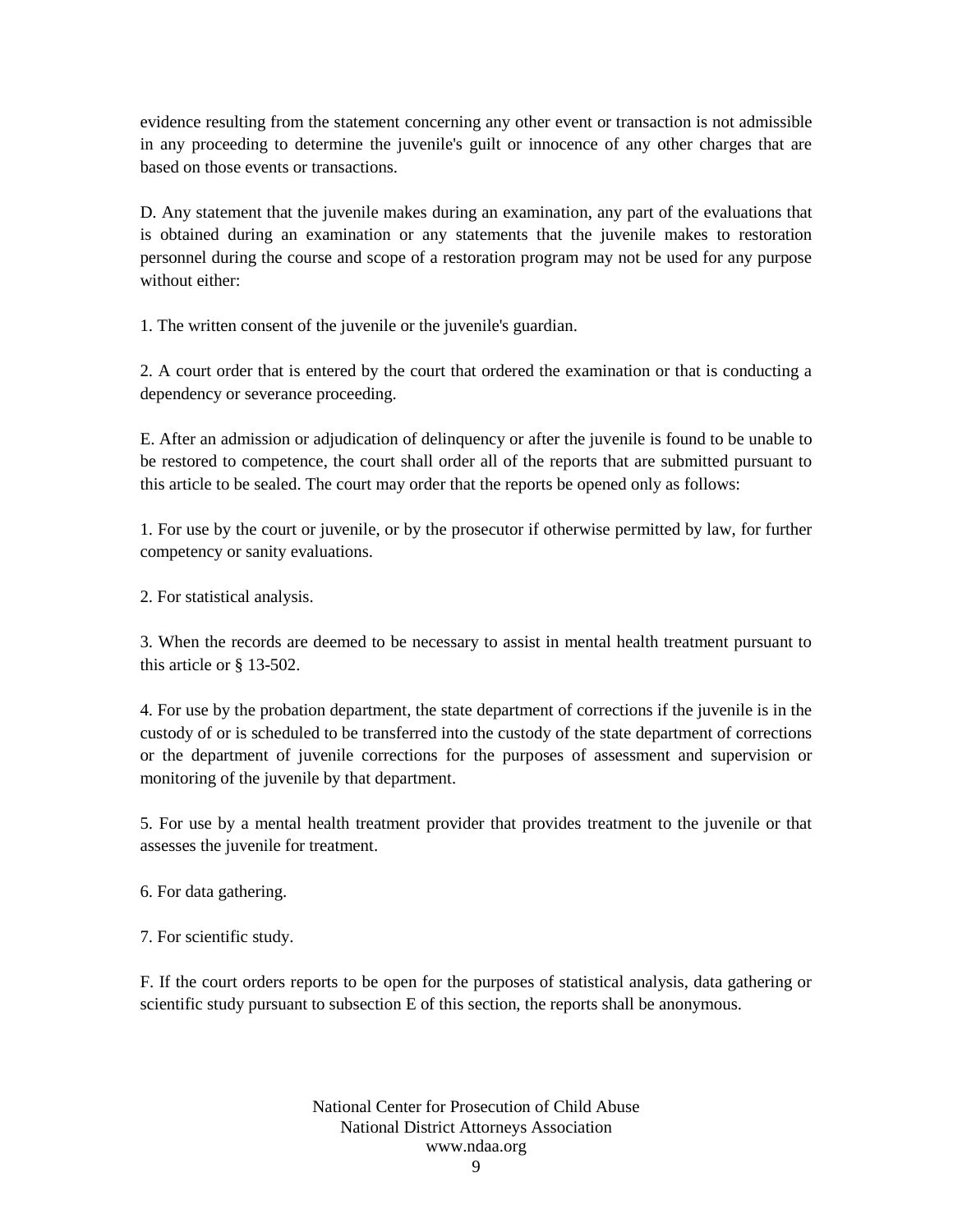G. Any statement that a juvenile makes during an examination, any statement that a juvenile makes to restoration personnel during the course and scope of a restoration program or any evidence resulting from that statement is not subject to disclosure pursuant to § 36-509.

#### <span id="page-9-0"></span>**Ariz. Rev. Stat. § 8-291.07 (2012).** *Mental health expert reports*

A. A mental health expert shall submit a written report of the examination to the court within ten working days after the examination. The mental health expert shall file the report with the clerk of the court. The clerk shall seal and file the original report. The mental health expert shall provide a copy of the report to the defense attorney for redaction. Within twenty-four hours after the defense attorney receives a copy of the report, the defense attorney shall provide copies of the redacted report to the state and the court.

B. The report shall include at least the following information:

1. The name of the mental health expert who examined the juvenile.

2. A description of the nature, content, extent and results of the examination and any test that was conducted.

3. The facts on which the findings are based.

4. An opinion as to the competency of the juvenile.

C. If the mental health expert determines that the juvenile is incompetent to stand trial, the report shall also include the following information:

1. The nature of any mental disease, defect or disability that is the cause of the juvenile's incompetency.

2. The juvenile's prognosis.

3. If the mental health expert believes that the juvenile may be restored to competency, what in the expert's opinion is needed to restore the juvenile to competency and whether restoration can be accomplished in six months or less.

4. If the juvenile is currently receiving medication, how the medication might affect the juvenile in the process.

D. If the mental health expert determines that the juvenile is currently competent because of ongoing treatment with psychotropic medication, the report shall address the necessity of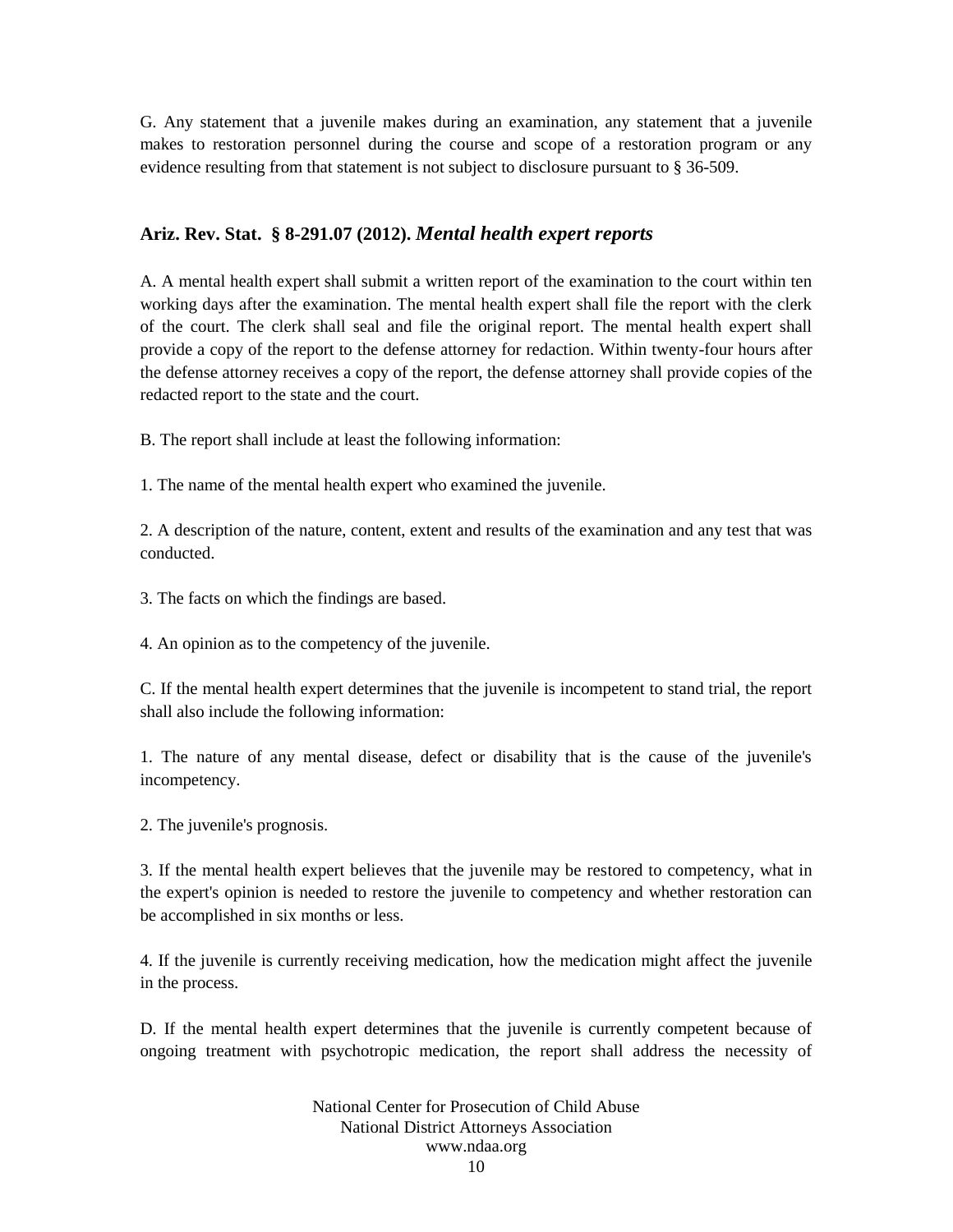continuing that treatment and shall include a description of any limitations that the medication may have on competency.

#### <span id="page-10-0"></span>**Ariz. Rev. Stat. § 8-291.08 (2012).. Competency hearings; restoration orders**

A. Within thirty days after a report is filed pursuant to § 8-291.07, the court shall hold a hearing to determine if a juvenile is competent to stand trial. The parties may introduce other evidence regarding the juvenile's mental condition or may submit the matter by written stipulation on the mental health expert's report or reports.

B. If the court finds that the juvenile is competent to stand trial, the proceedings shall continue without delay.

C. If the court initially finds that the juvenile is incompetent but may be restored to competency, the court shall order that the juvenile undergo an attempt at restoration to competency.

D. If the court initially finds that the juvenile is incompetent and there is not a substantial probability that the juvenile will be restored to competency within two hundred forty days, the court shall dismiss the matter with prejudice and shall initiate civil commitment proceedings, if appropriate. The court may appoint a guardian ad litem to proceed with a dependency investigation.

E. All restoration orders that are issued by the court shall specify the following:

- 1. The name of the restoration program provider and the location of the program.
- 2. Transportation to the program site.
- 3. The length of the restoration program.
- 4. Transportation after the program ends.
- 5. The frequency of reports.

### <span id="page-10-1"></span>**Ariz. Rev. Stat. § 8-291.09 (2012). Restoration order; commitment**

A. The court may order a juvenile to participate in an outpatient or inpatient competency restoration program or may commit the juvenile for competency restoration to the state hospital or another facility. The juvenile court shall approve all competency restoration programs. In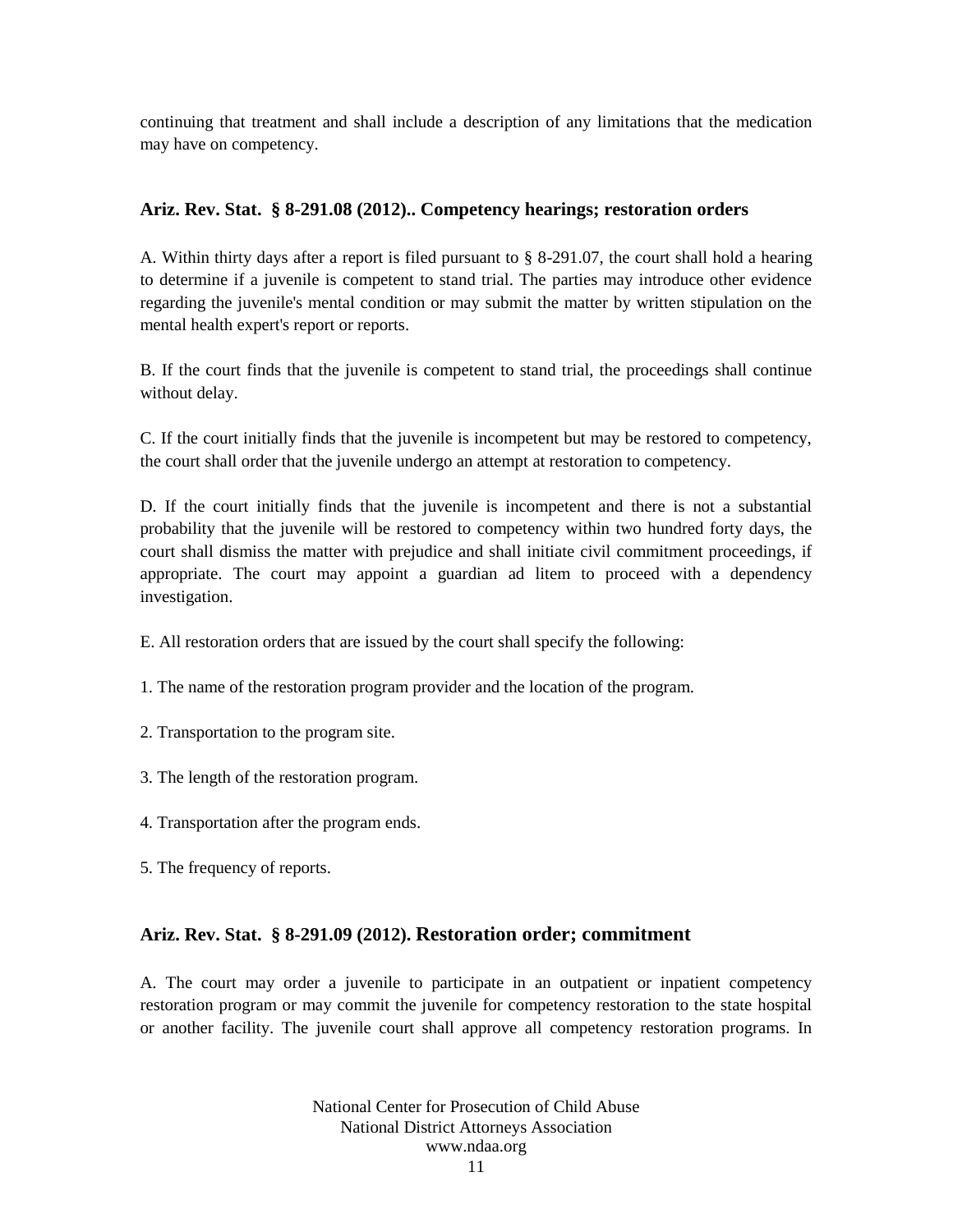determining the type and location of the program, the court shall select the least restrictive alternative after making a finding of probable cause and considering the following:

1. If confinement is necessary for program participation.

2. If the juvenile meets the civil commitment criteria under title 36, chapter 5.

B. The court may appoint a guardian ad litem for a juvenile who is ordered to participate in an inpatient or outpatient program pursuant to this section. The guardian ad litem shall both:

1. Coordinate the continuity of care following restoration.

2. In cooperation with the restoration program, advise the court on matters relating to the appropriateness of the form and location of the program and, on request of the court, shall submit a written report. The court shall distribute copies of any report to the prosecutor and the defense attorney. The privilege against self-incrimination applies to all reports and communications with the juvenile.

C. An order entered pursuant to this section shall state if the juvenile is incompetent to refuse treatment pursuant to § 13-4511, including medication.

D. The state shall pay the costs of an inpatient competency restoration program at the state hospital until either:

1. Ten days, excluding Saturdays, Sundays or other legal holidays, after the hospital submits a report to the court stating that the juvenile has regained competence or that there is no substantial probability that the juvenile will regain competency within six months after the date of the original finding of incompetency.

2. The restoration order expires.

3. Seven days, excluding Saturdays, Sundays or other legal holidays, after the charges are dismissed.

E. The state shall pay the costs of a restoration program for a juvenile who is a ward of the court unless the court orders otherwise. If the court orders otherwise, the county shall pay the costs of the restoration program, or if the proceeding arises out of municipal court, the political subdivision shall pay the costs of the restoration program.

F. A restoration order that is issued pursuant to this section is valid for one hundred eighty days from the date of the initial finding of incompetency or until one of the following occurs, whichever occurs first: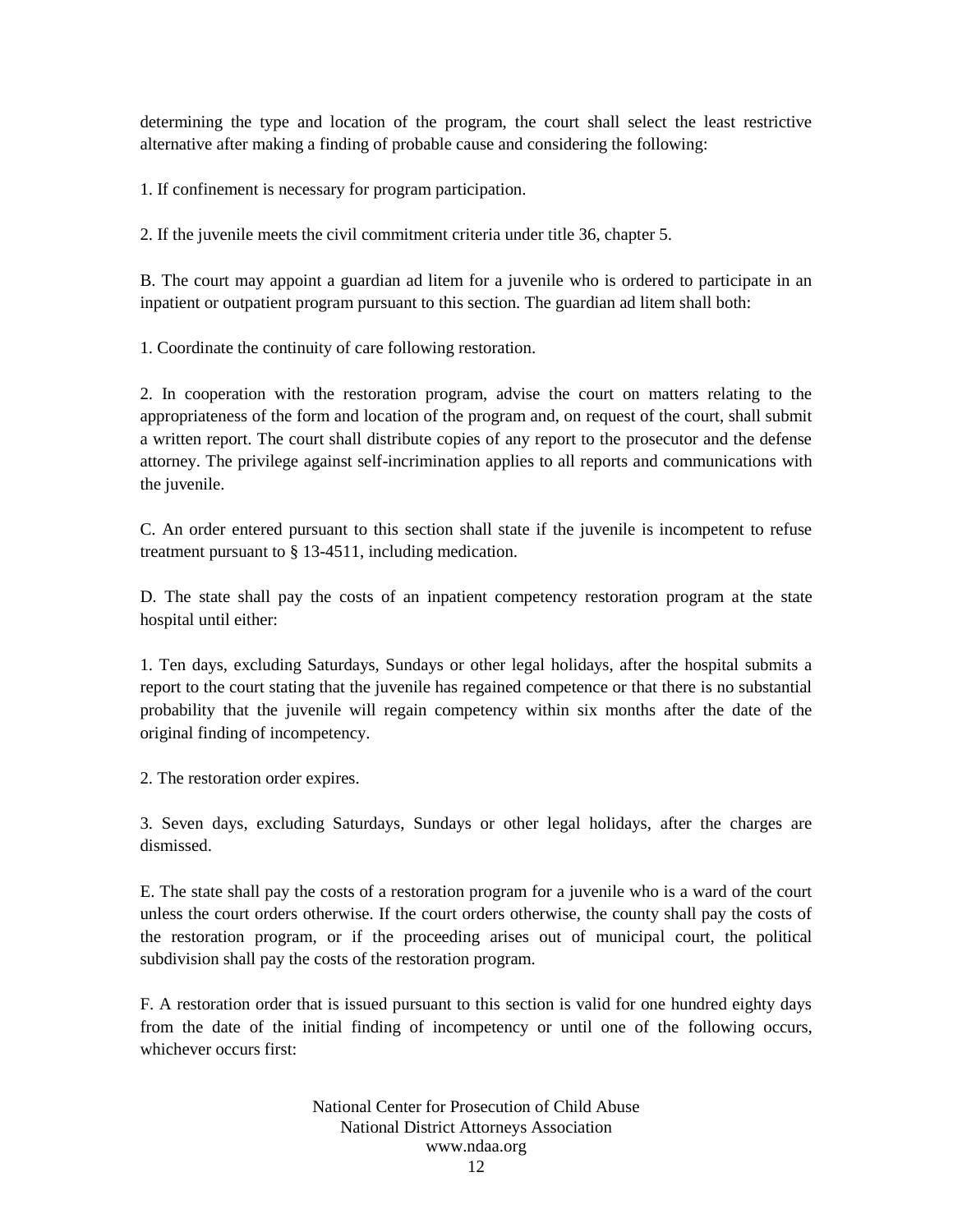1. The restoration program submits a report that the juvenile has regained competency or that there is no substantial probability that the juvenile will regain competency within the period of the order.

2. The charges are dismissed.

3. The juvenile reaches eighteen years of age.

#### <span id="page-12-0"></span>**Ariz. Rev. Stat. § 8-291.10 (2012). Reports; hearings**

A. The mental health expert who consults with the restoration program shall submit a written report to the court before any hearing that is held pursuant to this section. The clerk of the court shall seal and file the original report. The mental health expert shall provide a copy of the report to the defense attorney for redaction. Within twenty-four hours after receiving a copy of the report, the defense attorney shall provide copies of the redacted report to the state and the court. A report shall be filed as follows:

1. Every sixty days.

2. Whenever the mental health expert believes the juvenile is competent to proceed.

3. Whenever the mental health expert believes that there is no substantial probability that the juvenile will regain competency before the expiration of the order for participation in a competency restoration program.

4. Fourteen days before the expiration of the maximum term of the restoration order.

B. The report shall include the mental health expert's findings and the information required under § 8-291.07. If the report states that the juvenile remains incompetent, the report shall state the likelihood that the juvenile will regain competency, an estimated time period for the restoration of competency and recommendations for program modification, if necessary. If the report states that the juvenile has regained competency, the report shall state the effect, if any, of any limitations that are imposed by any medications used in the effort to restore the juvenile's competency.

C. The court may hold a hearing regarding a juvenile's progress toward competency on the request of the prosecutor, the defense attorney or the guardian ad litem.

D. Except as provided in subsection C of this section, the court shall hold a hearing to determine the juvenile's progress towards regaining competency as follows: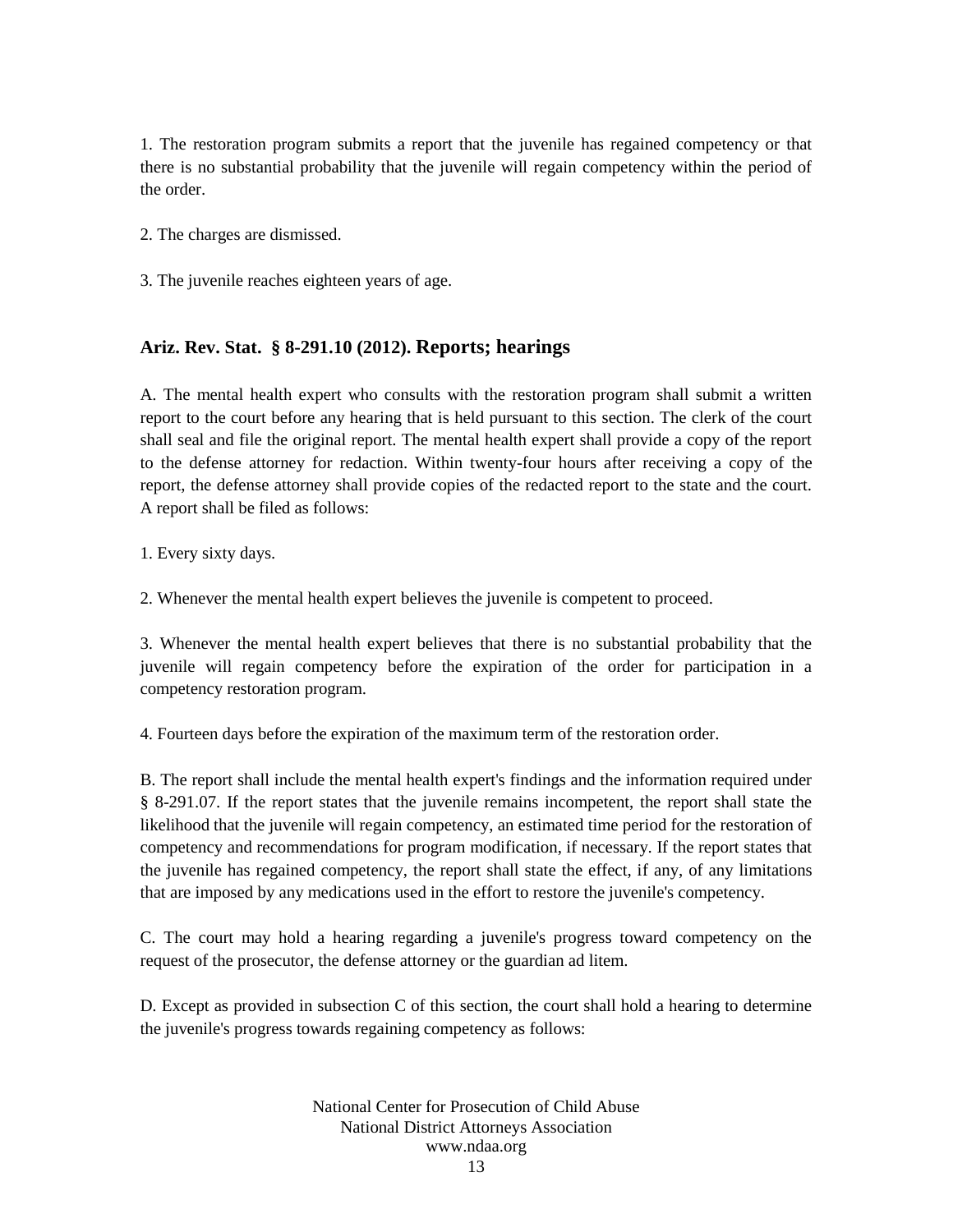1. On the court's own motion.

2. On receipt of a report that is submitted by the restoration program pursuant to subsection A of this section.

3. Not less than three months before the juvenile's eighteenth birthday.

E. If at the hearing conducted pursuant to subsection D of this section the court finds that the juvenile has regained competency, the juvenile shall be returned to the juvenile court and the proceedings against the juvenile shall continue in juvenile court without delay.

F. If at a hearing based on a report that is filed pursuant to subsection A, paragraph 4 of this section the juvenile court finds that the juvenile has not been restored to competency but that the juvenile has made substantial progress toward restoration to competency, the court may extend the restoration program period for an additional sixty days for good cause if the court determines by clear and convincing evidence that further participation will lead to restoration to competency.

G. If at a hearing that is held pursuant to subsection D, paragraph 3 of this section the court finds that the juvenile is not restored to competency and is not restorable within the time left before the juvenile's eighteenth birthday, the court shall dismiss the charges with prejudice if the offense is a misdemeanor, may dismiss the charges with prejudice if the offense is not an offense listed in § 13-501, subsection A or B or shall dismiss the charges without prejudice if the offense is an offense listed in § 13-501, subsection A or B.

H. If at a hearing that is held pursuant to subsection C or subsection D, paragraph 1 or 2 of this section the court finds that the juvenile is incompetent to proceed and that there is not a substantial probability that the juvenile will regain competency within two hundred forty days after the date of the original finding of incompetency, the court shall dismiss the charges with prejudice and shall initiate civil commitment proceedings, if appropriate. The court shall order the guardian ad litem to proceed with a dependency investigation.

### <span id="page-13-0"></span>**Ariz. Rev. Stat.****§ 8-291.11 (2012). Records**

The court and the department of health services shall keep records of the offenses for which a juvenile was charged, any court ordered examination and treatment outcomes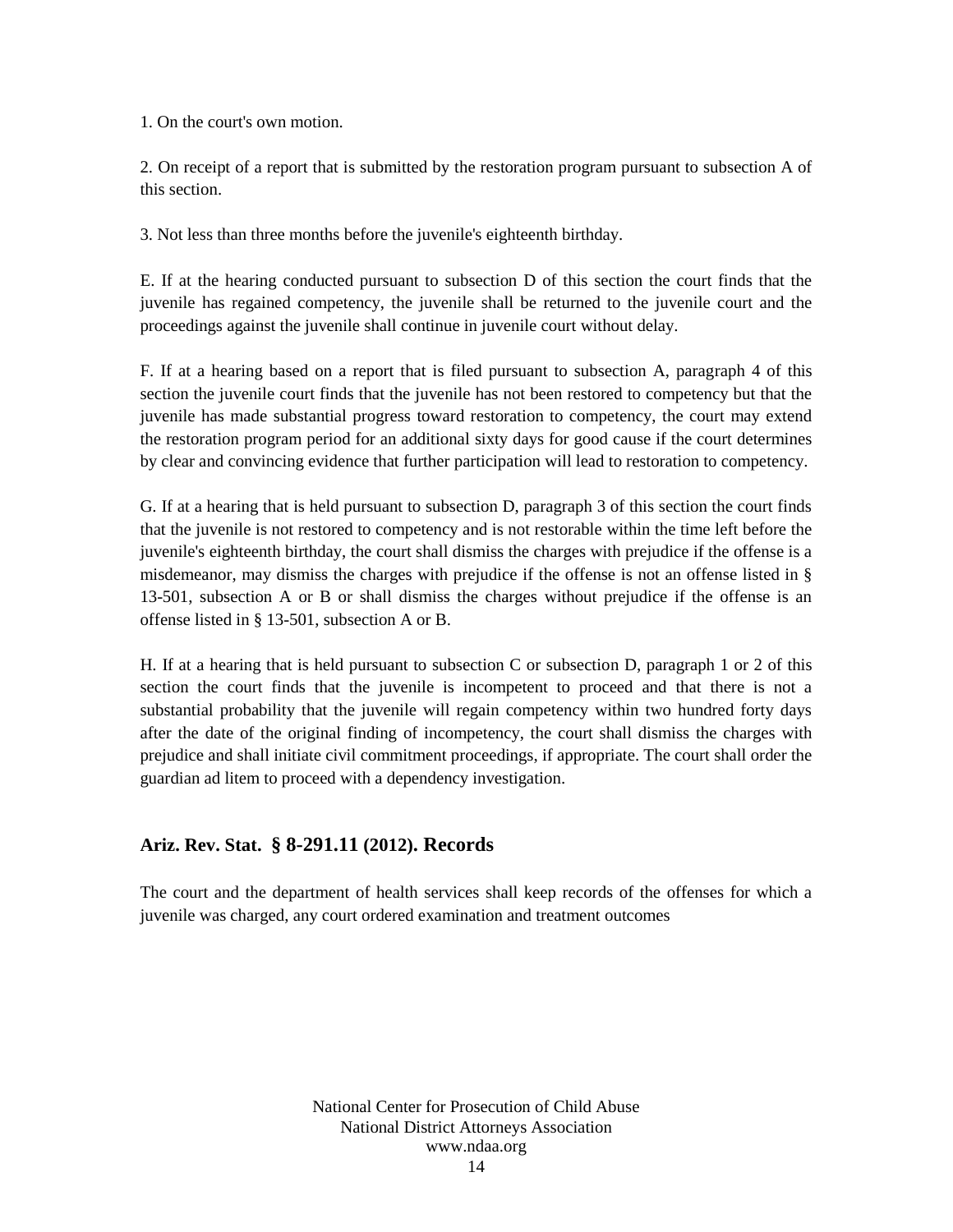# <span id="page-14-0"></span>**CALIFORNIA**

### <span id="page-14-1"></span>**CAL. WELF. & INST. CODE § 709 (2012). Incompetency; suspension of proceedings; hearing; application; expert opinion that minor is developmentally disabled; determination of eligibility for services**

(a) During the pendency of any juvenile proceeding, the minor's counsel or the court may express a doubt as to the minor's competency. A minor is incompetent to proceed if he or she lacks sufficient present ability to consult with counsel and assist in preparing his or her defense with a reasonable degree of rational understanding, or lacks a rational as well as factual understanding, of the nature of the charges or proceedings against him or her. If the court finds substantial evidence raises a doubt as to the minor's competency, the proceedings shall be suspended.

(b) Upon suspension of proceedings, the court shall order that the question of the minor's competence be determined at a hearing. The court shall appoint an expert to evaluate whether the minor suffers from a mental disorder, developmental disability, developmental immaturity, or other condition and, if so, whether the condition or conditions impair the minor's competency. The expert shall have expertise in child and adolescent development, and training in the forensic evaluation of juveniles, and shall be familiar with competency standards and accepted criteria used in evaluating competence. The Judicial Council shall develop and adopt rules for the implementation of these requirements.

(c) If the minor is found to be incompetent by a preponderance of the evidence, all proceedings shall remain suspended for a period of time that is no longer than reasonably necessary to determine whether there is a substantial probability that the minor will attain competency in the foreseeable future, or the court no longer retains jurisdiction. During this time, the court may make orders that it deems appropriate for services, subject to subdivision (h), that may assist the minor in attaining competency. Further, the court may rule on motions that do not require the participation of the minor in the preparation of the motions. These motions include, but are not limited to, the following:

- (1) Motions to dismiss.
- (2) Motions by the defense regarding a change in the placement of the minor.
- (3) Detention hearings.
- (4) Demurrers.

(d) If the minor is found to be competent, the court may proceed commensurate with the court's jurisdiction.

(e) This section applies to a minor who is alleged to come within the jurisdiction of the court pursuant to Section 601 or 602.

(f) If the expert believes the minor is developmentally disabled, the court shall appoint the director of a regional center for developmentally disabled individuals described in Article 1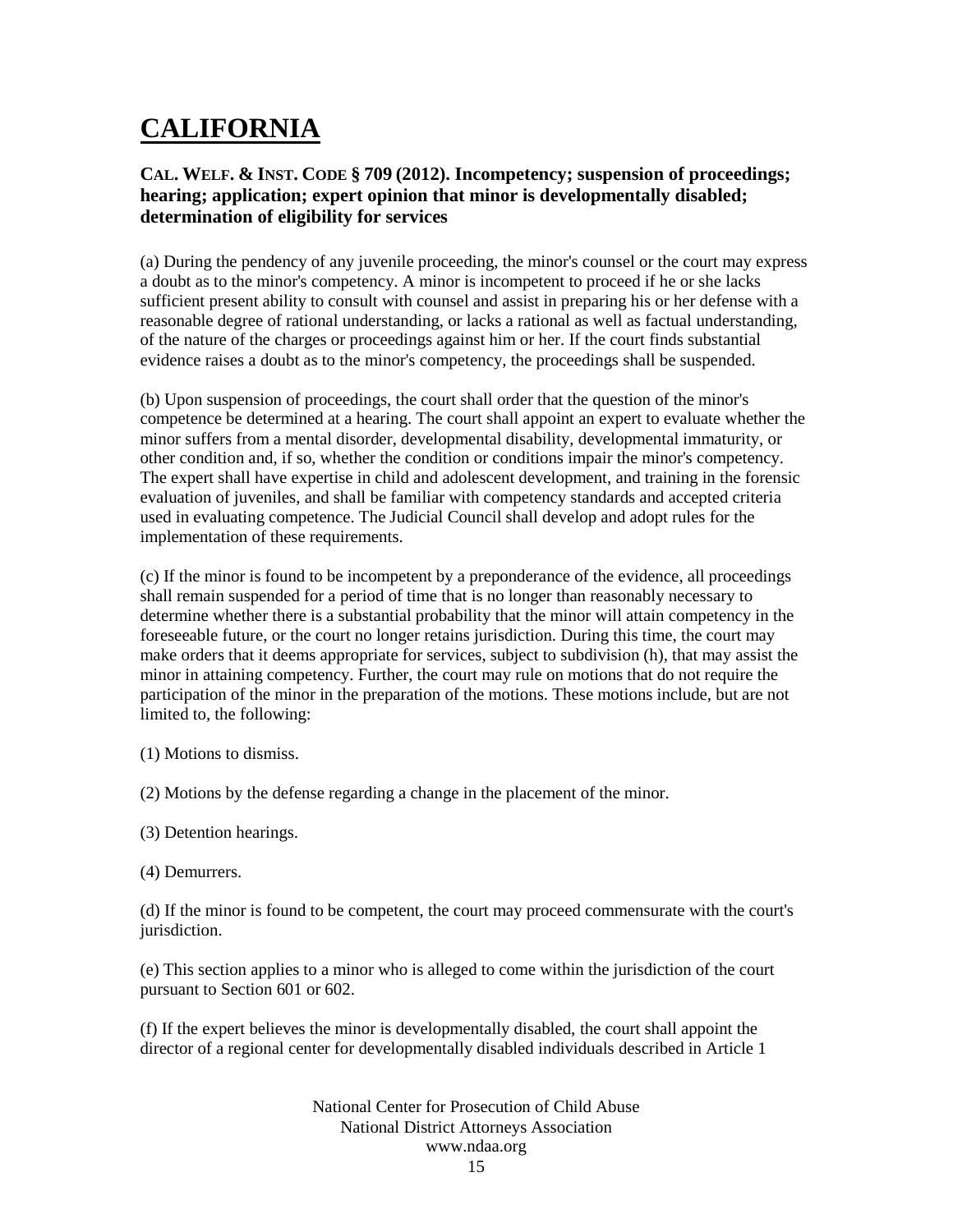(commencing with Section 4620) of Chapter 5 of Division 4.5, or his or her designee, to evaluate the minor. The director of the regional center, or his or her designee, shall determine whether the minor is eligible for services under the Lanterman Developmental Disabilities Services Act (Division 4.5 (commencing with Section 4500)), and shall provide the court with a written report informing the court of his or her determination. The court's appointment of the director of the regional center for determination of eligibility for services shall not delay the court's proceedings for determination of competency.

(g) An expert's opinion that a minor is developmentally disabled does not supersede an independent determination by the regional center whether the minor is eligible for services under the Lanterman Developmental Disabilities Services Act (Division 4.5 (commencing with Section 4500)).

(h) Nothing in this section shall be interpreted to authorize or require the following:

(1) The court to place a minor who is incompetent in a developmental center or community facility operated by the State Department of Developmental Services without a determination by a regional center director, or his or her designee, that the minor has a developmental disability and is eligible for services under the Lanterman Developmental Disabilities Services Act (Division 4.5 (commencing with Section 4500)).

(2) The director of the regional center, or his or her designee, to make determinations regarding the competency of a minor.

## <span id="page-15-0"></span>**COLORADO**

#### <span id="page-15-1"></span>**COLO. REV. STAT. § 19-2-1301 (2012). Mental incompetency to proceed--effect--how and when raised**

(1) The provisions of this part 13 shall only apply to proceedings under this title.

(2) A juvenile shall not be tried or sentenced if the juvenile is incompetent to proceed, as defined in section 16-8.5-101(11), C.R.S., at that stage of the proceedings against him or her.

(3) When a party specified in this subsection (3) has reason to believe that a juvenile is incompetent to proceed in a delinquency action, the party shall raise the question of the juvenile's competency in the following manner:

(a) On its own motion, the court shall suspend the proceeding and determine the competency or incompetency of the juvenile as provided in section 19-2-1302.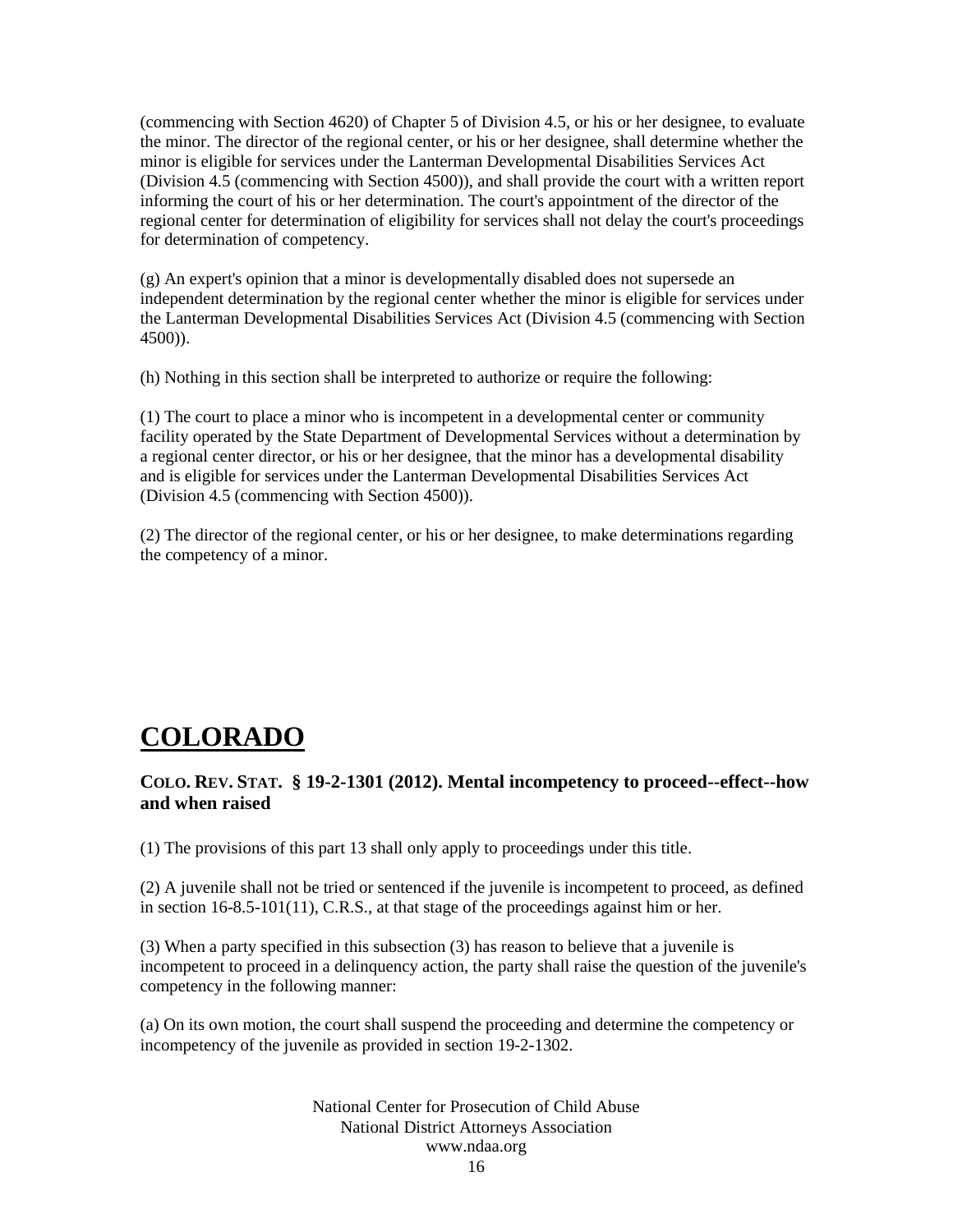(b) By motion of the prosecution, probation officer, guardian ad litem, or defense, made in advance of the commencement of the particular proceeding. The motion may be filed after the commencement of the proceeding if, for good cause shown, the mental condition of the juvenile was not known or apparent before the commencement of the proceeding.

(c) By the juvenile's parent or legal guardian.

(4) If the issue of competency is raised at the time charges are filed or at any time thereafter and the juvenile is not represented by counsel, the court may immediately appoint counsel and may also appoint a guardian ad litem to assure the best interests of the juvenile are addressed in accordance with existing law.

#### <span id="page-16-0"></span>**COLO. REV. STAT. § 19-2-1302 (2012). Determination of incompetency to proceed**

(1) Whenever the question of a juvenile's competency to proceed is raised, the court shall make a preliminary finding that the juvenile is or is not competent to proceed. If the court feels that the information available to it is inadequate for making such a finding, it shall order a competency examination.

(2) The court shall immediately notify the prosecuting attorney and defense counsel of the preliminary finding regarding competency. The prosecuting attorney or the defense counsel may request a hearing on the preliminary finding by filing a written request with the court within ten days after the date on which the court issues the preliminary finding, unless the court extends the time period for good cause. The preliminary finding becomes a final determination if neither the prosecuting attorney nor defense counsel requests a hearing. Upon the timely written request of either the prosecuting attorney or defense counsel, the court shall hold a competency hearing. If the court did not order a competency examination or other evaluation prior to its preliminary determination and the court determines adequate mental health information is not available, the court shall refer the juvenile for a competency examination prior to the hearing. At the conclusion of the competency hearing, the court shall make a final determination regarding the juvenile's competency to proceed. At a competency hearing held pursuant to this subsection (2), the burden of submitting evidence and the burden of proof by a preponderance of the evidence are upon the party asserting the incompetency of the juvenile.

(3) If the question of a juvenile's incompetency to proceed is raised after a jury is impaneled to try the issues raised by a plea of not guilty or after the court as the finder of fact begins to hear evidence and the court determines that the juvenile is incompetent to proceed or orders the juvenile referred for a competency examination, the court may declare a mistrial. If the court declares a mistrial under these circumstances, the juvenile shall not be deemed to have been placed in jeopardy with regard to the charges at issue. The juvenile may be tried on, and sentenced if adjudicated for, the same charges after he or she has been found to be restored to competency.

(4)(a) If the court orders a competency evaluation, the court shall order that the competency evaluation be conducted in the least-restrictive environment, taking into account the public safety and the best interests of the juvenile.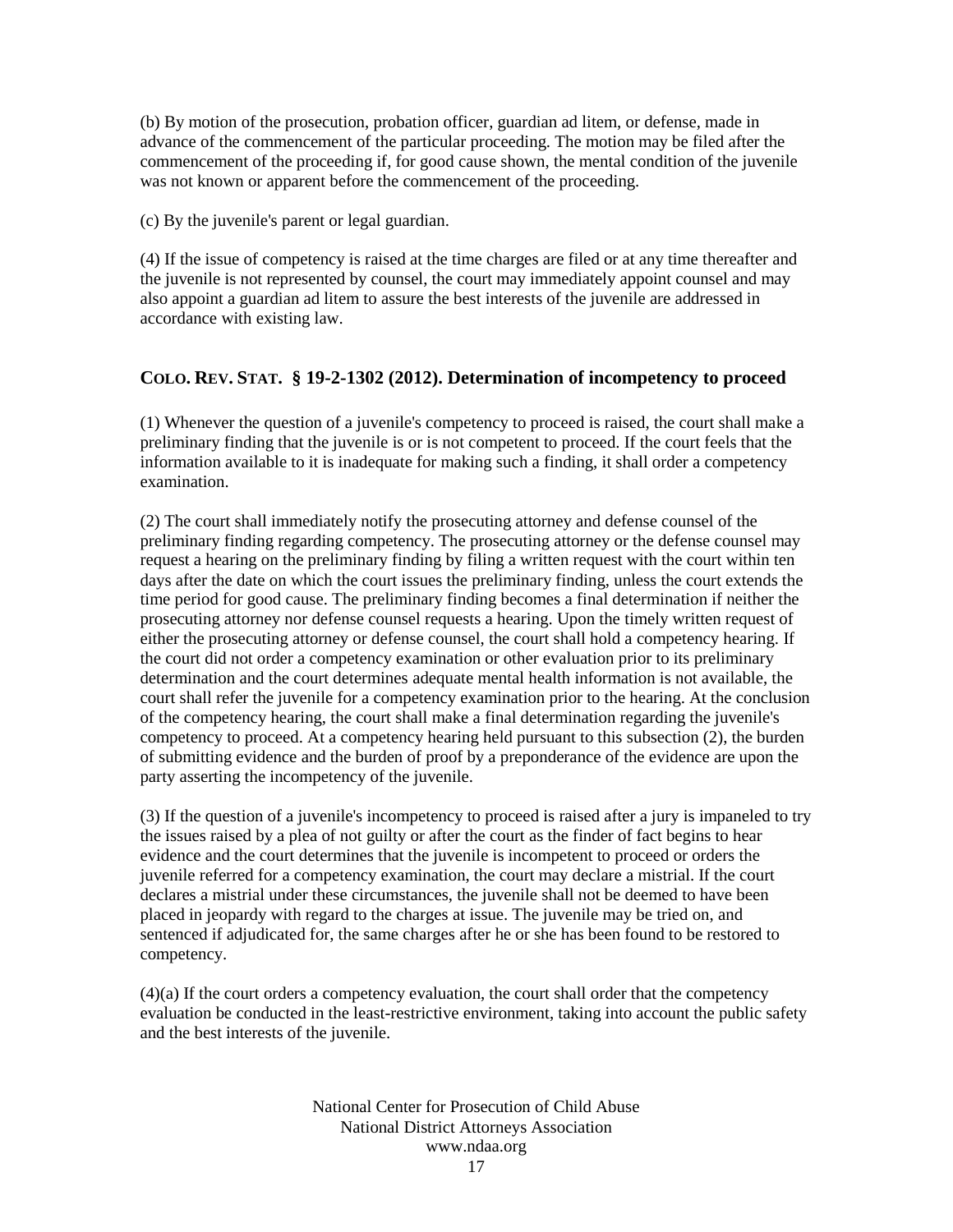(b) A competency evaluation shall be conducted by a licensed psychiatrist or licensed psychologist who is experienced in the clinical evaluation of juveniles and trained in forensic competency assessments, or a psychiatrist or psychologist who is in forensic training and under the supervision of a licensed forensic psychiatrist or licensed psychologist with expertise in forensic psychology.

(c) The competency evaluation shall, at a minimum, include an opinion regarding whether the juvenile is competent to proceed as defined in section 16-8.5-101(4), C.R.S. If the evaluation concludes the juvenile is incompetent to proceed, the evaluation shall include a recommendation as to whether the juvenile may be restored to competency and identify appropriate services to restore the juvenile to competency.

(d) The evaluator conducting the competency evaluation shall file the evaluation with the court within:

(I) Thirty days after issuance of the order for the competency evaluation, unless good cause is shown for a delay, if the juvenile is held in a secure detention facility;

(II) Forty-five days after issuance of the order for the competency evaluation, unless good cause is shown for a delay, if the juvenile is not held in a secure detention facility.

#### <span id="page-17-0"></span>**COLO. REV. STAT. § 19-2-1303 (2012). Procedure after determination of competency or incompetency**

(1) If the court finally determines pursuant to section 19-2-1302 that the juvenile is competent to proceed, the court shall order that the suspended proceeding continue or, if a mistrial has been declared, shall reset the case for trial at the earliest possible date.

(2) If the court finally determines pursuant to section 19-2-1302 that the juvenile is incompetent to proceed, but may be restored to competency, the court shall stay the proceedings and order that the juvenile receive services designed to restore the juvenile to competency, based upon recommendations in the competency evaluation unless the court makes specific findings that the recommended services in the competency evaluation are not justified. The court shall order that the restoration services ordered are provided in the least-restrictive environment, taking into account the public safety and the best interests of the juvenile. The court shall review the juvenile's progress toward competency at least every ninety days until competency is restored. The court shall not maintain jurisdiction longer than the maximum possible sentence for the original offense, unless the court makes specific findings of good cause to retain jurisdiction. However, in no case shall the juvenile court's jurisdiction extend beyond the juvenile's twentyfirst birthday.

(3)(a) If the court finally determines that the juvenile is incompetent to proceed and cannot be restored to competency, the court shall determine whether a management plan for the juvenile is necessary, taking into account the public safety and the best interests of the juvenile. If the court determines a management plan is necessary, the court shall develop the management plan after ordering that the juvenile be placed in the least-restrictive environment, taking into account the public safety and best interests of the juvenile. If the court determines a management plan is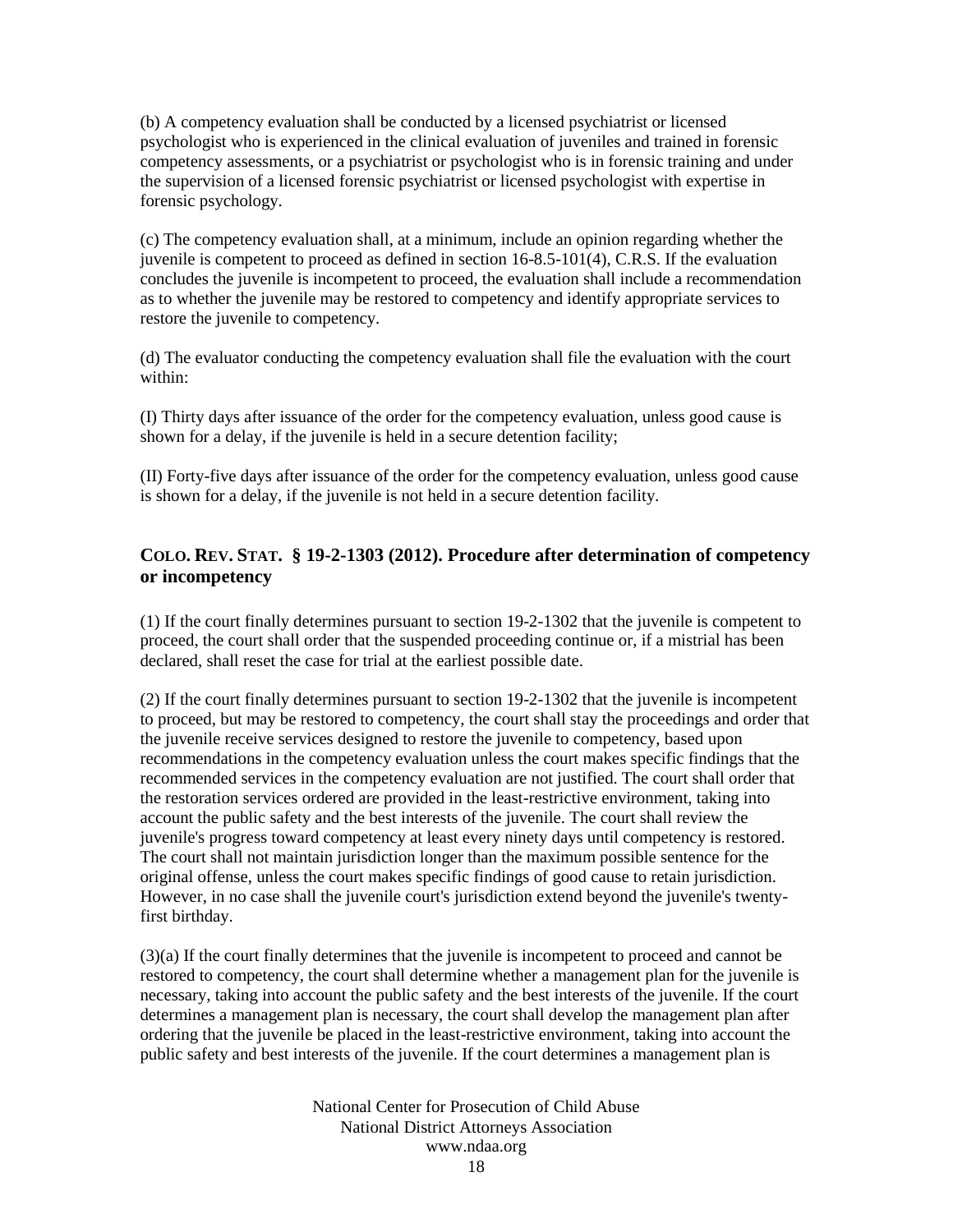unnecessary, the court may continue any treatment or plan already in place for the juvenile. The management plan shall, at a minimum, address treatment for the juvenile, identify the party or parties responsible for the juvenile, and specify appropriate behavior management tools, if they are not otherwise part of the juvenile's treatment.

(b) The management plan may include:

- (I) Placement options included in article 10 or 10.5 of title 27, C.R.S.;
- (II) A treatment plan developed by a licensed mental health professional;
- (III) An informed supervision model;
- (IV) Institution of a guardianship petition; or

(V) Any other remedy deemed appropriate by the court.

(c) If the charges are not dismissed earlier by the district attorney, the charges against a juvenile found to be incompetent and unrestorable shall be dismissed no later than the maximum possible sentence for the original offense after the date of the court's finding of incompetent and unrestorable, unless the court makes specific findings of good cause to retain jurisdiction. However, in no case shall the juvenile court's jurisdiction extend beyond the juvenile's twentyfirst birthday.

(4) A determination under subsection (2) of this section that a juvenile is incompetent to proceed shall not preclude the court from considering the release of the juvenile on bail upon compliance with the standards and procedures for such release prescribed by statute. At any hearing to determine eligibility for release on bail, the court may consider any effect the juvenile's incompetency may have on the juvenile's ability to insure his or her presence for trial.

#### <span id="page-18-0"></span>**COLO. REV. STAT. § 19-2-1304 (2012). Restoration to competency**

(1) The court may order a restoration hearing, as defined in section 16-8.5-101(13), C.R.S., at any time on its own motion, on motion of the prosecuting attorney, or on motion of the juvenile. The court shall order a hearing if a mental health professional who has been treating the juvenile files a report certifying that the juvenile is mentally competent to proceed.

(2) At the hearing, if the question is contested, the burden of submitting evidence and the burden of proof by a preponderance of the evidence shall be upon the party asserting that the juvenile is competent.

(3) At the hearing, the court shall determine whether the juvenile is restored to competency.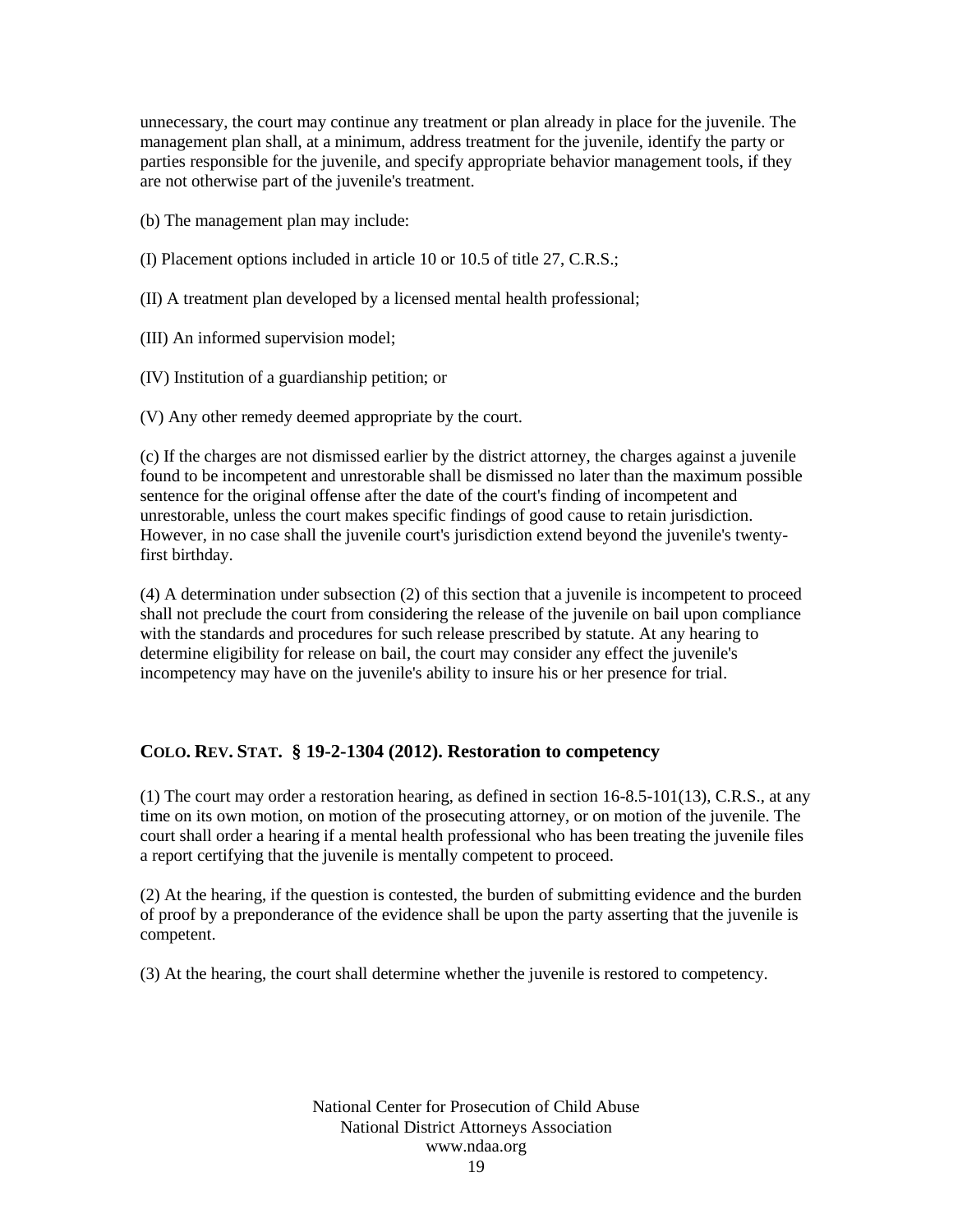#### <span id="page-19-0"></span>**COLO. REV. STAT. § 19-2-1302 (2012).. Procedure after hearing concerning restoration to competency**

(1) If a juvenile is found to be restored to competency after a hearing, as provided in section 19-2- 1304, or by the court during a review, as provided in section 19-2-1303(2), the court shall resume or recommence the trial or sentencing proceeding or order the sentence carried out. The court may credit any time the juvenile spent in confinement or detention while incompetent against any term of commitment imposed after restoration to competency.

(2) If the court determines that the juvenile remains mentally incompetent to proceed and the delinquency petition is not dismissed, the court may continue or modify any orders entered at the time of the original determination of incompetency or enter any new order necessary to facilitate the juvenile's restoration to mental competency.

(3) Evidence obtained during a competency evaluation or during treatment related to the juvenile's competency or incompetency and the determination as to the juvenile's competency or incompetency are not admissible on the issues raised by a plea of not guilty.

Current through laws effective May 22, 2012, see scope for further details

# <span id="page-19-1"></span>**DELEWARE**

<span id="page-19-2"></span>**BILL**

SPONSOR:

Rep. Barbieri & Sen. Blevins

Reps. Heffernan, Keeley, Schooley, B. Short, M. Smith, Walker; Sens. Bushweller, Ennis, Hall-Long, Sokola, Sorenson

#### HOUSE OF REPRESENTATIVES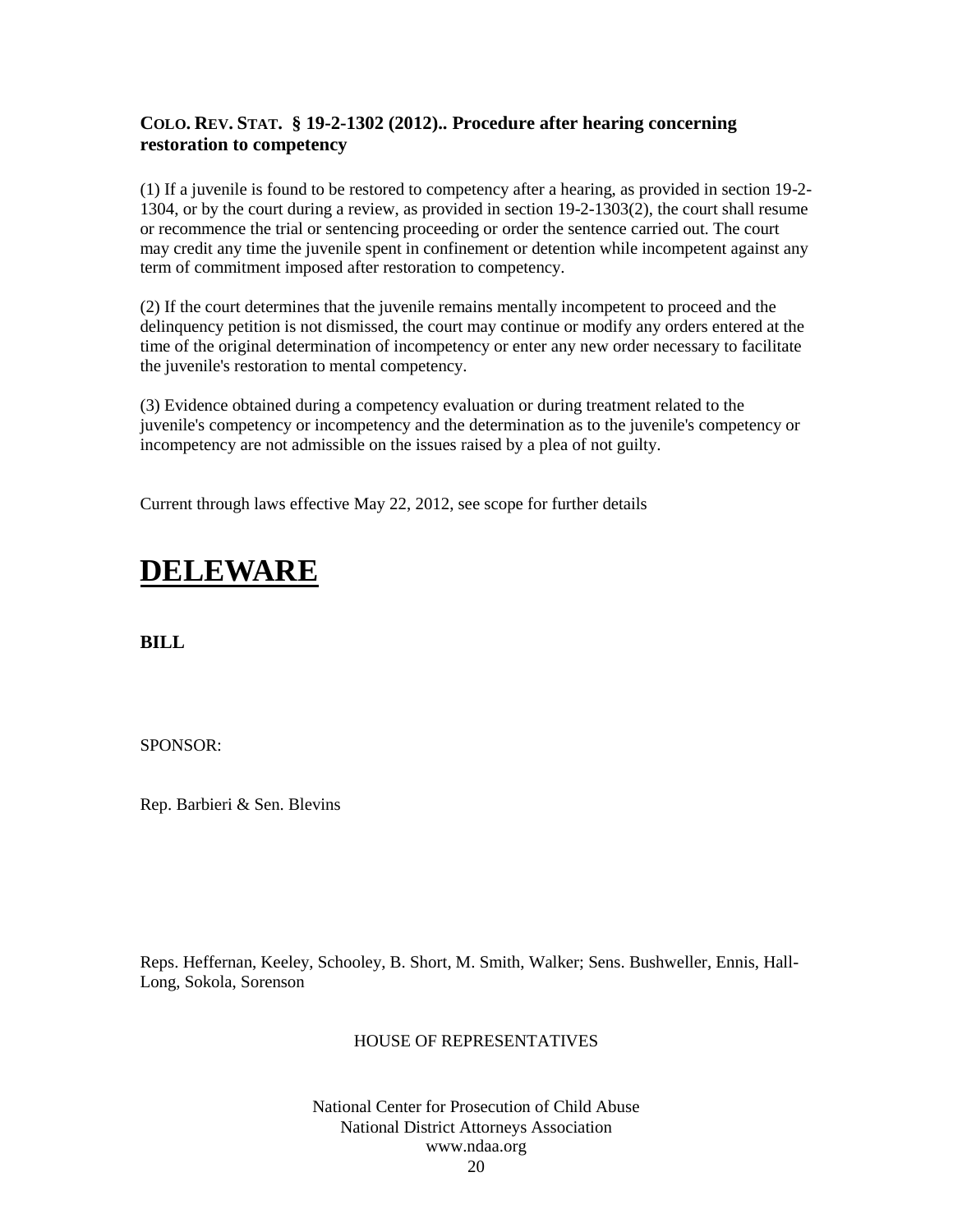#### 146th GENERAL ASSEMBLY

#### HOUSE SUBSTITUTE NO. 1

#### FOR

#### HOUSE BILL NO. 253

#### AN ACT TO AMEND TITLE 10 OF THE DELAWARE CODE RELATING TO JUVENILE COMPETENCY.

BE IT ENACTED BY THE GENERAL ASSEMBLY OF THE STATE OF DELAWARE:

Section 1. Amend subchapter III, Chapter 9, Title 10 of the Delaware Code by making insertions as shown by underlining as follows:

§ 1007A. Determination of competency of child.

(a) Definitions. -- For the purpose of this section, the following definitions shall apply:

 (1) "Not competent" shall mean a child who is unable to understand the nature of the proceedings against the child, or to give evidence in the child's own defense or to instruct counsel on the child's own behalf.

 (2) "Competency evaluator" shall mean an expert qualified by training and experience to conduct juvenile competency evaluations, familiar with juvenile competency standards, and familiar with juvenile treatment programs and services.

(b) Procedure to determine competency; competency evaluation. --

 (1) The issue of whether a child within Family Court jurisdiction, and not subject to sections  $1010(a)$  or  $1010(c)(3)$  of this title, is competent to proceed to trial may be raised by any party by the filing of a written motion or may be raised by the Court sua sponte. The motion shall state with specificity the facts that support the request for a competency evaluation. Any issues related to competency that are raised post adjudication shall be raised and decided by the Court based on applicable Family Court Rules and case law. The issue of whether a child subject to § 1010(a) or § 1010(c)(3) of this title is competent to proceed shall be determined by the Superior Court consistent with the rules and procedures of that court and any other applicable law.

 (2) If the Court determines that there are facts that support the completion of a competency evaluation, the prosecution of the case shall be stayed and the Court shall order that a competency evaluation be performed by a competency evaluator.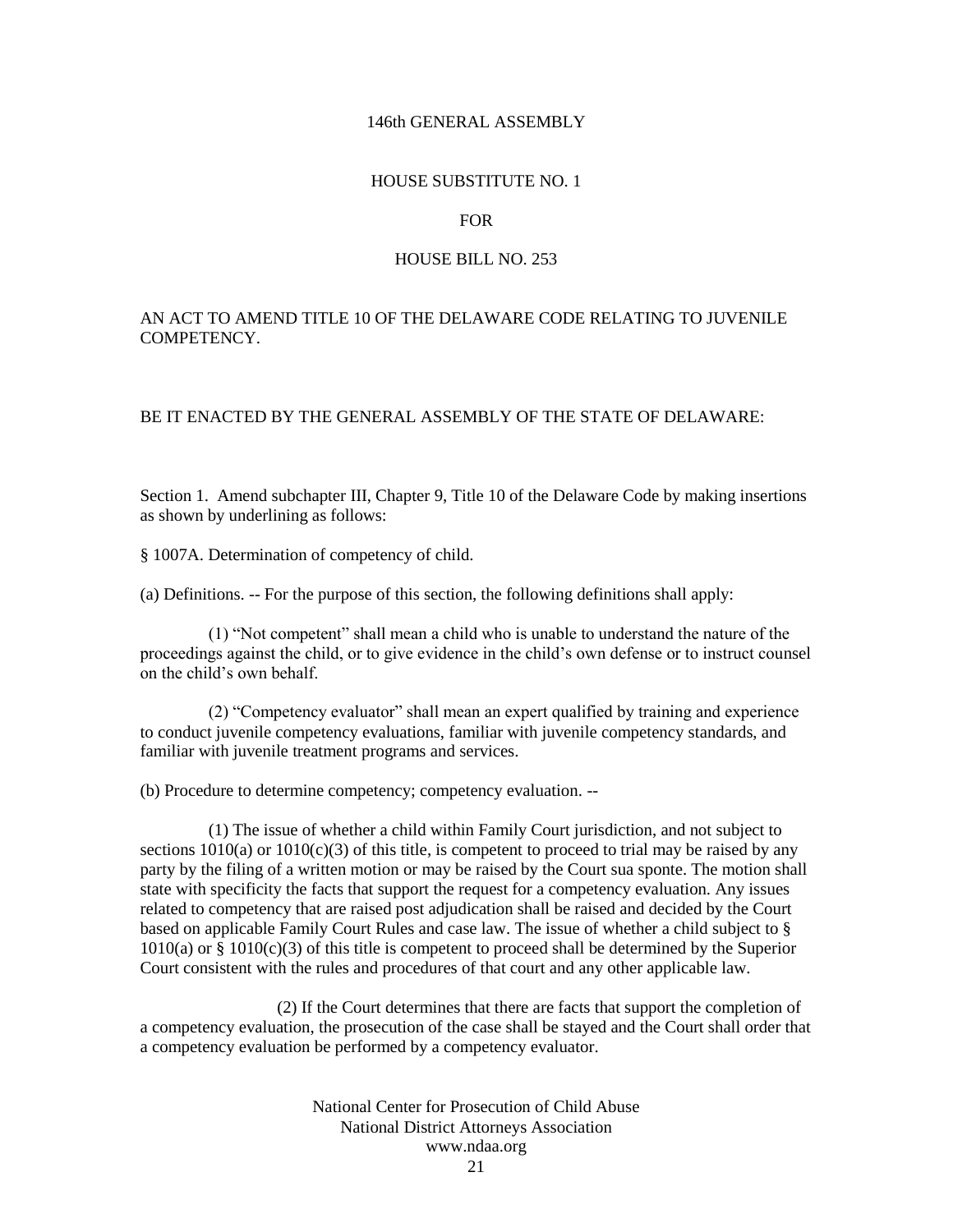(3) The competency evaluation shall be performed and submitted to the Court within 30 days of the date that the competency evaluation is ordered by the Court if the child is in secure or non-secure detention, and within 60 days if the child is not detained. Pending completion of the competency evaluation and a final determination of competency by the Court, the child's bail, placement, and conditions of bail shall continue to be determined pursuant to § 1007 of this title, and the applicable bail guidelines. The Court may order the competency evaluation to be performed on an outpatient basis or may place the child in a secure or non-secure facility in order to facilitate the completion of the evaluation after considering less restrictive alternatives pursuant to § 1007 of this title.

 (4) The competency evaluation submitted by the competency evaluator to the Court shall:

 (A) specifically address the child's ability to understand the nature of the proceedings against the child, the ability of the child to give evidence in the child's own behalf, and the ability of the child to instruct counsel on the child's own behalf; and

 (B) note any mental illnesses, developmental disabilities, cognitive impairments, and/or chronological immaturity or any other factor affecting competency, and recommend appropriate treatment or services; and

 (C) specify any conditions that will not result in the restoration or acquisition of competency even with treatment.

Statements made by the child as part of the competency evaluation may not later be admitted as evidence at trial.

(5) Upon completion of the competency evaluation:

 (A) the parties may stipulate that the child is either competent or not competent and submit a stipulation to the Court for approval; or

 (B) either party may retain their own competency evaluator to perform an additional evaluation; or

(C) either party may request that the Court hold a competency hearing.

(c) Court findings. --

 (1) If the Court rules after a stipulation or competency hearing that a child is competent, the prosecution of the case shall resume. If the Court rules that the child is not competent, the Court shall then make a finding on whether competency can be restored or acquired. If there is a reasonable expectation that competency can be restored or acquired, the Court shall order appropriate treatment or services based on the findings and recommendations contained in the competency evaluation. The underlying bases for a finding that a child is not competent may include, but are not limited to, significant mental illness, significant developmental disabilities, significant cognitive impairments, and/or chronological immaturity. A child's age alone may not serve as the basis for a finding that a child is not competent. This finding must be based on the individual child's capacities for competency.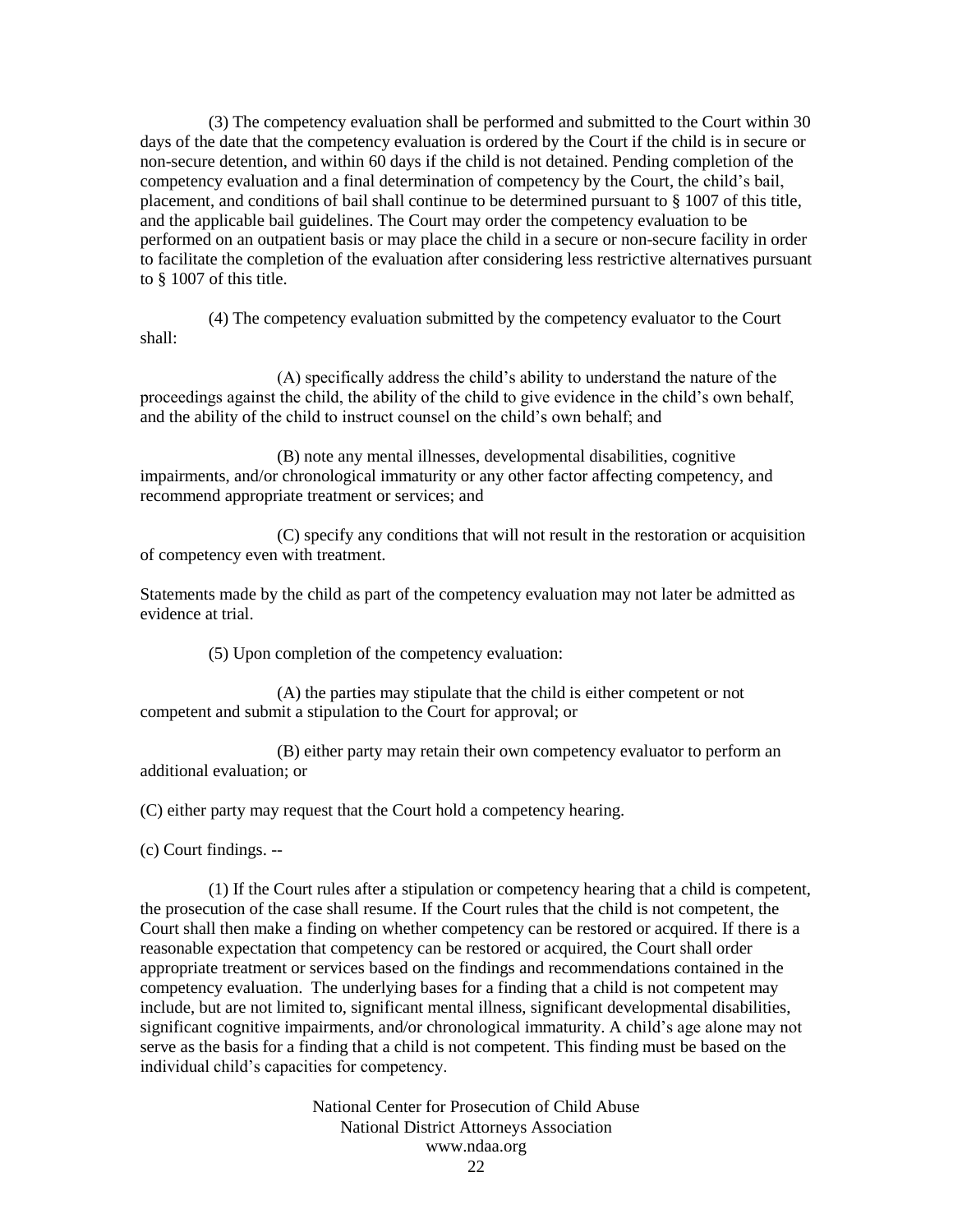(2) While the child undergoes treatment or services, bail, conditions of bail and placement shall continue to be determined pursuant to § 1007 of this title, and applicable bail guidelines. Prior to making a bail decision, the Court shall consider less restrictive alternatives pursuant to § 1007 of this title, and if the Court places or continues to place a child in secure detention, the Court shall state in writing the basis for its detention decision. The Court shall schedule review hearings to evaluate whether competency has been restored or acquired at least every six months. The Court may order further competency evaluations to assist the Court in determining whether competency has been restored or acquired. When the Court determines that competency has been restored or acquired, the prosecution of the case shall resume.

 (3) If the Court finds that a child is not competent and is unable to have competency restored or timely acquired, the Court, after a hearing to consider the best interests of the child and the safety of the community, shall:

(A) Dismiss non-violent misdemeanor charges after one year.

(B) Dismiss violent misdemeanor or non-violent felony charges after two

years.

 (C) Dismiss violent felony charges at age 18, unless the child was under age 14 at the time of arrest for violent felonies in which case the Court shall consider dismissal of violent felonies after four years.

The Court shall hold review hearings at least every six months until the case is dismissed, and may continue to order appropriate services until the case is dismissed.

(d) Limitation on competency finding. -- Any finding by the Court regarding the competency of a child is limited to the specific delinquency proceedings at issue when competency is raised, and that finding shall not be the basis for any determination of competency in another court, competency as a witness in any proceeding, or competency to be proceeded against in another delinquency proceedings or any other proceedings in this Court.

#### **SYNOPSIS**

 Our legal system has long required that defendants be competent to stand trial. Furthermore, our legal system is increasingly placing children in much the same role as adults when it comes to trying and sentencing those children. This Act establishes a procedure for the evaluation of the competency of a child for the purpose of Family Court proceedings.

 A child's competency may be raised by either party or by the Court itself. If the Court determines that there are facts that support the completion of a competency evaluation, the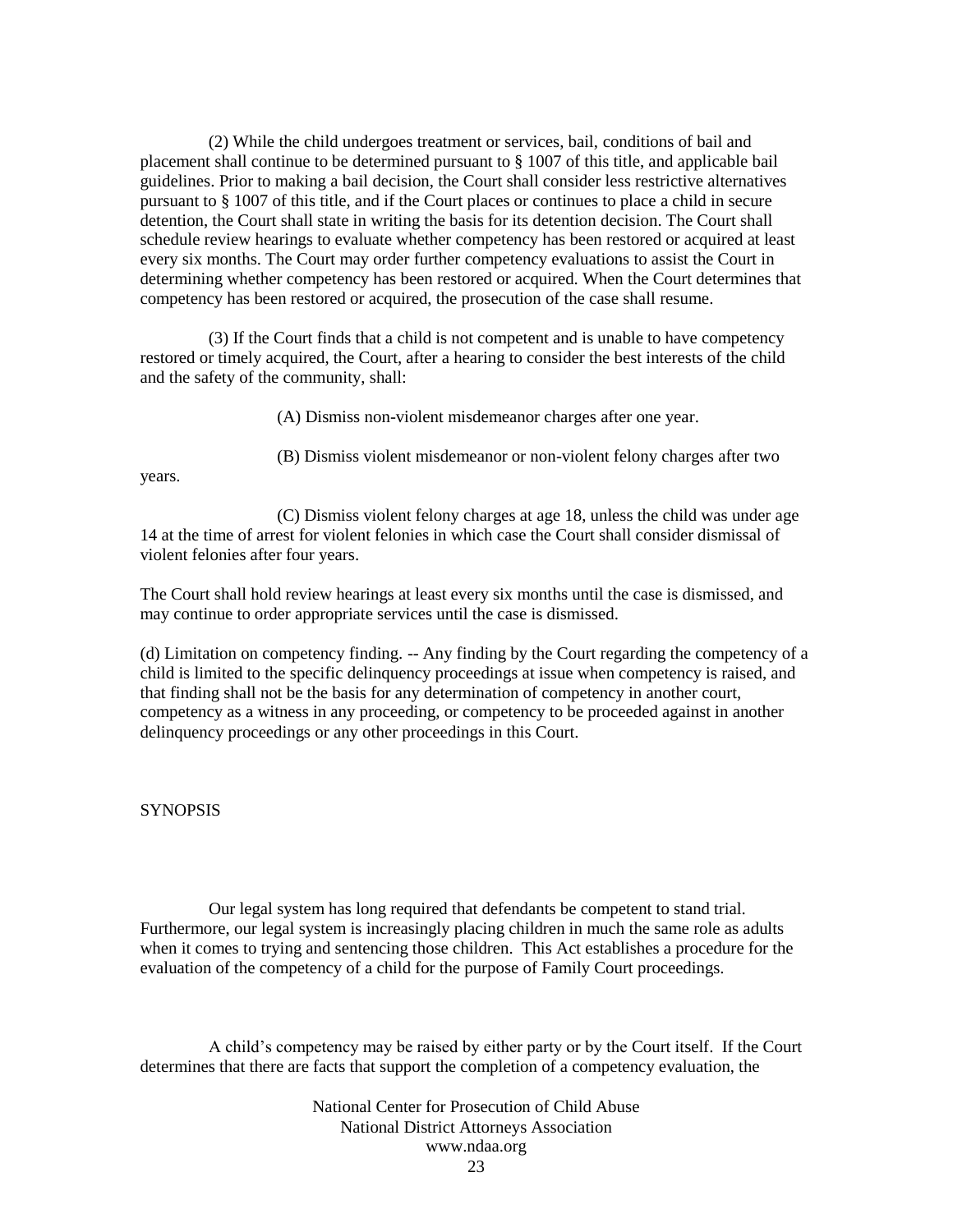prosecution is stayed and the Court shall order that such an evaluation be performed by a competency evaluator.

 The evaluation must address certain factors, including the child's ability to assist counsel in the child's defense and the child's ability to understand the nature of the proceedings. The evaluation must recommend appropriate treatment or services and must specify any conditions that will not result in restoration of competency even with treatment.

 If the Court rules that a child is competent, the prosecution of the case shall resume. If the Court rules that the child is not competent, the Court shall make a finding on whether competency can be restored and, if competency can be restored, order appropriate treatment or services based on the recommendations in the evaluation. The underlying bases for a finding that a child is not competent may include significant mental illness, significant developmental disabilities, significant cognitive impairments, or chronological immaturity. If the child is found to be not competent, the Court has various remedies at its disposal, including dismissal of certain charges after certain periods of time.

 Finally, any finding by the Court regarding the competency of a child is limited to the specific proceedings at issue when competency is raised.

## <span id="page-23-0"></span>**CONNECTICUT**

<span id="page-23-1"></span>**BILL**

| <b>General Assembly</b>    | Bill No.     |  |
|----------------------------|--------------|--|
| June Special Session, 2012 | LCO No. 5748 |  |
|                            | $*05748$     |  |
| Referred to Committee on   |              |  |
| Introduced by:             |              |  |
| SEN. WILLIAMS, 29th Dist.  |              |  |
| REP. DONOVAN, 84th Dist.   |              |  |

#### *AN ACT CONCERNING THE GENERAL STATUTES.*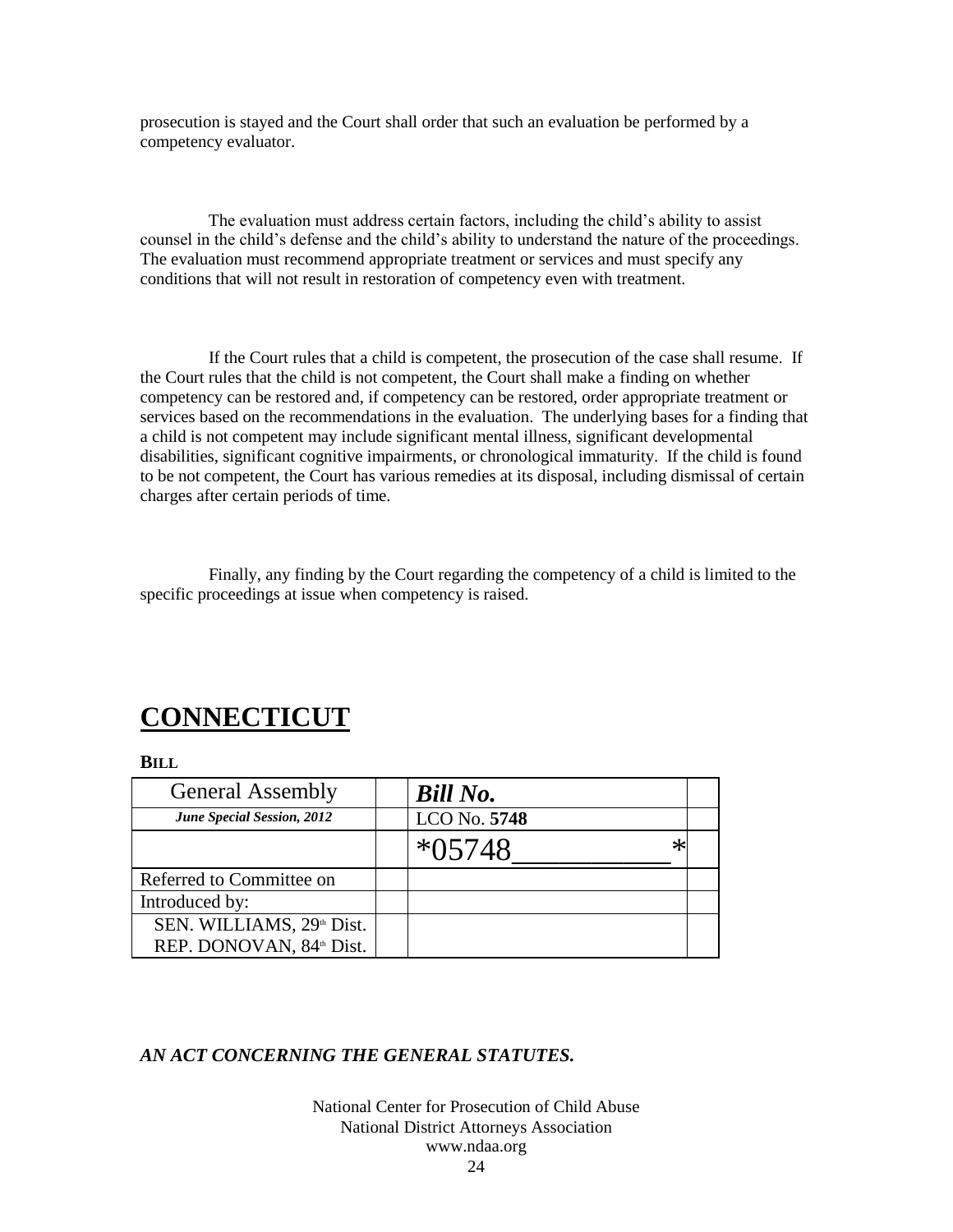Be it enacted by the Senate and House of Representatives in General Assembly convened:

Sec. 16. (NEW) (*Effective October 1, 2012*) (a) In any juvenile matter, as defined in section 46b-121 of the general statutes, in which a child or youth is alleged to have committed a delinquent act or an act or omission for which a petition may be filed under section 46b-149 of the general statutes, the child or youth shall not be tried, convicted, adjudicated or subject to any disposition pursuant to section 46b-140 of the general statutes, as amended by this act, or 46b-149 of the general statutes while the child or youth is not competent. For the purposes of this section, a transfer to the regular criminal docket of the Superior Court pursuant to section 46b-127 of the general statutes, as amended by this act, shall not be considered a disposition. A child or youth is not competent if the child or youth is unable to understand the proceedings against him or her or to assist in his or her own defense.

(b) If, at any time during a proceeding on a juvenile matter, it appears that the child or youth is not competent, counsel for the child or youth, the prosecutorial official, or the court, on its own motion, may request an examination to determine the child's or youth's competency. Whenever a request for a competency examination is under consideration by the court, the child or youth shall be represented by counsel in accordance with the provisions of sections 46b-135 and 46b-136 of the general statutes.

(c) A child or youth alleged to have committed an offense is presumed to be competent. The age of the child or youth is not a per se determinant of incompetency. The burden of going forward with the evidence and proving that the child or youth is not competent by a preponderance of the evidence shall be on the party raising the issue of competency, except that if the court raises the issue of competency, the burden of going forward with the evidence shall be on the state. The court may call its own witnesses and conduct its own inquiry.

(d) If the court finds that the request for a competency examination is justified and that there is probable cause to believe that the child or youth has committed the alleged offense, the court shall order a competency examination of the child or youth. Competency examinations shall be conducted, within available appropriations, by (1) a clinical team constituted under policies and procedures established by the Chief Court Administrator, or (2) if agreed to by all parties, a physician specializing in psychiatry who has experience in conducting forensic interviews and in child and adult psychiatry. Any clinical team constituted under this section shall consist of three persons: A clinical psychologist with experience in child and adolescent psychology, and two of the following three types of professionals: (A) A clinical social worker licensed pursuant to chapter 383b of the general statutes, (B) a child and adolescent psychiatric nurse clinical specialist holding a master's degree in nursing, or (C) a physician specializing in psychiatry. At least one member of the clinical team shall have experience in conducting forensic interviews and at least one member of the clinical team shall have experience in child and adolescent psychology. The court may authorize a physician, a clinical psychologist, a child and adolescent psychiatric nurse specialist or a clinical social worker licensed pursuant to chapter 383b of the general statutes, selected by the child or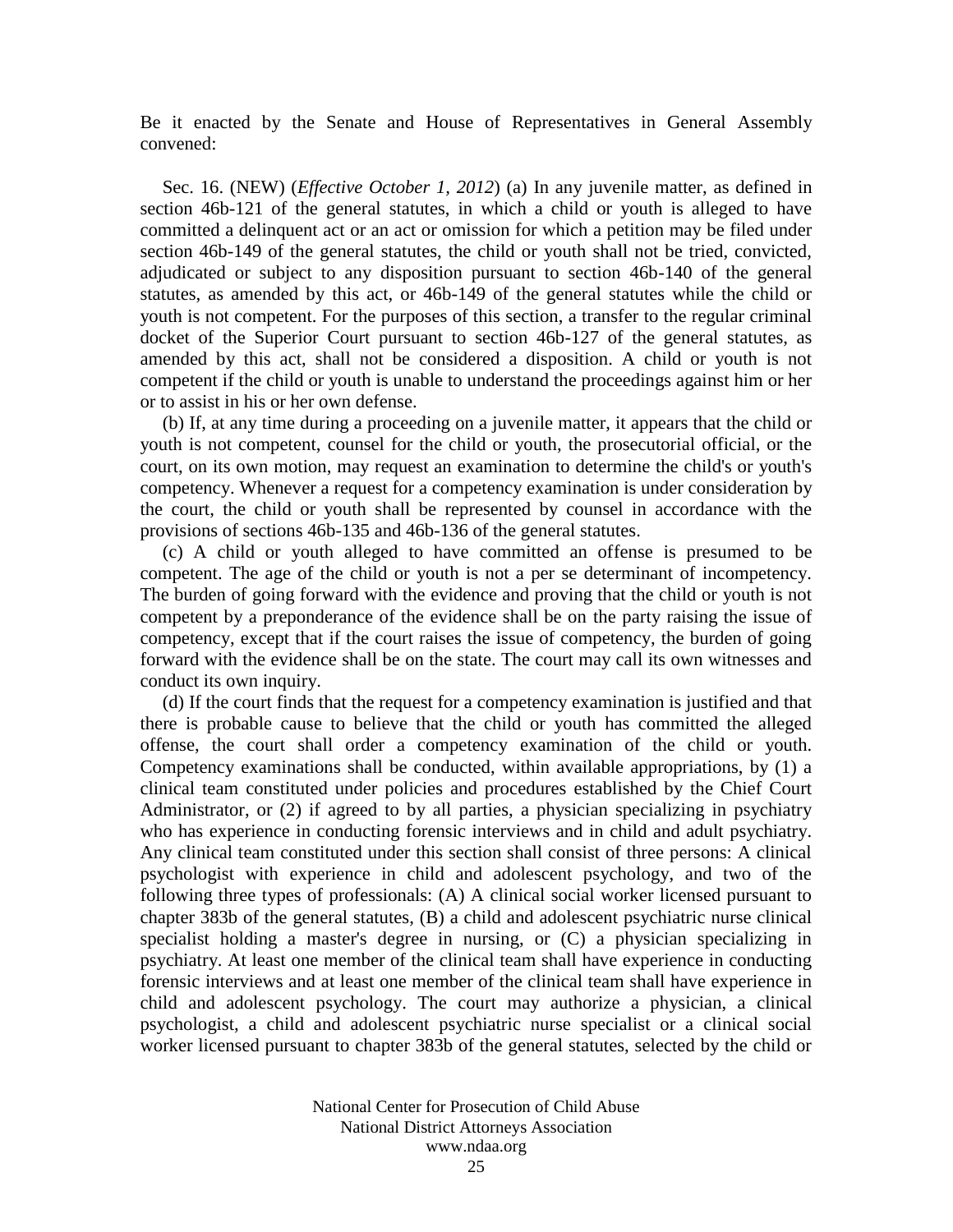youth, to observe the examination, at the expense of the child or youth or, if the child or youth is represented by counsel appointed through the Public Defender Services Commission, the Office of the Chief Public Defender. In addition, counsel for the child or youth, his or her designated representative and, if the child or youth is represented by a public defender, a social worker from the Division of Public Defender Services, may observe the examination.

(e) The examination shall be completed not later than fifteen business days after the date it was ordered, unless the time for completion is extended by the court for good cause shown. The members of the clinical team or the examining physician shall prepare and sign, without notarization, a written report and file such report with the court not later than twenty-one business days after the date of the order. The report shall address the child's or youth's ability to understand the proceedings against such child or youth and such child's or youth's ability to assist in his or her own defense. If the opinion of the clinical team or the examining physician set forth in such report is that the child cannot understand the proceedings against such child or youth or is not able to assist in his or her own defense, the members of the team or the examining physician must determine and address in their report: (1) Whether there is a substantial probability that the child or youth will attain or regain competency within ninety days of an intervention being ordered by the court; and (2) the nature and type of intervention, in the least restrictive setting possible, recommended to attain or regain competency. On receipt of the written report, the clerk of the court shall cause copies of such written report to be delivered to counsel for the state and counsel for the child or youth at least forty-eight hours prior to the hearing held under subsection (f) of this section.

(f) The court shall hold a hearing as to the competency of the child or youth not later than ten business days after the court receives the written report of the clinical team or the examining physician pursuant to subsection (e) of this section. A child or youth may waive such evidentiary hearing only if the clinical team or examining physician has determined without qualification that the child or youth is competent. Any evidence regarding the child's or youth's competency, including, but not limited to, the written report, may be introduced in evidence at the hearing by either the child or youth or the state. If the written report is introduced as evidence, at least one member of the clinical team or the examining physician shall be present to testify as to the determinations in the report, unless the clinical team's or the examining physician's presence is waived by the child or youth and the state. Any member of the clinical team shall be considered competent to testify as to the clinical team's determinations.

(g) (1) If the court, after the competency hearing, finds by a preponderance of the evidence that the child or youth is competent, the court shall continue with the prosecution of the juvenile matter. (2) If the court, after the competency hearing, finds that the child or youth is not competent, the court shall determine: (A) Whether there is a substantial probability that the child or youth will attain or regain competency within ninety days of an intervention being ordered by the court; and (B) whether the recommended intervention to attain or regain competency is appropriate. In making its determination on an appropriate intervention, the court may consider: (i) The nature and circumstances of the alleged offense; (ii) the length of time the clinical team or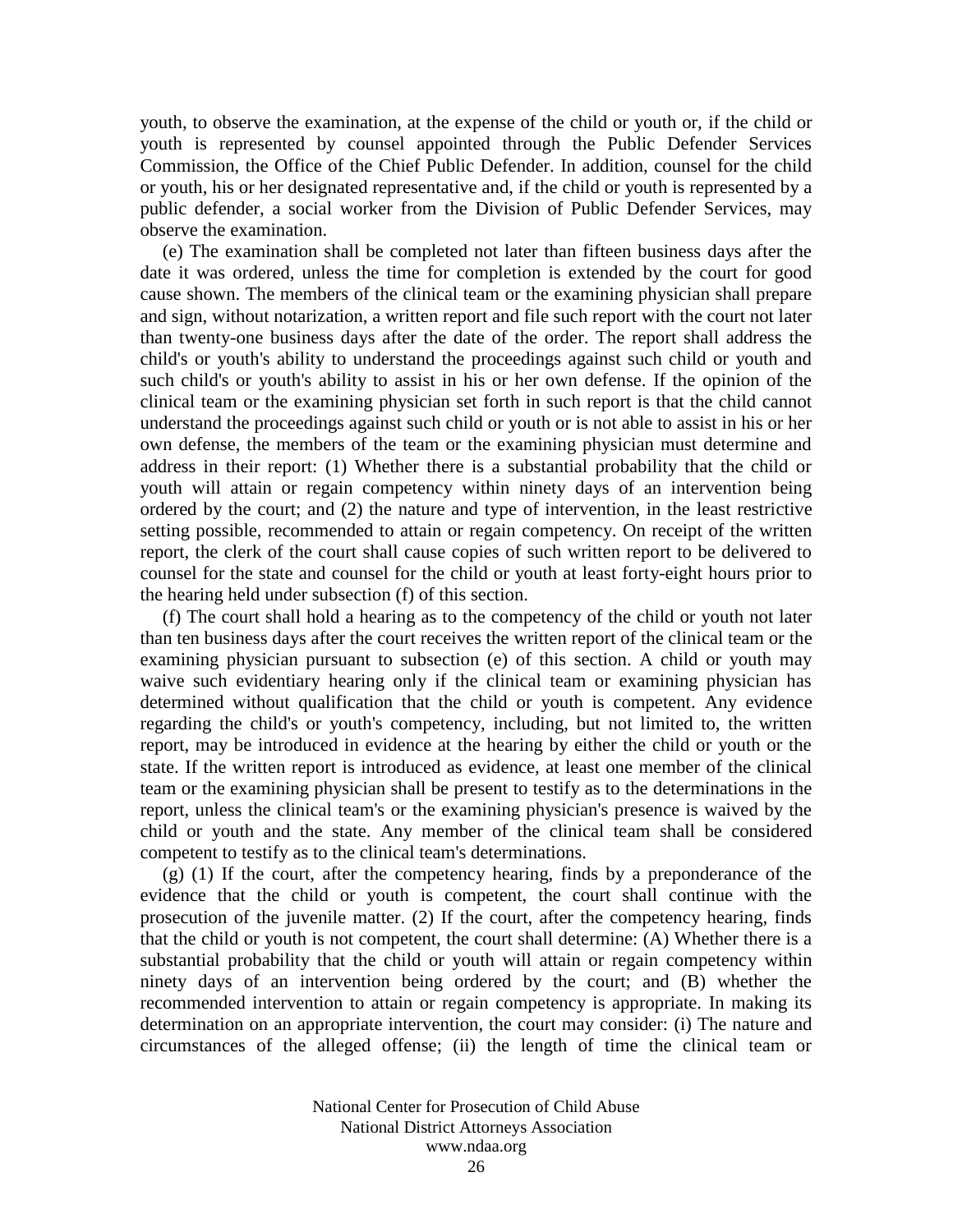examining physician estimates it will take for the child or youth to attain or regain competency; (iii) whether the child or youth poses a substantial risk to reoffend; and (iv) whether the child or youth is able to receive community-based services or treatment that would prevent the child or youth from reoffending.

(h) If the court finds that there is not a substantial probability that the child or youth will attain or regain competency within ninety days or that the recommended intervention to attain or regain competency is not appropriate, the court may issue an order in accordance with subsection (k) of this section.

(i) (1) If the court finds that there is a substantial probability that the child or youth will attain or regain competency within ninety days if provided an appropriate intervention, the court shall schedule a hearing on the implementation of such intervention within five business days.

(2) An intervention implemented for the purpose of restoring competency shall comply with the following conditions: (A) The period of intervention shall not exceed ninety days, unless extended for an additional ninety days in accordance with the criteria set forth in subsection (j) of this section; and (B) the intervention services shall be provided by the Department of Children and Families or, if the child's or youth's parent or guardian agrees to pay for such services, by any appropriate person, agency, mental health facility or treatment program that agrees to provide appropriate intervention services in the least restrictive setting available to the child or youth and comply with the requirements of this section.

(3) Prior to the hearing, the court shall notify the Commissioner of Children and Families, the commissioner's designee or the appropriate person, agency, mental health facility or treatment program that has agreed to provide appropriate intervention services to the child or youth that an intervention to attain or regain competency will be ordered. The commissioner, the commissioner's designee or the appropriate person, agency, mental health facility or treatment program shall be provided with a copy of the report of the clinical team or examining physician and shall report to the court on a proposed implementation of the intervention prior to the hearing.

(4) At the hearing, the court shall review the written report and order an appropriate intervention for a period not to exceed ninety days in the least restrictive setting available to restore competency. In making its determination, the court shall use the criteria set forth in subdivision (2) of subsection (g) of this section. Upon ordering an intervention, the court shall set a date for a hearing, to be held at least ten business days after the completion of the intervention period, for the purpose of reassessing the child's or youth's competency.

(j) (1) At least ten business days prior to the date of any scheduled hearing on the issue of the reassessment of the child's or youth's competency, the Commissioner of Children and Families, the commissioner's designee or other person, agency, mental health facility or treatment program providing intervention services to restore a child or youth to competency shall report on the progress of such intervention services to the clinical team or examining physician.

(2) Upon receipt of the report on the progress of such intervention, the child or youth shall be reassessed by the original clinical team or examining physician, except that if the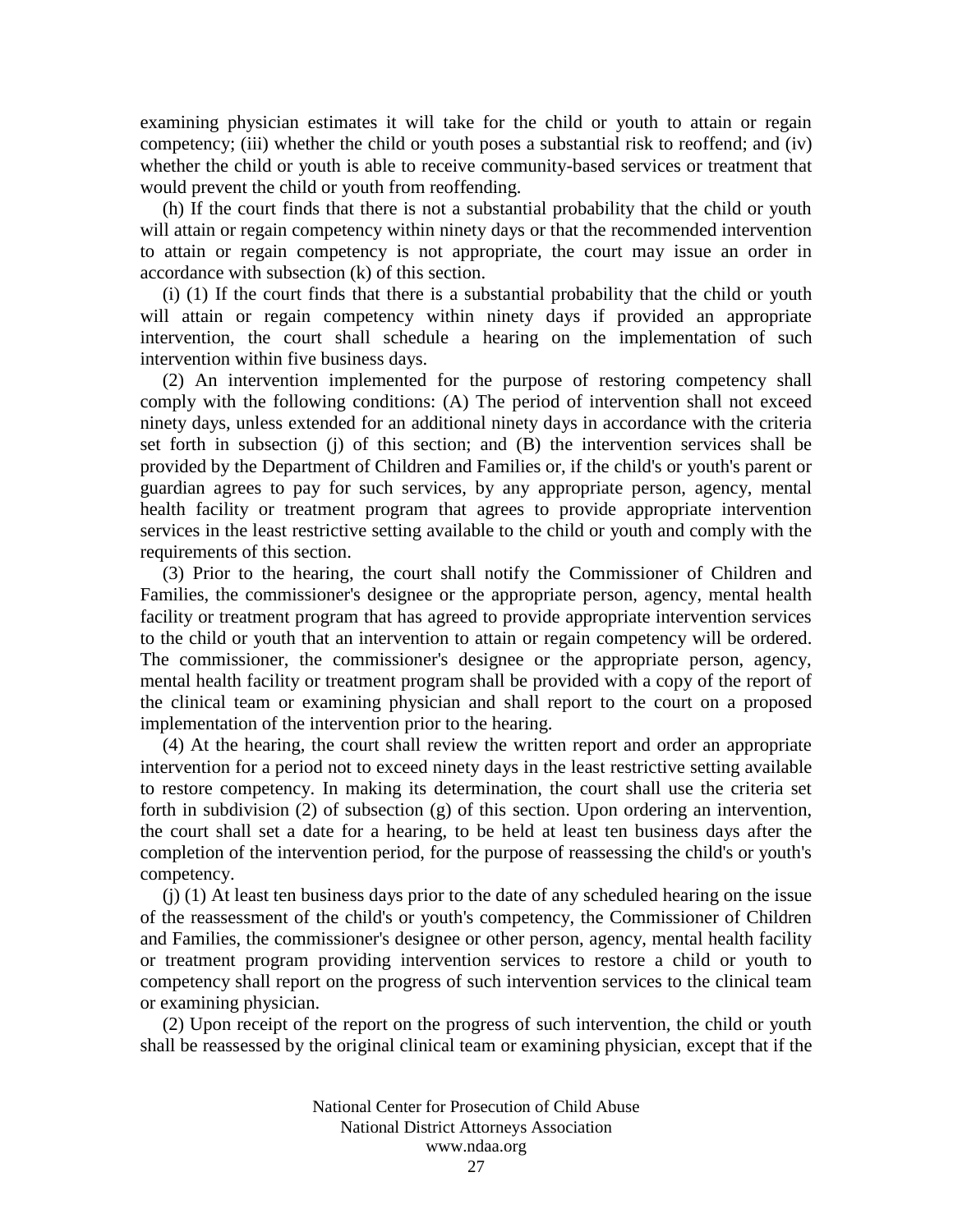original team or examining physician is unavailable, the court may appoint a new clinical team that, where possible, shall include at least one member of the original team, or a new examining physician. The new clinical team or examining physician shall have the same qualifications as the original team or examining physician, as provided in subsection (d) of this section, and shall have access to clinical information available from the provider of the intervention services. Not less than two business days prior to the date of any scheduled hearing on the reassessment of the child's or youth's competency, the clinical team or examining physician shall submit a report to the court that includes: (A) The clinical findings of the provider of the intervention services and the facts upon which the findings are made; (B) the clinical team's or the examining physician's opinion on whether the child or youth has attained or regained competency or is making progress toward attaining or regaining competency within the period covered by the intervention order; and (C) any other information concerning the child or youth requested by the court, including, but not limited to, the method of intervention or the type, dosage and effect of any medication the child or youth is receiving.

(3) Within two business days of the filing of a reassessment report, the court shall hold a hearing to determine if the child or youth has attained or regained competency within the period covered by the intervention order. If the court finds that the child or youth has attained or regained competency, the court shall continue with the prosecution of the juvenile matter. If the court finds that the child or youth has not attained or regained competency within the period covered by the intervention order, the court shall determine whether further efforts to attain or regain competency are appropriate. The court shall make its determination of whether further efforts to attain or regain competency are appropriate in accordance with the criteria set forth in subdivision (2) of subsection (g) of this section. If the court finds that further intervention to attain or regain competency is appropriate, the court shall order a new period for restoration of competency not to exceed ninety days. If the court finds that further intervention to attain or regain competency is not appropriate or the child or youth has not attained or regained competency after an additional intervention of ninety days, the court shall issue an order in accordance with subsection (k) of this section.

(k) (1) If the court determines after the period covered by the intervention order that the child or youth has not attained or regained competency and that there is not a substantial probability that the child or youth will attain or regain competency, or that further intervention to attain or regain competency is not appropriate based on the criteria set forth in subdivision (2) of subsection (g) of this section, the court shall: (A) Dismiss the petition if it is a delinquency or family with service needs petition; (B) vest temporary custody of the child or youth in the Commissioner of Children and Families and notify the Office of the Chief Public Defender, which shall assign an attorney to serve as guardian ad litem for the child or youth and investigate whether a petition should be filed under section 46b-129 of the general statutes, as amended by this act; or (C) order that the Department of Children and Families or some other person, agency, mental health facility or treatment program, or such child's or youth's probation officer, conduct or obtain an appropriate assessment and, where appropriate, propose a plan for services that can appropriately address the child's or youth's needs in the least restrictive setting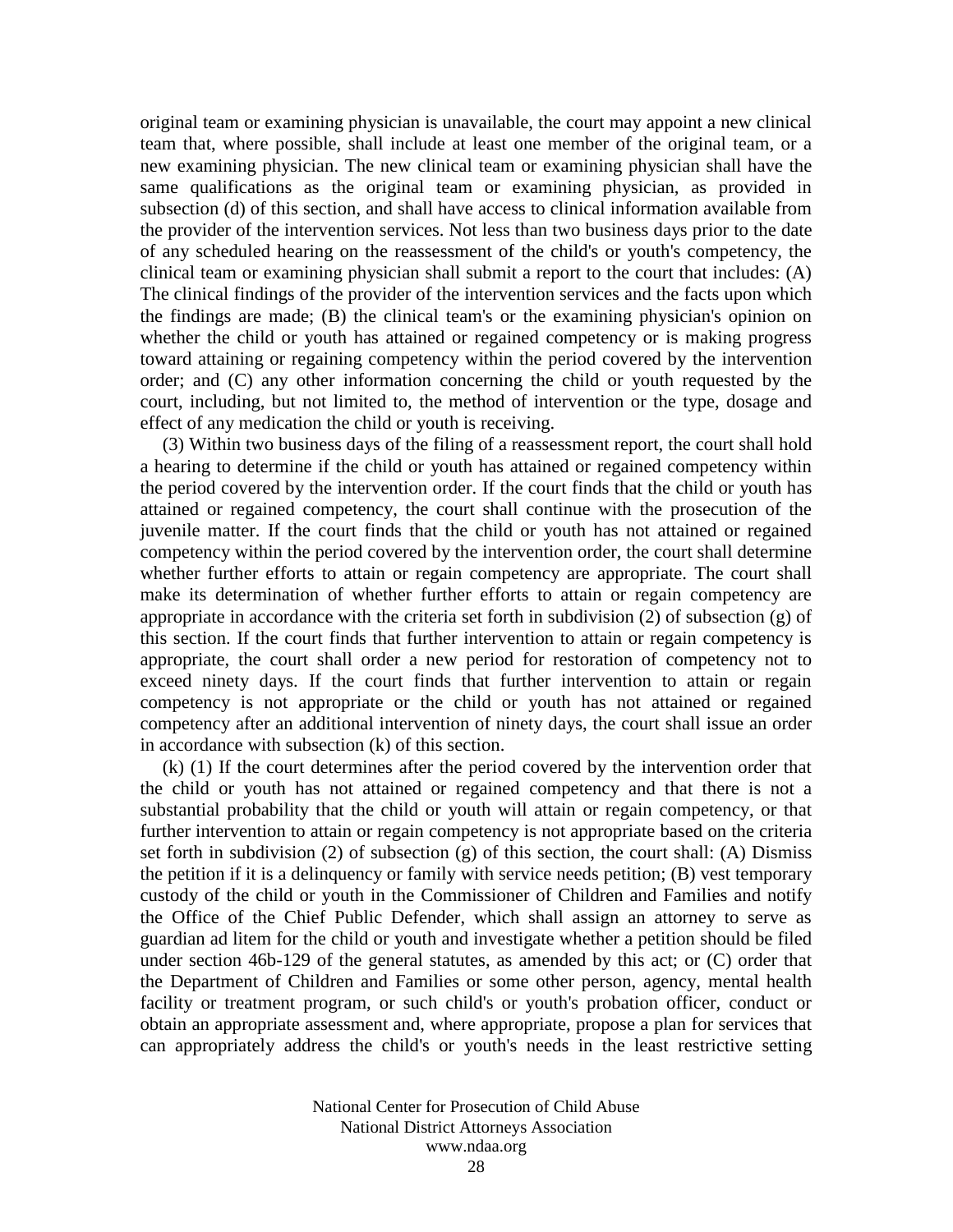available and appropriate. Any plan for services may include a plan for interagency collaboration for the provision of appropriate services after the child or youth attains the age of eighteen.

(2) Not later than ten business days after the issuance of an order pursuant to subparagraph (B) or (C) of subdivision (1) of this subsection, the court shall hold a hearing to review the order of temporary custody or any recommendations of the Department of Children and Families, such probation officer or such attorney or guardian ad litem for the child or youth.

(3) If the child or youth is adjudicated neglected, uncared-for or abused subsequent to such a petition being filed, or if a plan for services pursuant to subparagraph (C) of subdivision (1) of this subsection has been approved by the court and implemented, the court may dismiss the delinquency or family with service needs petition, or, in the discretion of the court, order that the prosecution of the case be suspended for a period not to exceed eighteen months. During the period of suspension, the court may order the Department of Children and Families to provide periodic reports to the court to ensure that appropriate services are being provided to the child or youth. If during the period of suspension, the child or youth or the parent or guardian of the child or youth does not comply with the requirements set forth in the plan for services, the court may hold a hearing to determine whether the court should follow the procedure under subparagraph (B) of subdivision (1) of this subsection for instituting a petition alleging that a child is neglected, uncared for or abused. Whenever the court finds that the need for the suspension of prosecution is no longer necessary, but not later than the expiration of such period of suspension, the delinquency or family with service needs petition shall be dismissed.

## <span id="page-28-0"></span>**DISTRICT OF COLUMBIA**

<span id="page-28-1"></span>**D.C. Code § 16-2315 (2012). Physical and mental examinations.**

(a)(1) At any time following the filing of a petition, on motion of the Corporation Counsel or counsel for the child, or on its own motion, the Division may order a child to be examined to aid in determining his physical or mental condition.

(2) An order for examination under this subsection shall include: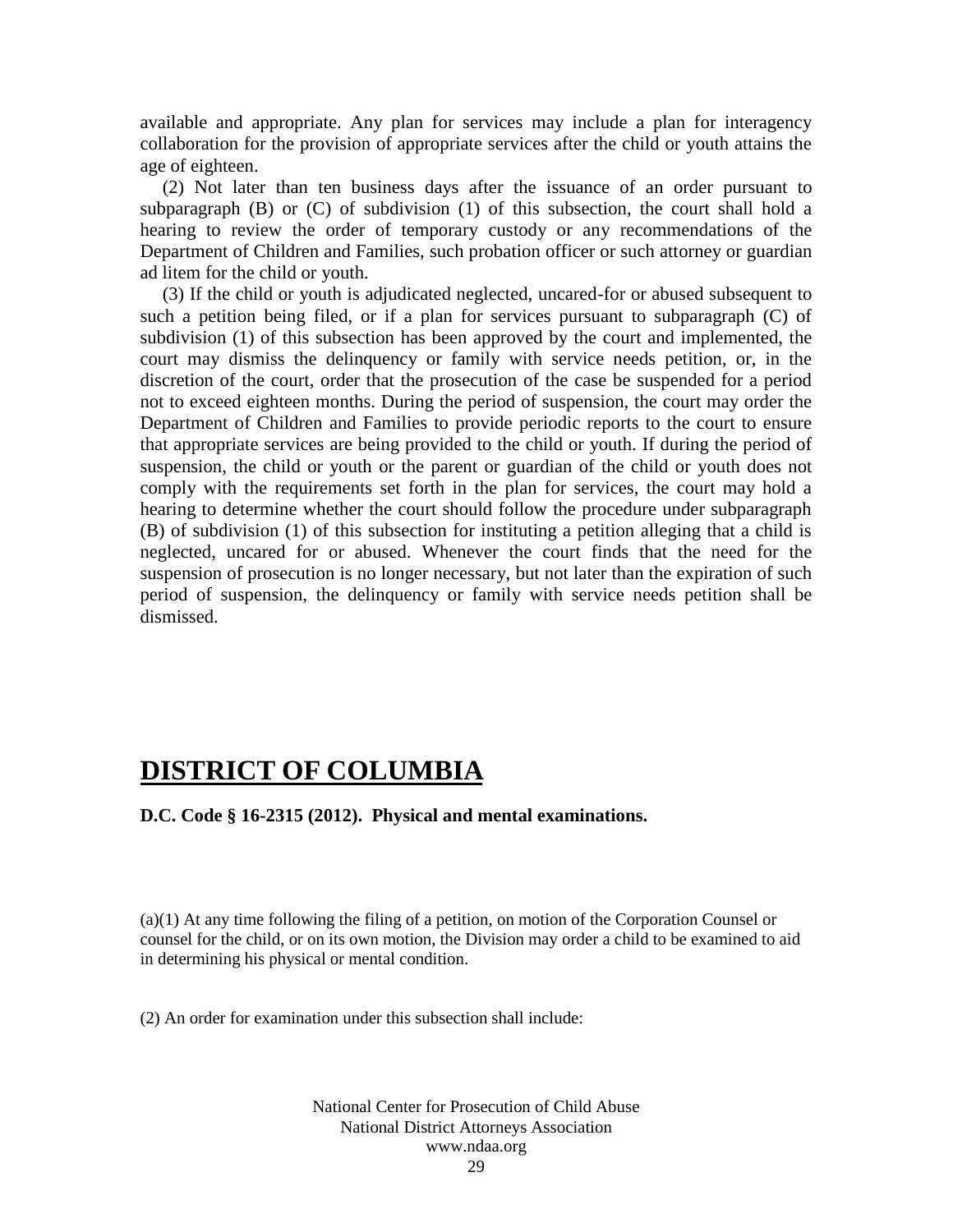(A) A copy of the petition;

(B) The names and addresses of the attorney for the District of Columbia and the attorney for the respondent; and

(C) A summary of the reasons for the examination request.

(3) The court may issue such orders as may be necessary to procure any available mental health and educational records and other information that is deemed relevant for purposes of the examination.

(b)(1) Wherever possible a physical or mental health examination shall be conducted on an outpatient basis, but the Division may, if it deems necessary, order the child admitted as an inpatient to a suitable medical facility for the purpose of examination.

(2) The Division may order a child admitted as an inpatient to a suitable medical facility for the purpose of a mental health examination only after a psychiatrist or qualified psychologist examines the child and makes a written finding that the child is in need of a mental health examination which cannot be effectively provided on an outpatient basis. The written finding of the psychiatrist or qualified psychologist shall be a part of the Division's order. These procedures for the inpatient mental health examination of a child shall not apply if the child is subject to the emergency hospitalization provisions of section 21-521.

(3)(A) Hospitalization for an examination shall be for a period of not more than 21 days, except that the Division may grant extensions which may not exceed 21 days in the aggregate if a psychiatrist or qualified psychologist certifies that a mental health examination has not been completed and cannot be effectively provided on an outpatient basis.

(B) If the examination is to determine whether the child is incompetent to proceed, an extension of time may not be granted unless the psychiatrist or qualified psychologist also certifies that the psychiatrist or qualified psychologist is unable to determine whether the child is incompetent to proceed and needs an additional period of time to complete the examination.

(b-1) A report of a mental health examination ordered under this section to determine whether a child is incompetent to proceed shall be made in writing and served on the court and the attorneys of record. The report shall include:

(1) An assessment of the child's capacity to understand the proceedings against him, including the nature of the charges and range of potential options available to the court at disposition;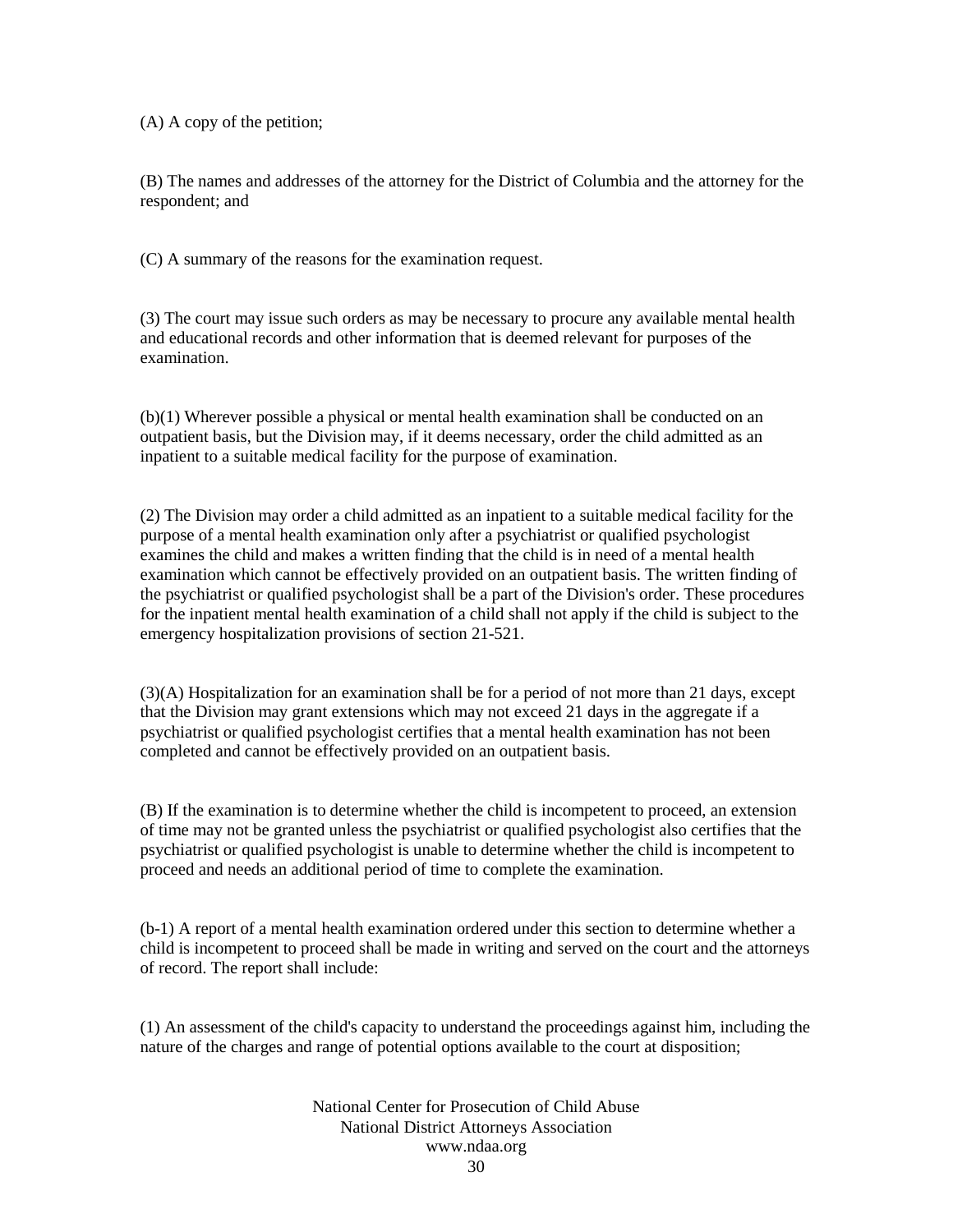(2) An assessment of the child's ability to assist his attorney; and

(3) If the report concludes the child is incompetent to proceed:

(A) The reasons and bases for the conclusion;

(B) The suspected cause of the incompetence;

(C) An assessment of the likelihood of the child attaining competence in the reasonably foreseeable future; and

(D) If the child is assessed to be likely to attain competence in the reasonably foreseeable future:

(i) Any recommended treatment and services that may render the child competent in the reasonably foreseeable future; and

(ii) A certification as to the least restrictive setting for providing such treatment and services.

 $(c)(1)$  If as a result of mental examination the Division determines that a child alleged to be delinquent is incompetent to proceed under the petition and is unlikely to attain competence in the reasonably foreseeable future, it shall suspend further proceedings and the Corporation Counsel shall, where appropriate, initiate commitment proceedings pursuant to Chapter 5 or 11 of Title 21.

(2)(A) If as a result of mental examination the Division determines that a child alleged to be delinquent is incompetent to proceed under the petition and is likely to attain competence in the reasonably foreseeable future, the Division shall order that the child receive such treatment on an outpatient basis, unless a psychiatrist or qualified psychologist certifies and the Division finds that inpatient hospitalization is the least restrictive setting for providing treatment and services that may render the child competent in the reasonably foreseeable future.

(B) If the Division determines that hospitalization is not appropriate, the child may be ordered into detention or shelter care if detention or shelter care would otherwise be warranted pursuant to section 16-2310 while receiving treatment and services that may render the child competent in the reasonably foreseeable future.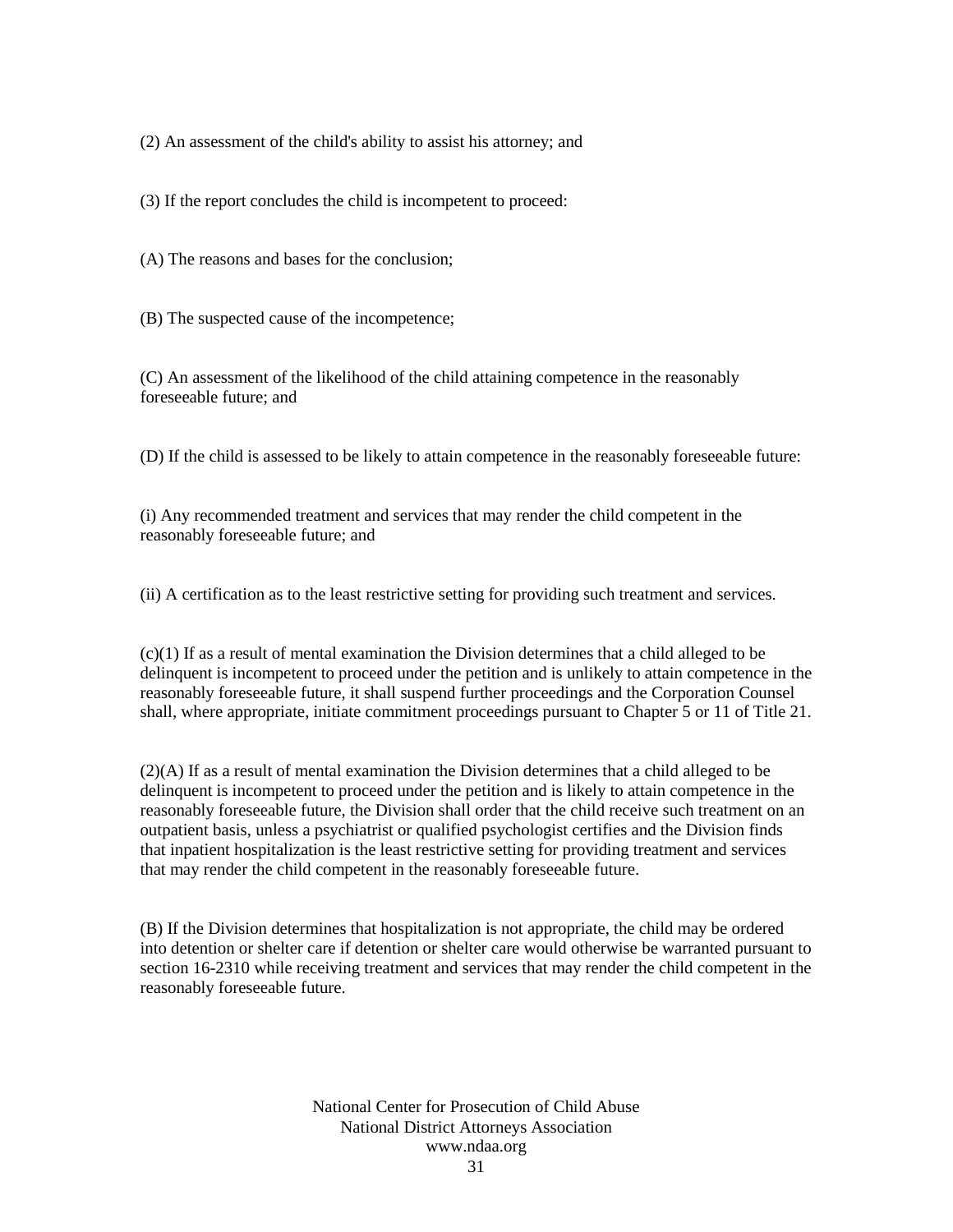(3) If an order for inpatient hospitalization is made under paragraph (2) of this subsection, the Division may order the child sent to a hospital or mental health facility or unit designated by the Mayor as appropriate for treatment of juveniles alleged to be delinquent.

(4) If, at any time after the child is ordered to undergo treatment under paragraph (2) of this subsection, the psychiatrist or qualified psychologist responsible for the treatment believes the child is competent, or, in the case of a child hospitalized under paragraph (3) of this subsection, determines that inpatient hospitalization is no longer the least restrictive setting for providing treatment and services that may render the child competent, the psychiatrist or qualified psychologist shall immediately send a report to the Division and attorneys of record stating the basis for the conclusion that the child has attained competency or that inpatient hospitalization is no longer the least restrictive setting.

(5)(A) The Division shall hold a prompt hearing upon receipt of a report under paragraph (4) of this subsection, and no more than once in a 45-day period, the Division, on motion of the child or the Corporation Counsel, may hold a hearing to determine the child's progress toward attaining competence.

(B) At any hearing conducted pursuant to this paragraph, the Division shall determine whether continued treatment and services are supported by a finding that the child is likely to attain competence in the reasonably foreseeable future. Where the psychiatrist or qualified psychologist has reported that inpatient hospitalization is no longer the least restrictive setting for providing treatment and services that may render the child competent, the Division shall order that any further treatment and services be rendered on an outpatient basis. In such case, the Division may order the child into detention or shelter care if detention or shelter care would otherwise be warranted pursuant to section 16-2310 while receiving continued treatment and services.

(6) The psychiatrist or qualified psychologist responsible for the treatment of the child shall ensure that a report is prepared and submitted to the Division and attorneys of record every 2 months, or at such shorter intervals as ordered by the court, from the date the treatment order is issued under paragraph (2) of this subsection. The report shall contain information regarding the child's progress toward attaining competency, the treatment being provided, and any recommendations regarding changes to the treatment that would be likely to aid in achieving the goal of the order. If the child is hospitalized, the report shall also include a statement indicating whether inpatient hospitalization continues to be the least restrictive setting for providing treatment and services that may render the child competent in the reasonably foreseeable future.

(7)(A) No child ordered into a hospital, detention, or shelter care while receiving treatment and services under this section shall be so confined for more than 180 days, except the Division may order such confinement to continue for up to 180 more days if it finds that:

(i) The child remains incompetent to proceed;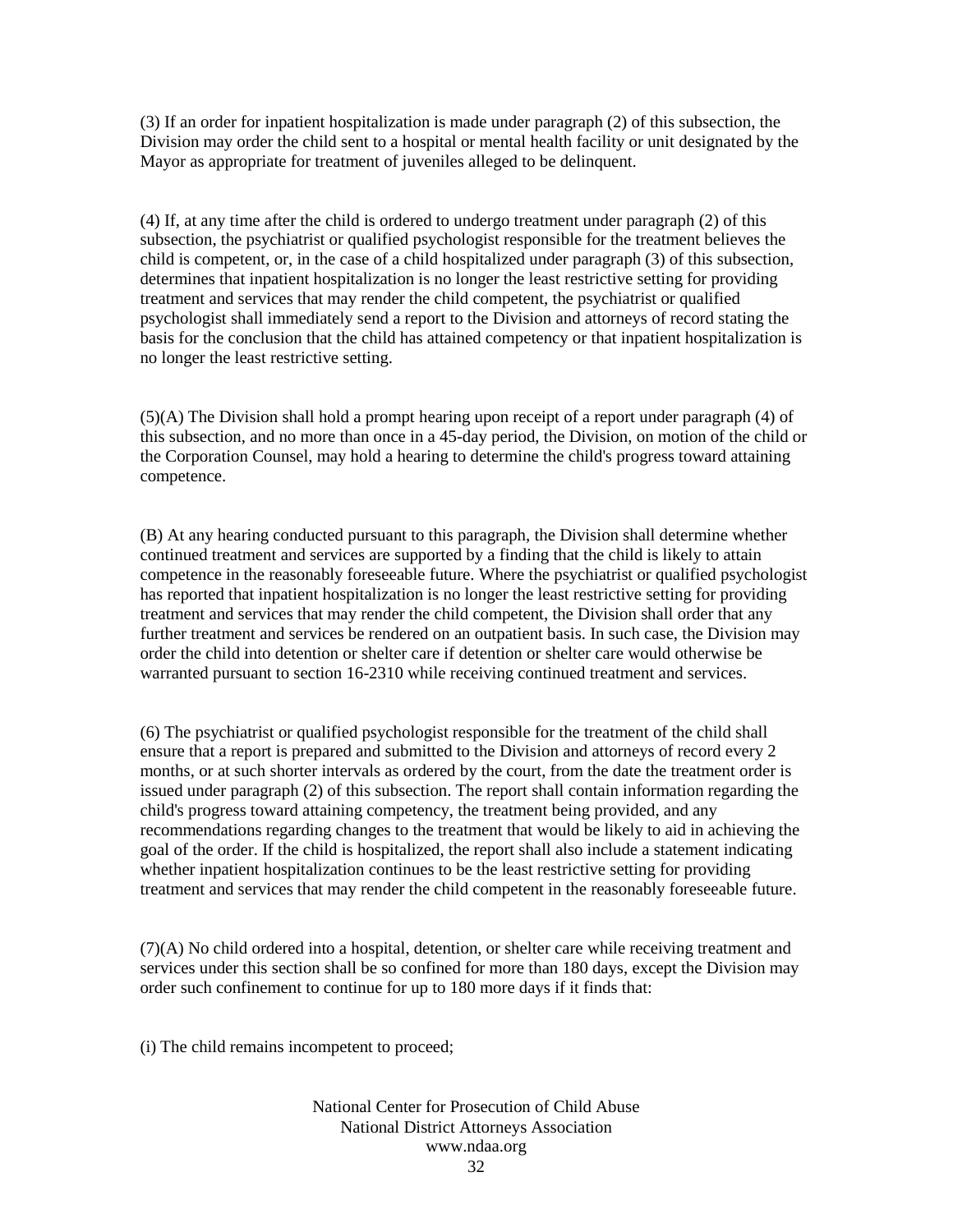(ii) There is a substantial probability the child will attain competence within the period of continued confinement; and

(iii) In the case of a hospitalized child, that inpatient hospitalization continues to be the least restrictive setting for providing treatment and services that may render the child competent to proceed.

(B) If at the end of 360 days a child so confined remains incompetent to proceed, and remains likely to attain competence in the reasonably foreseeable future, the Division shall lift the hospitalization, detention, or shelter care order and may order that the child receive on an outpatient basis such further treatment and services as may render the child competent in the reasonably foreseeable future.

(8) If the Division at any time determines that the child receiving treatment and services under this subsection is unlikely to attain competence in the reasonably foreseeable future, the Division shall suspend further proceedings and the Corporation Counsel shall, where appropriate, initiate commitment proceedings pursuant to Chapter 5 or 11 of Title 21.

(9) Nothing in this subsection shall prevent the Corporation Counsel from initiating commitment proceedings pursuant to Chapter 5 or 11 of Title 21 at any time.

(d) The results of an examination under this section shall be admissible in a transfer hearing pursuant to section 16-2307, in a dispositional hearing under this subchapter, or in a commitment proceeding under Chapter 5 or 11 of Title 21. The results of examination may be admitted into evidence at a factfinding hearing to aid the Division in determining a material allegation of the petition relating to the child's mental or physical condition, but not for the purpose of establishing a defense of insanity.

(e)(1) At any time following the filing of a petition which alleges a neglected child as defined by D.C. Official Code, section 16-2301(9)(C) the Division may, on its own motion or the motion of any party, for good cause shown, order the mental or physical examination of the parent, guardian, or custodian of the child whose ability to care for the child is at issue.

(2) Following an adjudication that a child is neglected, the Division may, on its own motion or the motion of any party, order a mental or physical examination of the parent, guardian, or custodian of the child whose ability to care for the child is at issue.

(3) The Division may order additional mental examinations to be performed by independent experts upon a showing by any party that a prior examination is inadequate.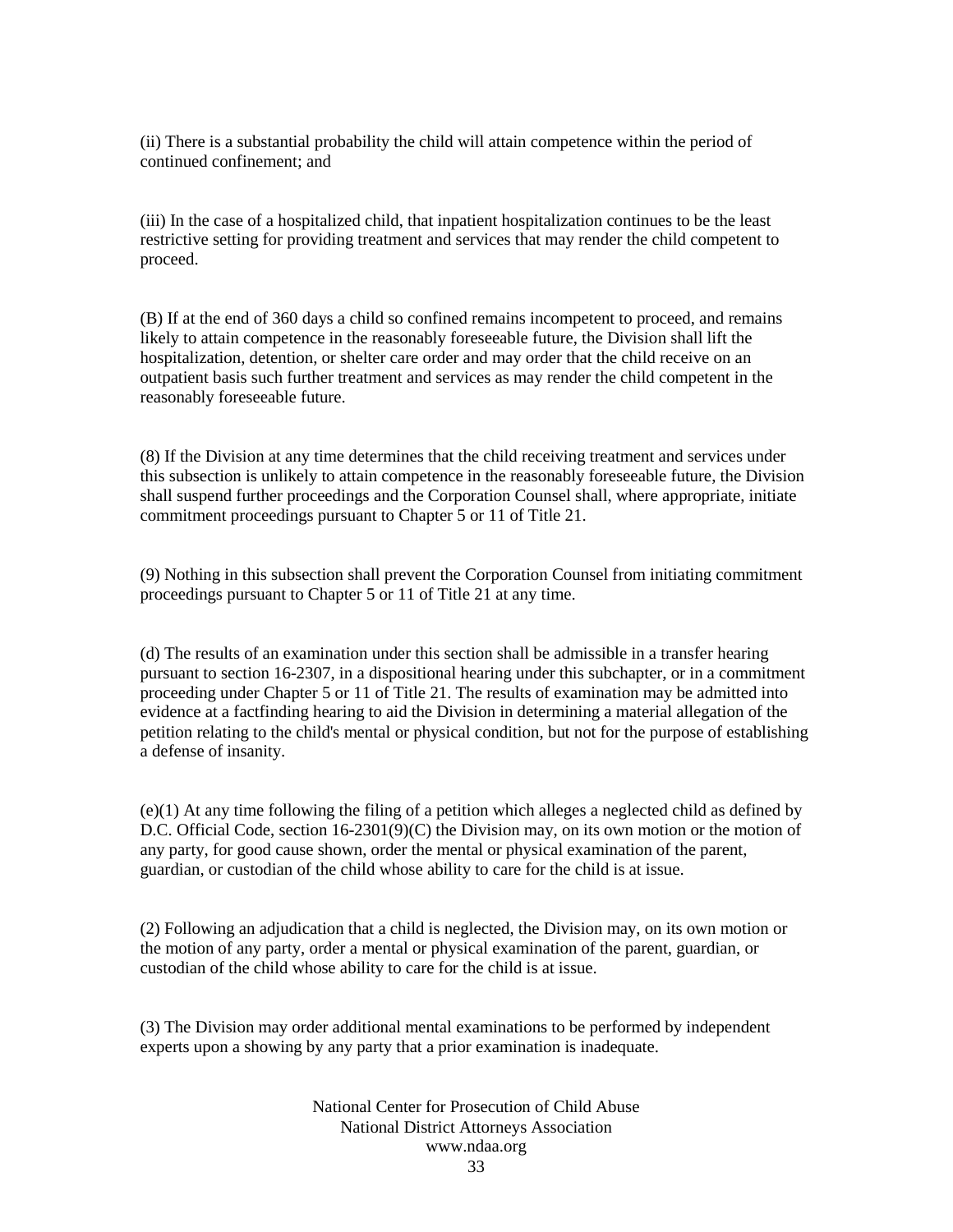(4) The results of the mental or physical examination shall not be admissible evidence in the factfinding hearing unless the allegations contained in the petition set forth facts which support a petition pursuant to D.C. Official Code, section 16-2301(9)(C).

(5) The results of the mental or physical examination shall be admissible at a dispositional hearing.

(6) The results of the mental or physical examination shall not be admissible as evidence in any criminal proceedings.

(f) Upon request of the Corporation Counsel, or his or her designee, the Division shall hold a hearing to determine whether there is probable cause to believe that a victim or eyewitness to a delinquent act alleged to have been committed by the respondent may have been put at risk for the HIV/AIDS virus. If the Division finds there is probable cause that a victim or eyewitness has been put at risk for the HIV/AIDS virus as a result of witnessing or being the victim of the delinquent act alleged to have been committed by the respondent, the Division shall order that the respondent be tested for the HIV/AIDS virus. The results of the child's HIV/AIDS testing shall be presented to the Corporation Counsel, or his or her designee, who shall provide the information to the respondent and to the victim or eyewitness to a delinquent act. The victim or eyewitness may only disclose the respondent's identity to a doctor or counselor.

# <span id="page-33-0"></span>**FLORIDA**

### <span id="page-33-1"></span>**FLA. STAT. ANN. § 985.18 (2012). Medical, psychiatric, psychological, substance abuse, and educational examination and treatment**

(1) After a detention petition or a petition for delinquency has been filed, the court may order the child named in the petition to be examined by a physician. The court may also order the child to be evaluated by a psychiatrist or a psychologist, by a district school board educational needs assessment team, or, if a developmental disability is suspected or alleged, by a developmental disabilities diagnostic and evaluation team with the Agency for Persons with Disabilities. If it is necessary to place a child in a residential facility for such evaluation, the criteria and procedures established in chapter 393, chapter 394, or chapter 397, whichever is applicable, shall be used.

(2) Whenever a child has been found to have committed a delinquent act, or before such finding with the consent of any parent or legal custodian of the child, the court may order the child to be treated by a physician. The court may also order the child to receive mental health, substance abuse, or retardation services from a psychiatrist, psychologist, or other appropriate service provider. If it is necessary to place the child in a residential facility for such services, the procedures and criteria established in chapter 393, chapter 394, or chapter 397, whichever is applicable, shall be used. After a child has been adjudicated delinquent, if an educational needs assessment by the district school board or the Department of Children and Family Services has been previously conducted, the court shall order the report of such needs assessment included in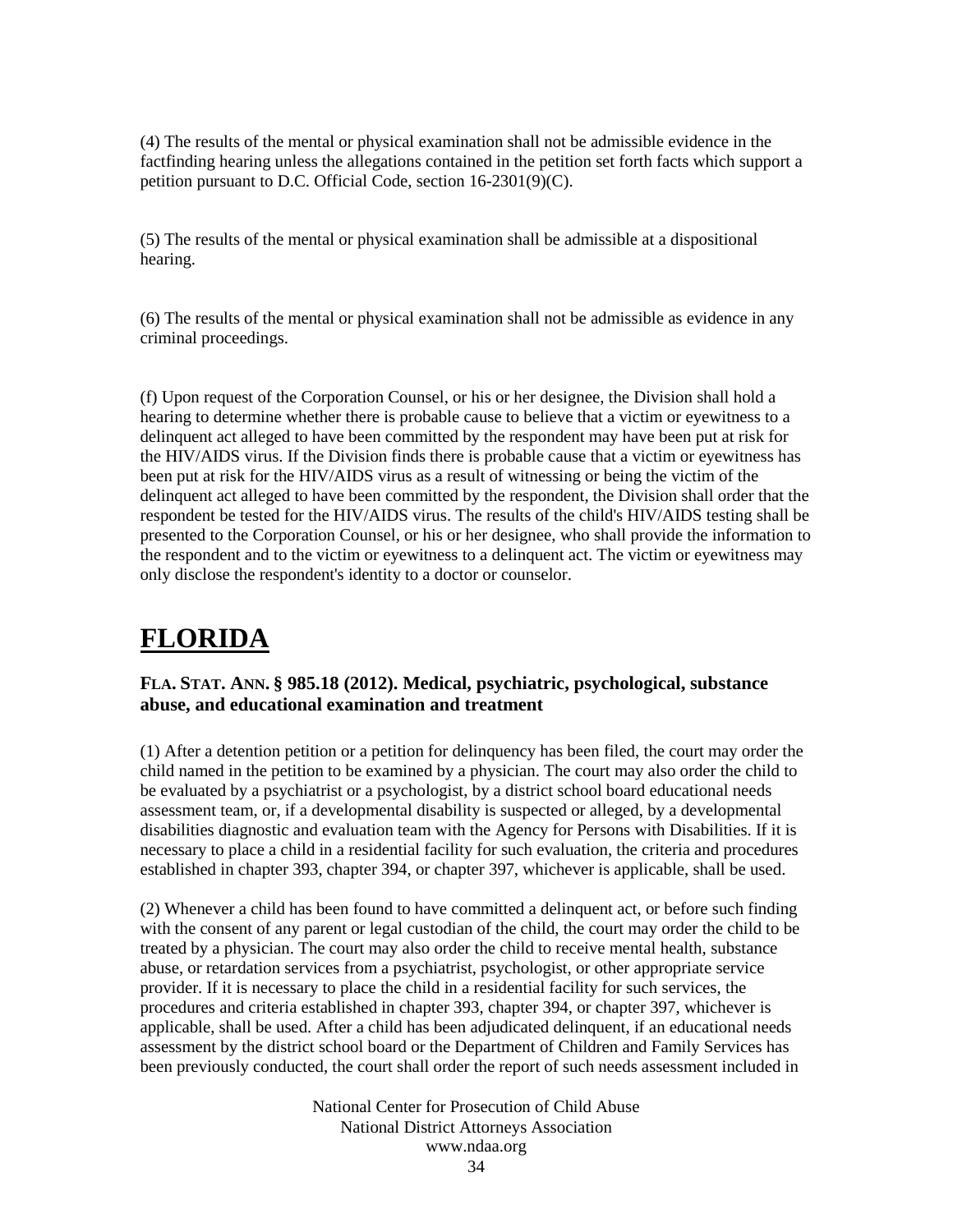the child's court record in lieu of a new assessment. For purposes of this section, an educational needs assessment includes, but is not limited to, reports of intelligence and achievement tests, screening for learning disabilities and other handicaps, and screening for the need for alternative education.

(3) When any child is detained pending a hearing, the person in charge of the detention center or facility or his or her designated representative may authorize a triage examination as a preliminary screening device to determine if the child is in need of medical care or isolation or provide or cause to be provided such medical or surgical services as may be deemed necessary by a physician.

(4) Whenever a child found to have committed a delinquent act is placed by order of the court within the care and custody or under the supervision of the Department of Juvenile Justice and it appears to the court that there is no parent, guardian, or person standing in loco parentis who is capable of authorizing or willing to authorize medical, surgical, dental, or other remedial care or treatment for the child, the court may, after due notice to the parent, guardian, or person standing in loco parentis, if any, order that a representative of the Department of Juvenile Justice may authorize such medical, surgical, dental, or other remedial care for the child by licensed practitioners as may from time to time appear necessary.

(5) Upon specific appropriation, the department may obtain comprehensive evaluations, including, but not limited to, medical, academic, psychological, behavioral, sociological, and vocational needs of a youth with multiple arrests for all level criminal acts or a youth committed to a minimum-risk or low-risk commitment program.

(6) A physician shall be immediately notified by the person taking the child into custody or the person having custody if there are indications of physical injury or illness, or the child shall be taken to the nearest available hospital for emergency care. A child may be provided mental health, substance abuse, or retardation services, in emergency situations, pursuant to chapter 393, chapter 394, or chapter 397, whichever is applicable. After a hearing, the court may order the custodial parent or parents, guardian, or other custodian, if found able to do so, to reimburse the county or state for the expense involved in such emergency treatment or care.

(7) Nothing in this section shall be deemed to eliminate the right of the parents or the child to consent to examination or treatment for the child, except that consent of a parent shall not be required if the physician determines there is an injury or illness requiring immediate treatment and the child consents to such treatment or an ex parte court order is obtained authorizing treatment.

(8) Nothing in this section shall be construed to authorize the permanent sterilization of any child unless such sterilization is the result of or incidental to medically necessary treatment to protect or preserve the life of the child.

(9) Except as provided in this section, nothing in this section shall be deemed to preclude a court from ordering services or treatment to be provided to a child by a duly accredited practitioner who relies solely on spiritual means for healing in accordance with the tenets and practices of a church or religious organization, when requested by the child.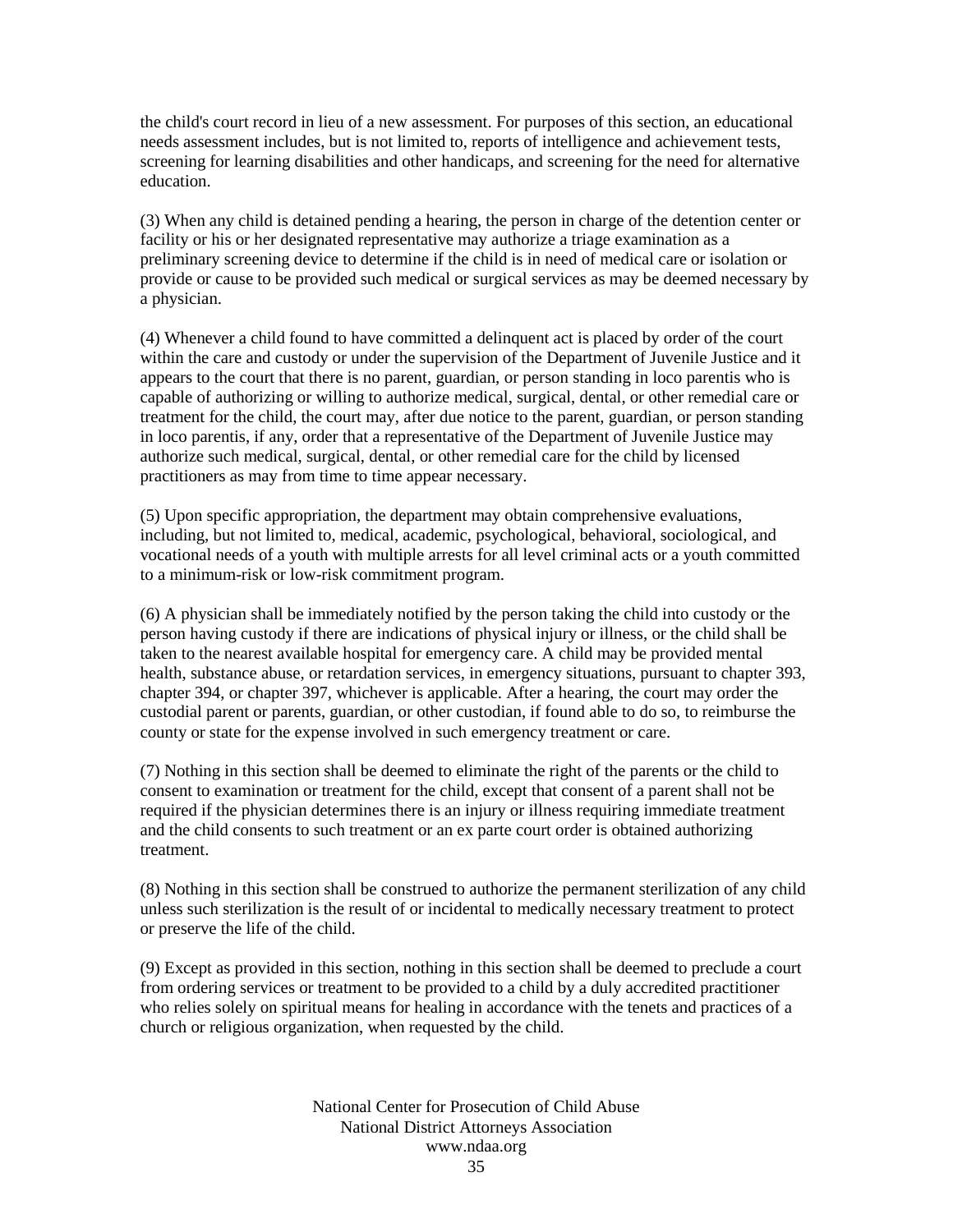#### **FLA. STAT. ANN. § 985.185 (2012). Evaluations for disposition**

(1) A comprehensive evaluation for physical health, mental health, substance abuse, academic, educational, or vocational problems shall be ordered for any child for whom a residential commitment disposition is anticipated or recommended by an officer of the court or by the department.

(2) Prior to making a final disposition of the case, the court may order additional evaluations and studies to be performed by the department, by the county school system, or by any social, psychological, or psychiatric agencies of the state. The court shall order the educational needs assessment completed under [s. 985.18\(2\)](http://web2.westlaw.com/find/default.wl?mt=WestlawGC&db=1000006&rs=WLW12.04&docname=FLSTS985.18&rp=%2ffind%2fdefault.wl&findtype=L&ordoc=N15D3894049B311DB9D35C47C7C8F70A6&tc=-1&vr=2.0&fn=_top&sv=Split&tf=-1&referencepositiontype=T&pbc=ADD2221B&referenceposition=SP%3b58730000872b1&utid=%7bAB3BE2A6-C0DE-477B-8112-82C232E8F57E%7d) to be included in the assessment and predisposition report.

#### **FLA. STAT. ANN. § 985.19 (2012). Incompetency in juvenile delinquency cases**

(1) If, at any time prior to or during a delinquency case, the court has reason to believe that the child named in the petition may be incompetent to proceed with the hearing, the court on its own motion may, or on the motion of the child's attorney or state attorney must, stay all proceedings and order an evaluation of the child's mental condition.

(a) Any motion questioning the child's competency to proceed must be served upon the child's attorney, the state attorney, the attorneys representing the Department of Juvenile Justice, and the attorneys representing the Department of Children and Family Services. Thereafter, any motion, notice of hearing, order, or other legal pleading relating to the child's competency to proceed with the hearing must be served upon the child's attorney, the state attorney, the attorneys representing the Department of Juvenile Justice, and the attorneys representing the Department of Children and Family Services.

(b) All determinations of competency shall be made at a hearing, with findings of fact based on an evaluation of the child's mental condition made by not less than two nor more than three experts appointed by the court. The basis for the determination of incompetency must be specifically stated in the evaluation. In addition, a recommendation as to whether residential or nonresidential treatment or training is required must be included in the evaluation. Experts appointed by the court to determine the mental condition of a child shall be allowed reasonable fees for services rendered. State employees may be paid expenses pursuant to [s. 112.061.](http://web2.westlaw.com/find/default.wl?mt=WestlawGC&db=1000006&rs=WLW12.04&docname=FLSTS112.061&rp=%2ffind%2fdefault.wl&findtype=L&ordoc=N15D3894049B311DB9D35C47C7C8F70A6&tc=-1&vr=2.0&fn=_top&sv=Split&tf=-1&pbc=ADD2221B&utid=%7bAB3BE2A6-C0DE-477B-8112-82C232E8F57E%7d) The fees shall be taxed as costs in the case.

(c) All court orders determining incompetency must include specific written findings by the court as to the nature of the incompetency and whether the child requires secure or nonsecure treatment or training environments.

(d) For incompetency evaluations related to mental illness, the Department of Children and Family Services shall maintain and annually provide the courts with a list of available mental health professionals who have completed a training program approved by the Department of Children and Family Services to perform the evaluations.

(e) For incompetency evaluations related to mental retardation or autism, the court shall order the Agency for Persons with Disabilities to examine the child to determine if the child meets the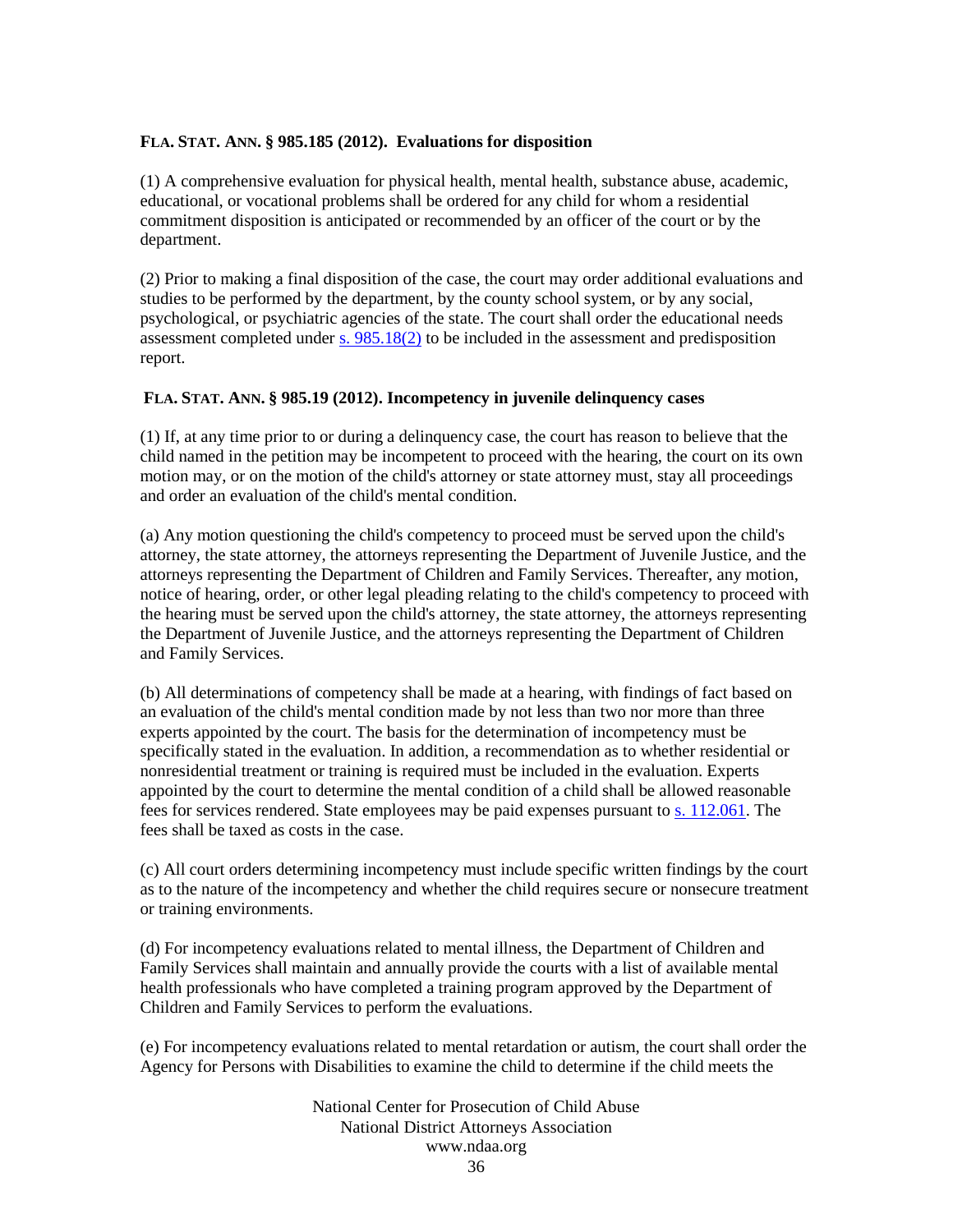definition of "retardation" or "autism" in [s. 393.063](http://web2.westlaw.com/find/default.wl?mt=WestlawGC&db=1000006&rs=WLW12.04&docname=FLSTS393.063&rp=%2ffind%2fdefault.wl&findtype=L&ordoc=N15D3894049B311DB9D35C47C7C8F70A6&tc=-1&vr=2.0&fn=_top&sv=Split&tf=-1&pbc=ADD2221B&utid=%7bAB3BE2A6-C0DE-477B-8112-82C232E8F57E%7d) and, if so, whether the child is competent to proceed with delinquency proceedings.

(f) A child is competent to proceed if the child has sufficient present ability to consult with counsel with a reasonable degree of rational understanding and the child has a rational and factual understanding of the present proceedings. The report must address the child's capacity to:

1. Appreciate the charges or allegations against the child.

2. Appreciate the range and nature of possible penalties that may be imposed in the proceedings against the child, if applicable.

3. Understand the adversarial nature of the legal process.

4. Disclose to counsel facts pertinent to the proceedings at issue.

5. Display appropriate courtroom behavior.

6. Testify relevantly.

(g) Immediately upon the filing of the court order finding a child incompetent to proceed, the clerk of the court shall notify the Department of Children and Family Services and the Agency for Persons with Disabilities and fax or hand deliver to the department and to the agency a referral packet that includes, at a minimum, the court order, the charging documents, the petition, and the court-appointed evaluator's reports.

(h) After placement of the child in the appropriate setting, the Department of Children and Family Services in consultation with the Agency for Persons with Disabilities, as appropriate, must, within 30 days after placement of the child, prepare and submit to the court a treatment or training plan for the child's restoration of competency. A copy of the plan must be served upon the child's attorney, the state attorney, and the attorneys representing the Department of Juvenile Justice.

(2) A child who is adjudicated incompetent to proceed, and who has committed a delinquent act or violation of law, either of which would be a felony if committed by an adult, must be committed to the Department of Children and Family Services for treatment or training. A child who has been adjudicated incompetent to proceed because of age or immaturity, or for any reason other than for mental illness or retardation or autism, must not be committed to the department or to the Department of Children and Family Services for restoration-of-competency treatment or training services. For purposes of this section, a child who has committed a delinquent act or violation of law, either of which would be a misdemeanor if committed by an adult, may not be committed to the department or to the Department of Children and Family Services for restoration-of-competency treatment or training services.

(3) If the court finds that a child has mental illness, mental retardation, or autism and adjudicates the child incompetent to proceed, the court must also determine whether the child meets the criteria for secure placement. A child may be placed in a secure facility or program if the court makes a finding by clear and convincing evidence that: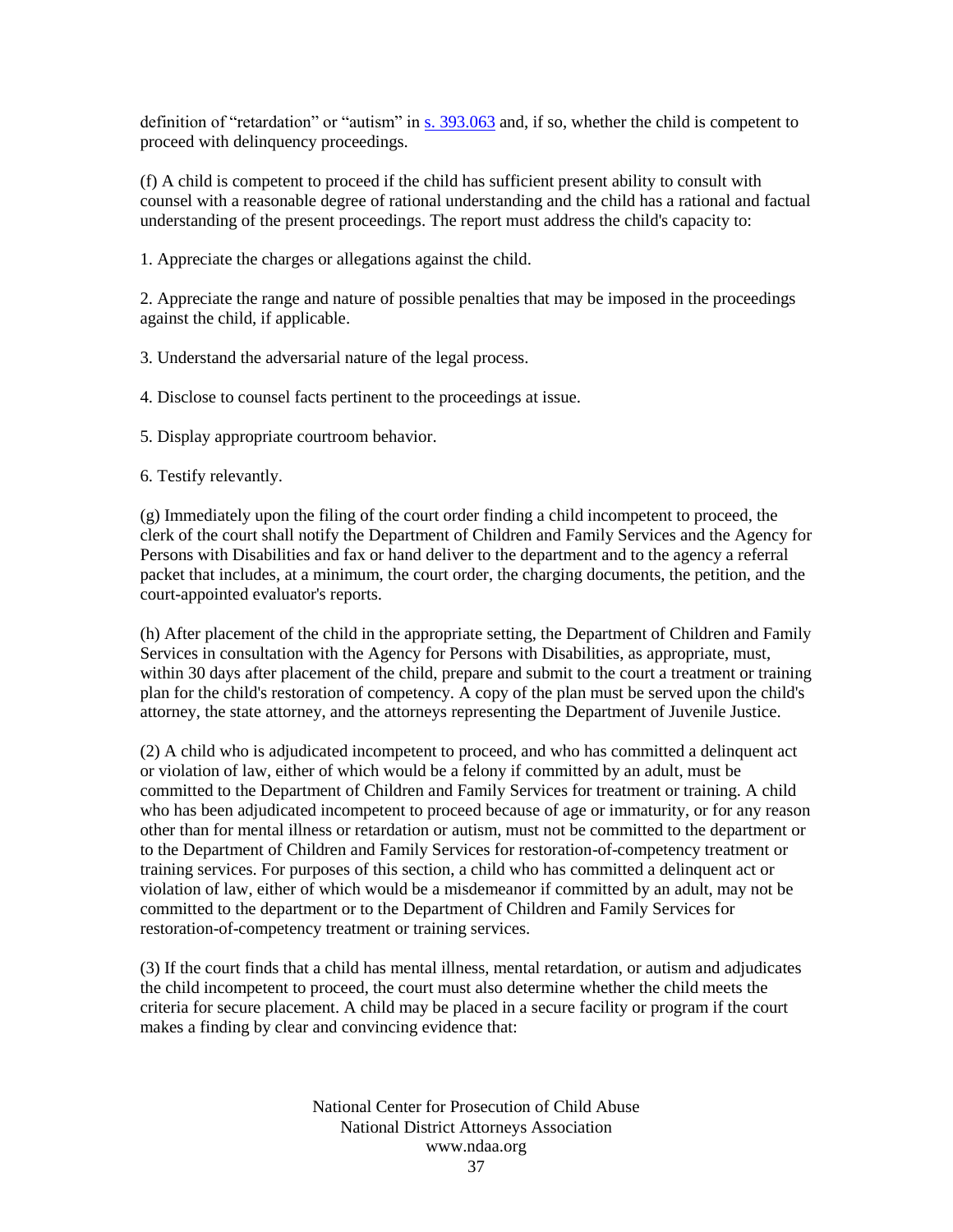(a) The child has mental illness, mental retardation, or autism and because of the mental illness, mental retardation, or autism:

1. The child is manifestly incapable of surviving with the help of willing and responsible family or friends, including available alternative services, and without treatment or training the child is likely to either suffer from neglect or refuse to care for self, and such neglect or refusal poses a real and present threat of substantial harm to the child's well-being; or

2. There is a substantial likelihood that in the near future the child will inflict serious bodily harm on self or others, as evidenced by recent behavior causing, attempting, or threatening such harm; and

(b) All available less restrictive alternatives, including treatment or training in community residential facilities or community settings which would offer an opportunity for improvement of the child's condition, are inappropriate.

(4) A child who is determined to have mental illness, mental retardation, or autism, who has been adjudicated incompetent to proceed, and who meets the criteria set forth in subsection (3), must be committed to the Department of Children and Family Services and receive treatment or training in a secure facility or program that is the least restrictive alternative consistent with public safety. Any placement of a child to a secure residential program must be separate from adult forensic programs. If the child attains competency, then custody, case management, and supervision of the child will be transferred to the department in order to continue delinquency proceedings; however, the court retains authority to order the Department of Children and Family Services to provide continued treatment or training to maintain competency.

(a) A child adjudicated incompetent due to mental retardation or autism may be ordered into a secure program or facility designated by the Department of Children and Family Services for children with mental retardation or autism.

(b) A child adjudicated incompetent due to mental illness may be ordered into a secure program or facility designated by the Department of Children and Family Services for children having mental illnesses.

(c) Whenever a child is placed in a secure residential facility, the department will provide transportation to the secure residential facility for admission and from the secure residential facility upon discharge.

(d) The purpose of the treatment or training is the restoration of the child's competency to proceed.

(e) The service provider must file a written report with the court pursuant to the applicable Florida Rules of Juvenile Procedure not later than 6 months after the date of commitment, or at the end of any period of extended treatment or training, and at any time the Department of Children and Family Services, through its service provider determines the child has attained competency or no longer meets the criteria for secure placement, or at such shorter intervals as ordered by the court. A copy of a written report evaluating the child's competency must be filed by the provider with the court and with the state attorney, the child's attorney, the department, and the Department of Children and Family Services.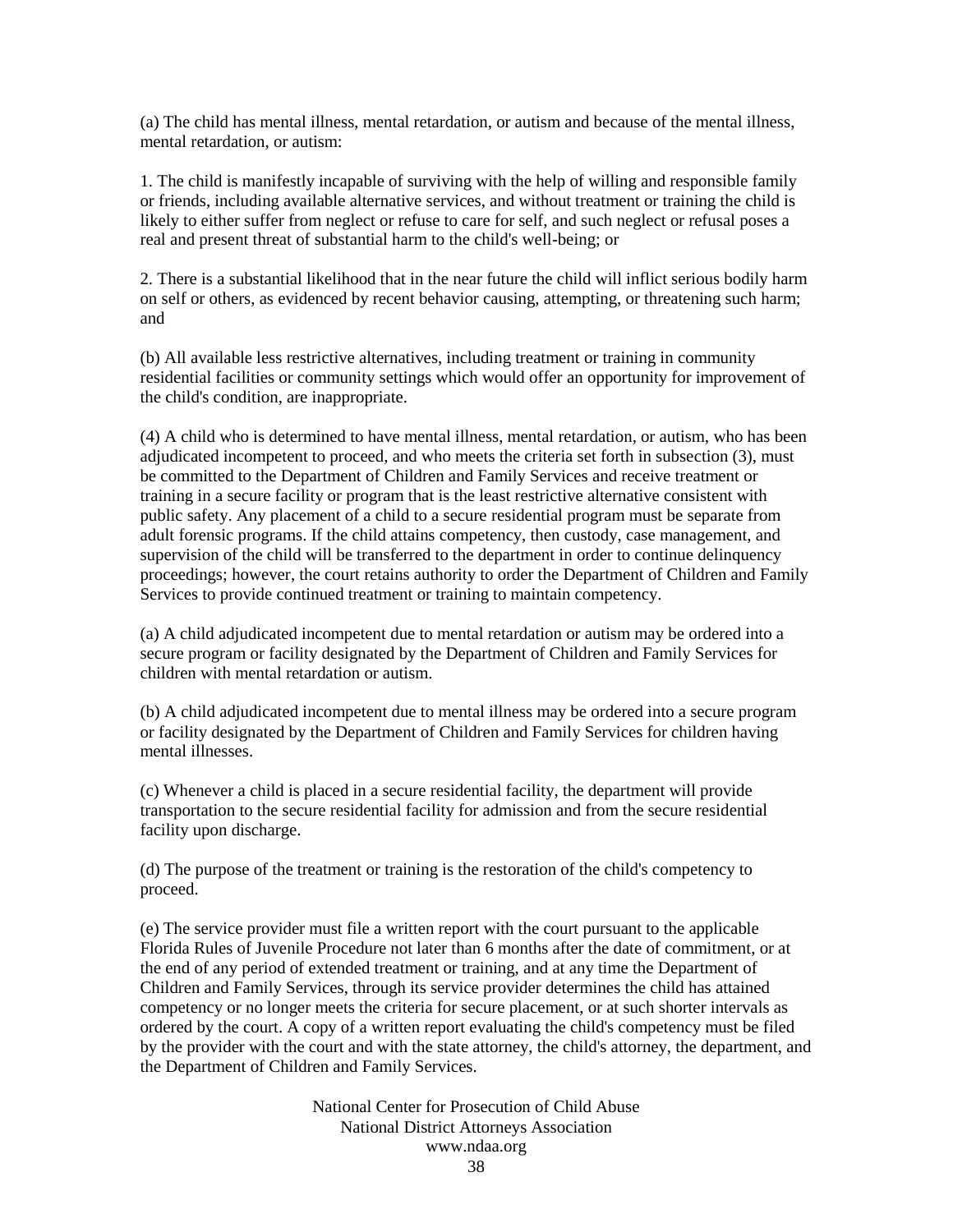(5)(a) If a child is determined to be incompetent to proceed, the court shall retain jurisdiction of the child for up to 2 years after the date of the order of incompetency, with reviews at least every 6 months to determine competency.

(b) Whenever the provider files a report with the court informing the court that the child will never become competent to proceed, the Department of Children and Family Services will develop a discharge plan for the child prior to any hearing determining whether the child will ever become competent to proceed and send the plan to the court, the state attorney, the child's attorney, and the attorneys representing the Department of Juvenile Justice. The provider will continue to provide services to the child until the court issues the order finding the child will never become competent to proceed.

(c) If the court determines at any time that the child will never become competent to proceed, the court may dismiss the delinquency petition. If, at the end of the 2-year period following the date of the order of incompetency, the child has not attained competency and there is no evidence that the child will attain competency within a year, the court must dismiss the delinquency petition. If appropriate, the court may order that proceedings under chapter 393 or chapter 394 be instituted. Such proceedings must be instituted not less than 60 days prior to the dismissal of the delinquency petition.

(6)(a) If a child is determined to have mental illness, mental retardation, or autism and is found to be incompetent to proceed but does not meet the criteria set forth in subsection (3), the court shall commit the child to the Department of Children and Family Services and shall order the Department of Children and Family Services to provide appropriate treatment and training in the community. The purpose of the treatment or training is the restoration of the child's competency to proceed.

(b) All court-ordered treatment or training must be the least restrictive alternative that is consistent with public safety. Any placement by the Department of Children and Family Services to a residential program must be separate from adult forensic programs.

(c) If a child is ordered to receive competency restoration services, the services shall be provided by the Department of Children and Family Services. The department shall continue to provide case management services to the child and receive notice of the competency status of the child.

(d) The service provider must file a written report with the court pursuant to the applicable Florida Rules of Juvenile Procedure, not later than 6 months after the date of commitment, at the end of any period of extended treatment or training, and at any time the service provider determines the child has attained competency or will never attain competency, or at such shorter intervals as ordered by the court. A copy of a written report evaluating the child's competency must be filed by the provider with the court, the state attorney, the child's attorney, the Department of Children and Family Services, and the department.

(7) The provisions of this section shall be implemented only subject to specific appropriation.

#### **FLA. STAT. ANN. § 985.195 (2012). Transfer to other treatment services**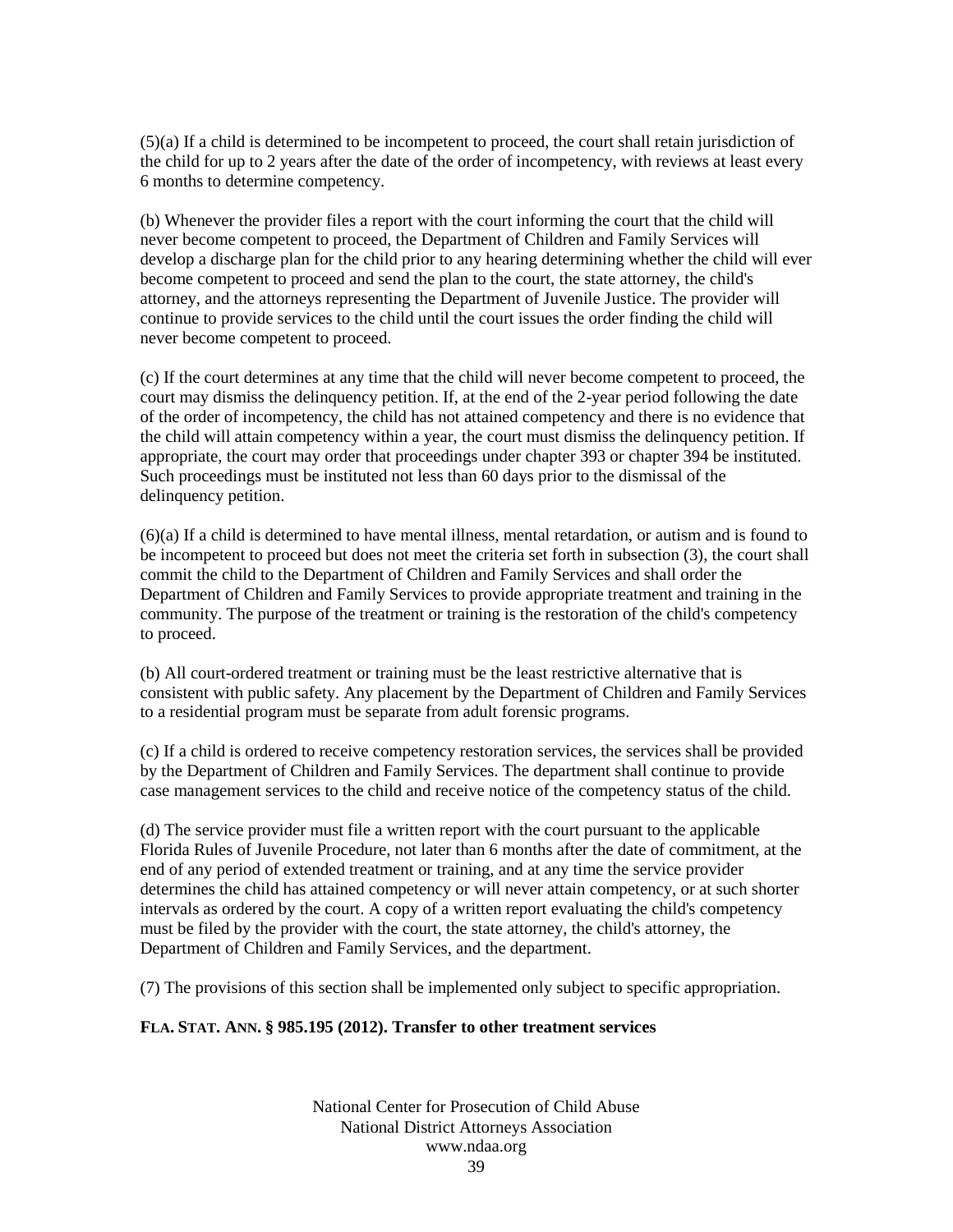Any child committed to the department may be transferred to retardation, mental health, or substance abuse treatment facilities for diagnosis and evaluation pursuant to chapter 393, chapter 394, or chapter 397, whichever is applicable, for a period not to exceed 90 days.

# **Rule 8.095. Procedure When Child Believed to Be Incompetent or Insane**

### **(a) Incompetency At Time of Adjudicatory Hearing or Hearing on Petition Alleging Violation of Juvenile Probation in Delinquency Cases.**

### (1) *Motion.*

(A) A written motion for examination of the child made by counsel for the child shall contain a certificate of counsel that the motion is made in good faith and on reasonable grounds to believe that the child is incompetent to proceed. To the extent that it does not invade the lawyer-client privilege, the motion shall contain a recital of the specific observations of and conversations with the child that have formed the basis for the motion.

(B) A written motion for examination of the child made by counsel for the state shall contain a certificate of counsel that the motion is made in good faith and on reasonable grounds to believe the child is incompetent to proceed and shall include a recital of the specific facts that have formed the basis for the motion, including a recitation of the observations of and statements of the child that have caused the state to file the motion.

(2) *Setting Hearing.* If at any time prior to or during the adjudicatory hearing or hearing on a violation of juvenile probation the court has reasonable grounds to believe the child named in the petition may be incompetent to proceed with an adjudicatory hearing, the court on its own motion or motion of counsel for the child or the state shall immediately stay the proceedings and fix a time for a hearing for the determination of the child's mental condition.

(3) *Child Found Competent to Proceed.* If at the hearing provided for in subdivision (a)(2) the child is found to be competent to proceed with an adjudicatory hearing, the court shall enter an order so finding and proceed accordingly.

(4) *Child Found Incompetent to Proceed.* If at the hearing provided for in subdivision (a)(2) the child is found to be incompetent to proceed, the child must be adjudicated incompetent to proceed and may be involuntarily committed *as provided by law* to the Department of Children and Family Services for treatment upon a finding of clear and convincing evidence that:

(A) The child is mentally ill or mentally retarded and because of the mental illness or retardation of the child:

(i) the child is manifestly incapable of surviving with the help of willing and responsible family or friends, including available alternative services, and without treatment the child is likely to either suffer from neglect or refuse to care for himself or herself, and such neglect or refusal poses a real and present threat of substantial harm to the child's well-being; or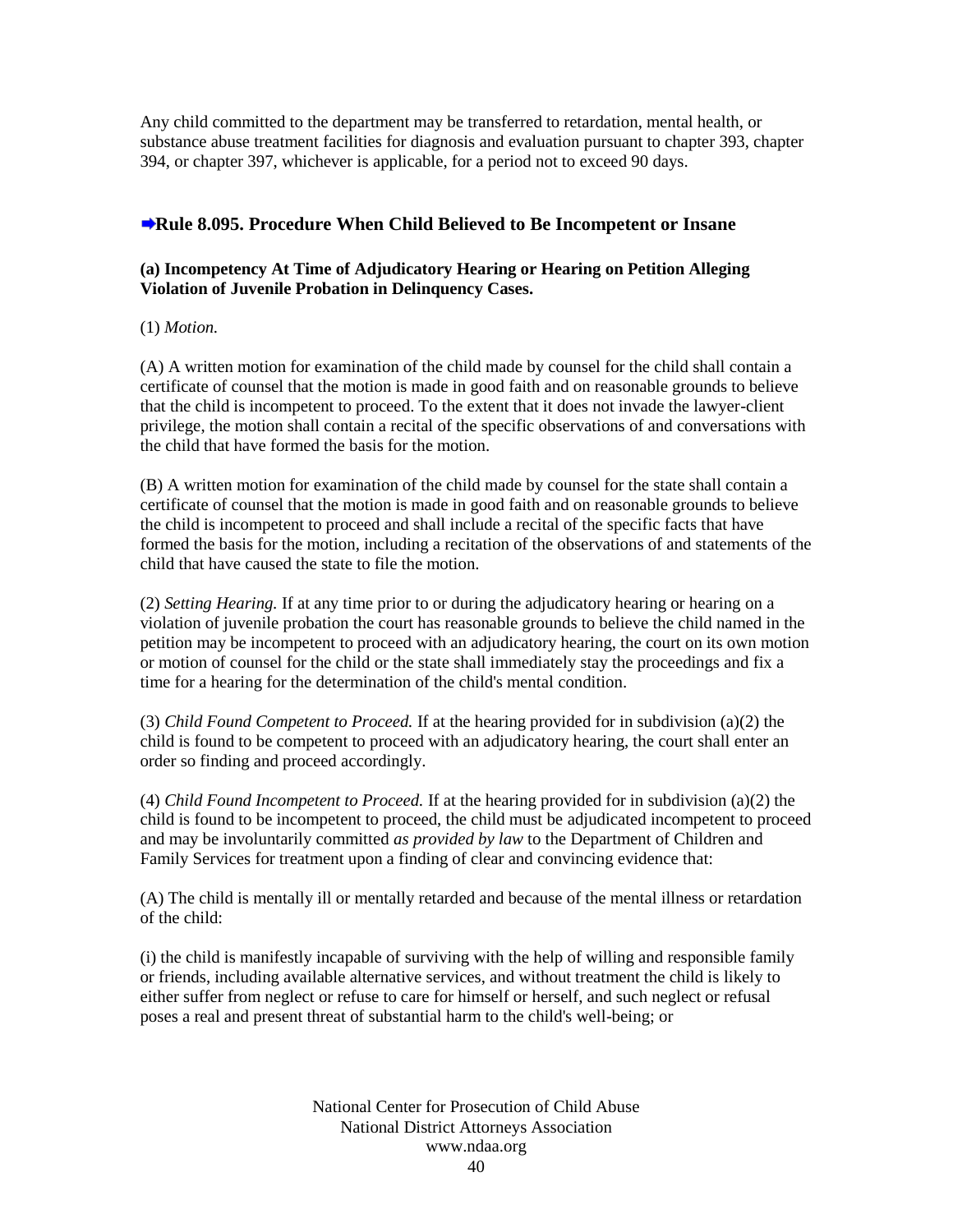(ii) there is a substantial likelihood that in the near future the child will inflict serious bodily harm on himself or herself or others, as evidenced by recent behavior causing, attempting, or threatening such harm; and

(B) All available less restrictive treatment alternatives, including treatment in community residential facilities or community inpatient settings which would offer an opportunity for improvement of the child's condition are inappropriate.

(5) *Hearing on Competency.* Not later than 6 months after the date of commitment, or at the end of any period of extended treatment or training, or at any time the service provider determines the child has attained competency or no longer meets the criteria for commitment, the service provider must file a report with the court and all parties. Upon receipt of this report, the court shall set a hearing to determine the child's competency.

(A) If the court determines that the child continues to remain incompetent, the court shall order appropriate nondelinquent hospitalization or treatment in conformity with this rule and the applicable provisions of chapter 985, Florida Statutes.

(B) If the court determines the child to be competent, it shall enter an order so finding and proceed accordingly.

(6) *Commitment.* Each child who has been adjudicated incompetent to proceed and who meets the criteria for commitment in subdivision (a)(4) must be committed to the Department of Children and Family Services. The department must train or treat the child in the least restrictive alternative consistent with public safety. Any commitment of a child to a secure residential program must be to a program separate from adult forensic programs. If the child attains competency, case management and supervision of the child will be transferred to the Department of Juvenile Justice to continue delinquency proceedings. The court retains authority, however, to order the Department of Children and Family Services to provide continued treatment to maintain competency.

(A) A child adjudicated incompetent because of mental retardation may be ordered into a program designated by the Department of Children and Family Services for retarded children.

(B) A child adjudicated incompetent because of mental illness may be ordered into a program designated by the Department of Children and Family Services for mentally ill children.

(7) *Continuing Jurisdiction and Dismissal of Jurisdiction.*

(A) If a child is determined to be incompetent to proceed, the court shall retain jurisdiction of the child for up to 2 years after the date of the order of incompetency, with reviews at least every 6 months to determine competency. If the court determines at any time that the child will never become competent to proceed, the court may dismiss the delinquency petition or petition alleging violation of juvenile probation.

(B) If, at the end of the 2-year period following the date of the order of incompetency, the child has not attained competency and there is no evidence that the child will attain competency within a year, the court must dismiss the delinquency petition.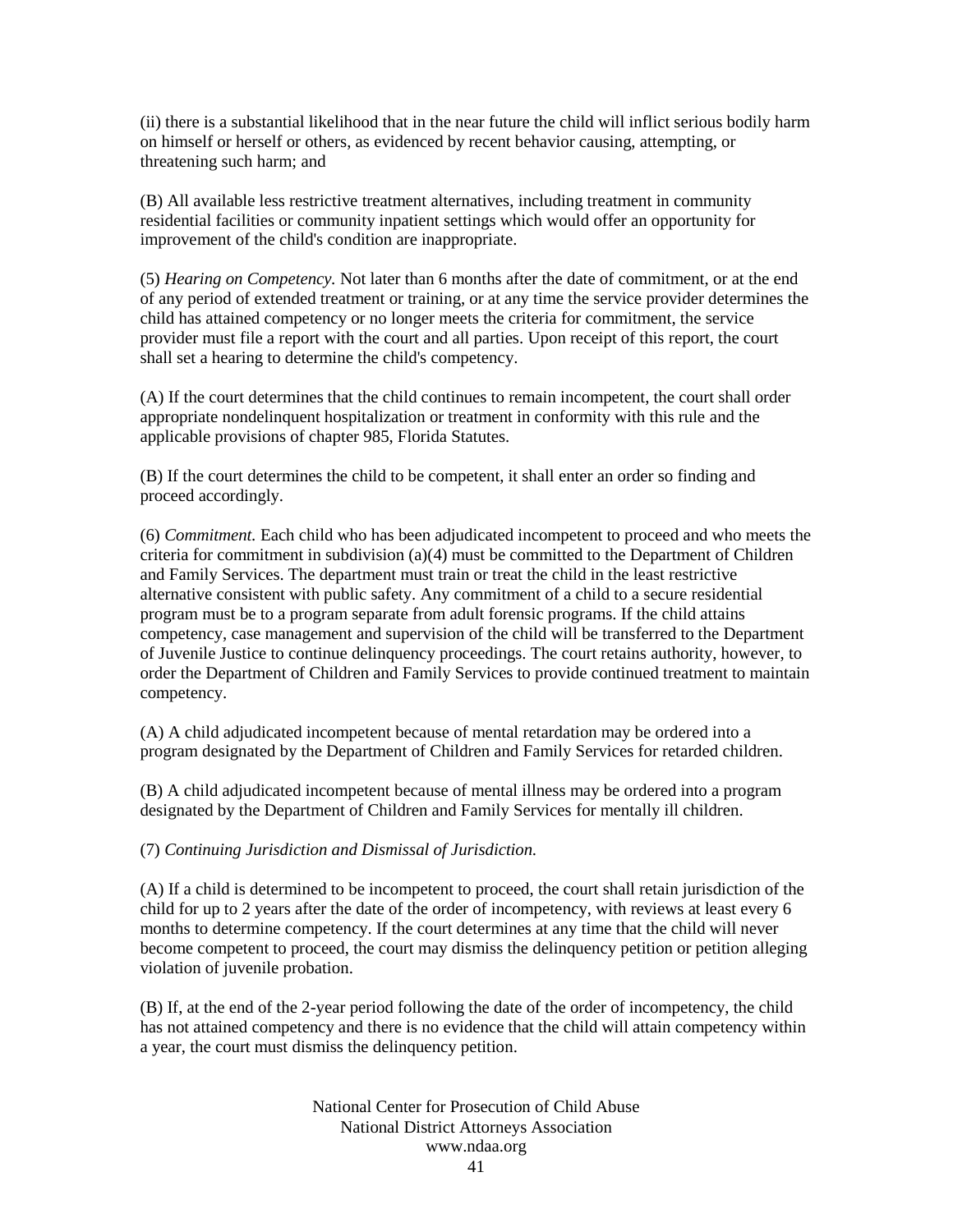(C) If necessary, the court may order that proceedings under chapter 393 or 394, Florida Statutes, be instituted. Such proceedings must be instituted no less than 60 days before the dismissal of the delinquency petition. The juvenile court may conduct all proceedings and make all determinations under chapter 393 or 394, Florida Statutes.

(8) *Treatment Alternatives to Commitment.* If a child who is found to be incompetent does not meet the commitment criteria of subdivision (a)(4), the court shall order the Department of Children and Family Services to provide appropriate treatment and training in the community. All court-ordered treatment must be in the least restrictive setting consistent with public safety. Any residential program must be separate from an adult forensic program. If a child is ordered to receive such services, the services shall be provided by the Department of Children and Family Services. The competency determination must be reviewed at least every 6 months, or at the end of any extended period of treatment or training, and any time the child appears to have attained competency or will never attain competency, by the service provider. A copy of a written report evaluating the child's competency must be filed by the provider with the court, the Department of Children and Family Services, the Department of Juvenile Justice, the state, and counsel for the child.

(9) *Speedy Trial Tolled.* Upon the filing of a motion by the child's counsel alleging the child to be incompetent to proceed or upon an order of the court finding a child incompetent to proceed, speedy trial shall be tolled until a subsequent finding of the court that the child is competent to proceed. Proceedings under this subdivision initiated by the court on its own motion or the state's motion may toll the speedy trial period pursuant to [rule 8.090\(](http://web2.westlaw.com/find/default.wl?mt=WestlawGC&db=1005180&rs=WLW12.04&docname=FLSTJUVPR8.090&rp=%2ffind%2fdefault.wl&findtype=L&ordoc=6884616&tc=-1&vr=2.0&fn=_top&sv=Split&tf=-1&pbc=5F785975&utid=%7bAB3BE2A6-C0DE-477B-8112-82C232E8F57E%7d)e).

#### **(b) Insanity at Time of Delinquent Act or Violation of Juvenile Probation.**

(1) If the child named in the petition intends to plead insanity as a defense, the child shall advise the court in writing not less than 10 days before the adjudicatory hearing and shall provide the court with a statement of particulars showing as nearly as possible the nature of the insanity expected to be proved and the names and addresses of witnesses expected to prove it. Upon the filing of this statement, on motion of the state, or on its own motion, the court may cause the child to be examined in accordance with the procedures in this rule.

(2) The court, upon good cause shown and in its discretion, may waive these requirements and permit the introduction of the defense, or may continue the hearing for the purpose of an examination in accordance with the procedures in this rule. A continuance granted for this purpose will toll the speedy trial rule and the limitation on detention pending adjudication.

#### **(c) Appointment of Expert Witnesses; Detention of Child for Examination.**

(1) When a question has been raised concerning the sanity or competency of the child named in the petition and the court has set the matter for an adjudicatory hearing, hearing on violation of juvenile probation, or a hearing to determine the mental condition of the child, the court may on its own motion, and shall on motion of the state or the child, appoint no more than 3, nor fewer than 2, disinterested qualified experts to examine the child as to competency or sanity of the child at the time of the commission of the alleged delinquent act or violation of juvenile probation. Attorneys for the state and the child may be present at the examination. An examination regarding sanity should take place at the same time as the examination into the competence of the child to proceed, if the issue of competency has been raised. Other competent evidence may be introduced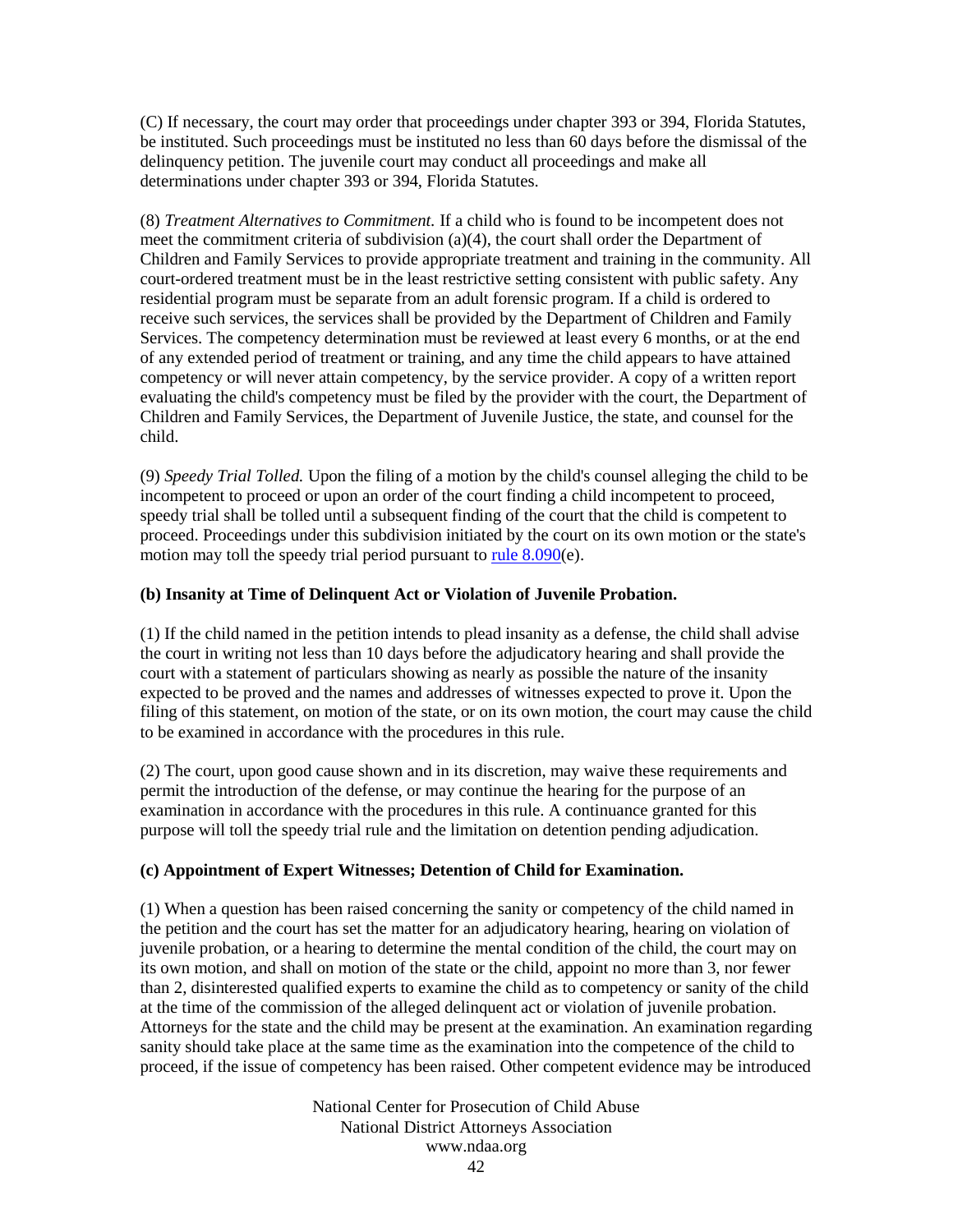at the hearing. The appointment of experts by the court shall not preclude the state or the child from calling other expert witnesses to testify at the adjudicatory hearing, hearing on violation of juvenile probation, or at the hearing to determine the mental condition of the child.

(2) The court only as provided by general law may order the child held in detention pending examination. This rule shall in no way be construed to add any detention powers not provided by statute or case law.

(3) When counsel for a child adjudged to be indigent or partially indigent, whether public defender or court appointed, shall have reason to believe that the child may be incompetent to proceed or may have been insane at the time of the alleged delinquent act or juvenile probation violation, counsel may so inform the court. The court shall appoint 1 expert to examine the child to assist in the preparation of the defense. The expert shall report only to counsel for the child, and all matters related to the expert shall be deemed to fall under the lawyer-client privilege.

(4) For competency evaluations related to mental retardation, the court shall order the Developmental Services Program Office of the Department of Children and Family Services to examine the child to determine if the child meets the definition of retardation in [section 393.063,](http://web2.westlaw.com/find/default.wl?mt=WestlawGC&db=1000006&rs=WLW12.04&docname=FLSTS393.063&rp=%2ffind%2fdefault.wl&findtype=L&ordoc=6884616&tc=-1&vr=2.0&fn=_top&sv=Split&tf=-1&pbc=5F785975&utid=%7bAB3BE2A6-C0DE-477B-8112-82C232E8F57E%7d)  [Florida Statutes,](http://web2.westlaw.com/find/default.wl?mt=WestlawGC&db=1000006&rs=WLW12.04&docname=FLSTS393.063&rp=%2ffind%2fdefault.wl&findtype=L&ordoc=6884616&tc=-1&vr=2.0&fn=_top&sv=Split&tf=-1&pbc=5F785975&utid=%7bAB3BE2A6-C0DE-477B-8112-82C232E8F57E%7d) and, if so, whether the child is competent to proceed or amenable to treatment through the Department of Children and Family Services retardation services or programs.

#### **(d) Competence to Proceed; Scope of Examination and Report.**

(1) *Examination by Experts.* On appointment by the court, the experts shall examine the child with respect to the issue of competence to proceed as specified by the court in its order appointing the experts.

(A) The experts first shall consider factors related to whether the child meets the criteria for competence to proceed; that is, whether the child has sufficient present ability to consult with counsel with a reasonable degree of rational understanding and whether the child has a rational and factual understanding of the present proceedings.

(B) In considering the competence of the child to proceed, the examining experts shall consider and include in their reports the child's capacity to:

(i) appreciate the charges or allegations against the child;

(ii) appreciate the range and nature of possible penalties that may be imposed in the proceedings against the child, if applicable;

- (iii) understand the adversary nature of the legal process;
- (iv) disclose to counsel facts pertinent to the proceedings at issue;
- (v) display appropriate courtroom behavior; and
- (vi) testify relevantly.

The experts also may consider any other factors they deem to be relevant.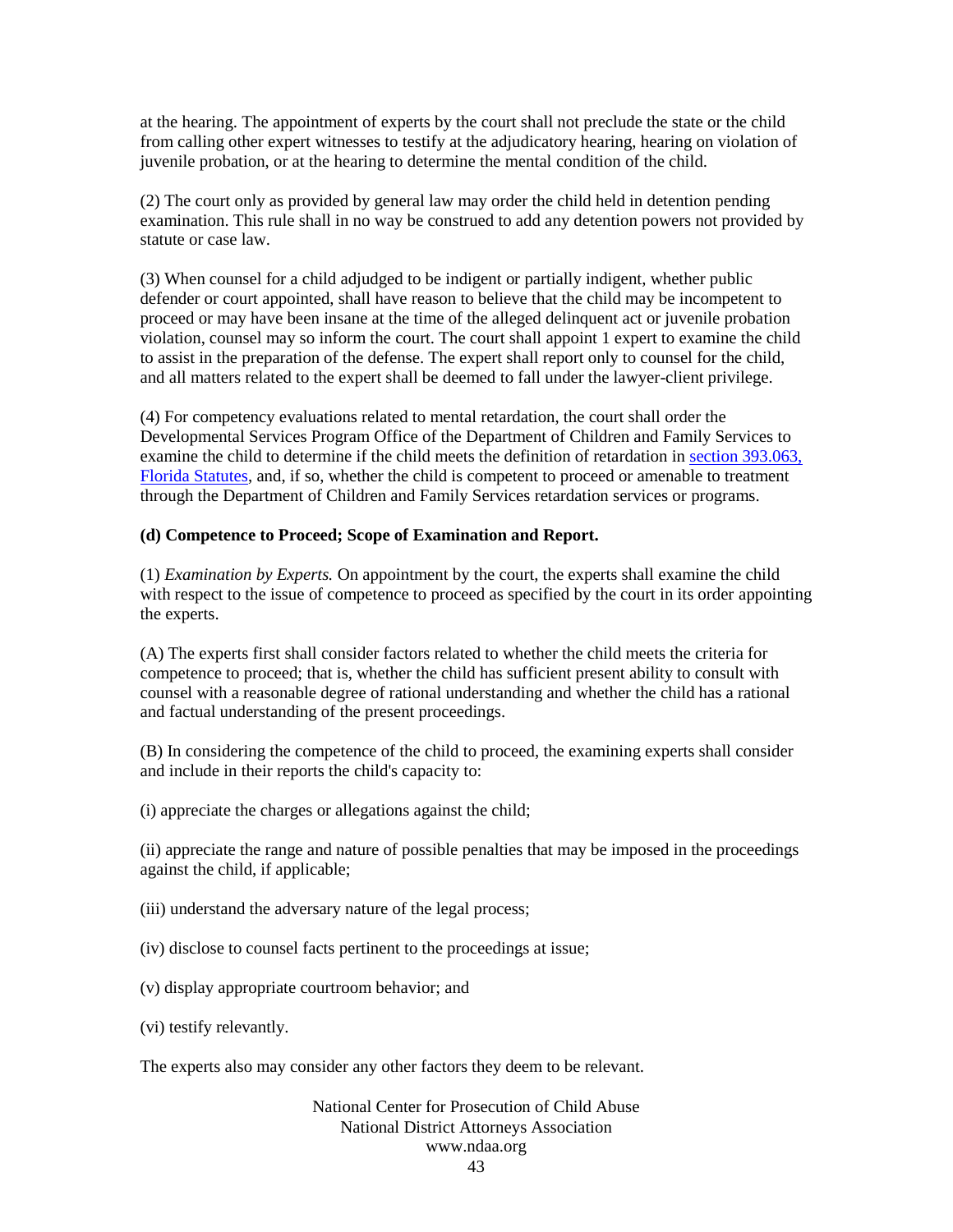(C) Any report concluding that a child is not competent must include the basis for the competency determination.

(2) *Treatment Recommendations.* If the experts find that the child is incompetent to proceed, they shall report on any recommended treatment for the child to attain competence to proceed. A recommendation as to whether residential or nonresidential treatment or training is required must be included. In considering issues related to treatment, the experts shall report on the following:

(A) The mental illness, mental retardation, or mental age causing incompetence.

(B) The treatment or education appropriate for the mental illness or mental retardation of the child and an explanation of each of the possible treatment or education alternatives, in order of recommendation.

(C) The availability of acceptable treatment or education. If treatment or education is available in the community, the experts shall so state in the report.

(D) The likelihood of the child attaining competence under the treatment or education recommended, an assessment of the probable duration of the treatment required to restore competence, and the probability that the child will attain competence to proceed in the foreseeable future.

(E) Whether the child meets the criteria for involuntary hospitalization or involuntary admissions to residential services under chapter 985, Florida Statutes.

(3) *Insanity.* If a notice of intent to rely on an insanity defense has been filed before an adjudicatory hearing or a hearing on an alleged violation of juvenile probation, when ordered by the court the experts shall report on the issue of the child's sanity at the time of the delinquent act or violation of juvenile probation.

(4) *Written Findings of Experts.* Any written report submitted by the experts shall:

(A) identify the specific matters referred for evaluation;

(B) describe the procedures, techniques, and tests used in the examination and the purposes of each;

(C) state the expert's clinical observations, findings, and opinions on each issue referred for evaluation by the court and indicate specifically those issues, if any, on which the expert could not give an opinion; and

(D) identify the sources of information used by the expert and present the factual basis for the expert's clinical findings and opinions.

(5) *Limited Use of Competency Evidence.*

(A) The information contained in any motion by the child for determination of competency to proceed or in any report filed under this rule as it relates solely to the issues of competency to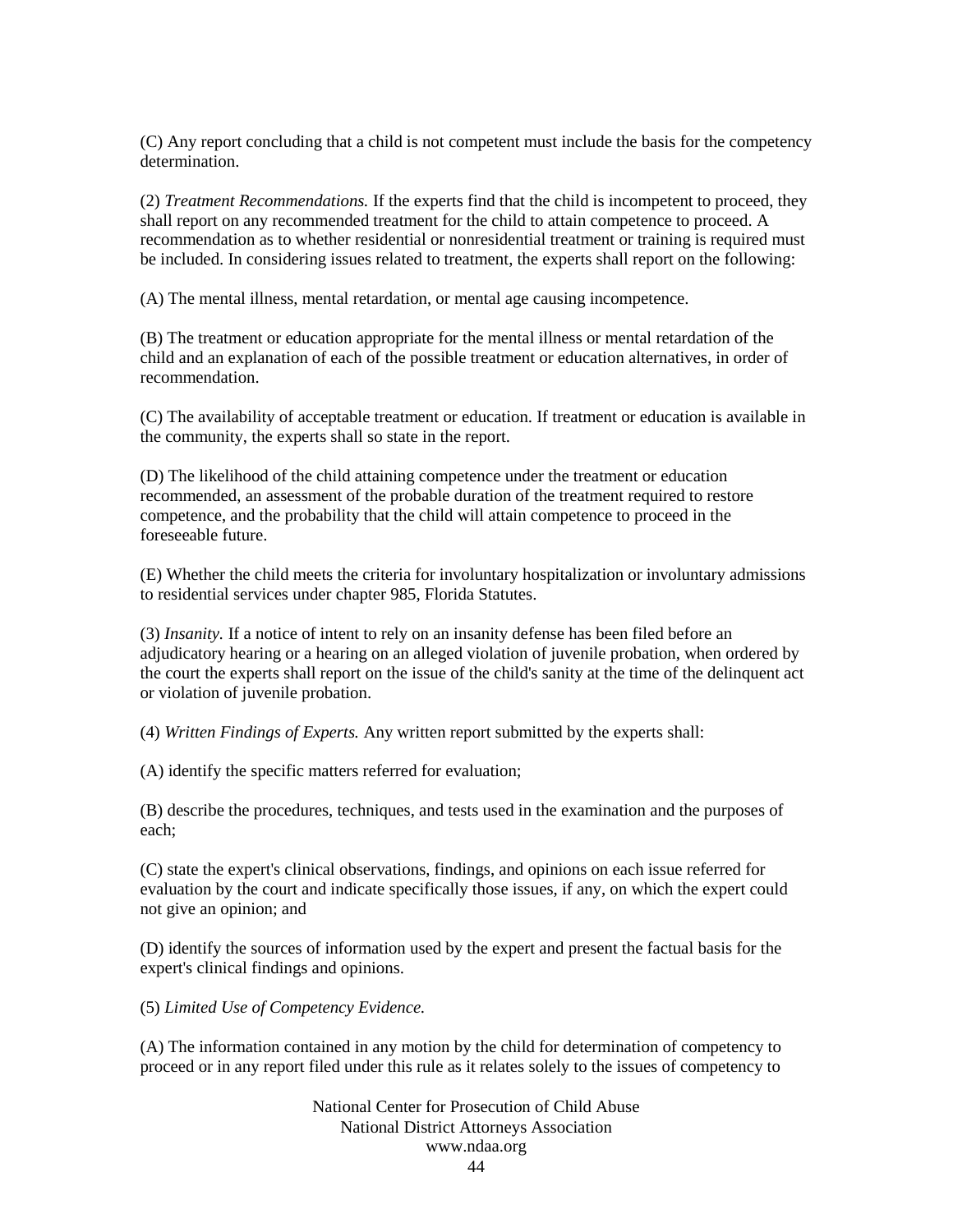proceed and commitment, and any information elicited during a hearing on competency to proceed or commitment held under this rule, shall be used only in determining the mental competency to proceed, the commitment of the child, or other treatment of the child.

(B) The child waives this provision by using the report, or any parts of it, in any proceeding for any other purpose. If so waived, the disclosure or use of the report, or any portion of it, shall be governed by the applicable rules of evidence and juvenile procedure. If a part of a report is used by the child, the state may request the production of any other portion that, in fairness, ought to be considered.

#### **(e) Procedures After Judgment of Not Guilty by Reason of Insanity.**

(1) When the child is found not guilty of the delinquent act or violation of juvenile probation because of insanity, the court shall enter such a finding and judgment.

(2) After finding the child not guilty by reason of insanity, the court shall conduct a hearing to determine if the child presently meets the statutory criteria for involuntary commitment to a residential psychiatric facility.

(A) If the court determines that the required criteria have been met, the child shall be committed by the juvenile court to the Department of Children and Family Services for immediate placement in a residential psychiatric facility.

(B) If the court determines that such commitment criteria have not been established, the court, after hearing, shall order that the child receive recommended and appropriate treatment at an outpatient facility or service.

(C) If the court determines that treatment is not needed, it shall discharge the child.

(D) Commitment to a residential psychiatric facility of a child adjudged not guilty by reason of insanity shall be governed by the provisions of chapters 985 or 394, Florida Statutes, except that requests for discharge or continued involuntary hospitalization of the child shall be directed to the court that committed the child.

(E) If a child is not committed to a residential psychiatric facility and has been ordered to receive appropriate treatment at an outpatient facility or service and it appears during the course of the ordered treatment

(i) that treatment is not being provided or that the child now meets the criteria for hospitalization, the court shall conduct a hearing pursuant to subdivision (e)(2) of this rule.

(ii) that the child no longer requires treatment at an outpatient facility or service, the court shall enter an order discharging the child.

(F) During the time the child is receiving treatment, either by hospitalization or through an outpatient facility or service, any party may request the court to conduct a hearing to determine the nature, quality, and need for continued treatment. The hearing shall be conducted in conformity with subdivision (e)(2) of this rule.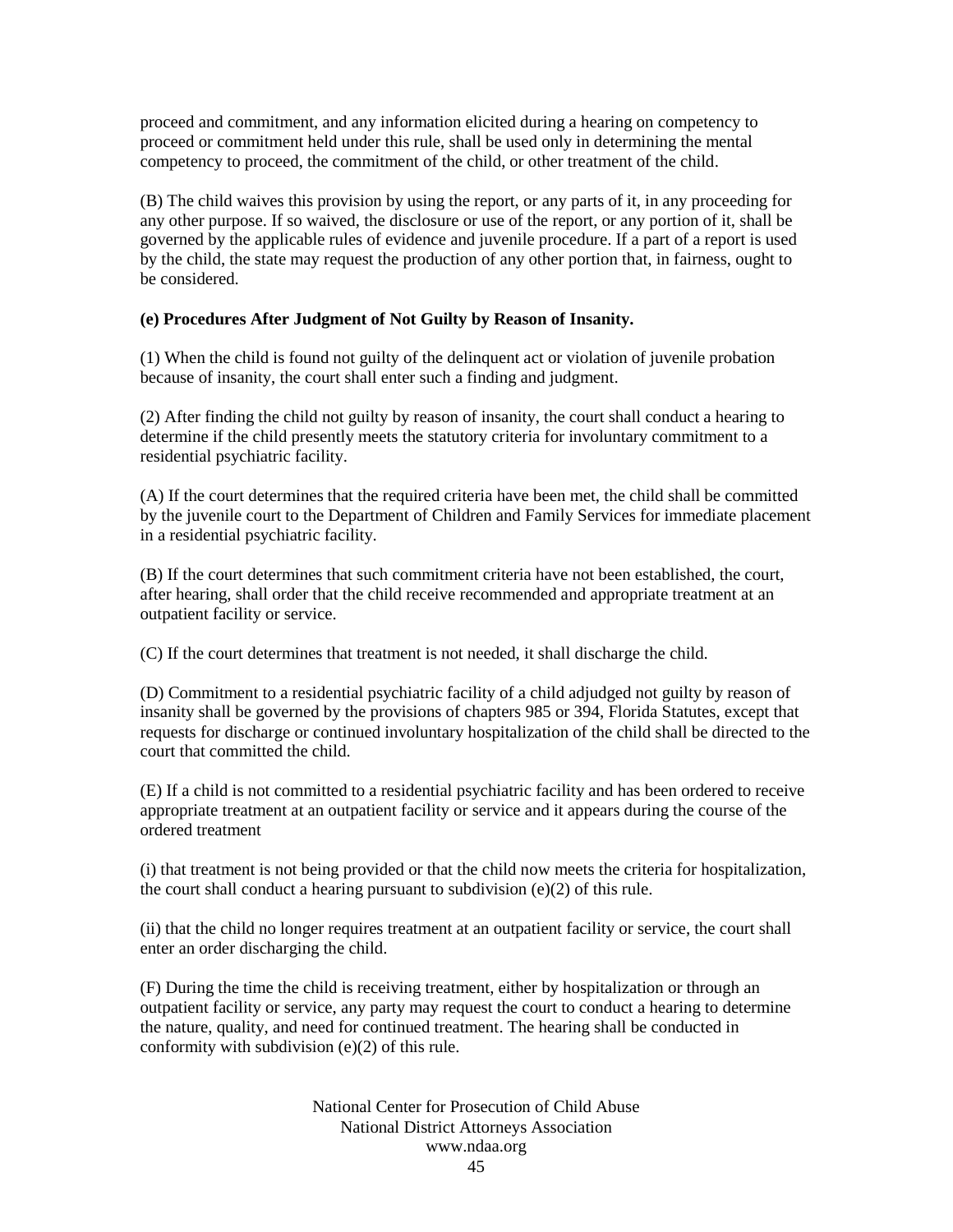(G) No later than 30 days before reaching age 19, a child still under supervision of the court under this rule shall be afforded a hearing. At the hearing, a determination shall be made as to the need for continued hospitalization or treatment. If the court determines that continued care is appropriate, proceedings shall be initiated under chapter 394, Florida Statutes. If the court determines further care to be unnecessary, the court shall discharge the child.

# **GEORGIA**

# **GA. CODE ANN. § § 15-11-149 (2012). Disposition of mentally ill or mentally retarded child**

(a) Study and report. If, at any time, the evidence indicates that a child may be suffering from mental retardation or mental illness, the court may commit the child to an appropriate institution, agency, or individual for study and report on the child's mental condition.

(b) Determination of disability. The juvenile court judge shall determine whether a child has been determined to be handicapped as defined in 20 U.S.C. Sections  $1401(a)(1)$  and  $1401(a)(15)$ . If there is an Individualized Education Program (IEP) as defined in 20 U.S.C. Section 1401(a)(20), it shall be made a part of the dispositional hearing record.

(c) Commitment. If it appears from the study and report undertaken pursuant to subsection (a) of this Code section that the child is committable under the laws of this state as a mentally retarded or mentally ill child, the court shall order the child detained and shall proceed within ten days to commit the child to the Department of Behavioral Health and Developmental Disabilities.

(d) Other disposition or transfer. If the child is found not to be committable, the court shall proceed to the disposition or transfer of the child as otherwise provided by Article 1 of this chapter.

(e) Applicability of Code Section 15-11-62. The provisions of Code Section 15-11-62 shall not apply to any child 13 to 15 years of age who is found to be suffering from mental illness or mental retardation. Any such child shall not be committed to the Department of Corrections but shall be committed to the Department of Behavioral Health and Developmental Disabilities as provided in this Code section.

# **GA. CODE ANN. § § 15-11-150 (2012). Legislative purpose**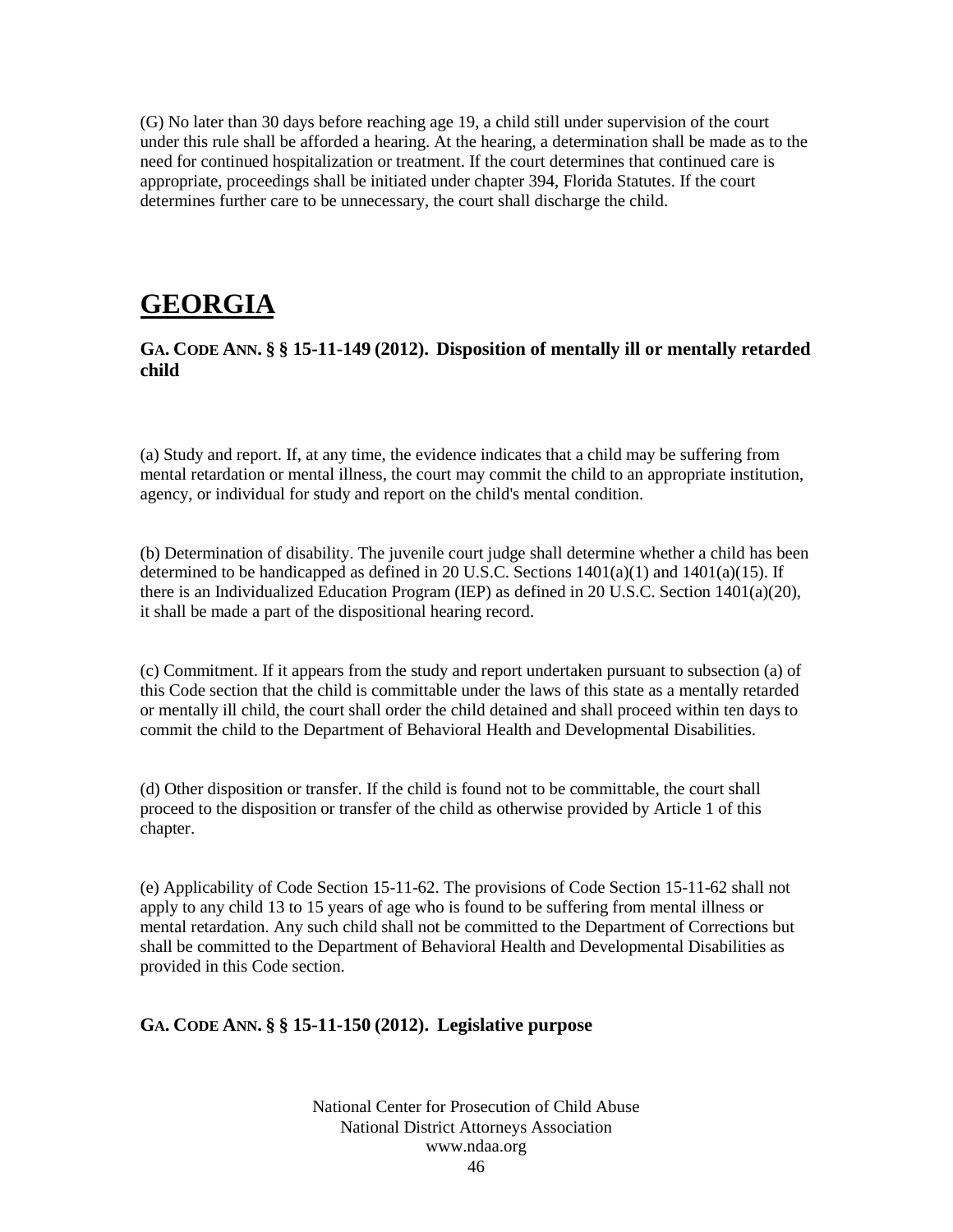(a) The purpose of this article is to:

(1) Set forth procedures for a determination of mental incompetency and a declaration of dependency for any child while the child is determined to be not mentally competent; and

(2) Provide a mechanism for the development and implementation of a mental competency plan for treatment, habilitation, support, or supervision, within current resources, for any child who is determined to be not mentally competent to participate in an adjudication or disposition hearing and is adjudicated dependent upon the court.

(b) The provisions of this article shall not apply to any case in which the superior court has jurisdiction pursuant to Code Section 15-11-62.

### **GA. CODE ANN. § § 15-11-151 (2012). Definitions**

As used in this article, the term:

(1) "Dependent" means a child who is alleged to have committed a delinquent or unruly act, is found not mentally competent to stand trial by the court, and has charges pending which have not been dismissed by the court.

(2) "Judge" means any judge, associate judge, or judge pro tempore of the court exercising jurisdiction over juvenile matters.

(3) "Mental competency plan" means an interagency treatment, habilitation, support, or supervision plan developed at an interagency meeting of state or local agency representatives, parties, and other interested persons, which is achievable within the limits of current resources, following a court's finding that a child is not mentally competent and dependent upon the court and submitted to the court for approval as part of the disposition of the dependency case. The goal of a mental competency plan is supervision, to bring or restore the child to mental competency such that he or she is able to participate in adjudication, a disposition hearing for delinquency or unruliness, or a proceeding regarding transfer to superior court.

(4) "Mental competency proceedings" means hearings conducted to determine whether a child is mentally competent to participate in adjudication, a disposition hearing, or a transfer proceeding held pursuant to this chapter.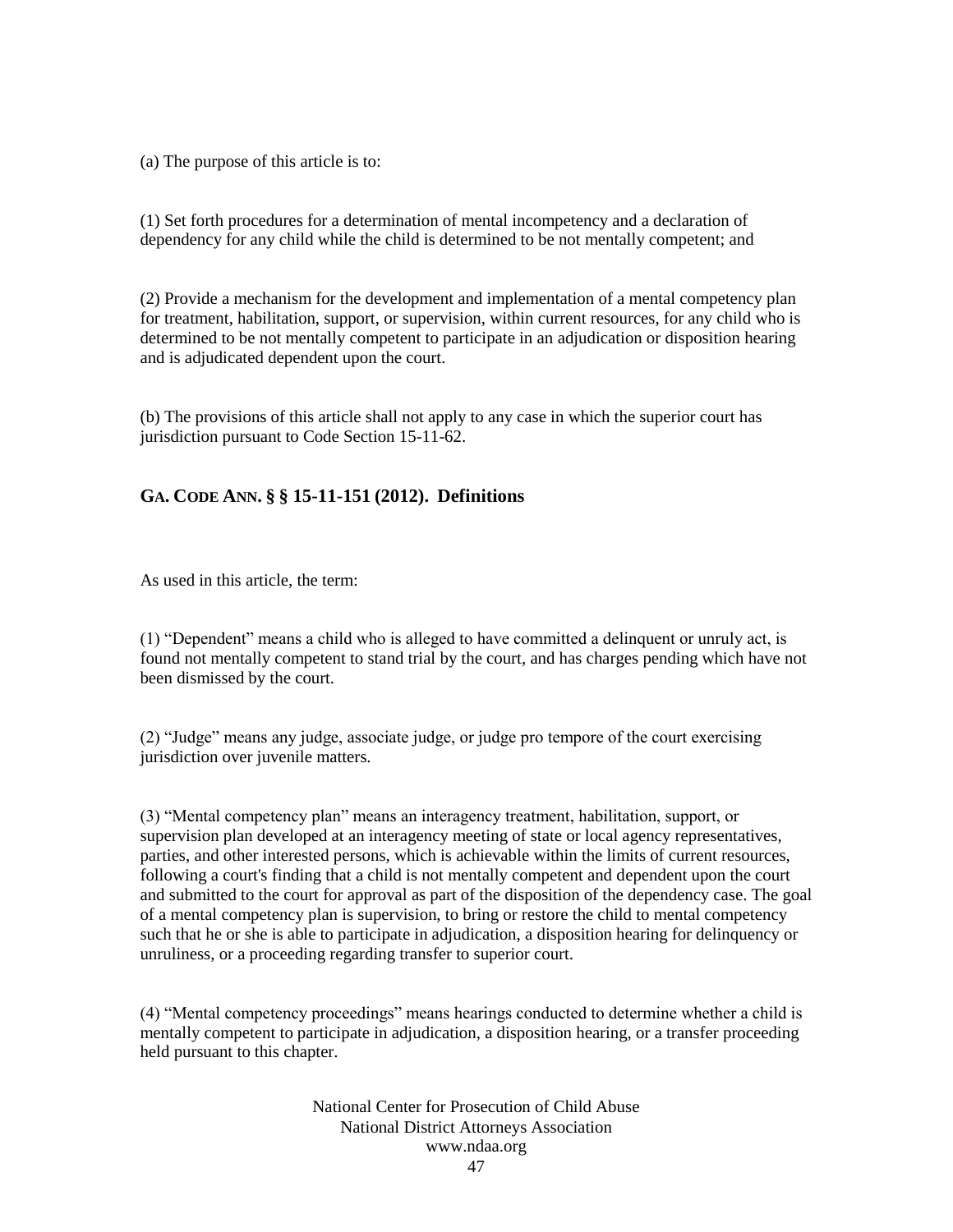(5) "Mentally competent" means having sufficient present ability to understand the nature and objectives of the proceedings, against himself or herself, to comprehend his or her own situation in relation to the proceedings, and to render assistance to the defense attorney in the preparation and presentation of his or her case in all adjudication, disposition, or transfer hearings held pursuant to this chapter. The child's age or immaturity may be used as the basis for determining the child's competency.

(6) "Mentally ill" means having a disorder of thought or mood which significantly impairs judgment, behavior, capacity to recognize reality, or ability to cope with the ordinary demands of life.

(7) "Mental retardation" means a state of significant subaverage general intellectual functioning existing concurrently with deficits in adaptive behavior and originating in the developmental period.

(8) "Plan manager" means a person who is under the supervision of the court and is appointed by the court to convene a meeting of all relevant parties for the purpose of developing a mental competency plan. Said person is responsible for collecting all previous histories of the child including evaluations, assessments, and school records.

(9) "Qualified examiner" means a licensed psychologist or psychiatrist who has expertise in child development and has received training in forensic evaluation procedures through formal instruction, professional supervision, or both.

## **GA. CODE ANN. § § 15-11-152 (2012). Stay of proceedings regarding child who may not be mentally competent; evaluation of child's mental condition**

(a) If at any time after the filing of a petition alleging delinquency or unruliness the court has reason to believe that the child named in the petition may not be mentally competent, the court on its own motion or on the motion of the attorney representing the child, any guardian ad litem for the child, the child's parent or legal guardian, or the attorney representing the state may stay all delinquency or unruly conduct proceedings relating to that petition and order an evaluation of the child's mental condition. Prior to the administration of any such evaluation, the court shall appoint an attorney to represent the child if the child is not yet represented by counsel. All time limits under Article 1 of this chapter for adjudication and disposition of that petition are tolled during the evaluation, adjudication, and disposition phases of the mental competency proceeding.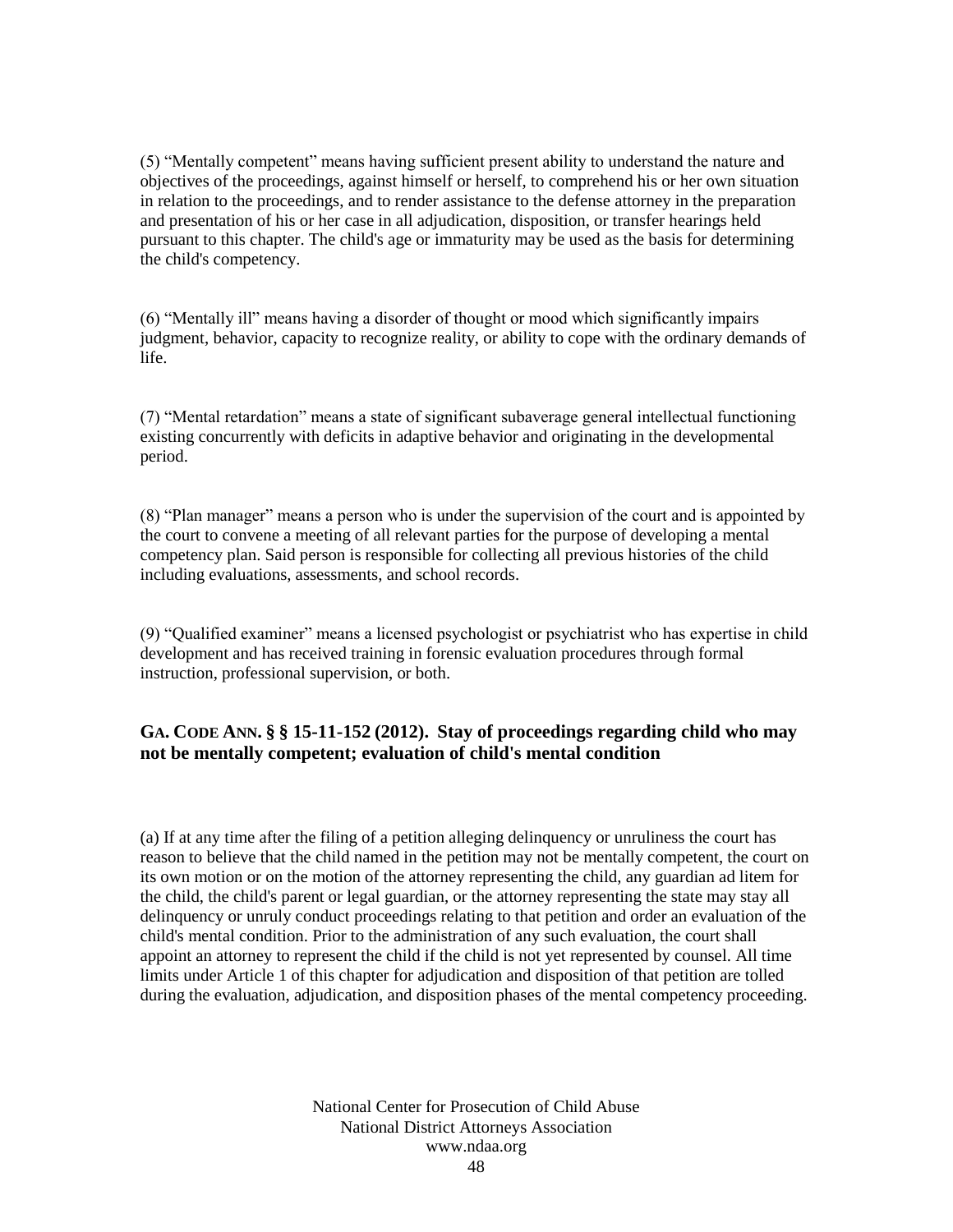(b) An evaluation ordered under subsection (a) of this Code section shall be conducted by a qualified examiner who shall consider whether the child is mentally competent. If the qualified examiner determines that the child is not competent, the qualified examiner shall complete a full mental health evaluation, study, and report pursuant to Code Section 15-11-149. If the basis for questioning the child's mental competency concerns a problem with intellectual functioning, mental retardation, mental illness, maturity, or a learning disability, the qualified examiner must be a psychiatrist or licensed psychologist. The juvenile court shall provide the qualified examiner with any law enforcement or court records necessary for understanding the petition alleging delinquency or unruliness. The attorney for the child may provide the qualified examiner with any records from any other available sources that are deemed necessary for the mental competency evaluation.

(c) A qualified examiner who conducts an evaluation under subsection (b) of this Code section shall submit a written report to the court, within 30 days from receipt of the court order requiring the evaluation, which report shall contain the following:

(1) The reason for the evaluation;

(2) The evaluation procedures used, including any psychometric instruments administered, any records reviewed, and the identity of any persons interviewed;

(3) Any available pertinent background information;

(4) The results of a mental status exam, including the diagnosis and description of any psychiatric symptoms, cognitive deficiency, or both;

(5) A description of abilities and deficits in the following mental competency functions:

(A) The ability to understand and appreciate the nature and object of the proceedings;

(B) The ability to comprehend his or her situation in relation to the proceedings; and

(C) The ability to render assistance to the defense attorney in the preparation of his or her case;

(6) An opinion regarding the potential significance of the child's mental competency, strengths, and deficits;

(7) An opinion regarding whether or not the child should be considered mentally competent; and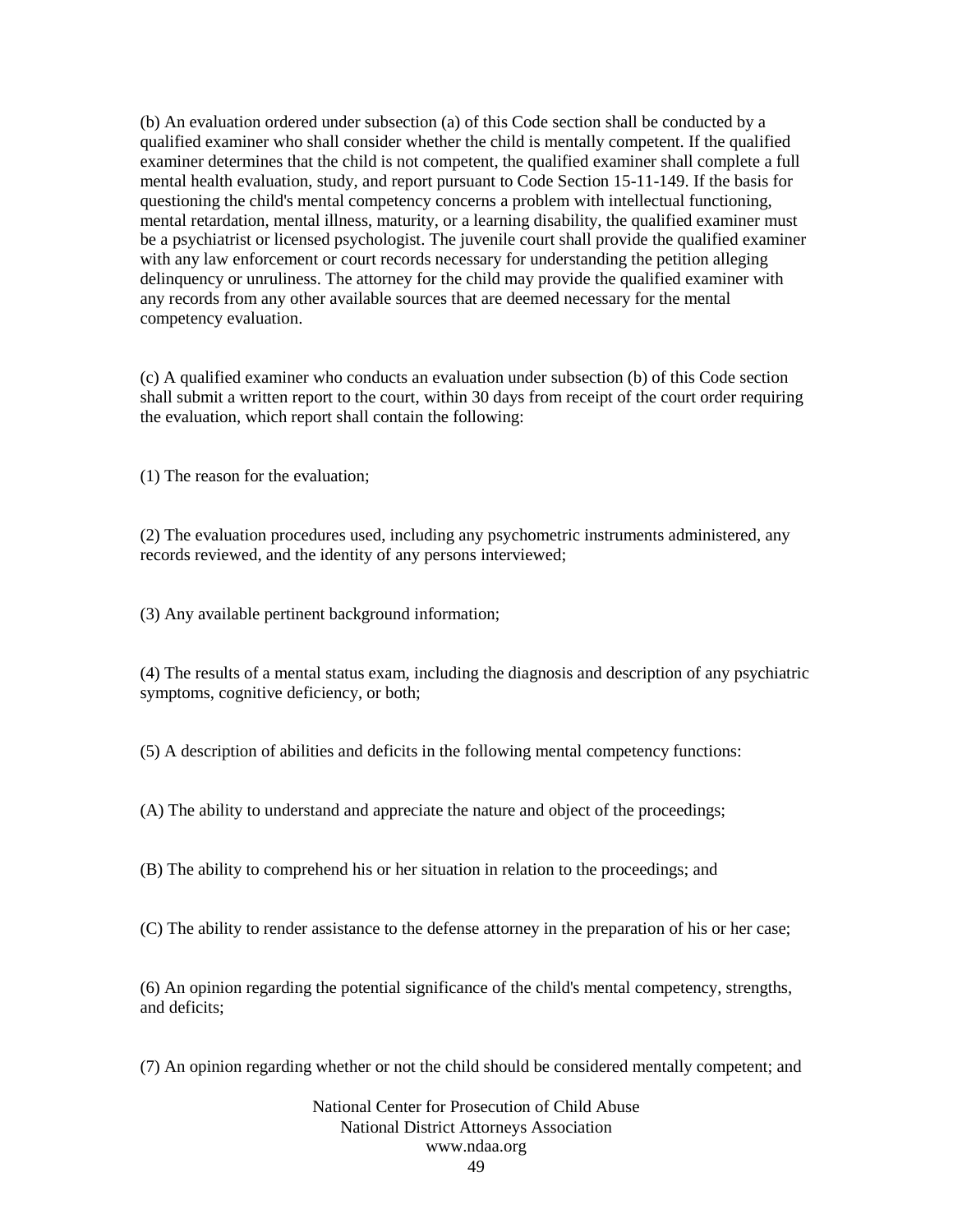(8) A specific statement for the basis for a determination of incompetence.

(d) If, in the opinion of the qualified examiner, the child should not be considered mentally competent, the qualified examiner shall complete a full mental health evaluation and report pursuant to Code Section 15-11-149, and such report shall also include the following:

(1) A diagnosis made as to whether there is a substantial probability that the child will attain mental competency to participate in adjudication, a disposition hearing, and a transfer hearing in the foreseeable future;

(2) A recommendation as to the appropriate treatment setting and whether residential or nonresidential treatment is required or appropriate;

(3) Where appropriate, recommendations for the general level and type of remediation necessary for significant deficits; and

(4) Where appropriate, recommendations for modifications of court procedure which may help compensate for mental competency weaknesses.

(e) The court in its discretion may grant the qualified examiner an extension in filing the evaluation report.

(f) Copies of the written evaluation report shall be provided by the court to the attorney representing the child, the attorney representing the state, the prosecuting attorney or a member of his or her staff, and any guardian ad litem for the child no later than five working days after receipt of the report by the court.

(g) Upon a showing of good cause by any party or upon the court's own motion, the court may order additional examinations by other qualified examiners. In no event shall more than one examination be conducted by a qualified examiner employed by the Department of Behavioral Health and Developmental Disabilities.

(h) No statement made by a child or information obtained in the course of an evaluation, hearing, or other proceeding provided for in this Code section, whether the evaluation is with or without the consent of the child, shall be admitted into evidence against the child in any future proceeding in the state's case-in-chief.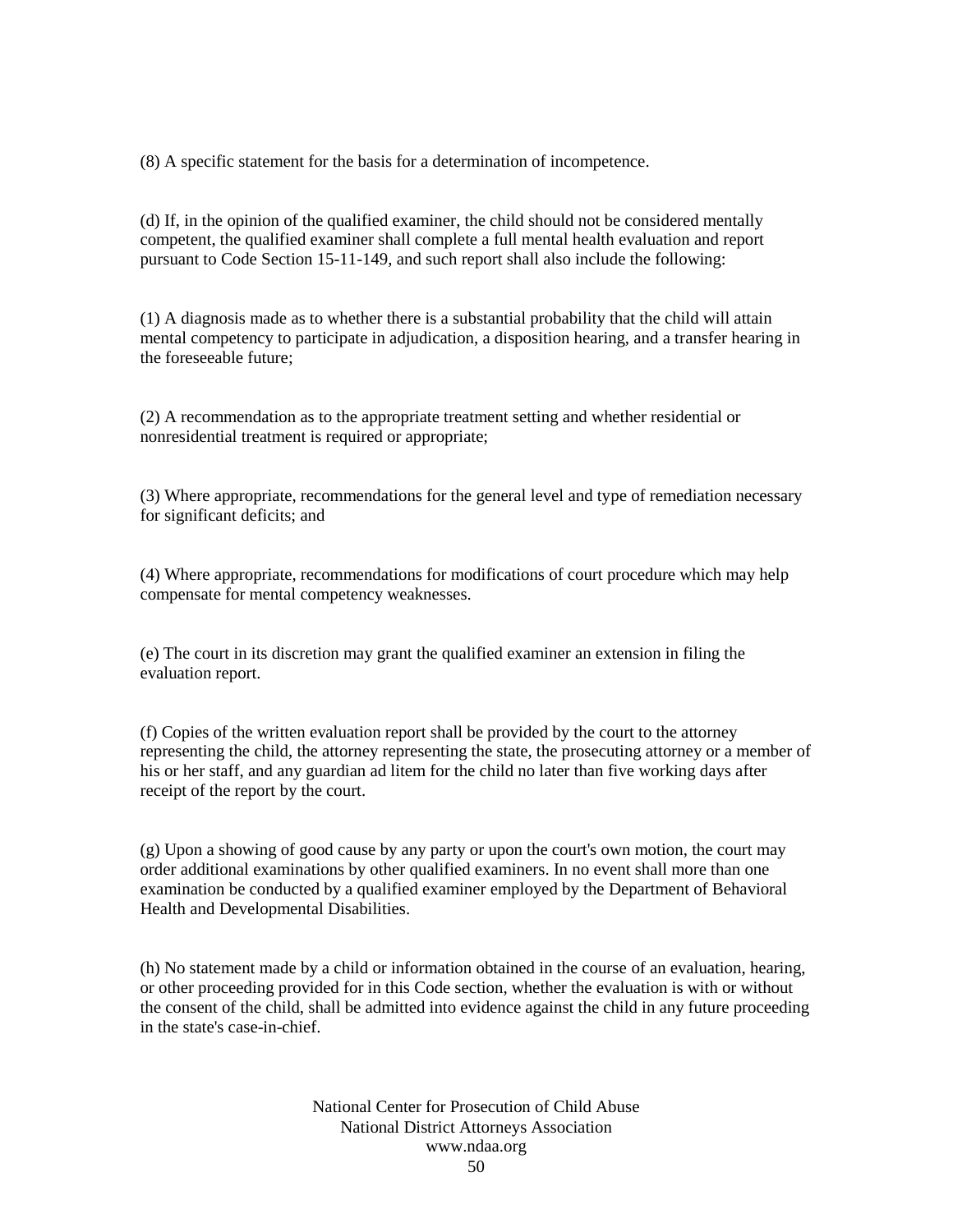# **GA. CODE ANN. § § 15-11-153 (2012). Mental competency hearings; findings by court**

(a) A hearing to determine mental competency shall be conducted within 60 days after the initial court order for evaluation. At least ten days' prior written notice of the hearing shall be transmitted to the child, any parent, guardian, or other legal custodian of the child, any guardian ad litem for the child, the attorney representing the child, and the attorney representing the state. Ten days' prior written notice of the hearing shall be served on the prosecuting attorney for all mental competency proceedings in which the prosecuting attorney, or a member of the prosecuting attorney's staff, may participate. The hearing may be continued by the court for good cause shown.

(b) The burden of proving that the child is not mentally competent shall be on the child. The standard of proof necessary for proving mental incompetency shall be a preponderance of the evidence.

(c) At the hearing to determine mental competency, the attorney representing the child and the attorney representing the state shall have the right to:

(1) Present evidence;

- (2) Call and examine witnesses;
- (3) Cross-examine witnesses; and
- (4) Present arguments.

The qualified examiner appointed by the court shall be considered the court's witness and shall be subject to cross-examination by both the attorney representing the child and the attorney representing the state.

(d) The court's findings of fact shall be based on any evaluations of the child's mental condition conducted by qualified examiners appointed by the court and any evaluations of the child's mental condition conducted by independent evaluators hired by the parties and any additional evidence presented.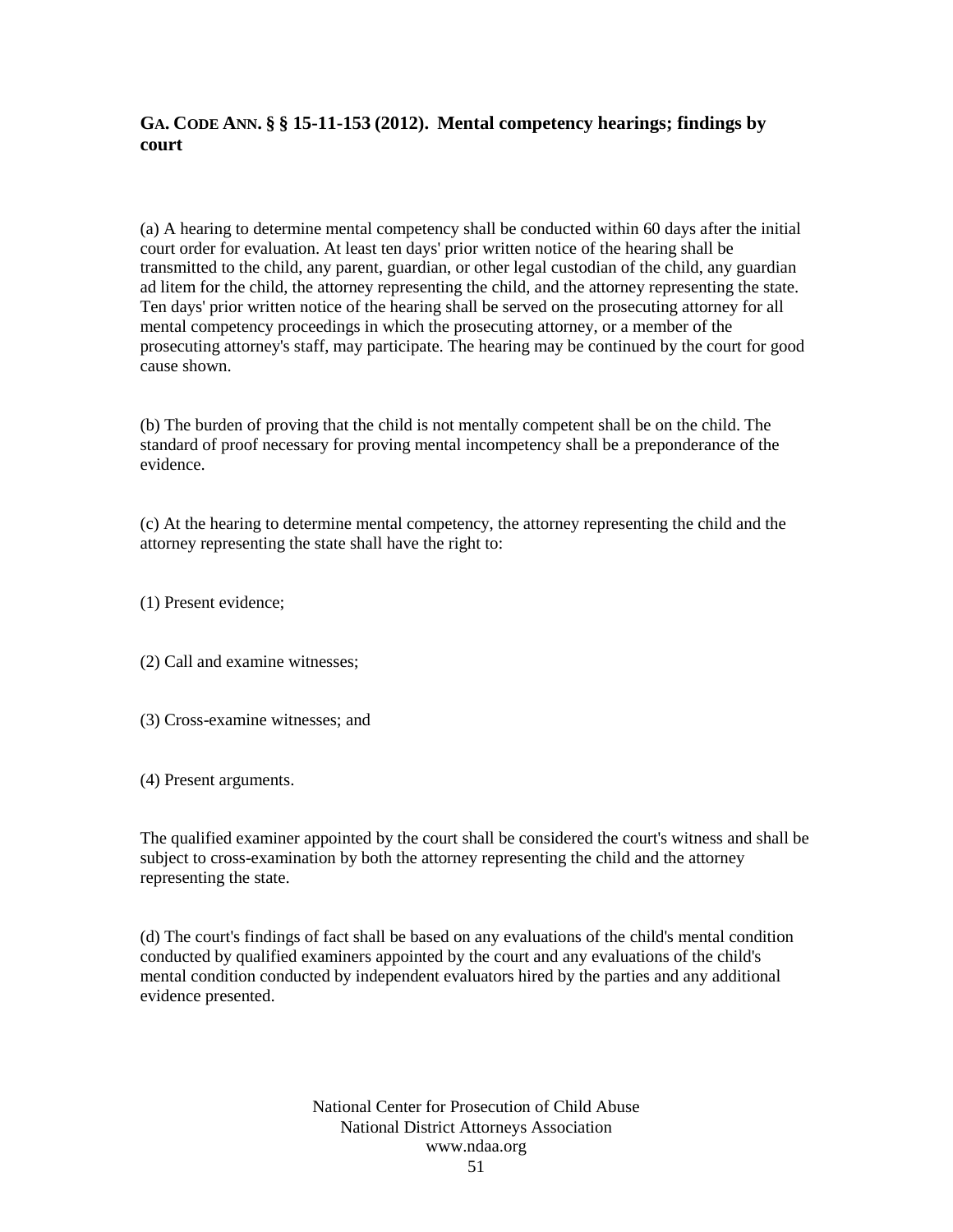(e) If the court finds that the child is mentally competent, the proceedings which have been suspended shall be resumed and the time limits under Article 1 of this chapter for adjudication and disposition of the petition shall begin to run from the date of the order finding the child mentally competent.

(f) If the court finds that the child is not mentally competent, the child shall be adjudicated dependent by the court. At the time the child is adjudicated dependent upon the court, the court shall appoint a guardian ad litem to represent the best interests of the child if a guardian ad litem has not been appointed previously.

(g) All court orders determining incompetency shall include specific written findings by the court as to the nature of the incompetency and whether the child requires a secure or nonsecure treatment.

(h) Copies of the court's findings shall be transmitted to the same parties to whom notice of the hearing was provided within ten days following the issuance of those findings.

# **GA. CODE ANN. § § 15-11-153.1 (2012). Finding of mental incompetency; dismissal of petition; transfer to state court**

(a) If the court determines that a child is mentally incompetent, is dependent, or is alleged to have committed an unruly act or an act which would be a misdemeanor if committed by an adult, the court may dismiss the petition without prejudice.

(b) A child who is found to be mentally incompetent shall not be subject to discretionary transfer to superior court, adjudication, disposition, or modification of disposition provided that the mental incompetency exists.

## **GA. CODE ANN. § § 15-11-153 .2 (2012). Transfer of proceedings; jurisdiction**

(a) If at any time following an adjudication of dependency, the court determines that the child is a resident of a county of this state other than the county in which the court sits, the court may transfer the proceeding to the county of the child's residence unless the act alleged would be a felony if committed by an adult.

(b) When any case is transferred pursuant to this Code section, certified copies of all legal, social history, health, or mental health records pertaining to the case on file with the clerk of the court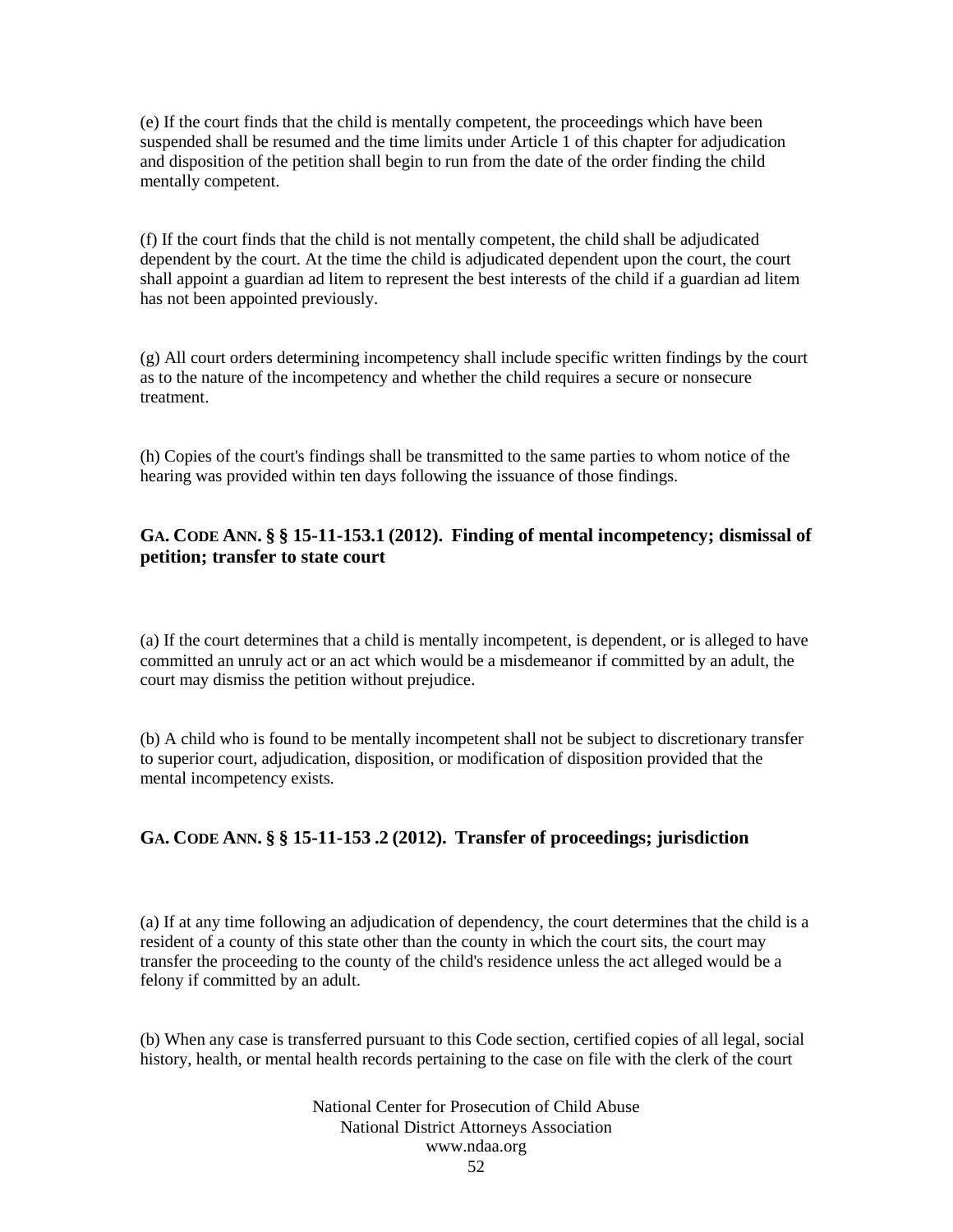shall accompany the transfer. Compliance with this Code section shall terminate jurisdiction in the sending court and initiate jurisdiction in the receiving court.

(c) If the child's mental competency is restored, jurisdiction of the case may be returned to the sending court.

# **GA. CODE ANN. § § 15-11-154 (2012). Plan manager; mental competency plan**

(a) Upon an adjudication of dependency, the court having jurisdiction of the case shall appoint a plan manager who may be any guardian ad litem for the child or may be any other person who is under the supervision of the court. The person so appointed shall submit a mental competency plan to the court within 30 days of the court's adjudication of dependency. That plan shall include the following:

(1) The specific deficits the plan is attempting to address, including supervision, mental competency, or mental competency restoration;

(2) An outline of the specific provisions for supervision of the child for protection of the community and the child;

(3) An outline of a plan designed to provide for treatment, habilitation, support, or supervision services in the least restrictive environment achievable within the limits of current resources;

(4) If the plan recommends treatment in a secure environment, certification by the plan manager that all other appropriate community based treatment options have been exhausted; and

(5) Identification of all parties, including the child, agency representatives, and other persons responsible for each element of the plan.

The court in its discretion may grant the plan manager an extension in filing the mental competency plan.

(b)(1) The mental competency plan shall be developed at a meeting of all relevant parties convened by the plan manager. The plan manager shall request that the following persons attend the meeting: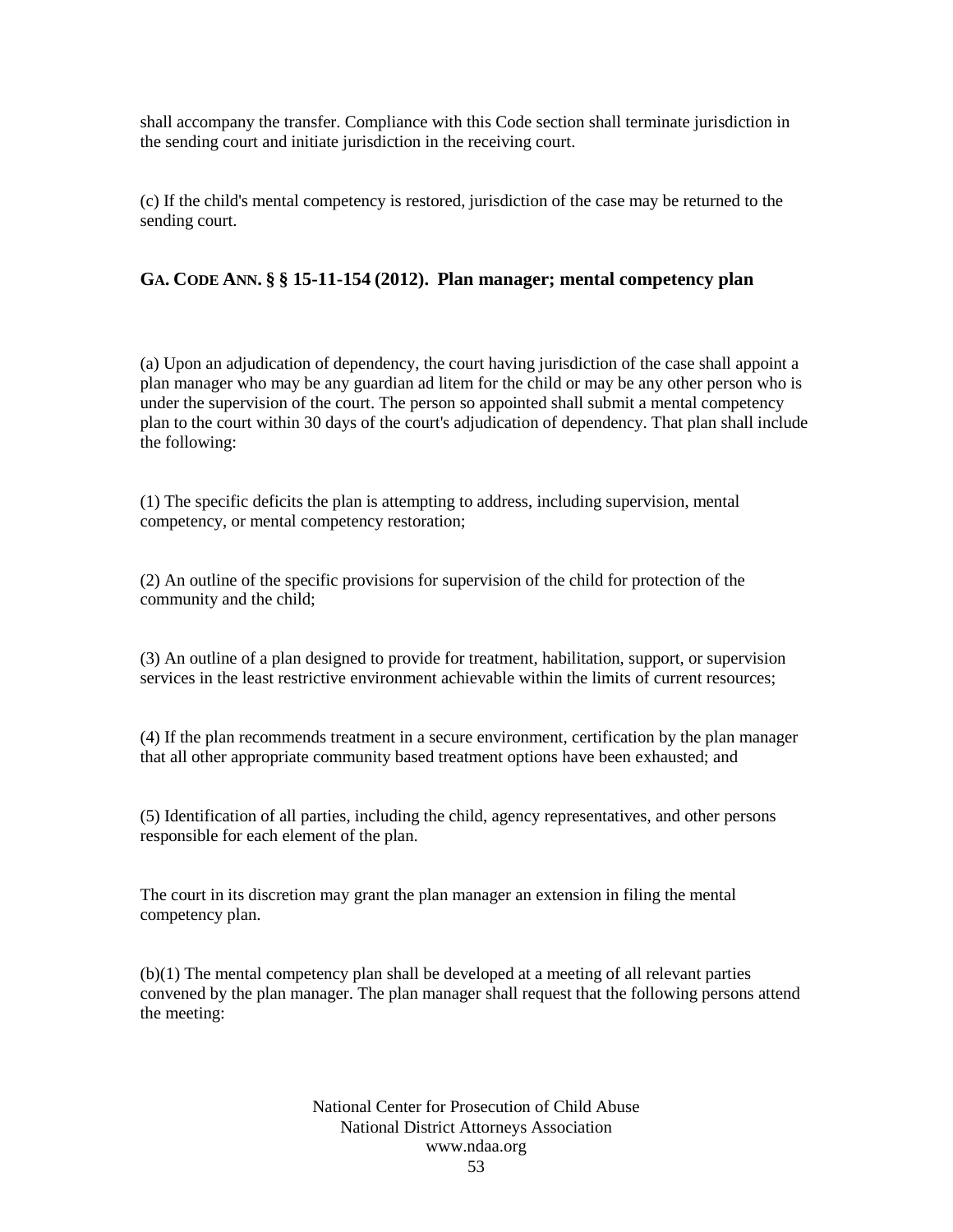- (A) Any parent, guardian, or other legal custodian of the child;
- (B) The attorney representing the child;
- (C) The attorney representing the state;
- (D) Any guardian ad litem of the child;
- (E) Mental health or mental retardation representatives;

(F) Any probation officer or caseworker who works with the child;

(G) A representative from the child's school; and

(H) Any family member of the child who has shown an interest and involvement in the child's well-being.

(2) The plan manager may request that other relevant persons attend the mental competency plan meeting including but not limited to the following:

(A) A representative from the Department of Public Health;

(B) A child protective services worker; and

(C) Representatives of the public and private resources to be utilized in the plan.

(3) The plan manager shall be responsible for collecting all previous histories of the child, including but not limited to previous evaluations, assessments, and school records, and for making such histories available for consideration by the persons at the meeting.

(4) Before the disposition hearing and review hearings, the plan manager shall be responsible for convening a meeting of all parties and representatives of all agencies.

(5) The plan manager and persons enumerated in paragraph (1) of subsection (b) of this Code section shall identify to the court any person who should provide testimony at such hearing.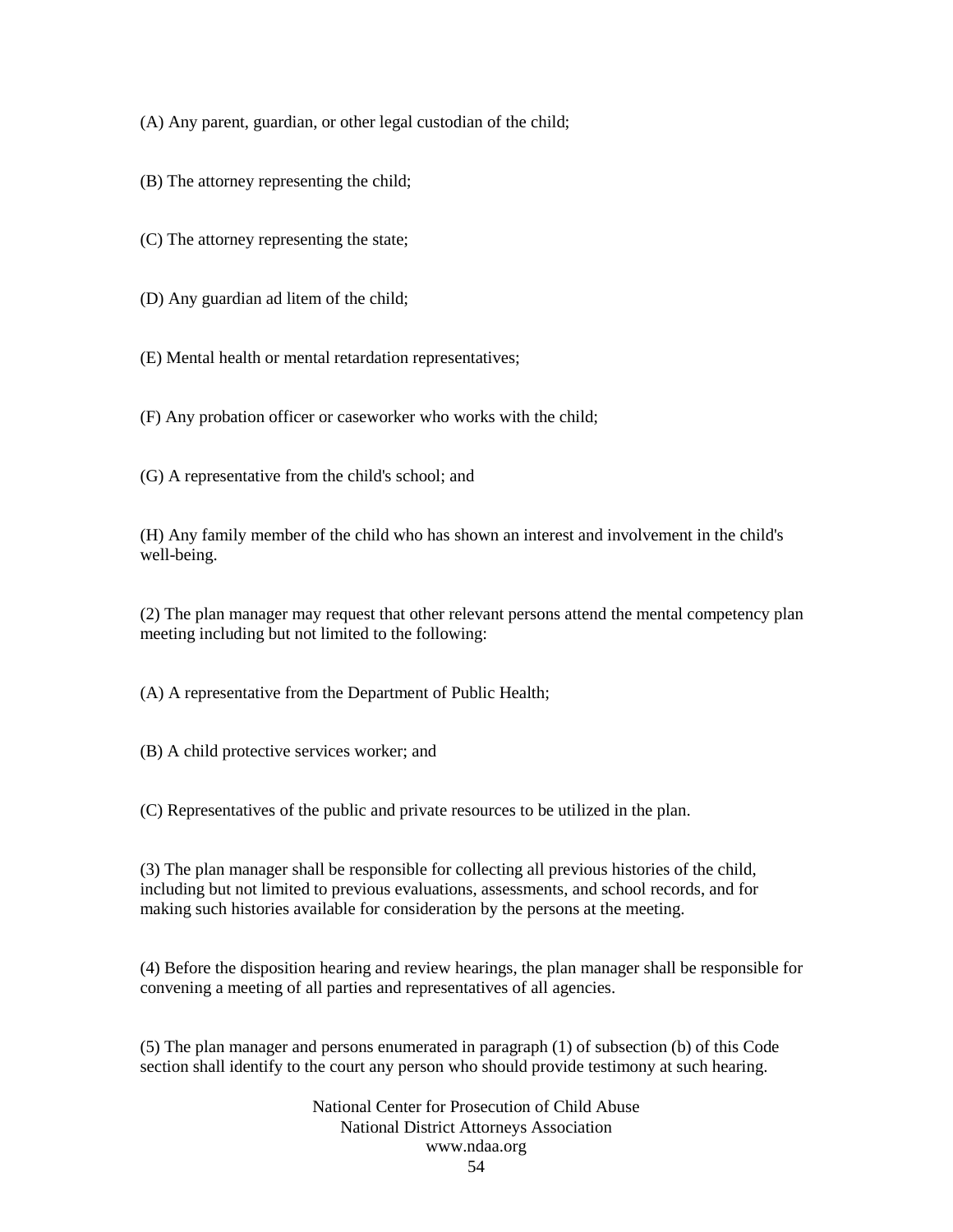(6) The plan manager shall be responsible for monitoring the competency plan, presenting to the court amendments to such plan as needed, and presenting evidence to the court for the reapproval of such plan at subsequent review hearings.

## **GA. CODE ANN. § § 15-11-155 (2012). Disposition hearing on mental competency plan; commitment of child to certain agencies; continuing jurisdiction**

(a) The court shall hold a disposition hearing for the purpose of approving the mental competency plan within 30 days after the mental competency plan has been submitted to the court. Thereafter, the court shall hold a hearing for the purpose of reviewing the child's condition and approving the mental competency plan every six months during the child's dependency.

(b) The persons required to be notified of the mental competency disposition hearing and witnesses identified by the plan manager shall be given at least ten days' prior notice of the disposition hearing and any subsequent hearing to review the child's condition and shall be afforded an opportunity to be heard at any such hearing. The victim, if any, of the child's delinquent or unruly act shall also be provided with the same ten days' prior notice regarding any such hearing and shall be afforded an opportunity to be heard and to present a victim impact form to the court at any such hearing. The judge shall make a determination regarding sequestration of witnesses in order to protect the privileges and confidentiality rights of the child.

(c) At the disposition hearing, the court shall enter an order incorporating a mental competency plan as part of the disposition. At the time of disposition, a child who has been adjudicated a dependent of the court shall be placed in an appropriate treatment setting. If a dependent child is housed in a detention or youth development facility at the time of disposition, such child shall be moved to an appropriate treatment setting within five business days.

(d) If the court determines at any time that the child will not become competent to proceed, the court may dismiss the delinquency petition. If, at the end of the two-year period following the date of the order of incompetence, the child has not attained competence and there is no substantial evidence that the child will attain competence within a year, the court shall dismiss the delinquency petition. If appropriate, the court may order that civil commitment proceedings be initiated. Such proceedings shall be instituted not less than 60 days prior to the dismissal of the delinquency petition.

(e) The prosecuting attorney or a member of the prosecuting attorney's staff may seek civil commitment pursuant to Chapters 3 and 4 of Title 37. If, during the disposition hearing or any subsequent review hearing, the court determines that the child meets criteria for commitment and that services are available under the relevant laws for commitment to any agency or agencies for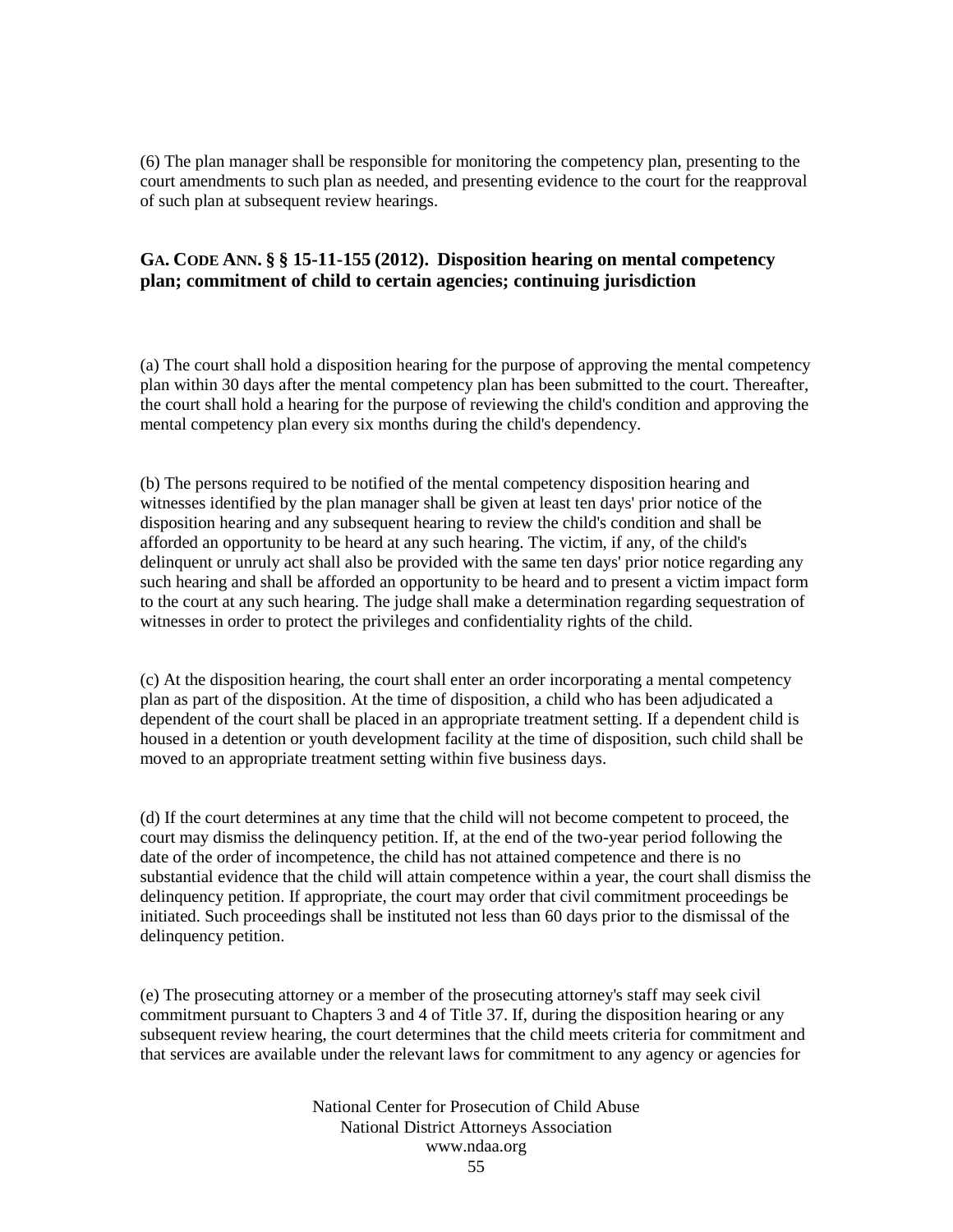treatment, habilitation, support, or supervision, the court may commit the child to an appropriate agency or agencies for services under applicable law.

(f) At any time, in the event of a change in circumstances regarding the child, the court on its own motion or on the motion of the attorney representing the child, any guardian ad litem for the child, the attorney for the state, or the plan manager may set a hearing for review of the mental competency plan and any proposed amendments to that plan. The court may issue an appropriate order incorporating an amended mental competency plan.

(g) At the disposition hearing and at every review hearing, the court shall consider whether the petition alleging delinquency or unruliness should be withdrawn, maintained, or dismissed, without prejudice, upon grounds other than the child's not being mentally competent. If the court dismisses the petition, the state may seek to refile petitions alleging felonies if the child is later determined to be mentally competent. The state may also seek transfer to superior court if the child is later determined to be mentally competent.

(h)(1) If the court determines that a child alleged to have committed an act which is a felony if committed by an adult is not mentally competent and the child is adjudicated as a dependent, the court shall retain jurisdiction of the child for up to two years after the date of the order of adjudication. The order may be extended for additional two-year periods as provided in subsection (a) of Code Section 15-11-58.1.

(2) If the court determines that a child alleged to have committed an act which is a misdemeanor if committed by an adult or an unruly act is not mentally competent and the child is adjudicated as a dependent, the court shall retain jurisdiction of the child for up to 120 days following the disposition order incorporating the mental competency plan. The order may not be extended by the court.

(i) If the court finds that a child is not mentally competent to stand trial, any party may file at any time a motion for a rehearing on the issue of the child's mental incompetency. The court shall grant such motion upon a showing by the moving party that there are reasonable grounds to believe that the child is now mentally competent. If this motion is granted, the court shall proceed as provided in Code Sections 15-11-152, 15-11-153, 15-11-153.1, 15-11-153.2, 15-11-154, and this Code section and shall enter findings of fact as to the child's mental competency.

(j) If a child is under a mental competency plan when the child reaches the age of 18, the plan manager shall make a referral to appropriate adult services.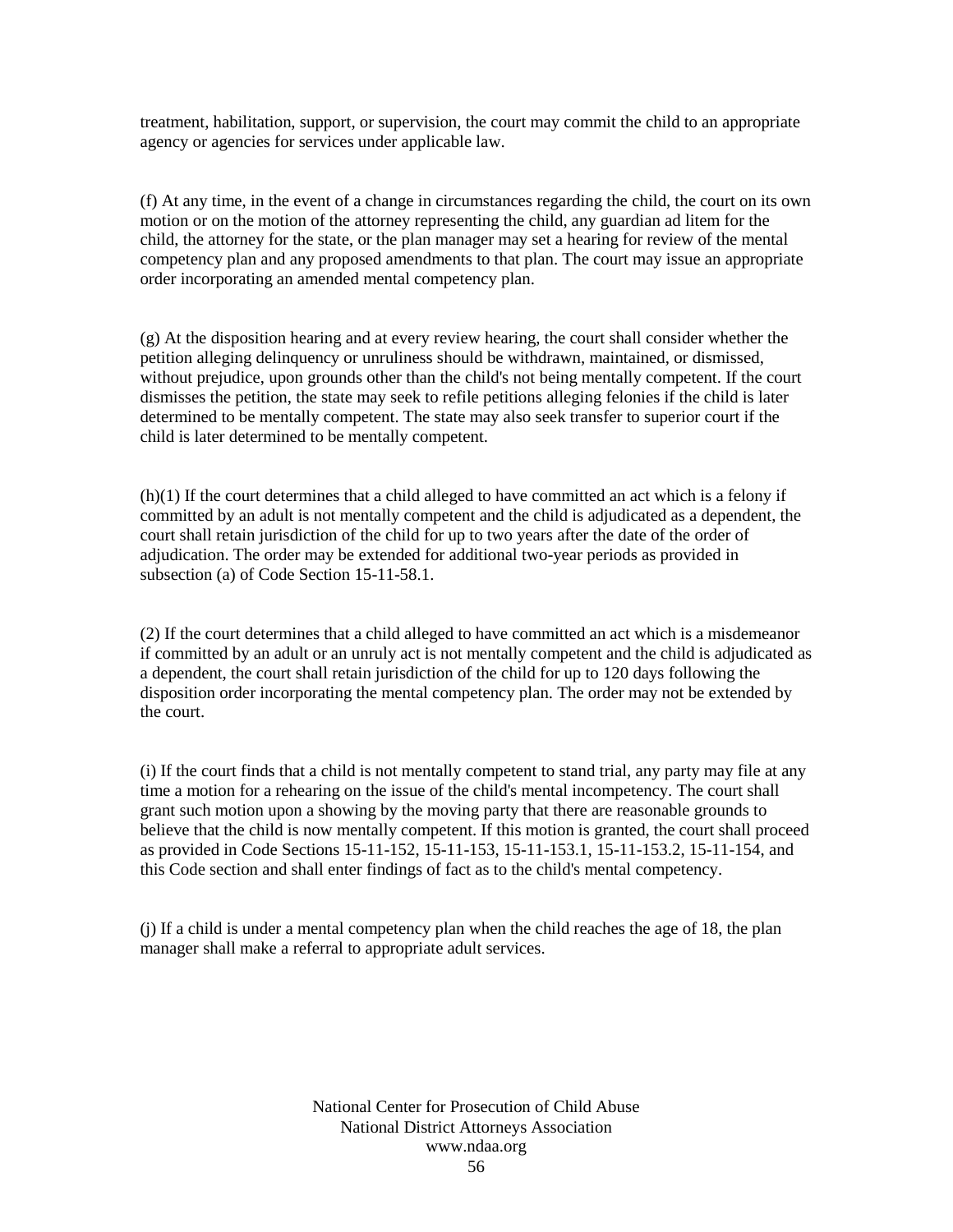# **IDAHO**

# **IDAHO CODE ANN. § § 20-519A (2012). Examination of juvenile--Competency-- Appointment of psychiatrists, licensed psychologists or evaluation committee-- Hospitalization--Report**

(1) At any time after the filing of a delinquency petition, a party may request in writing, or the court on its own motion may order, that the juvenile be examined to determine if the juvenile is competent to proceed. The request shall state the facts in support of the request for a competency examination. If, based upon the provisions of subsection (2) of this section, the court determines that there is good cause to believe that the juvenile is incompetent to proceed, then the court shall stay all proceedings and appoint at least one (1) examiner who shall be a qualified psychiatrist or licensed psychologist, or shall order the department of health and welfare to designate, within two (2) business days, at least one (1) examiner who shall be a qualified psychiatrist or licensed psychologist, to examine and report upon the mental condition of the juvenile. If there is reason to believe the basis for the juvenile's incompetency is due to a developmental disability, the court shall appoint an evaluation committee as defined in section 66-402, Idaho Code, or shall order the department of health and welfare to designate, within two (2) business days, an evaluation committee, to examine and report upon the mental condition of the juvenile. The county shall be responsible for the cost of such evaluation subject to any reimbursement by the parents or other legal guardian of the juvenile. The court may order the parents or other legal guardian of the juvenile, unless indigent, to contribute to the costs of such examination in an amount to be set by the court after due notice to the parent or other legal guardian and the opportunity to be heard.

(2) A juvenile is competent to proceed if he or she has:

(a) A sufficient present ability to consult with his or her lawyer with a reasonable degree of rational understanding;

(b) A rational and factual understanding of the proceedings against him or her; and

(c) The capacity to assist in preparing his or her defense.

(3) Within three (3) business days of the appointment or designation of an examiner or an evaluation committee pursuant to the provisions of subsection (1) of this section, the examiner or evaluation committee shall determine the best location for the examination. The examination shall be conducted on an outpatient basis unless the court specifically finds that hospitalization or confinement of the juvenile for evaluation of competency is necessary, the juvenile is currently hospitalized in a psychiatric hospital or the juvenile is detained. The court may order the juvenile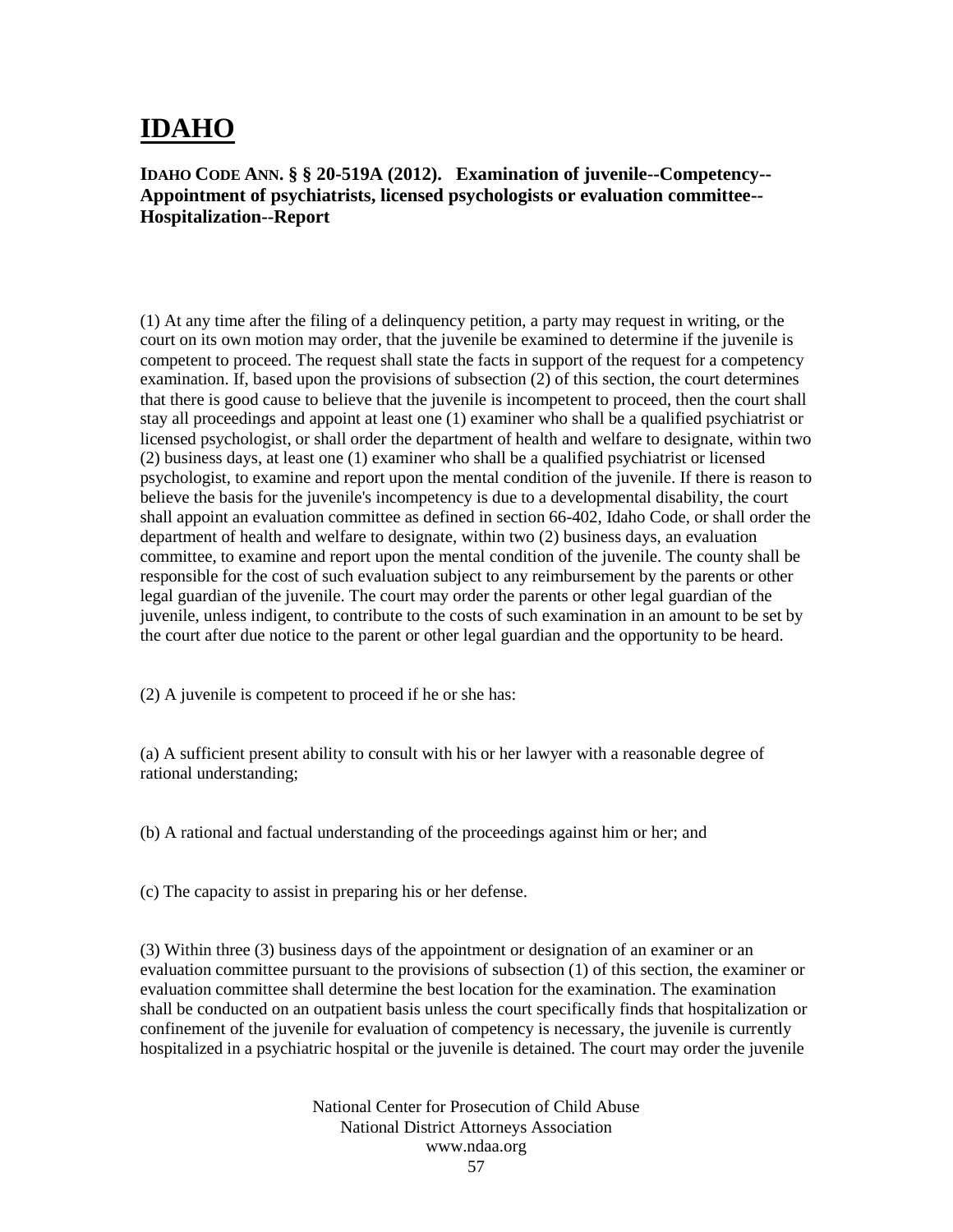be confined to a hospital or other suitable facility, including detention as defined in section 20- 502, Idaho Code, after a hearing to determine whether such confinement is necessary. Any such confinement shall be for the purpose of examination and shall be for a period not exceeding ten (10) days from the date of admission to the hospital or other suitable facility. The court, upon request, may make available to the examiner or the evaluation committee any court records relating to the juvenile.

(4) The examiner or evaluation committee may employ any method of examination that is accepted by the examiner's profession for the examination of juveniles alleged not to be competent, provided that such examination shall, at a minimum, include formal assessments of the juvenile in each of the following domains:

- (a) Cognitive functioning;
- (b) Adaptive functioning;
- (c) Clinical functioning;
- (d) Comprehension of relevant forensic issues; and
- (e) Genuineness of effort.

(5) If at any time during the examination process, the examiner has reason to believe that the juvenile's alleged incompetency may be the result of a developmental disability and the matter has not already been referred to an evaluation committee for review, the examiner shall immediately notify the court. The court shall appoint an evaluation committee, or shall order the department of health and welfare to designate, within two (2) business days, an evaluation committee, to examine and report upon the mental condition of the juvenile. Conversely, if at any time during the examination process an evaluation committee has reason to believe the juvenile's alleged incompetency is not the result of a developmental disability, the evaluation committee shall immediately notify the court so the examination can be completed by a qualified psychiatrist or licensed psychologist as set forth in subsection (1) of this section. The new examination and report shall be conducted within the time frames set forth in subsection (6) of this section.

(6) The examiner or evaluation committee shall submit a written report to the court within thirty (30) days of receipt of the appointment or designation. The report shall address the factors set forth in section 20-519B, Idaho Code. If the examiner or evaluation committee determines that the juvenile is incompetent to proceed, the report shall also include the following: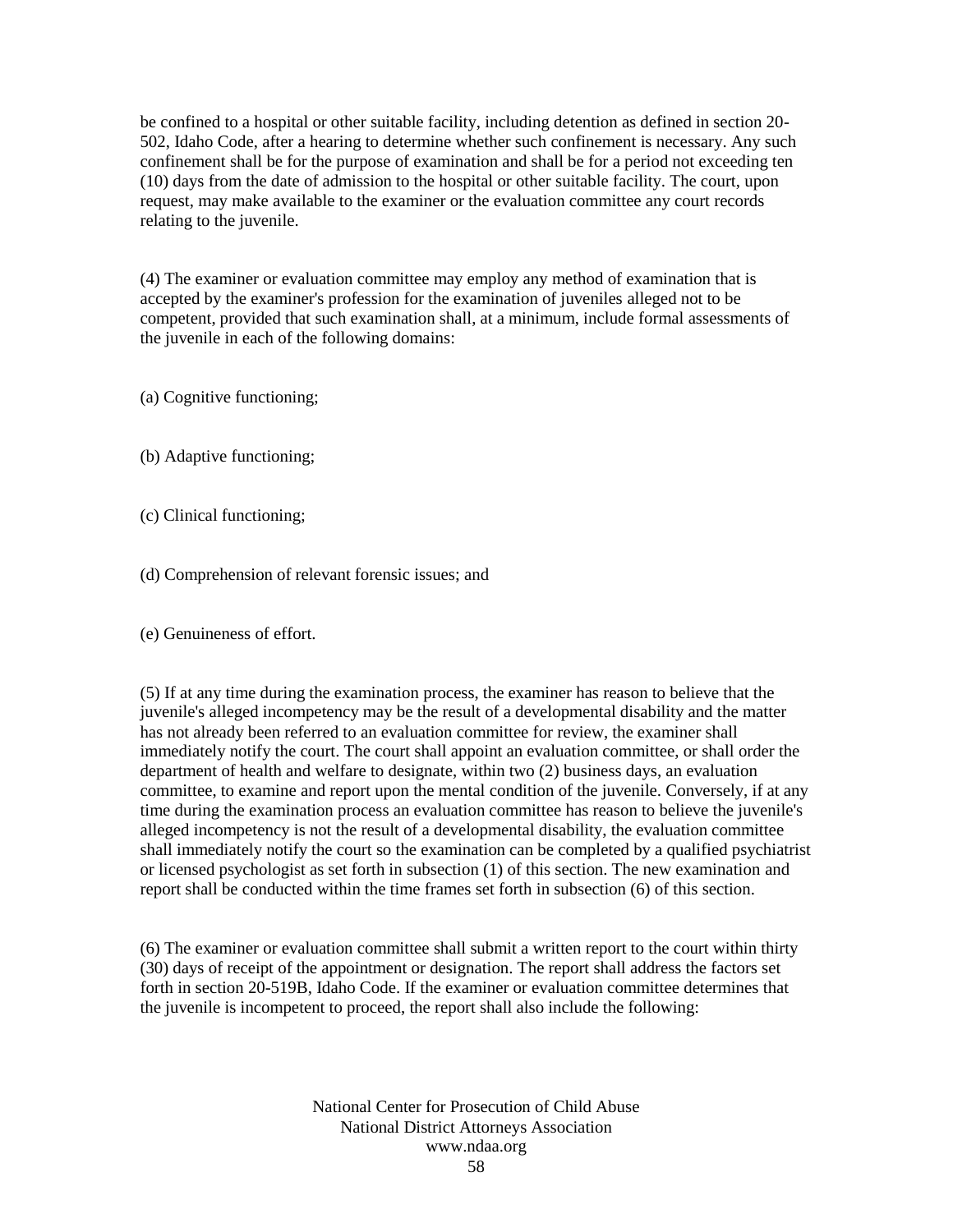(a) The nature of the mental disease, defect, disability or other condition including chronological age that is the cause of the juvenile's incompetency;

(b) The juvenile's prognosis;

(c) Whether the examiner or evaluation committee believes the juvenile may be restored to competency and an estimated time period in which competence could be restored with treatment;

(d) If the juvenile may be restored to competency, the recommendations for restoration shall be the least restrictive alternative that is consistent with public safety;

(e) If the juvenile is not competent and there is no substantial probability that the juvenile can be restored to competency within six (6) months, a recommendation as to whether the juvenile meets the criteria set forth in section 16-2418, 66-329(11) or 66-406(11), Idaho Code, and identification of any other services recommended for the juvenile that are the least restrictive, community based and consistent with public safety; and

(f) No statements of the juvenile relating to the alleged offense shall be included in the report unless such statements are relevant to the examiner or evaluation committee's opinion regarding competency.

(7) The court, upon a finding of good cause, may alter the time frames for the designation of an examiner or evaluation committee, the completion of the examination or the completion of the report but shall ensure that the examination and competency determination occur as expeditiously as possible. The court may, upon a finding of good cause, vacate or continue the ninety (90) day restoration review hearing set forth in section 20-519C, Idaho Code.

(8) The report of the examination shall be filed in triplicate with the clerk of the court, who shall cause copies to be delivered to the prosecuting attorney and to counsel for the juvenile.

(9) If the examination cannot be conducted by reason of the unwillingness of the juvenile to participate, the report shall so state and shall include, if possible, an opinion as to whether such unwillingness of the juvenile was the result of age, mental disease, defect or disability and whether the examiner recommends that a second examiner be appointed to examine the juvenile.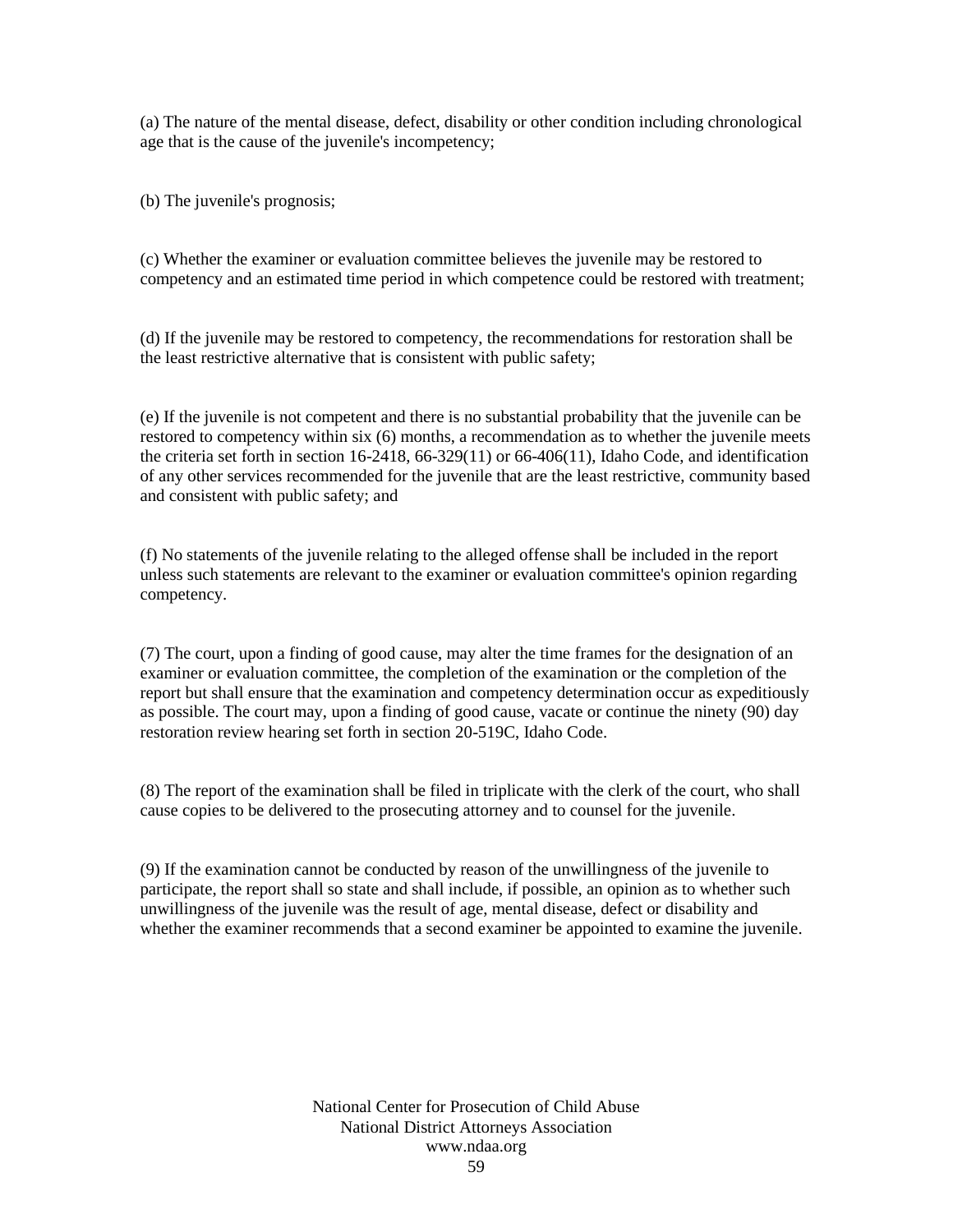# **KANSAS**

# **KAN. STAT. ANN. § 38-2348 (2012). Proceedings to determine competency**

(a) For the purpose of this section, a person charged as a juvenile is incompetent for adjudication as a juvenile offender if, because of mental illness or defect, such person is unable to:

(1) Understand the nature and purpose of the proceedings; or

(2) make or assist in making a defense.

Whenever the words "competent," "competency," "incompetent" and "incompetency" are used without qualification in this code, such words shall refer to the standard for incompetency described in this subsection.

(b)(1) If at any time after such person has been charged as a juvenile there is reason to believe that the juvenile is incompetent for adjudication as a juvenile offender, the proceedings shall be suspended and the court before whom the case is pending shall conduct a hearing to determine the competency of the juvenile. Such a hearing may be held upon the motion of the juvenile's attorney or the prosecuting attorney, or upon the court's own motion.

(2) The court shall determine the issue of competency. To facilitate in this determination, the court may: (A) Appoint a licensed psychiatrist or psychologist to examine the juvenile; or (B) designate a private or public mental health facility to conduct a psychiatric or psychological examination and report to the court. If the examining psychiatrist, psychologist or private or public mental health facility determines that further examination is necessary, the court may commit the juvenile for not more than 60 days to any appropriate public or private institution for examination and report to the court. For good cause shown, the commitment may be extended for another 60 days. No statement made by the juvenile in the course of any examination provided for by this section, whether the examination is with or without the consent of the juvenile, shall be admitted in evidence against the juvenile in any hearing.

(3) Unless the court finds the attendance of the juvenile would be injurious to the juvenile's health, the juvenile shall be present personally at all proceedings under this section.

(c) If the juvenile is found to be competent, the proceedings which have been suspended shall be resumed.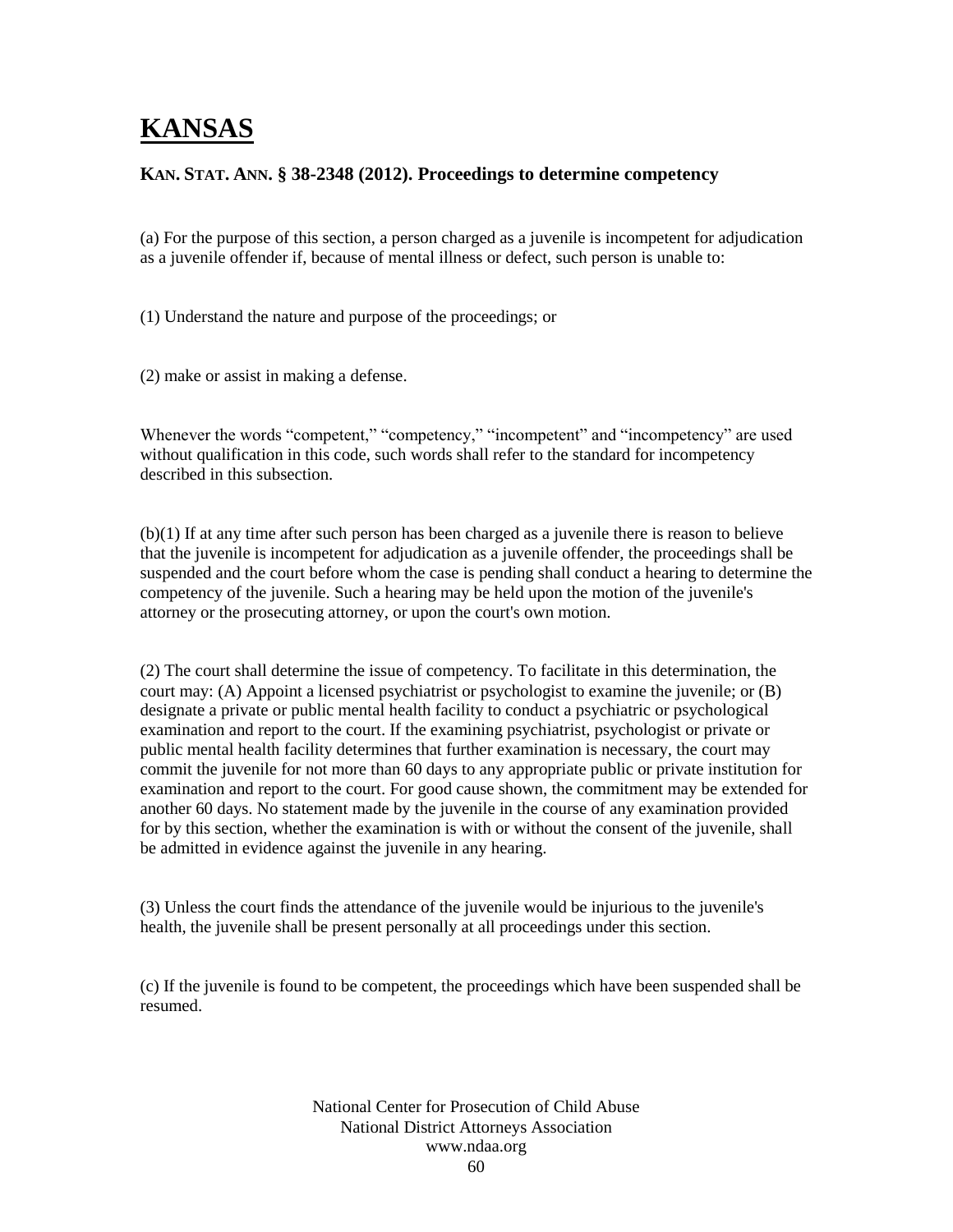(d) If the juvenile is found to be incompetent, the juvenile shall remain subject to the jurisdiction of the court and shall be committed for evaluation and treatment pursuant to K.S.A. 38-2349 and 38-2350, and amendments thereto. One or both parents of the juvenile may be ordered to pay child support pursuant to the Kansas child support guidelines. Upon application of the juvenile and in the discretion of the court, the juvenile may be released to any appropriate private institution upon terms and conditions prescribed by the court.

(e) If at any time after proceedings have been suspended under this section, there are reasonable grounds to believe that a juvenile who has been adjudged incompetent is now competent, the court in which the case is pending shall conduct a hearing to determine the juvenile's present mental condition. Reasonable notice of the hearings shall be given to the prosecuting attorney, the juvenile and the juvenile's attorney of record, if any. If the court, following the hearing, finds the juvenile to be competent, the pending proceedings shall be resumed.

### **KAN. STAT. ANN. § 38-2349 (2012). Same; commitment of incompetent**

(a) A juvenile who is found to be incompetent pursuant to K.S.A. 38-2348, and amendments thereto, shall be committed for evaluation and treatment to any appropriate public or private institution for a period not to exceed 90 days. Within 90 days of the juvenile's commitment to the institution, the chief medical officer of the institution shall certify to the court whether the juvenile has a substantial probability of attaining competency for hearing in the foreseeable future.

(b) If the chief medical officer of the institution certifies that a probability of attaining competency does exist, the court shall order the juvenile to remain in an appropriate public or private institution until the juvenile attains competency or for a period of six months from the date of the original commitment, whichever occurs first. If the juvenile does not attain competency within six months from the date of the original commitment, the court shall order the county or district attorney to commence proceedings pursuant to article 29 of chapter 59 of the Kansas Statutes Annotated, and amendments thereto. If the juvenile appears to have attained competency, the institution shall promptly notify the court in which the case is pending. Upon notice the court shall hold a hearing to determine competency pursuant to subsection (e) of K.S.A. 38-2348, and amendments thereto.

(c) If the chief medical officer of the institution certifies that a probability of attaining competency does not exist, the court shall order the county or district attorney to commence proceedings pursuant to article 29 of chapter 59 of the Kansas Statutes Annotated, and amendments thereto.

## **KAN. STAT. ANN. § 38-2350 (2012). Same; juvenile not mentally ill person**

(a) If, after proceedings as required by K.S.A. 38-2349, and amendments thereto, it is determined that a juvenile who has been found incompetent is not a mentally ill person subject to involuntary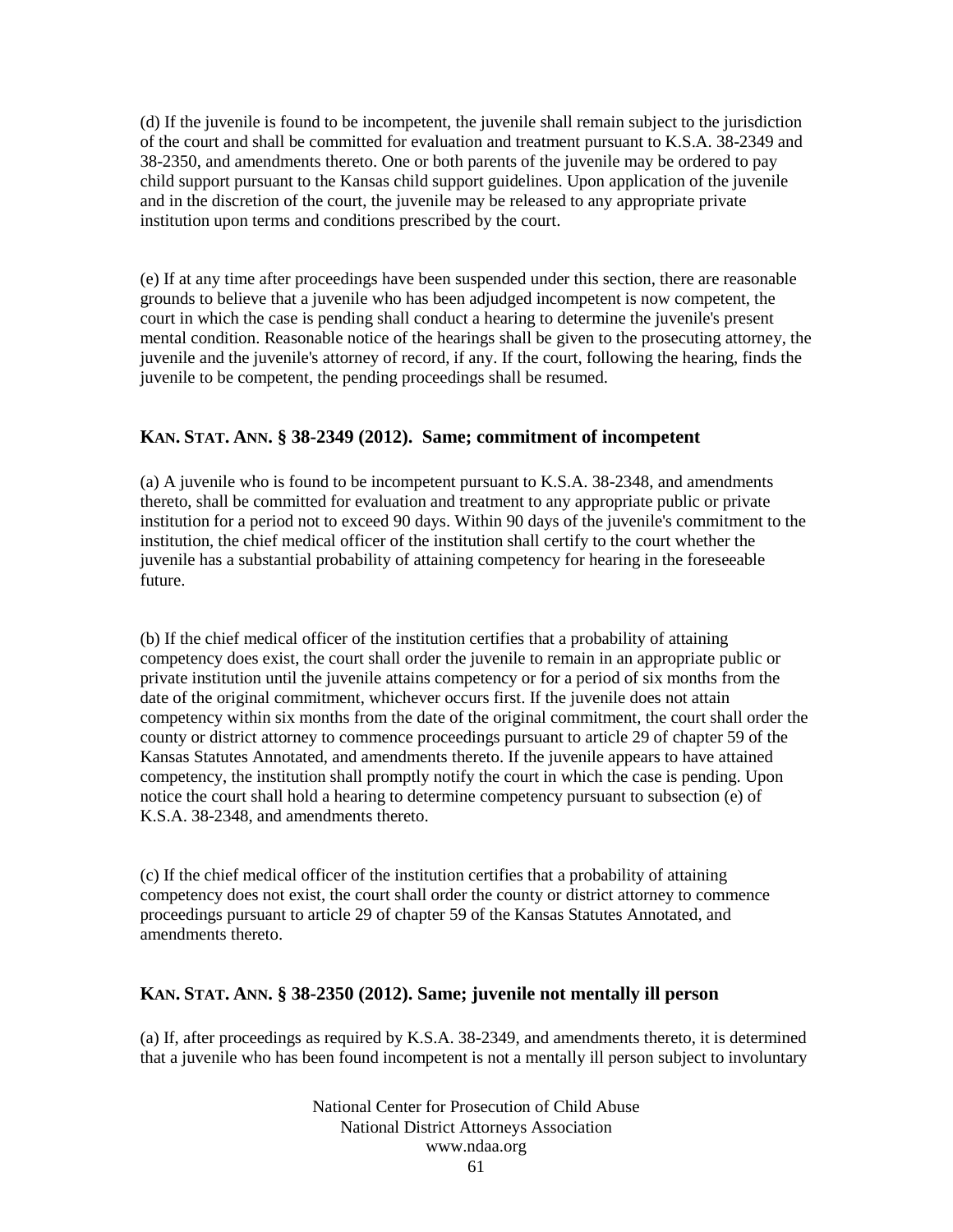commitment for care and treatment as defined in subsection (f) of K.S.A. 59-2946, and amendments thereto, the juvenile shall remain in the institution where committed pursuant to K.S.A. 38-2348, and amendments thereto. The secretary of social and rehabilitation services shall promptly notify the court in which the proceedings are pending and the commissioner of the result of the proceedings. The court shall then proceed pursuant to subsection (c).

(b) If a juvenile has been found to be a mentally ill person and committed to a state psychiatric hospital for evaluation and treatment pursuant to K.S.A. 38-2349, and amendments thereto, but thereafter is to be discharged because such juvenile is not a mentally ill person subject to involuntary commitment for care and treatment as defined in subsection (f) of K.S.A. 59-2946, and amendments thereto, the treatment facility shall promptly notify the court in which the proceedings are pending that the juvenile is to be discharged. The court shall then proceed pursuant to subsection (c).

(c) Unless the court finds pursuant to subsection (c) of K.S.A. 38-2348, and amendments thereto, that the proceedings shall be resumed, within seven days after receiving notice pursuant to subsection (a) or (b), the court shall order the juvenile to be discharged from commitment and shall dismiss the charges without prejudice. The period of limitation for the prosecution for the crime charged shall not continue to run until the juvenile has been determined to have attained competency pursuant to subsection (e) of K.S.A. 38-2348, and amendments thereto.

# **LOUISIANA**

## **LA. REV. STAT. ANN. § Art. 832 (2012). How mental incapacity is raised; effect**

A child's mental incapacity to proceed, as defined by this Title, may be raised at any time by the child, the district attorney, or the court. When the question of the child's mental incapacity to proceed is raised, there shall be no further steps in the delinquency proceeding, except the filing of a delinquency petition, until counsel is appointed and notified in accordance with Article 809(B) and the child is found to have the mental capacity to proceed.

#### **LA. REV. STAT. ANN. § Art. 833 (2012). Mental examinations**

A. The court shall order a mental examination of the child when it has reasonable grounds to doubt the mental capacity of the child to proceed. Findings of fact and the reasons for judgment shall be attached to the order. Prior to ordering a mental examination, the court shall appoint counsel to represent the child if the child is not yet represented.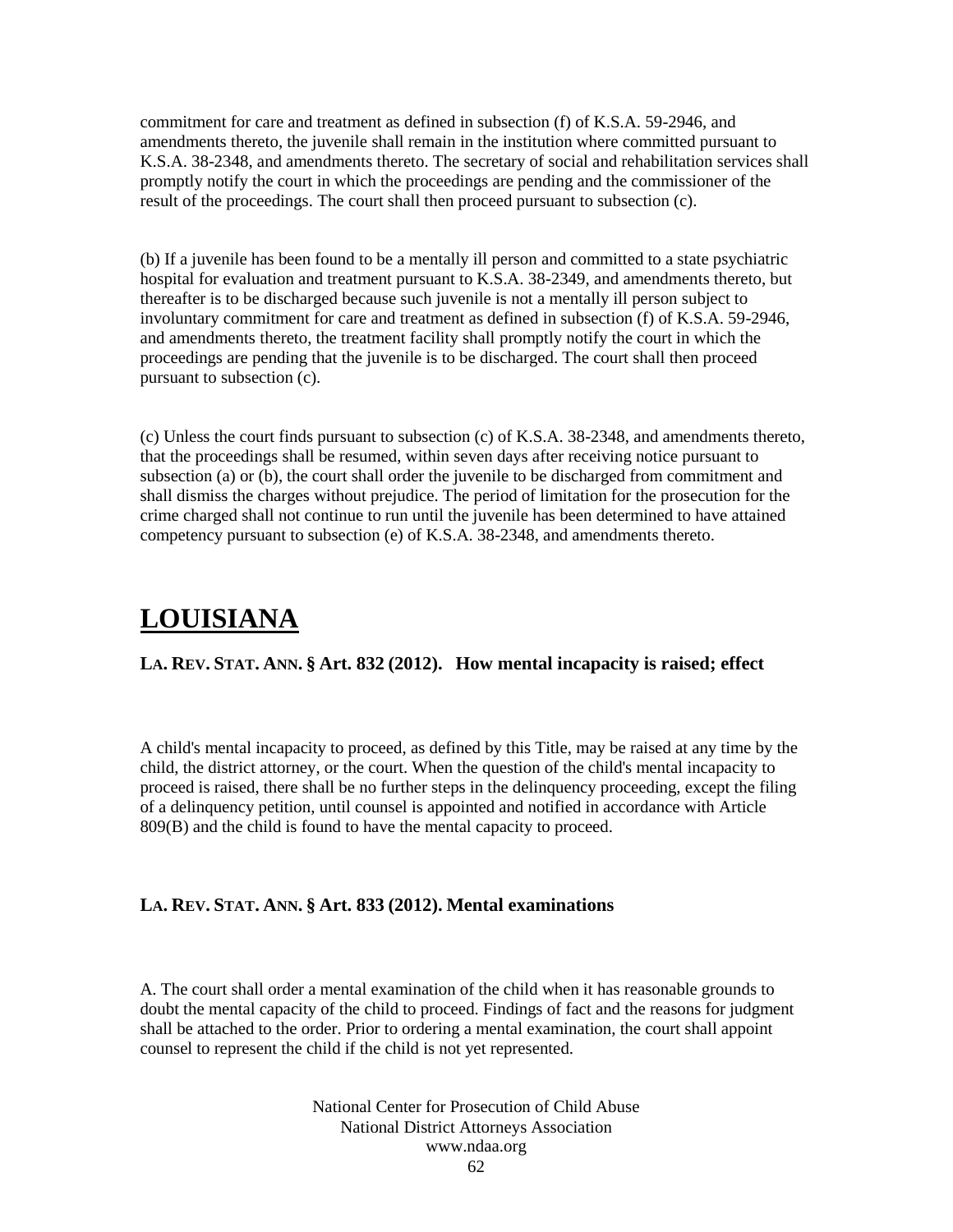B. The court order for a mental examination shall not deprive the child or the district attorney of the right to an independent mental examination by a physician of his choice. Such physician shall be permitted to have reasonable access to the child for the purposes of the examination.

## **LA. REV. STAT. ANN. § Art. 834 (2012). Appointment of competency commission; qualifications**

A. (1) Within seven days after a mental competency examination is ordered, the court shall appoint a competency commission to examine and report on the mental condition of the child. The competency commission shall consist of at least one and not more than three persons who are physicians or psychologists. If only one member is appointed, the court upon request of the district attorney or counsel for the child, shall appoint another member. Not more than one commission member shall be the coroner or his deputy.

(2) Every person appointed to the commission shall be licensed in his field in Louisiana, have been in the actual practice of medicine or clinical or counseling psychology for not less than three consecutive years immediately preceding the appointment, have expertise in child development specific to severe chronic disability of children attributable to intellectual impairment, and be qualified by training or experience in the forensic evaluation of children.

(3) The order appointing the competency commission shall set the time and date of the contradictory hearing to determine the mental capacity of the child to proceed as provided in Article 836.

B. If no psychologist is appointed to the commission and one of the appointed physicians determines that psychological testing is needed, upon request of the commission the court shall appoint a psychologist to the commission.

C. The members of the commission appointed to make the examination shall have free access to the child at all reasonable times. The court shall issue a subpoena for the attendance of witnesses at the examination upon the request of the child, the commission, or any member thereof.

D. For the purpose of the mental competency examination, the court may order a child previously released on bail to appear for any mental examinations and hearings authorized by this Chapter.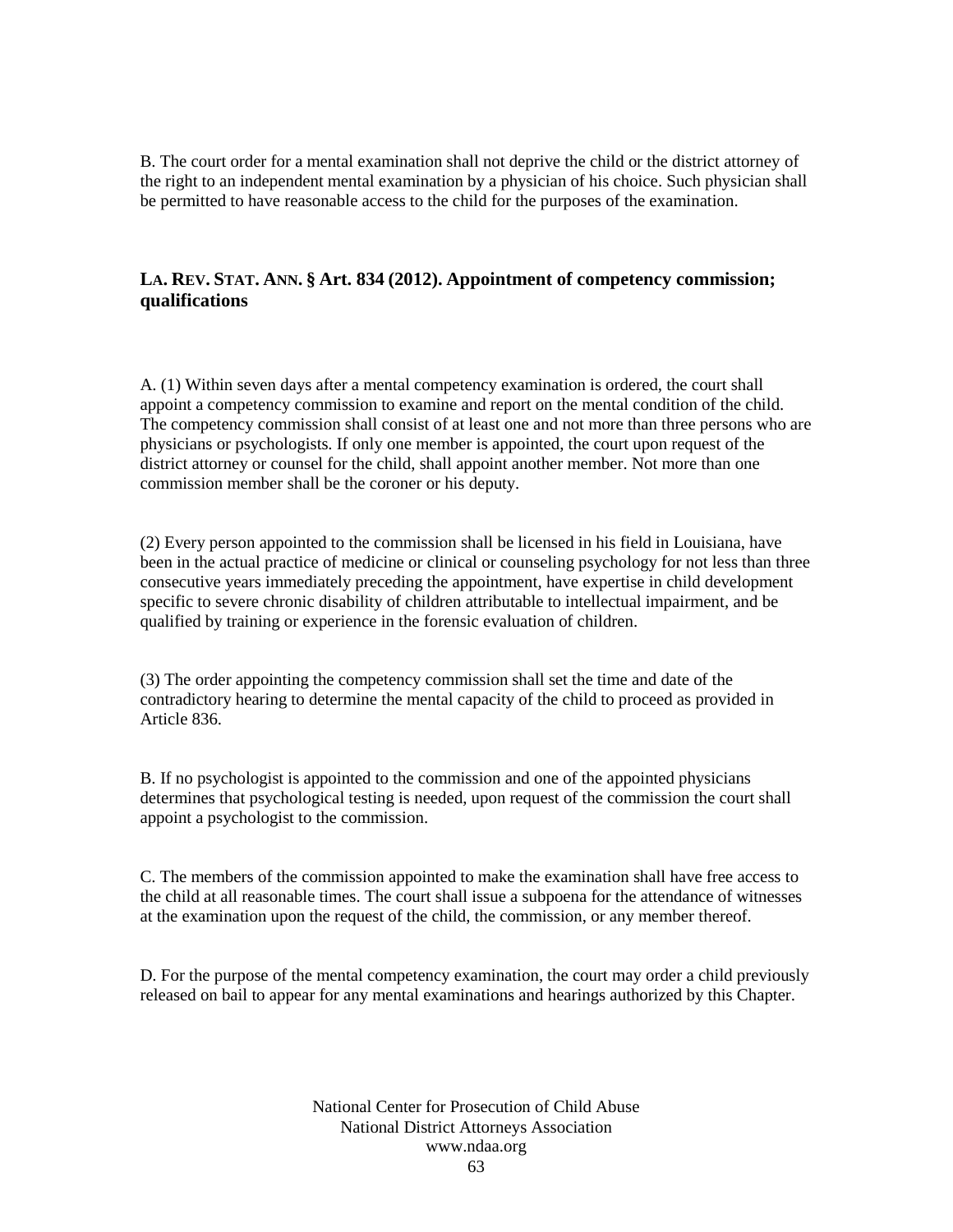E. The clerk of court shall give written notice of the time and date of the contradictory hearing and all continuances to the Department of Health and Hospitals, bureau of legal services.

# **LA. REV. STAT. ANN. § Art. 834.1 (2012). Documentation of competency commission**

A. The order appointing the competency commission and setting the contradictory hearing shall also require the clerk of court to provide the members of the commission with:

(1) A copy of the verified complaint.

(2) The names and addresses of the judge, district attorney, and counsel for the child.

(3) All other relevant information as specified by the court.

B. The court shall order the district attorney to provide the police report to the members of the competency commission. The court shall also order the district attorney and counsel for the child to provide to the members of the commission the mental health records, developmental disability records, educational records, and any other additional information regarding the child that is in their possession, and that is relevant to the evaluation of the mental capacity of the child to proceed and that is not protected by the attorney-client privilege.

C. All information required by this Article shall be delivered to the members of the competency commission within five business days after the appointment of the commission. For good cause shown, the court may extend the time of delivery for a period not to exceed fifteen days.

## **LA. REV. STAT. ANN. § Art. 835 (2012). Report of competency commission; content; filing**

A. The competency commission shall file its report in the court record and mail copies to all counsel of record within thirty days after the date of the order of appointment. For good cause shown, the court may extend the time for filing for a period not to exceed fifteen days.

B. The report shall include the following:

(1) The reason for the evaluation, if known.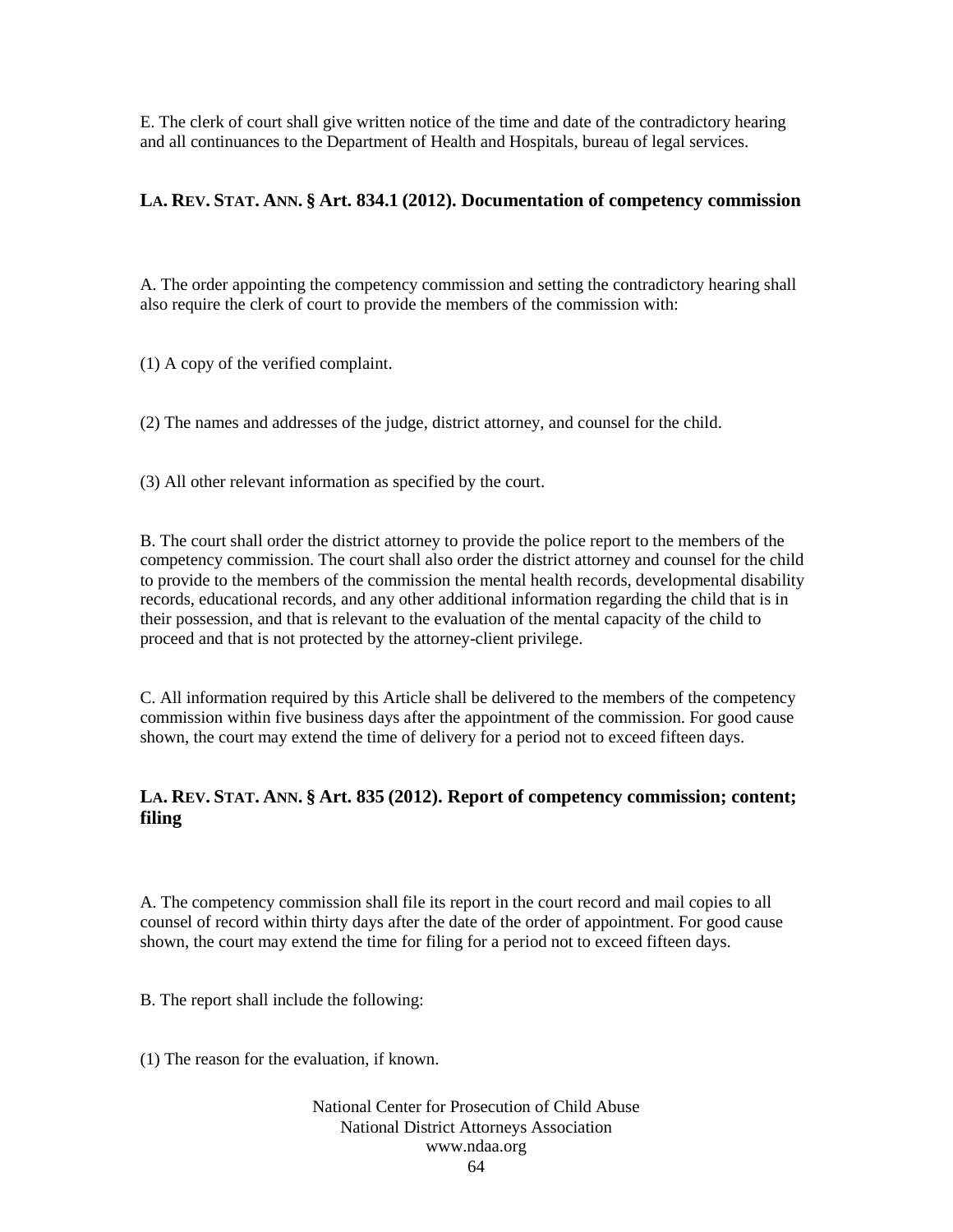(2) The evaluation procedures used, including any psychometric tests administered, records reviewed, and identity of any persons interviewed.

(3) Pertinent background information, including history of school performance, previous psychiatric history, and family history.

(4) Results of mental status examination, including any psychometric testing administered.

(5) A description of any psychiatric symptoms or cognitive deficiencies, including a diagnosis, if one has been made.

(6) A description of the child's abilities and deficits in the following mental competency functions, coupled with the reasons therefor:

(a) Understanding and appreciation of the nature and object of the proceedings.

(b) Comprehension of his situation in relation to the proceedings.

(c) Rendering assistance to defense counsel in preparation of the case.

(7) An opinion regarding whether as a result of mental illness or developmental disability a child presently lacks the capacity to understand the nature of proceedings against him or to assist in his defense.

(8) Recommendations for modifications to court procedures which may help compensate for mental competency weaknesses.

C. If, in the competency commission's opinion, the child should not be considered to possess mental capacity to proceed, the report shall also include the following:

(1) A prognosis as to whether there is a substantial probability that the child will attain mental competency to proceed in the foreseeable future.

(2) Recommendations for the type of remediation necessary, such as competency restoration services.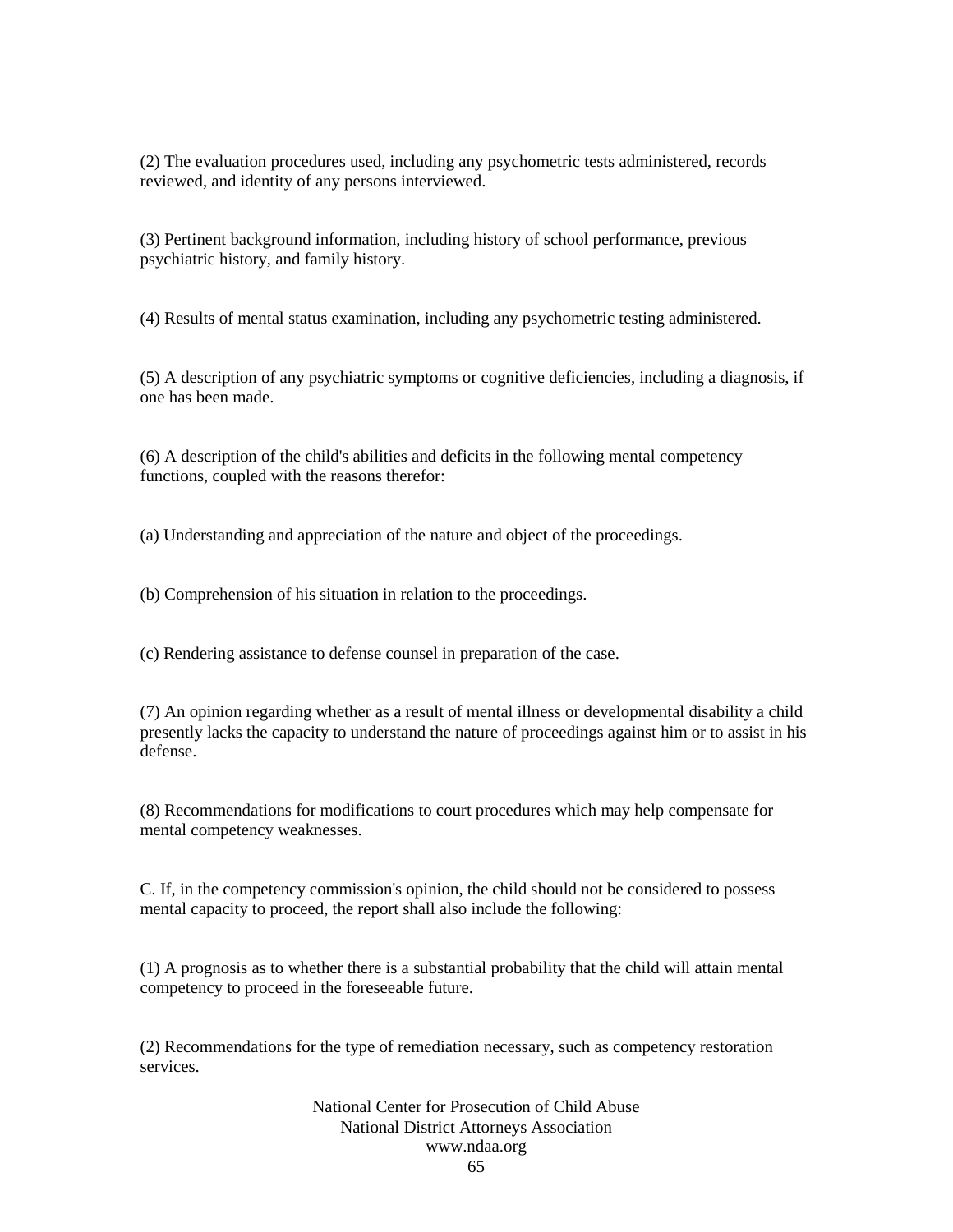D. The report shall not include any statement of the child relating to the alleged offense, and no such statement may be used against the child in court proceedings on the offense.

Art. 836. Determination of mental capacity to proceed

A. The issue of the mental capacity of the child to proceed shall be determined by the court after a contradictory hearing. If the child is in a secure detention facility, the hearing shall be held within forty-five days of the appointment of the competency commission. Otherwise, the hearing shall be held within sixty days of the appointment of the commission. The court may extend either time period for a period not to exceed fifteen days, if an extension of time was granted in accordance with Article 835.

B. The report of the competency commission is admissible in evidence at the hearing. Members of the commission may be called as witnesses by the court, the child, or the district attorney. The members of the competency commission are subject to cross examination by the child, the district attorney, and the court. Other evidence pertaining to the child's capacity to proceed may be introduced at the hearing by the child and by the district attorney.

# **LA. REV. STAT. ANN. § Art. 837 (2012).. Procedure after determination of mental capacity**

A. If the court determines that the child has the mental capacity to proceed, the delinquency proceedings shall be resumed.

B. If the court determines by a preponderance of the evidence that the child lacks the mental capacity to proceed and the alleged delinquent act is a felony, the proceedings shall be suspended and the court may:

(1) Dismiss the petition in accordance with Article 876.

(2) Adjudicate the family of the child to be in need of services and proceed to a disposition in accordance with Chapters 10 and 12 of Title VII.

(3) Commit the child to the Department of Health and Hospitals, a private mental institution, or an institution for the mentally ill in accordance with Department of Health and Hospitals policy.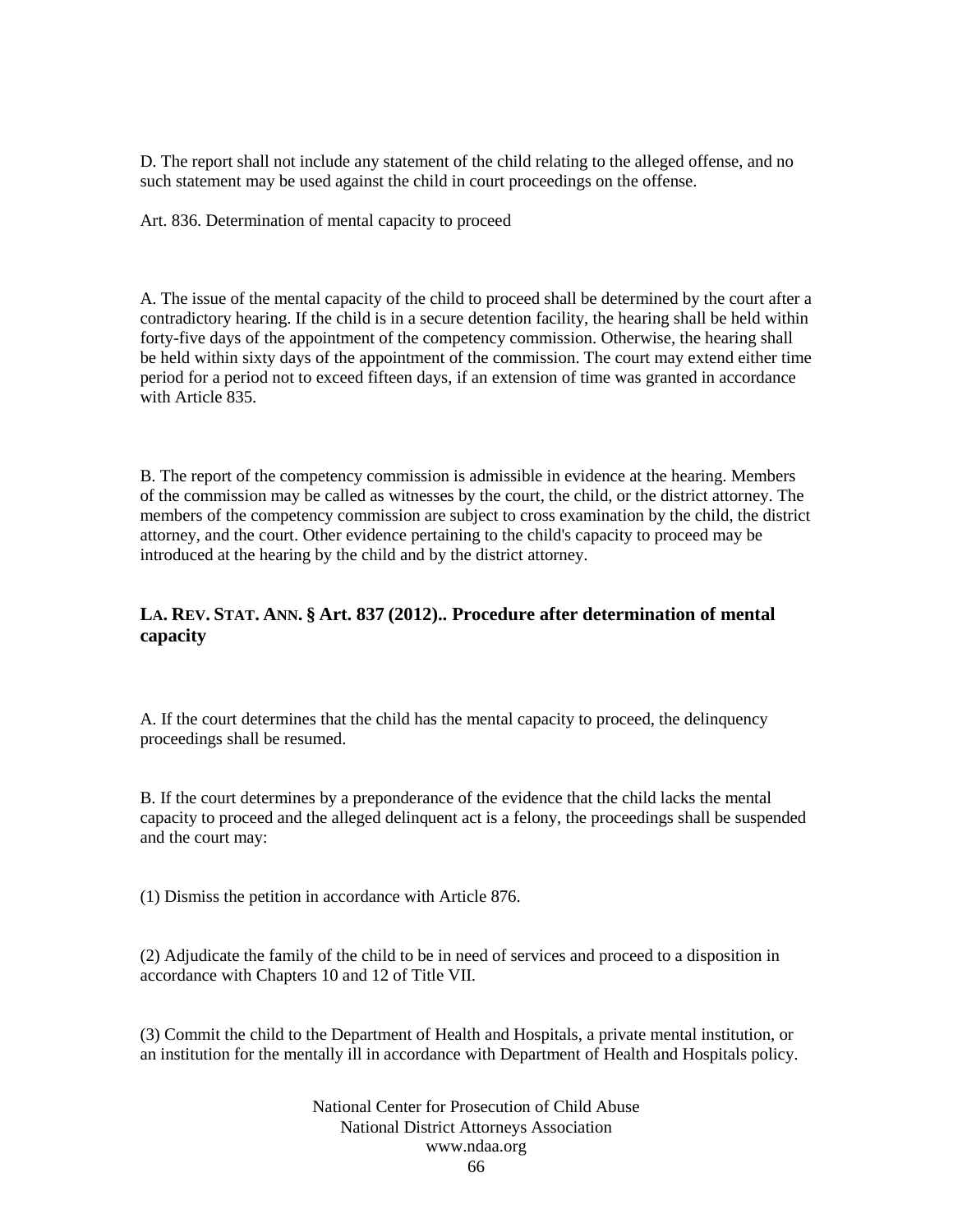The court may also order restoration services for the child and appoint a restoration service provider. However, a child shall not be committed unless the court finds, after a contradictory hearing with ten days notice to the district attorney and counsel for the child, that the child, as a result of mental illness, is dangerous to himself or others or is gravely disabled. If the court further finds that the child will not have the mental capacity to proceed in the foreseeable future, the court shall order civil commitment as provided in Title XIV. However, no child shall be discharged or conditionally discharged except upon court order after a motion and contradictory hearing.

(4) Place the child in the custody of his parents or other suitable person or private or public institution or agency under such terms and conditions as deemed in the best interests of the child and the public, which conditions may include the provision of outpatient services by any suitable public or private agency. The court may also order restoration services for the child and appoint a restoration service provider.

C. If the court determines by a preponderance of the evidence that the child lacks the mental capacity to proceed and the alleged delinquent act is a misdemeanor, the court may either:

(1) Dismiss the petition in accordance with Article 876.

(2) Adjudicate the family of the child to be in need of services and proceed to a disposition in accordance with Chapters 10 and 12 of Title VII.

D. In a misdemeanor or felony case, if the court determines by a preponderance of the evidence that the child lacks the mental capacity to proceed primarily because of immaturity and the child may attain the mental capacity to proceed in the future without restoration services, the court may only:

(1) Dismiss the petition in accordance with Article 876.

(2) Adjudicate the family of the child to be in need of services and proceed to a disposition in accordance with Chapters 10 and 12 of Title VII.

(3) Continue the matter for six months in order to review the child's mental capacity to proceed.

E. In no instance shall a commitment or placement ordered pursuant to Subparagraph (B)(3) or (4) of this Article exceed the time of the maximum disposition the child could receive if adjudicated delinquent for the alleged delinquent act.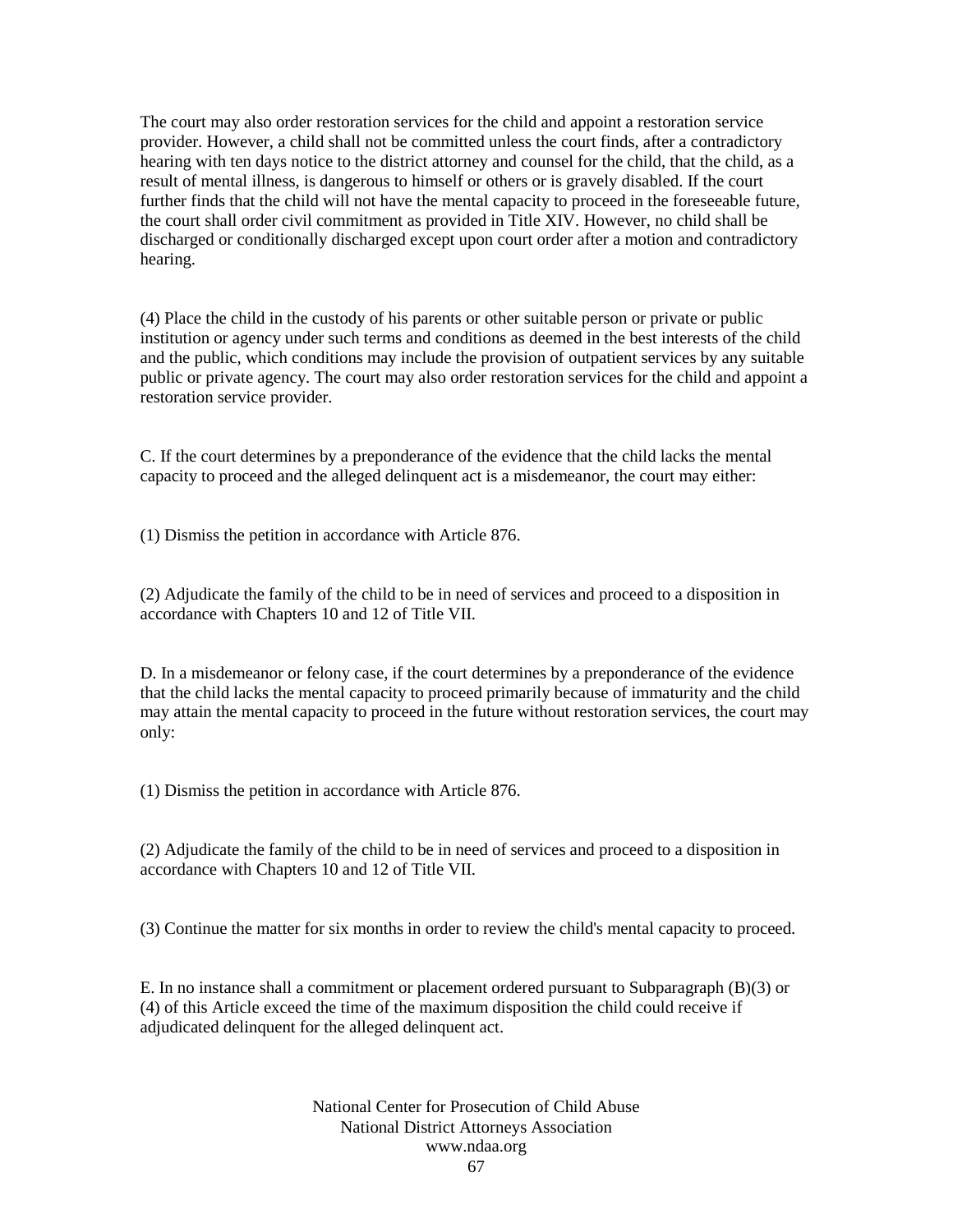F. Upon commitment, the court shall furnish to the institution the following information:

(1) The name and address of the child's counsel.

(2) The offense with which the child is charged and the date of such charges.

(3) A copy of the competency commission report.

(4) Any other pertinent information concerning the child's health which has come to the attention of the court.

(5) The name, address, and phone number of the child's parents, tutor, caretaker, and custodial agency.

G. Under no circumstances shall a child who is found to lack the mental capacity to proceed in accordance with this Chapter be held in a secure placement facility longer than permitted elsewhere by this Code for a mentally ill or developmentally disabled child.

H. An out-of-home placement or commitment shall be in a separate unit and program from an adult forensic program unless the child is seventeen years of age or older and the court finds, after a contradictory hearing, that the child can be appropriately treated in an adult forensic program.

I. Subsequent to a finding that a child is incompetent to proceed pursuant to a felony charge, upon a showing of good cause that a child presents a danger of flight, the court may authorize the Department of Health and Hospitals to use appropriate restraints on the person of a child during transport, until further order of the court. Use of restraints pursuant to the provisions of this Section shall comply with the policy of the Department of Health and Hospitals on seclusion and restraints.

Art. 837.1. Standards for restoration service providers

A. A restoration service provider shall meet the following qualifications:

(1) Shall not have served on the competency commission.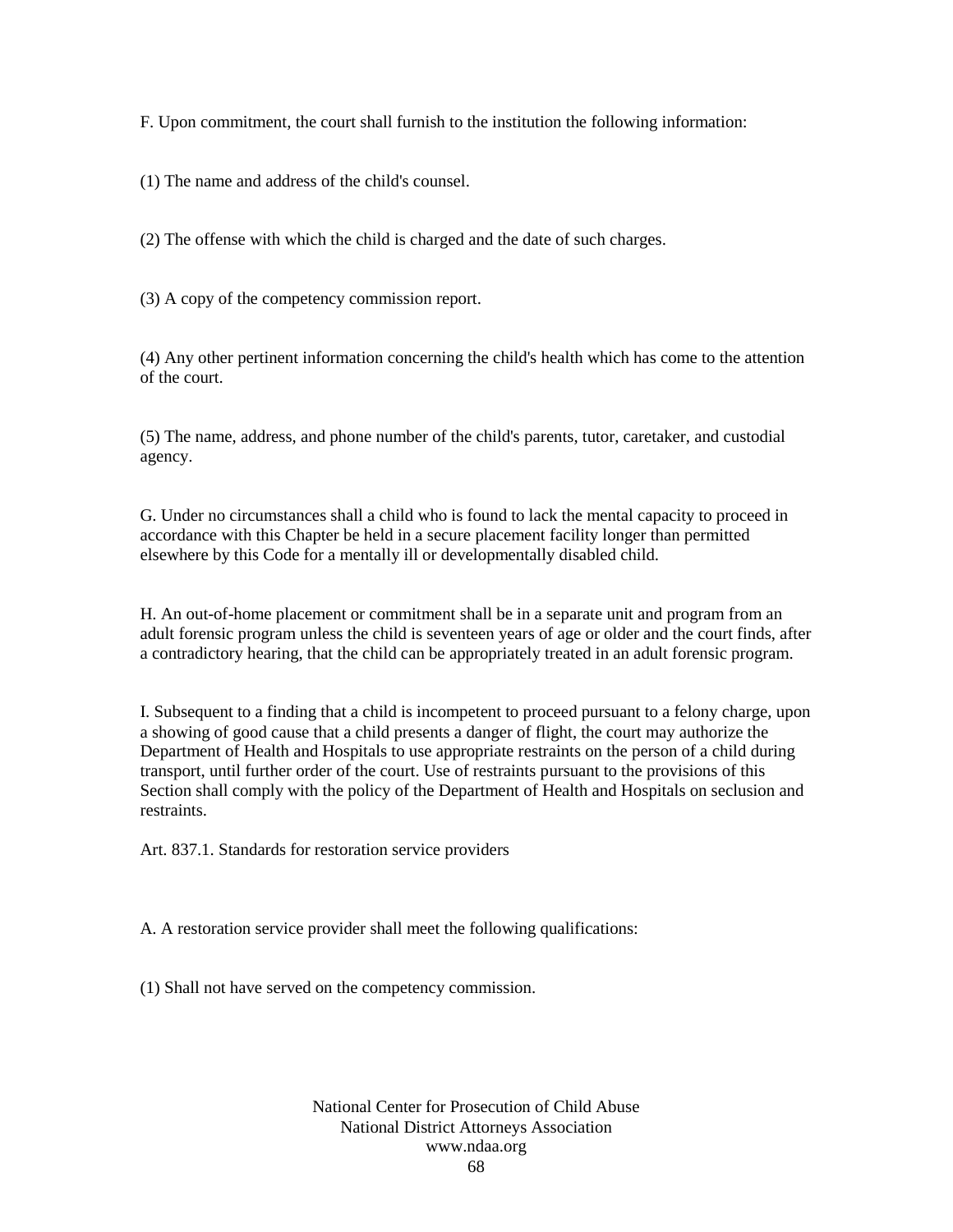(2) Shall be a psychiatrist, psychologist, medical psychologist, certified special education teacher, social worker, or counselor, if the court determines the child lacks the mental capacity to proceed solely because of ignorance of court procedure or legal rights.

(3) Shall be a psychiatrist, licensed psychologist, medical psychologist, licensed clinical social worker, qualified mental retardation professional, or licensed professional counselor all of whom have been engaged in the practice of clinical psychology or counseling for not less than three consecutive years immediately preceding the appointment and who have expertise in child development specific to severe chronic disability of children attributable to intellectual impairment, if the court determines the child lacks the mental capacity to proceed because of mental illness or developmental disorder.

(4) May be a combination of persons meeting the qualifications in Subparagraphs (2) and (3) of this Paragraph, if the court determines the child lacks the mental capacity to proceed both because of ignorance of court procedure or legal rights and because of mental illness or developmental disorder.

B. All restoration service providers shall:

(1) Possess at least two years experience working with children or adolescents.

(2) Be knowledgeable of the state's competency standards and statutes and with the treatment, training, and restoration courses approved by the Department of Health and Hospitals.

(3) Have undergone child capacity to proceed restoration training, reviewed the training materials provided, and have certified in writing that the materials have been reviewed.

(4) Be certified by the Department of Health and Hospitals as having completed a restoration service provider training course.

C. The Department of Health and Hospitals shall promulgate rules and regulations for certifying restoration providers and develop a training module within one year from August 15, 2006. The department shall set reasonable fees for the training and certification of restoration service providers.

D. To remain certified, a restoration provider shall complete additional training every two years.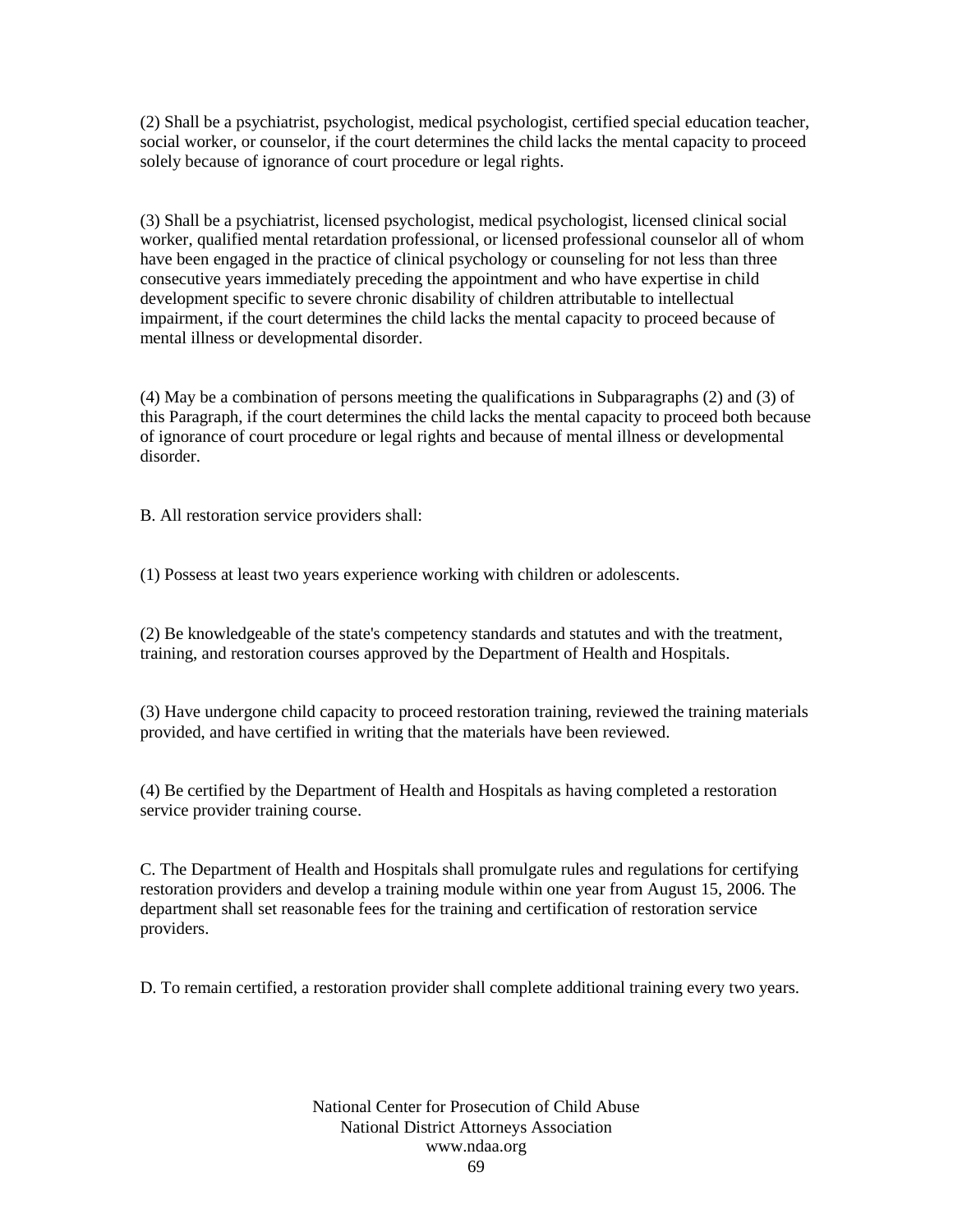## **LA. REV. STAT. ANN. § Art. 837.2 (2012). Report of restoration service provider**

A. A restoration service provider shall submit a report to the court, the district attorney, and counsel representing the child ninety days after the initial contradictory hearing to determine the mental capacity of the child to proceed and every ninety days thereafter, as long as the child is receiving restoration services.

B. Each report shall include all of the following:

(1) The services provided to the child, including medication, education, and counseling.

(2) The likelihood that the mental capacity of the child to proceed will be restored in the foreseeable future.

(3) The progress of the child including his ability to:

(a) Understand and appreciate the delinquency allegations against him.

(b) Understand and appreciate the range and nature of possible adjudications and the range of dispositions that may be imposed.

(c) Comprehend his situation in relation to the proceedings.

(d) Make simple decisions in response to well-explained alternatives.

(e) Distinguish an admission from a denial and understand and appreciate the consequences of each.

(f) Understand and appreciate his legal rights.

(g) Understand and appreciate what defenses are available and maintain a consistent defense.

(h) Understand and appreciate the adversarial nature of the legal process, including the roles of the judge, defense counsel, and the district attorney.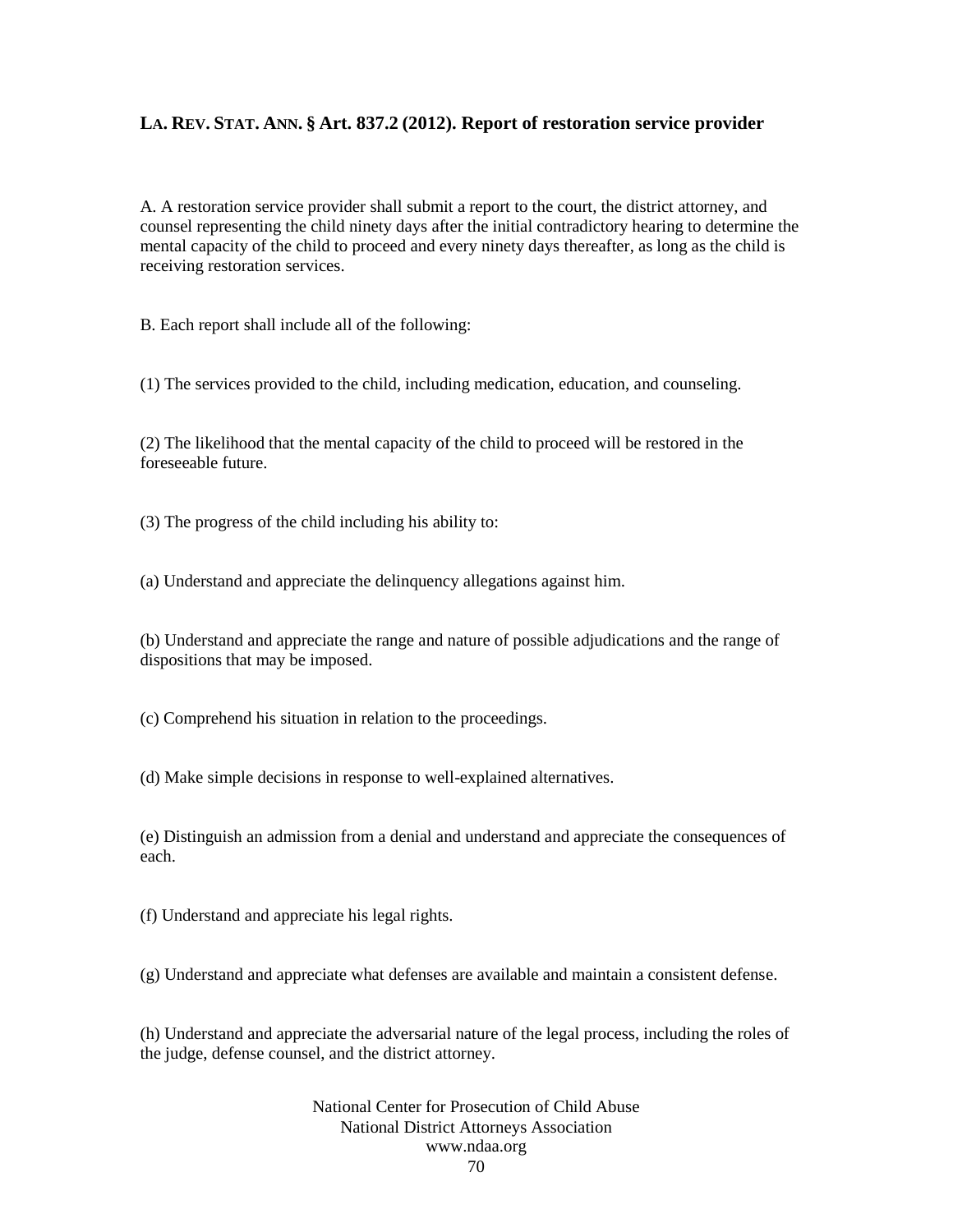(i) Disclose to counsel facts pertinent to the proceedings at issue and aid counsel in locating and examining relevant witnesses.

(j) Display appropriate courtroom behavior.

(k) Testify relevantly without his mental state deteriorating under the stress of trial.

(l) Listen to witness testimony and inform counsel of any distortions and misstatements.

C. If the child has been placed by the court in an out-of-home placement, the report shall also include an assessment of the danger the child poses to himself or others and an assessment of the appropriateness of the placement. In addition, the restoration service provider or agency with custody of the child shall also file a report which includes all components required in Paragraph B of this Article at any time the provider or agency determines that the child has attained the mental capacity to proceed or out-of-home placement is no longer appropriate.

D. Testimony from a restoration service provider and reports provided to the court regarding restoration services shall not include any statement of the child relating to the alleged offense, and no such statement may be used against the child in subsequent court proceedings.

#### **LA. REV. STAT. ANN. § Art. 837.3 (2012). Six-month evaluation; hearing**

A. If, within six months of the initial contradictory hearing to determine the mental capacity of the child to proceed, the restoration service provider determines that the child has not attained the mental capacity to proceed, the provider shall evaluate the likelihood of the child to attain the mental capacity to proceed within two years of the initial contradictory hearing. If unlikely, the court shall, within a reasonable time and after at least ten days notice to the district attorney, counsel for the child, the parents of the child, the child, the physical custodian of the child, and the restoration provider, conduct a contradictory hearing to determine whether the child, in the two years following the initial hearing, will likely have the mental capacity to proceed and whether he is a danger to himself or others, or is gravely disabled.

B. After the hearing, if the court determines that the child will not likely have the mental capacity to proceed within two years of the initial hearing and that the child is not a danger to himself or others, the court may either: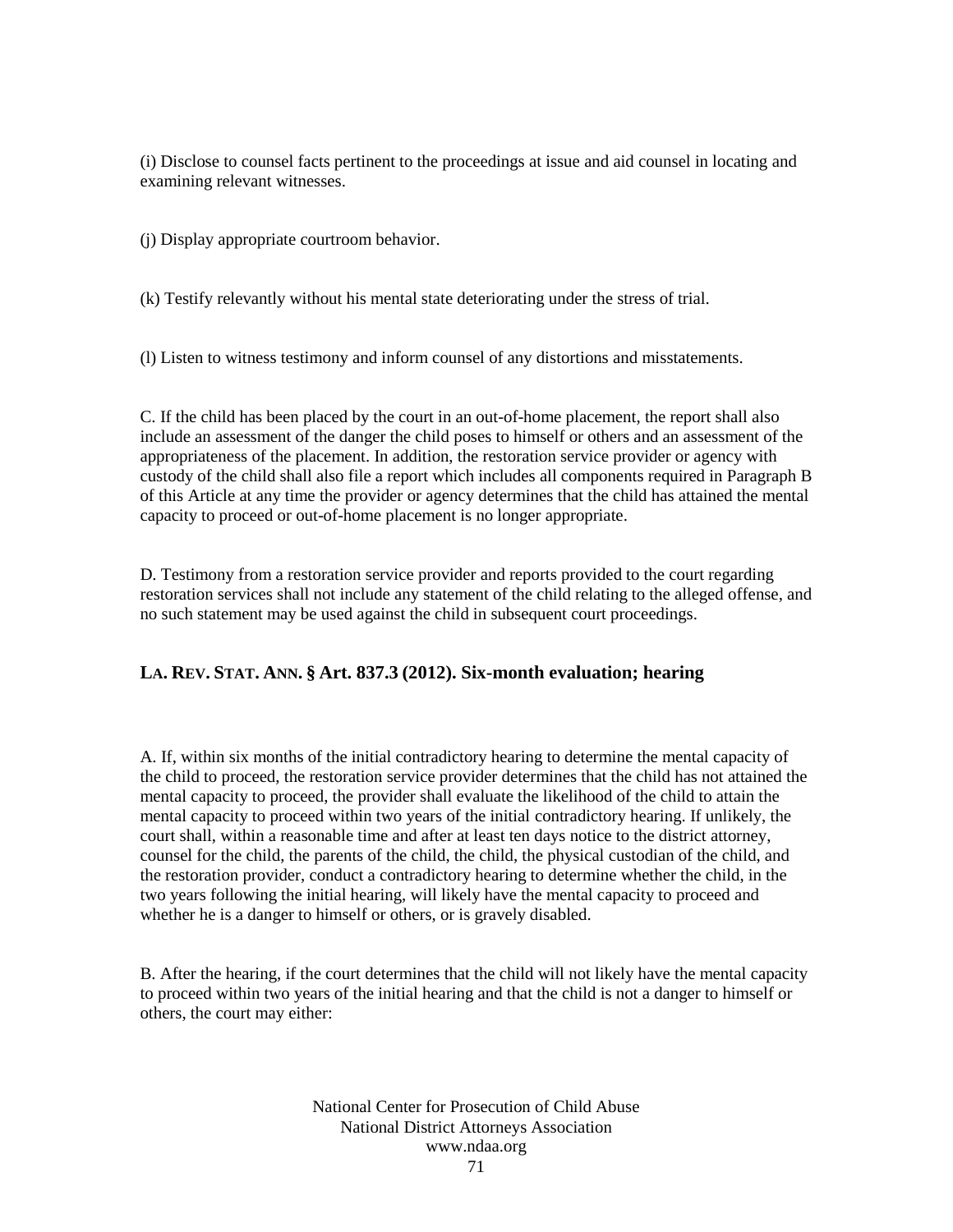(1) Dismiss the petition in accordance with Article 876.

(2) Adjudicate the family of the child to be in need of services and proceed to a disposition in accordance with Chapters 10 and 12 of Title VII.

(3) Place the child in the custody of his parents or other suitable person or private or public institution or agency under such terms and conditions deemed to be in the best interest of the child and the public, which conditions may include the provision of outpatient services by any suitable public or private agency.

C. After the hearing, if the court determines that the child will not likely have the mental capacity to proceed within two years of the initial hearing, and that the child, as a result of mental illness, is dangerous to himself or others, or is gravely disabled, the court shall order commitment to a designated and medically suitable treatment facility. The court order shall constitute an order of civil commitment as provided in Title XIV. However, no child shall be discharged or conditionally discharged except upon court order after a motion and contradictory hearing.

## **La. Rev. Stat. Ann. § Art. 837.4 (2012). Two-year evaluation; hearing**

A. If, after two years of the initial contradictory hearing to determine the mental capacity of the child to proceed, the restoration service provider determines that the child has not attained the mental capacity to proceed, the provider shall evaluate the likelihood of the child to attain the mental capacity to proceed within one year. If unlikely, the court shall, within a reasonable time and after at least ten days notice to the district attorney, counsel for the child, the parents of the child, the child, the physical custodian of the child, and the restoration service provider, conduct a contradictory hearing to determine whether the child, in the one year following, will likely have the mental capacity to proceed and whether he is a danger to himself or others, or is gravely disabled.

B. After the hearing, if the child has not attained the mental capacity to proceed, and there is evidence that the child will not attain the mental capacity to proceed within a year, the court may either:

(1) Dismiss the petition in accordance with Article 876.

(2) Adjudicate the family of the child to be in need of services and proceed to a disposition in accordance with Chapters 10 and 12 of Title VII.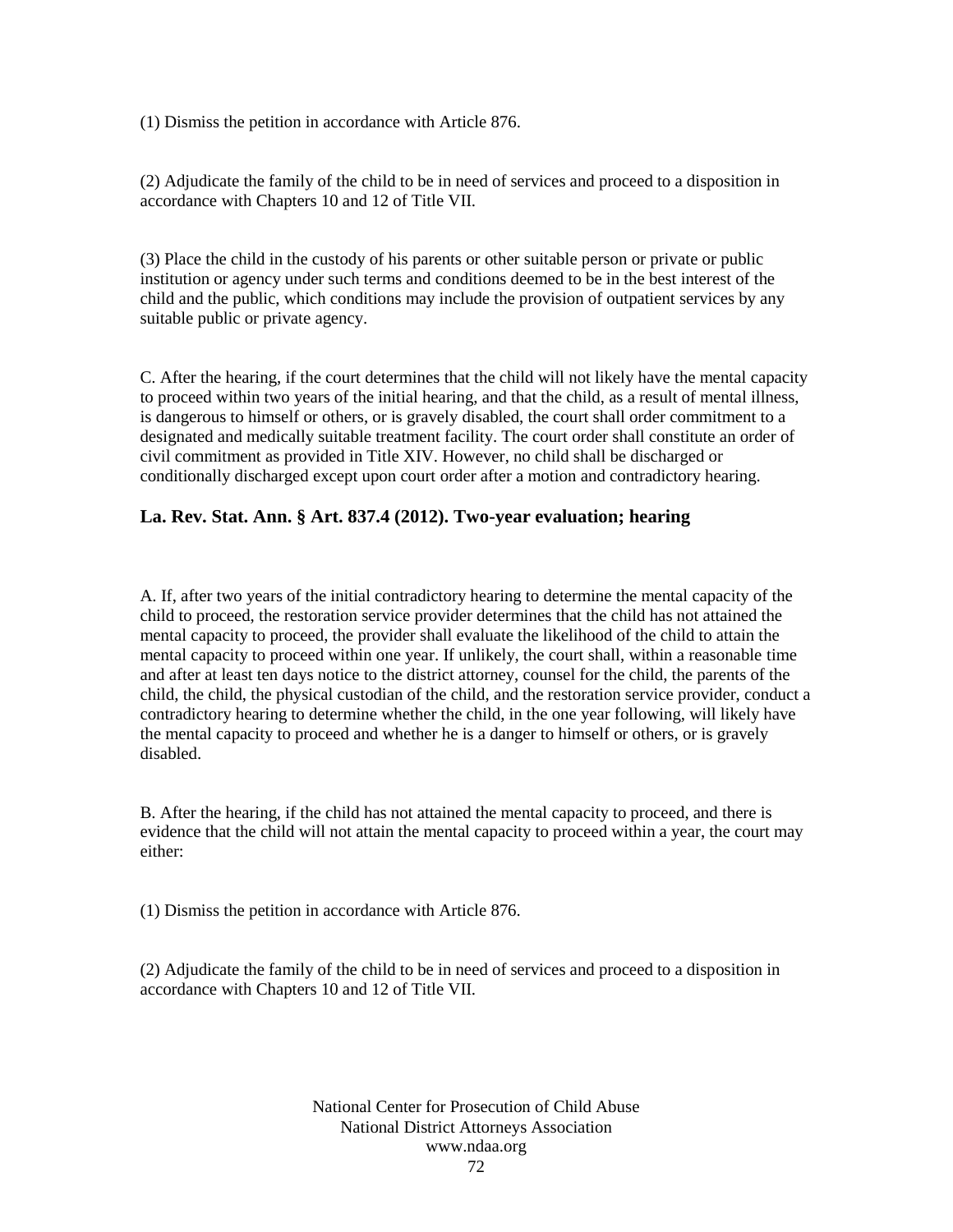(3) Place the child in the custody of his parents or other suitable person or private or public institution or agency under such terms and conditions as deemed in the best interest of the child and the public, which conditions may include the provision of outpatient services by any suitable public or private agency.

C. If the court determines that the child, as a result of mental illness, is dangerous to himself or others or is gravely disabled and is incapable of proceeding and is unlikely in the foreseeable future to be capable of proceeding, the court may order commitment to a designated and medically suitable treatment facility. The court order shall constitute an order of civil commitment as provided in Title XIV. However, no child shall be discharged or conditionally discharged except upon court order after a motion and contradictory hearing.

## **LA. REV. STAT. ANN. § Art. 837.5 (2012). Three-year evaluation; hearing**

A. If, after three years of the initial contradictory hearing to determine the mental capacity of the child to proceed, the restoration service provider determines that the child has not attained the mental capacity to proceed, the court shall, within a reasonable time and after at least ten days notice to the district attorney, counsel for the child, the parents of the child, the child, the physical custodian of the child, and the restoration service provider, conduct a contradictory hearing to determine whether the child has the mental capacity to proceed and whether he is a danger to himself or others, or is gravely disabled.

B. After the hearing, if the child has not attained the mental capacity to proceed, the court shall either:

(1) Dismiss the petition in accordance with Article 876.

(2) Adjudicate the family of the child to be in need of services and proceed to a disposition in accordance with Chapters 10 and 12 of Title VII.

(3) Place the child in the custody of his parents or other suitable person or private or public institution or agency under such terms and conditions as deemed in the best interest of the child and the public, which conditions may include the provision of outpatient services by any suitable public or private agency.

C. If the court determines that the child, as a result of mental illness, is dangerous to himself or others or is gravely disabled and is incapable of proceeding and is unlikely in the foreseeable future to be capable of proceeding, the court may order commitment to a designated and medically suitable treatment facility. The court order shall constitute an order of civil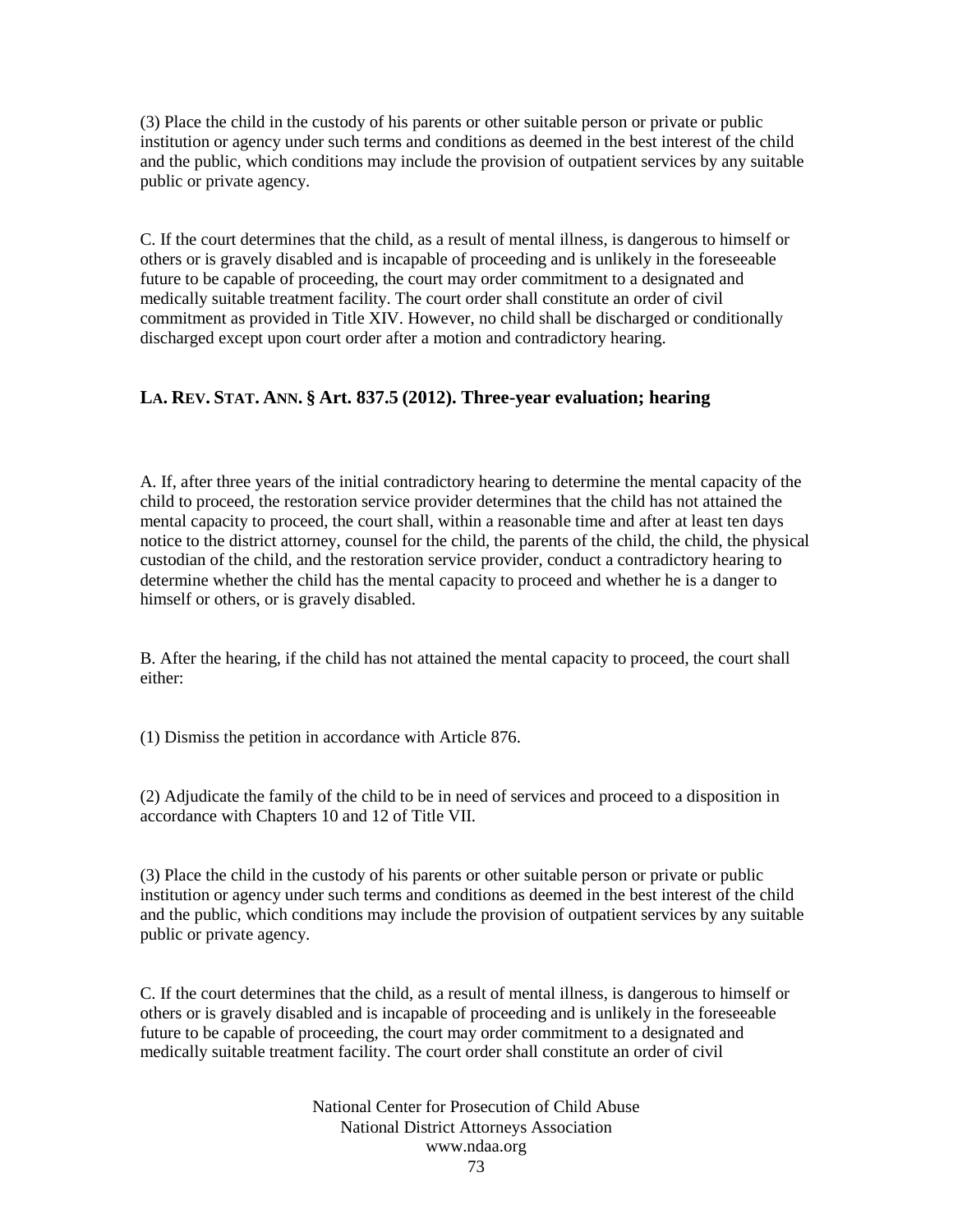commitment as provided in Title XIV. However, a child shall not be discharged or conditionally discharged except upon order of the court after a motion and contradictory hearing.

## **LA. REV. STAT. ANN. § Art. 837.6(2012). Procedure for change of placement; commitment to mental institution or out-of-home placement**

A. If the child has been placed in an out-of-home placement, and the agency, institution, or individual charged with the care and custody of the child determines that the existing out-of-home placement is no longer appropriate for the child, the agency, institution, or individual shall file a motion requesting a contradictory hearing to determine the appropriate placement for the child.

B. The motion shall contain reasons for the determination that the current placement is no longer appropriate for the child and shall contain recommendations for an alternative placement. Notice of filing the motion shall be served upon the court, the district attorney, and counsel for the child.

C. The court shall set a hearing on the motion within fourteen days of filing and shall provide at least three days notice to the agency, institution or individual filing the motion, the district attorney, and counsel for the child.

Art. 838. Procedure when capacity regained

A. (1) At any time after a child's commitment, if the Department of Health and Hospitals or the superintendent of the mental institution reports to the committing court that the child presently has the mental capacity to proceed, the court shall:

(a) Hold a contradictory hearing within ten days on this issue and determine, for good cause shown and in accordance with the best interests of the child, if the child can be released from the custody of the Department of Health and Hospitals. The hearing may be continued for up to three additional days.

(b) Appoint counsel to represent the child in accordance with Article 809 if the child no longer has counsel.

(2) If all parties stipulate that the child presently has the mental capacity to proceed, another mental examination by a competency commission is not necessary. If all parties do not agree that the child has the mental capacity to proceed, then the court shall order a mental examination by a competency commission to reevaluate the child. The court may release the child from the custody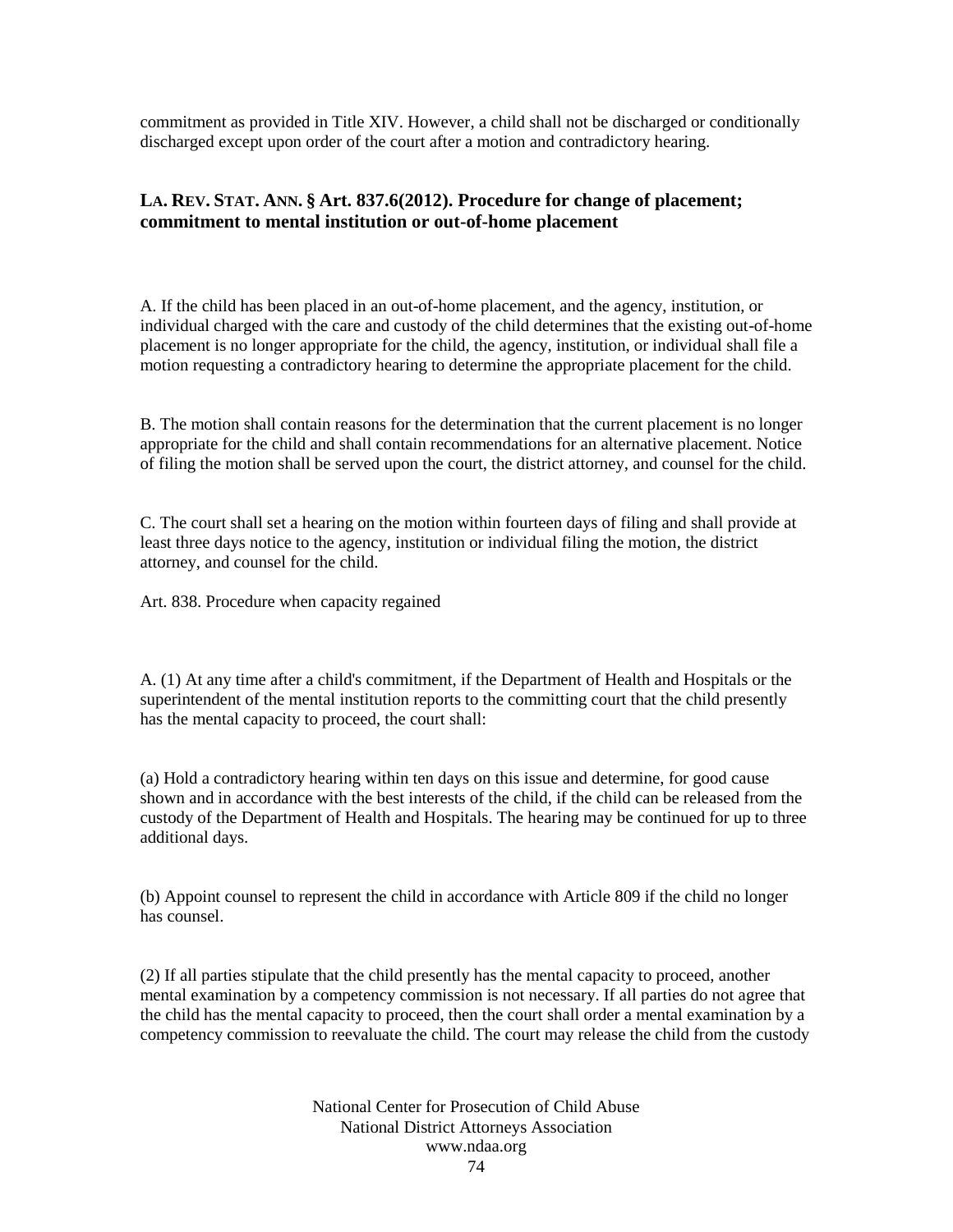of the Department of Health and Hospitals to a less restrictive environment during the reevaluation process.

B. The district attorney or the child may apply to the court to have the proceedings resumed on the ground that the child presently has the mental capacity to proceed. Upon receipt of such application the court shall order a mental examination by a competency commission appointed on the issue of whether the child presently has the mental capacity to proceed. The court may order the Department of Health and Hospitals or superintendent of the mental institution where the child is committed to make a report as to the child's course of treatment and current mental status. The court shall hold a contradictory hearing within ten days to determine, for good cause shown and in accordance with the best interests of the child, if the child presently has the mental capacity to proceed. The court may continue the hearing for up to three additional days.

C. Reports as to present mental capacity to proceed shall b e filed in conformity with Article 835, and the court's determination of present mental capacity to proceed shall be made in conformity with the provisions of Article 836.

D. If the court determines that the child has the mental capacity to proceed, the proceedings shall be promptly resumed. If the court determines that the child does not have the mental capacity to proceed, the court shall proceed in accordance with Article 837.

# **MARYLAND**

## **MD. CODE ANN. § 3-8A-17.4. (2012). Competency hearing**

Deadline for competency hearing

(a)(1) Except as provided in paragraph (2) of this subsection, within 15 days after receipt of a report of a qualified expert, the court shall hold a competency hearing.

(2) On good cause shown, the court may extend the time for holding the competency hearing for an additional 15 days.

Competency determination by court

(b) At the competency hearing, the court shall determine, by evidence presented on the record, whether the juvenile is incompetent to proceed.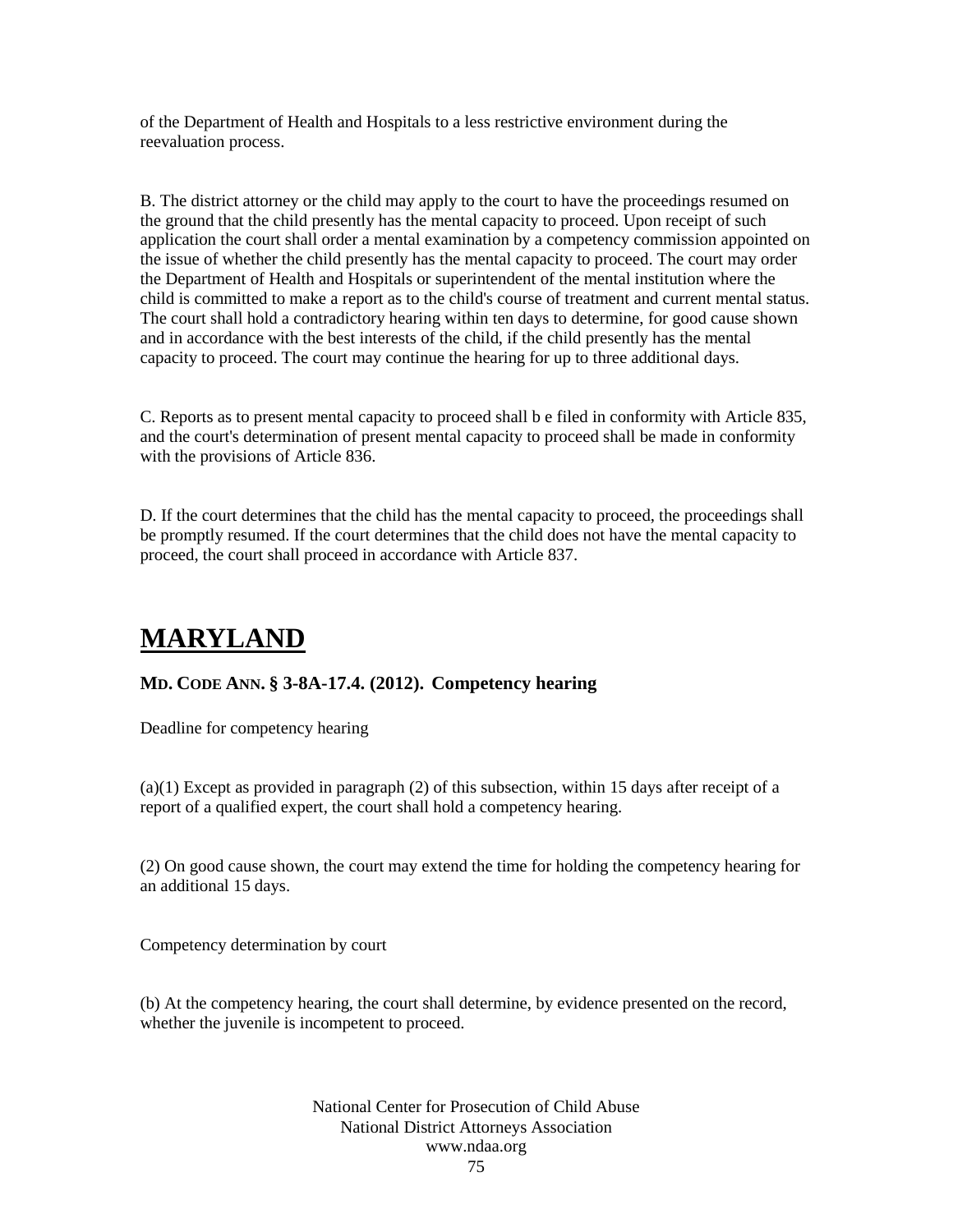Findings of fact

(c) Findings of fact shall be based on the evaluation of the child by the qualified expert.

Burden of proof

(d) The State shall bear the burden of proving the child's competency beyond a reasonable doubt.

## **MD. CODE ANN. § 3-8A-17.5 (2012). Competency of child**

At a competency hearing, if the court determines that the child is competent, the court shall enter an order stating that the child is competent, lift the stay imposed under  $\S 3-8A-17.1$  of this subtitle, and proceed with the delinquency petition or violation of probation petition in accordance with the time periods specified in this subtitle and in the Maryland Rules.

## **MD. CODE ANN. § 3-8A-17.6 (2012). Competency attainment services**

Order to provide competency attainment services

(a) At a competency hearing, if the court determines that the child is incompetent to proceed, but that there is a substantial probability that the child may be able to attain competency in the foreseeable future and that services are necessary to attain competency, the court may order the Department of Health and Mental Hygiene to provide competency attainment services for the child for an initial period of not more than 90 days.

Services provided in least restrictive environment

(b) Any competency attainment services shall be provided in the least restrictive environment.

Placement of child in facility

(c) Subject to subsection (d) of this section, the court may order a child to be placed in a facility for children if: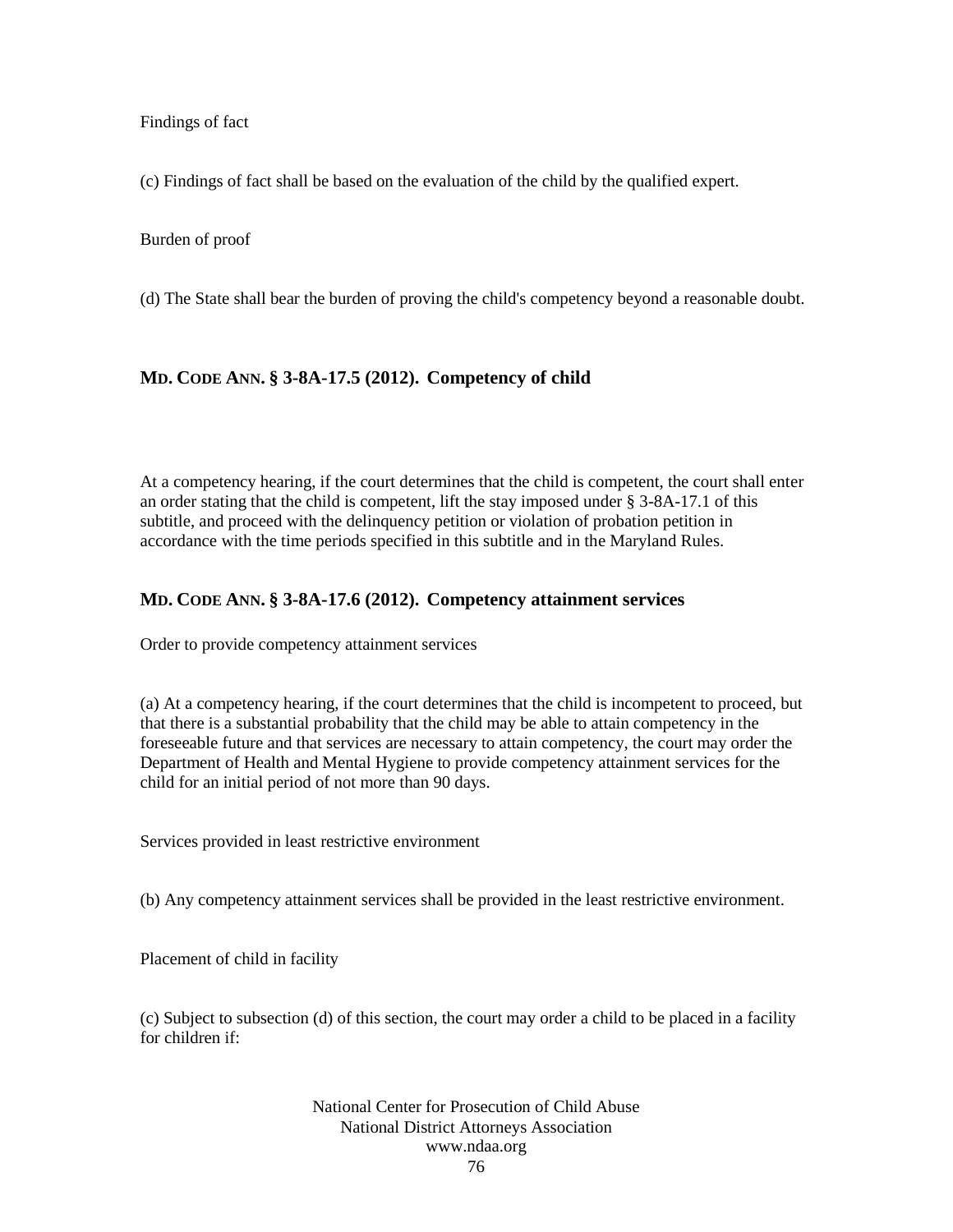(1) The child is detained under § 3-8A-15 of this subtitle at the time of the competency hearing; and

(2) The court finds after a hearing on the issue that:

(i) Placement in a facility is necessary to protect the child or others, or the child is likely to leave the jurisdiction of the court; and

(ii) No less restrictive alternative placement is available that will protect the child or the community or prevent the child from leaving the jurisdiction of the court.

Group services, detention facilities, and psychiatric facilities prohibited

(d) A child may not be:

(1) Unless the child's individualized treatment plan developed under § 10-706 of the Health-- General Article otherwise indicates, provided services in any group with persons who are at least 18 years old;

(2) Placed in a detention facility; or

(3) Placed in a psychiatric hospital, except in accordance with Title 10, Subtitle 6 of the Health-- General Article.

## **MD. CODE ANN. § 3-8A-17.7 (2012). Incompetent children unlikely to attain competency**

Children with mental disorders

(a) At a competency hearing, if the court determines that the child is incompetent to proceed, is unlikely to attain competency in the foreseeable future, has a mental disorder, as defined in § 10- 620 of the Health--General Article, and is a danger to the life or safety of the child or others, the court may order a petition for emergency evaluation under § 10-622 of the Health--General Article.

Children with developmental disabilities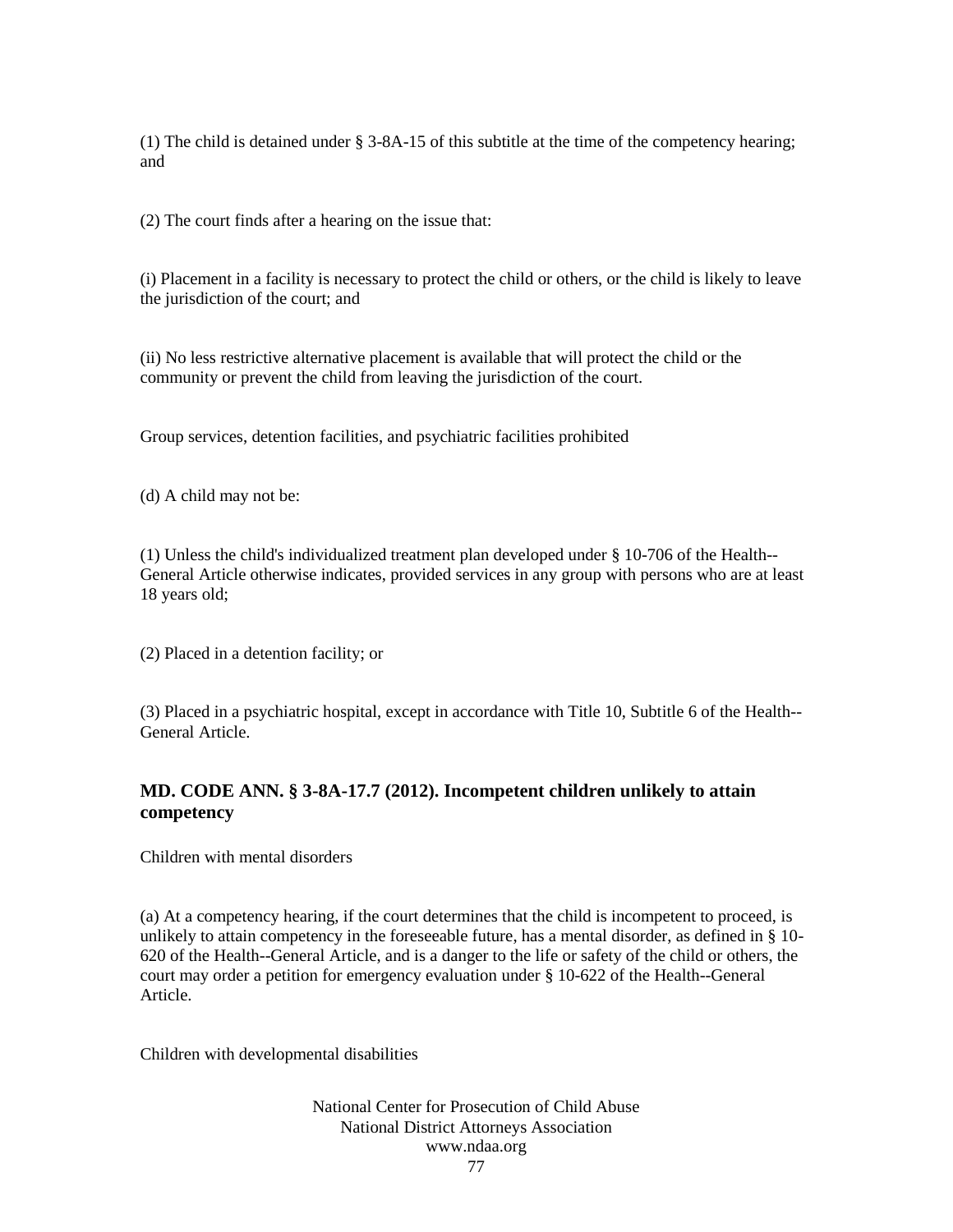(b) At a competency hearing, if the court determines that the child is incompetent to proceed, is unlikely to attain competency in the foreseeable future, and has a developmental disability, as defined in § 7-101 of the Health--General Article, the court may order the Developmental Disabilities Administration to evaluate the child within 30 days to determine the child's eligibility for services under Title 7 of the Health--General Article.

Dismissal of delinquency or violation of probation petitions

(c) At a competency hearing, if the court determines that the child is incompetent to proceed and is unlikely to attain competency in the foreseeable future, the court:

(1) May dismiss the delinquency petition or violation of probation petition; and

(2) After the expiration of the time periods for dismissal specified in § 3-8A-17.9 of this subtitle, shall dismiss the delinquency petition or violation of probation petition. Incompetent children unlikely to attain competency

Children with mental disorders

(a) At a competency hearing, if the court determines that the child is incompetent to proceed, is unlikely to attain competency in the foreseeable future, has a mental disorder, as defined in § 10- 620 of the Health--General Article, and is a danger to the life or safety of the child or others, the court may order a petition for emergency evaluation under § 10-622 of the Health--General Article.

Children with developmental disabilities

(b) At a competency hearing, if the court determines that the child is incompetent to proceed, is unlikely to attain competency in the foreseeable future, and has a developmental disability, as defined in § 7-101 of the Health--General Article, the court may order the Developmental Disabilities Administration to evaluate the child within 30 days to determine the child's eligibility for services under Title 7 of the Health--General Article.

Dismissal of delinquency or violation of probation petitions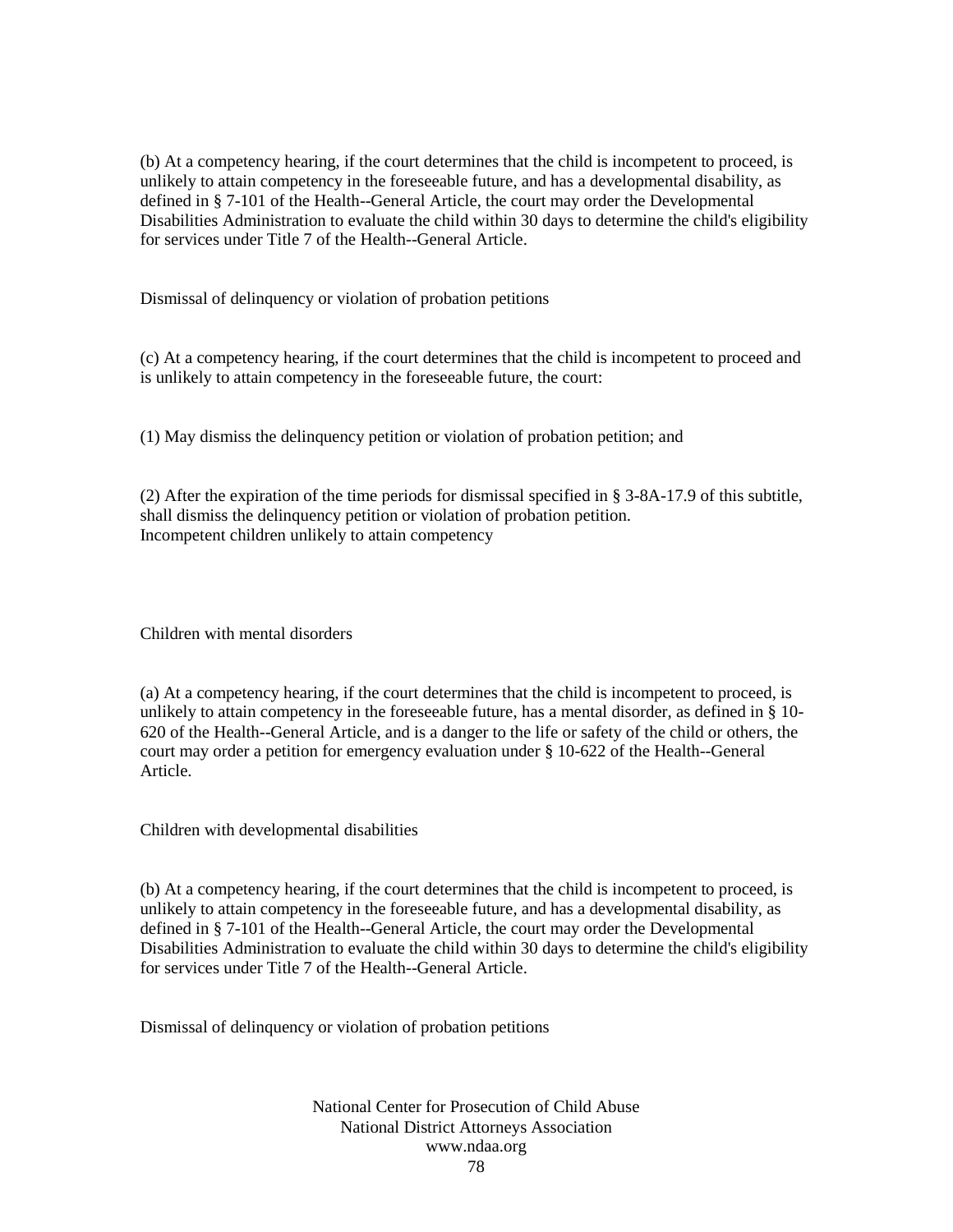(c) At a competency hearing, if the court determines that the child is incompetent to proceed and is unlikely to attain competency in the foreseeable future, the court:

(1) May dismiss the delinquency petition or violation of probation petition; and

(2) After the expiration of the time periods for dismissal specified in § 3-8A-17.9 of this subtitle, shall dismiss the delinquency petition or violation of probation petition.

## **MINNESOTA**

**Minn. R. Juv. Del. P. 20.0: Proceeding When Child is Believed to be Incompetent**

Subd. 1. Incompetency to Proceed Defined. A child is incompetent and shall not be permitted to enter a plea, be tried, or receive a disposition for any offense when the child lacks sufficient ability to:

(A) consult with a reasonable degree of rational understanding with the child's counsel; or

(B) understand the proceedings or participate in the defense due to mental illness or mental deficiency.

Subd. 2. Counsel. Any child subject to competency proceedings shall be represented by counsel.

Subd. 3. Proceedings. The prosecuting attorney, the child's counsel or the court shall bring a motion to determine the competency of the child if there is reason to doubt the competency of the child during the pending proceedings.

The motion shall set forth the facts constituting the basis for the motion but the child's counsel shall not divulge communications in violation of the attorney-client privilege. The bringing of the motion by the child's counsel does not waive the attorney-client privilege. Any such motion may be brought over the objection of the child. Upon such motion, the court shall suspend the proceedings and shall proceed as follows:

(A) Felony or Gross Misdemeanor. If the offense is a felony or gross misdemeanor, the court shall determine whether there is sufficient probable cause to believe the child committed the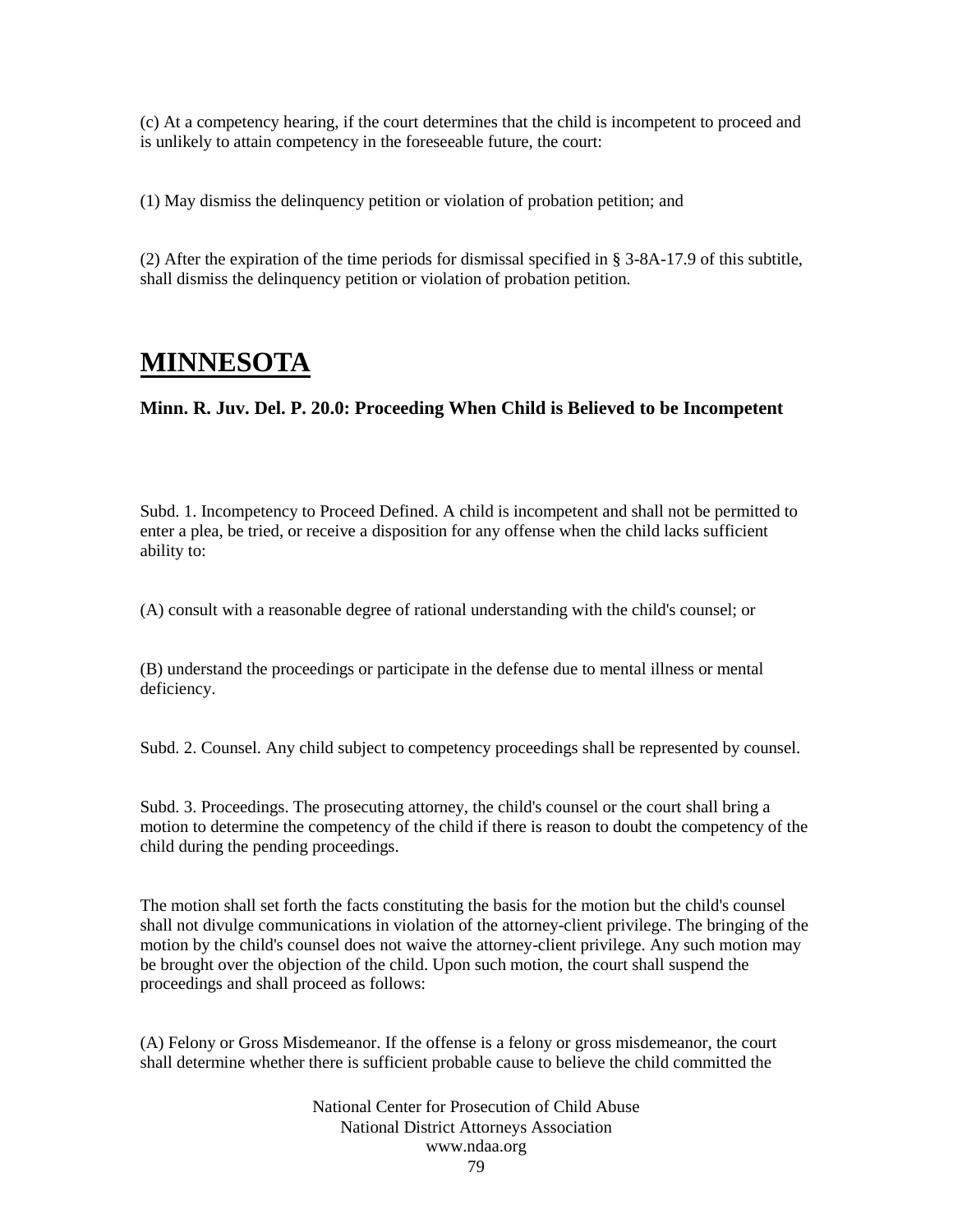offense charged before proceeding pursuant to this rule. If there is sufficient showing of probable cause, the court shall proceed according to this rule. If the court finds insufficient probable cause to believe the child committed the offense charged, the charging document against the child shall be dismissed.

(B) Other Matters. If the offense is a misdemeanor, juvenile petty matter or juvenile traffic offense, the court having trial jurisdiction shall proceed according to this rule, or dismiss the case in the interests of justice.

(C) Examination. If there is probable cause, the court shall proceed as follows. The Court shall suspend the proceedings and appoint at least one examiner as defined in the Minnesota Commitment Act, Minnesota Statutes, Chapter 253B to examine the child and report to the court on the child's mental condition.

The court may not order confinement for the examination if the child is otherwise entitled to release and if the examination can be done adequately on an outpatient basis. The court may require the completion of an outpatient examination as a condition of release.

The court may order confinement for an inpatient examination for a specified period not to exceed sixty (60) days if the examination cannot be adequately done on an outpatient basis or if the child is not entitled to be released.

The court shall permit examination of the child or observation of such examination by a qualified psychiatrist, clinical psychologist or qualified physician retained and requested by the child's counsel or prosecuting attorney.

The court shall further direct the mental-health professionals to notify promptly the prosecuting attorney, the child's counsel, and the court if such mental-health professionals conclude, upon examination, that the child presents an imminent risk of serious danger to another person, is imminently suicidal, or otherwise needs emergency intervention.

(D) Report of Examination. Within sixty (60) days, the examiner shall send a written report to the judge who ordered such examination, the prosecuting attorney and the child's counsel. The report contents shall not be otherwise disclosed until the hearing on the child's competency. The report shall include:

(1) A diagnosis of the mental condition of the child;

(2) If the child is mentally ill or mentally deficient, an opinion as to: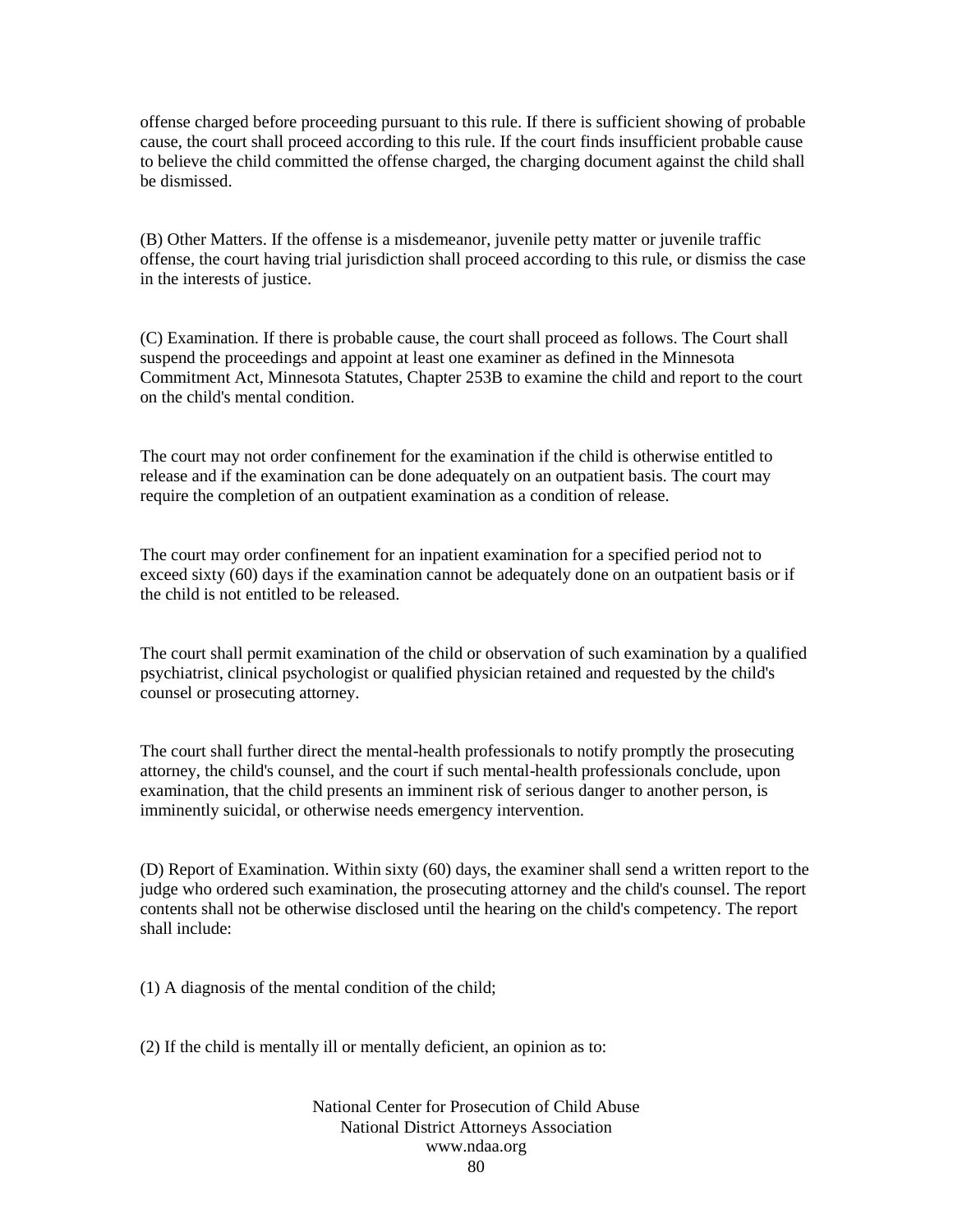(a) whether the child can understand the proceedings and participate in the defense;

(b) whether the child presents an imminent risk of serious danger to another person, is imminently suicidal, or otherwise needs emergency intervention;

(c) whether the child requires any treatment to attain competency and if so, the appropriate treatment alternatives by order of choice, the extent to which the child can be treated as an outpatient and the reasons for rejecting such treatment if institutionalization is recommended; and

(d) whether, with treatment, there is a substantial probability that the child will attain competency and if so, when the child is expected to attain competency and the availability of inpatient and outpatient treatment agencies or facilities in the local geographical area;

(3) A statement of the factual basis upon which the diagnosis and opinion are based; and

(4) If the examination could not be conducted because the child is unwilling to participate, a statement to that effect with an opinion, if possible, as to whether the child's unwillingness was the result of mental illness or deficiency.

Subd. 4. Hearing and Determination of Competency.

(A) Hearing and Notice. Upon receipt of the report and notice to the parties, the court shall hold a hearing within ten (10) days to review the report with the parties. If either party objects to the report's conclusion regarding the child's competency to proceed, the court shall hold a hearing within ten (10) days on the issue of the child's competency to proceed.

(B) Going Forward with Evidence. If the child's counsel moved for the examination, the child's counsel shall go forward first with evidence at the hearing. If the prosecuting attorney or the court on its own initiative, moved for the examination, the prosecuting attorney shall go forward with evidence unless the court otherwise directs.

(C) Report and Evidence. The examination report and other evidence as to the child's mental condition may be admitted at the hearing. The person who prepared the report or any individual designated by that person as a source of information for preparation of the report, other than the child or the child's counsel, is considered the court's witness and may be called and crossexamined as such by either party.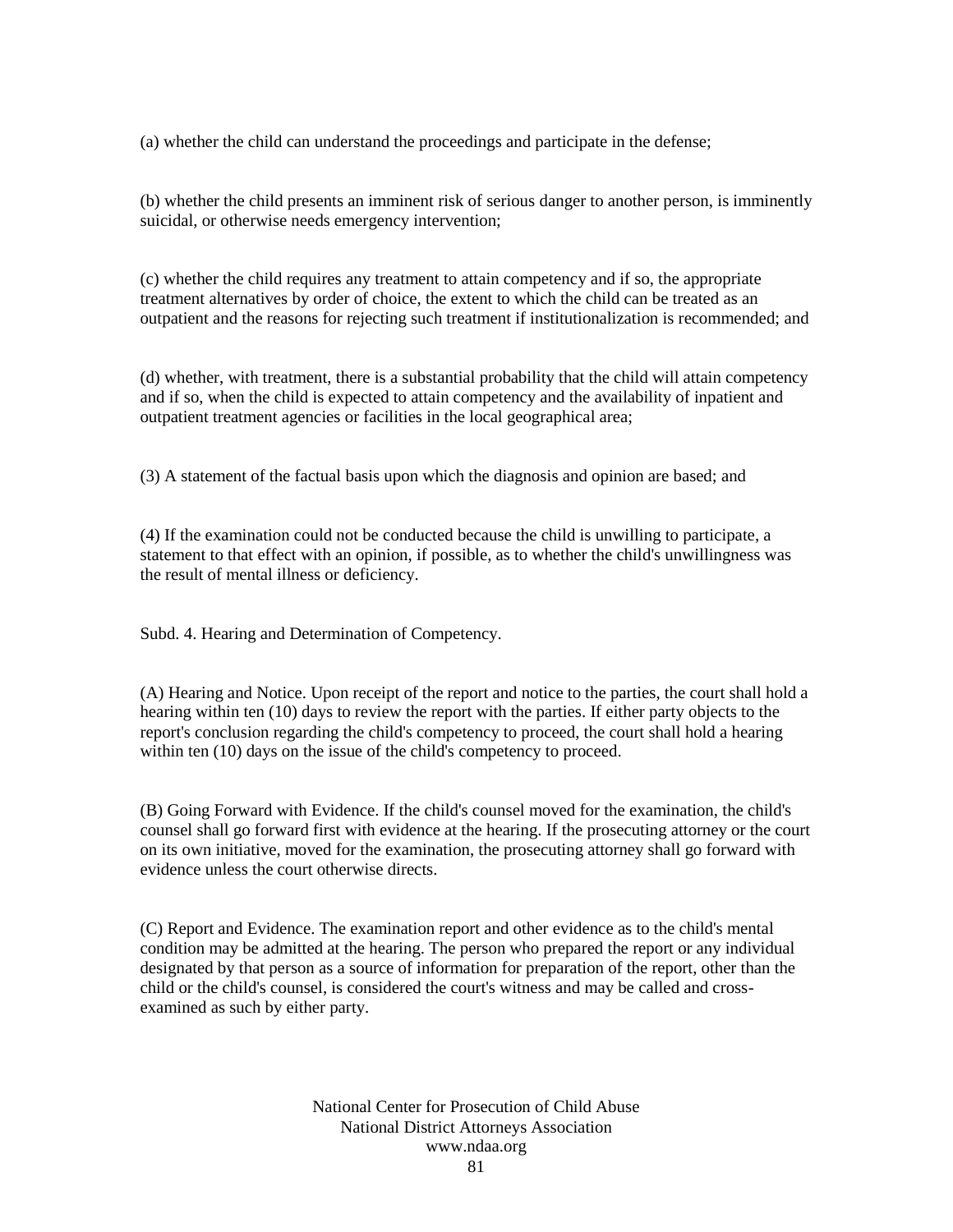(D) Child's Counsel as Witness. The child's counsel may testify as to personal observations of and conversations with the child to the extent that attorney-client privilege is not violated, and continue to represent the child. The prosecuting attorney may examine the child's counsel testifying to such matter.

The court may inquire of the child's counsel concerning the attorney-client relationship and the child's ability to communicate effectively with the child's counsel. However, the court may not require the child's counsel to divulge communications in violation of the attorney-client privilege. The prosecuting attorney may not cross-examine the child's counsel responding to the court's inquiry.

(E) Decision and Sufficiency of Evidence. If the court determines that the child is competent by the greater weight of evidence, the court shall enter a written order finding competency. Otherwise, the court shall enter a written order finding incompetency. The court shall enter its written order within fifteen (15) days of the hearing.

Subd. 5. Effect of Finding on Issue of Competency to Proceed.

(A) Finding of Competency. If the court determines that the child is competent to proceed, the proceedings against the child shall resume.

(B) Finding of Incompetency. If the offense is a misdemeanor, petty matter, or juvenile traffic offense, and the court determines that the child is incompetent to proceed, the matter shall be dismissed. If the offense is a gross misdemeanor, and the court determines that the child is incompetent to proceed, the court has the discretion to dismiss or suspend the proceedings against the child except as provided by Rule 20.01, subdivision 7. If the offense is a felony, and the court determines that the child is incompetent to proceed, the proceedings against the child shall be further suspended except as provided by Rule 20.01, subdivision 7.

(1) If the court determines that the child is mentally ill or deficient so as to be incapable of understanding the proceedings or participation in the defense, the court shall order any existing civil commitment continued. If the child is not under commitment, the court may direct civil commitment proceedings be initiated, and the child confined in accordance with the provisions of the Minnesota Commitment Act, Chapter 253B.

(2) If it is determined that commitment proceedings are inappropriate and a petition has been filed alleging the child is in need of protection or services (CHIPS), the court shall order such jurisdiction be continued. If the child is not under CHIPS jurisdiction, the court may order the child held for up to seventy-two (72) hours and direct CHIPS proceedings to be initiated.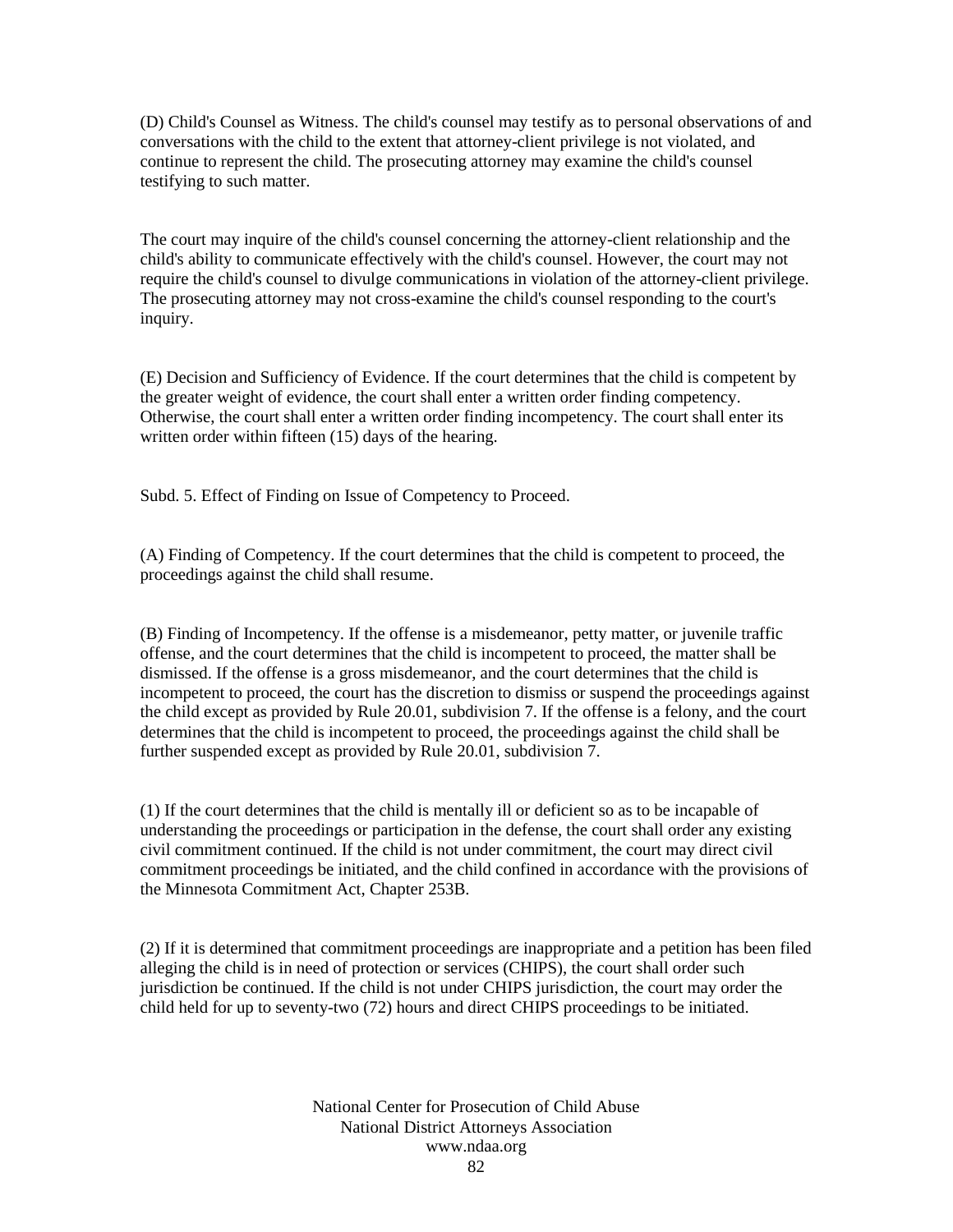(3) If it is determined that neither commitment proceedings nor CHIPS proceedings are appropriate, the child shall be released to the child's parent(s), legal guardian or legal custodian under conditions deemed appropriate to the court.

Subd. 6. Continuing Supervision by the Court. In felony and gross misdemeanor cases in which proceedings have been suspended, the person charged with the child's supervision, such as the head of the institution to which the child is committed, shall report to the trial court on the child's mental condition and competency to proceed at least every six (6) months unless otherwise ordered. Copies of the reports shall also be sent to the prosecuting attorney and to the child's counsel.

Unless the charging document against the child has been dismissed as provided by Rule 20.01, subdivision 7, the trial court, child's counsel and the prosecuting attorney shall be notified of any proposed institutional transfer, partial institutionalization status, and any proposed termination, discharge, or provisional discharge of the juvenile protection case. The prosecuting attorney shall have the right to participate as a party in any proceedings concerning such proposed changes in the child's commitment or status.

Subd. 7. Dismissal of Proceedings.

(A) Delinquency and extended jurisdiction juvenile proceedings shall be dismissed upon the earlier of the following:

(1) the child's nineteenth (19th) birthday in the case of a delinquency, or twenty-first (21st) birthday if a designation or motion for extended jurisdiction juvenile proceedings is pending;

(2) for all cases except murder, the expiration of one (1) year from the date of the finding of the child's incompetency to proceed unless the prosecuting attorney, before the expiration of the one (1) year period, files a written notice of intention to prosecute the child when the child has been restored to competency. Such a notice shall extend the suspension of proceeding for one (1) year from the date of filing subject to Rule 20.01, subdivision 7( A).

(B) For all cases pending certification except murder, proceedings shall be dismissed upon the expiration of three (3) years from the date of the finding of the child's incompetency unless the prosecuting attorney, before the expiration of the three (3) year period, files a written notice of intention to prosecute the child when the child has been restored to competency. Murder charges shall not be dismissed based upon a finding of incompetency.

Subd. 8. Determination of Legal Issues Not Requiring Child's Participation. The fact that the child is incompetent to proceed shall not preclude the child's counsel from making any legal objection or defense that can be fairly determined without the personal participation of such child.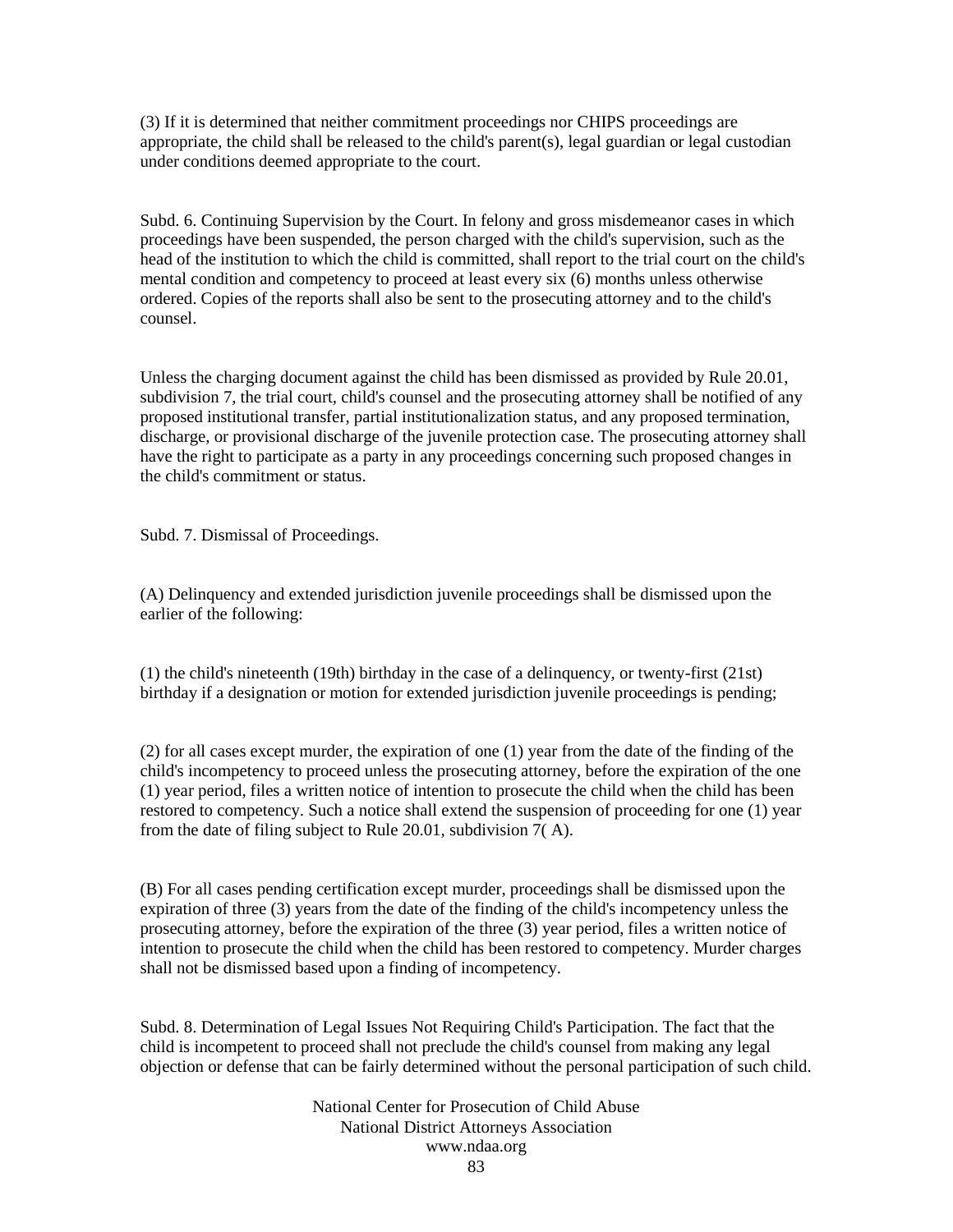Subd. 9. Admissibility of Child's Statements. When a child is examined under this rule, any statement made by the child for the purpose of the examination and any evidence derived from the examination shall be admissible in evidence only at the proceedings to determine whether the child is competent to proceed.

#### CREDIT(S)

Adopted June 26, 1996. Amended Dec. 12, 1997; July 18, 2003; July 11, 2005, eff. Sept. 1, 2005; Oct. 11, 2007, eff. Jan. 1, 2008; Nov. 19, 2010, eff. Jan. 1, 2011.

COMMENT--RULE 20

## **MISSOURI**

#### **Mo. S. Ct. R. 117.01: PHYSICAL AND MENTAL EXAMINATION OF JUVENILE**

a. At any time after a petition or motion to modify has been filed under subsection 1 of section 211.031, RSMo, the court may order the juvenile in whose interest the petition or motion to modify has been filed to be examined by a physician, psychiatrist or psychologist appointed by the court to aid the court in determining:

(1) any allegation in the petition or motion to modify relating to the juvenile's mental health or physical condition;

(2) the juvenile's competence to participate in the proceedings;

(3) whether the juvenile is a proper subject to be dealt with by the court; or

(4) any other matter relating to the hearing on the petition or motion to modify or the proper disposition or treatment of the juvenile.

b. The services of a public or private hospital, institution, or psychiatric or health clinic may be used to perform an examination ordered under this Rule 117.01. Comment

This Rule 117.01 empowers the court to order a physical or mental examination of the juvenile in whose interest a petition or motion to modify has been filed under subsection 1 of section 211.031.1, RSMo. However, the court may order the examination only after a petition or motion to modify has been filed.

A physical or mental examination of the juvenile made prior to the hearing on the petition or motion to modify may aid the court in determining, among other issues, whether the juvenile has been subjected to neglect or abuse or whether the juvenile is mentally responsible for his or her actions or in a fit condition to proceed. Additionally, if the court determines that the juvenile is within its jurisdiction, the examination may aid the court in deciding the proper disposition or treatment of the juvenile.

Where the petition or motion to modify alleges a violation of state law or of a municipal ordinance and an examination under this Rule 117.01 is conducted prior to the hearing on the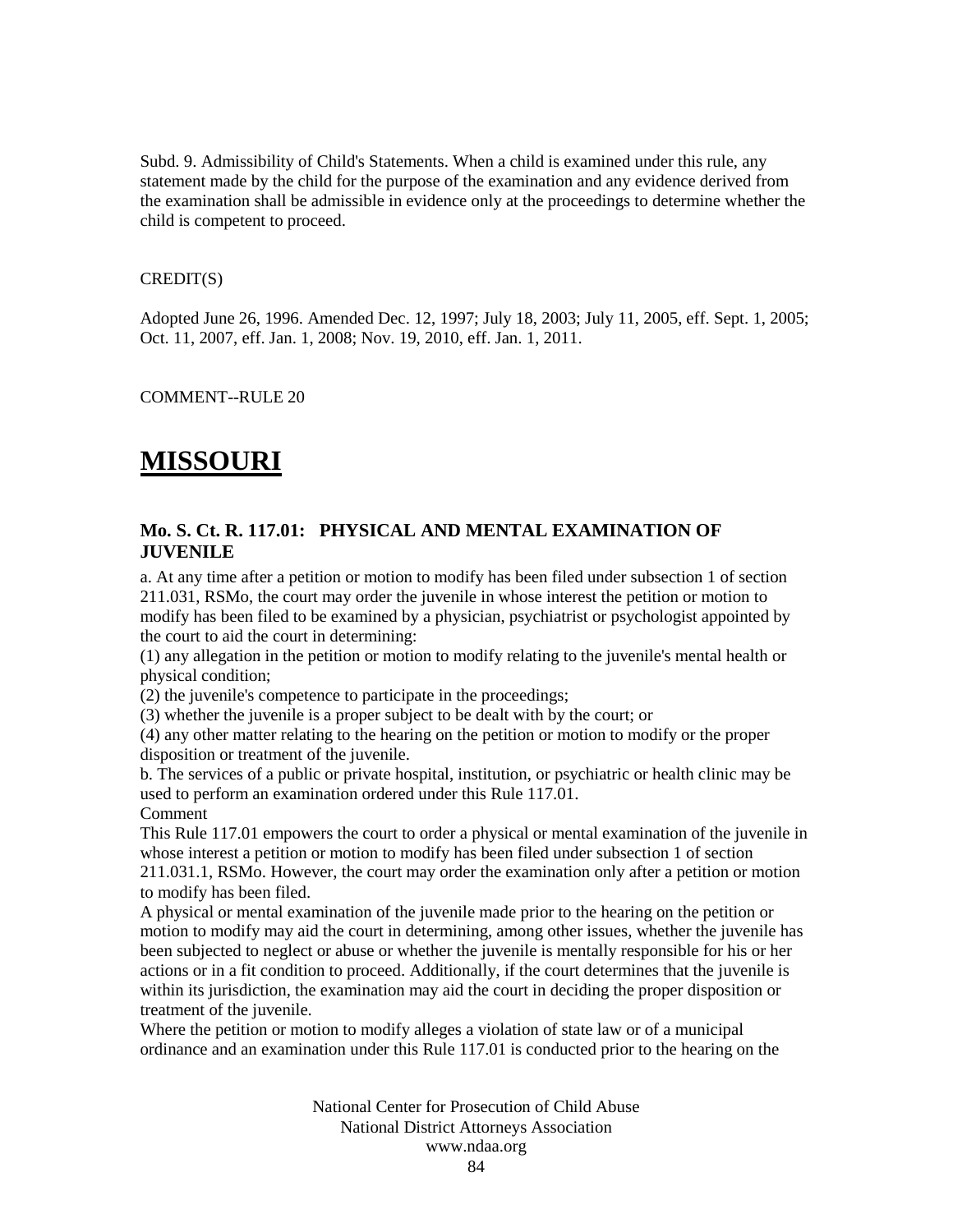petition or motion to modify, the right of the juvenile not to incriminate himself or herself shall remain inviolate.

Cross-reference: Section 552.020.11, RSMo.

# **NEBRASKA**

## **NEB. REV. STAT. ANN. § 24-258 (2012). Preadjudication physical and mental evaluation; placement; restrictions; reports; costs; responsibility**

(1) Pending the adjudication of any case under the Nebraska Juvenile Code, the court may order the juvenile examined by a physician, surgeon, psychiatrist, duly authorized community mental health service program, or psychologist to aid the court in determining (a) a material allegation in the petition relating to the juvenile's physical or mental condition, (b) the juvenile's competence to participate in the proceedings, (c) the juvenile's responsibility for his or her acts, or (d) whether or not to provide emergency medical treatment.

(2) Pending the adjudication of any case under the Nebraska Juvenile Code and after a showing of probable cause that the juvenile is within the court's jurisdiction, for the purposes of subsection (1) of this section, the court may order such juvenile to be placed with the Department of Health and Human Services for evaluation. The department shall make arrangements for an appropriate evaluation. The department shall determine whether the evaluation will be made on a residential or nonresidential basis. Placement with the department for the purposes of this section shall be for a period not to exceed thirty days. If necessary to complete the evaluation, the court may order an extension not to exceed an additional thirty days. Any temporary placement of a juvenile made under this section shall be in the least restrictive environment consistent with the best interests of the juvenile and the safety of the community.

(3) Upon completion of the evaluation, the juvenile shall be returned to the court together with a written report of the results of the evaluation. Such report shall include an assessment of the basic needs of the juvenile and recommendations for continuous and long-term care and shall be made to effectuate the purposes in subdivision (1) of section 43-246. The juvenile shall appear before the court for a hearing on the report of the evaluation results within ten days after the court receives the evaluation.

(4) During any period of detention or evaluation prior to adjudication:

(a) Except as provided in subdivision (4)(b) of this section, the county in which the case is pending is responsible for all detention costs incurred before and after an evaluation period prior to adjudication, the cost of delivering the juvenile to the location of the evaluation, and the cost of returning the juvenile to the court for further proceedings; and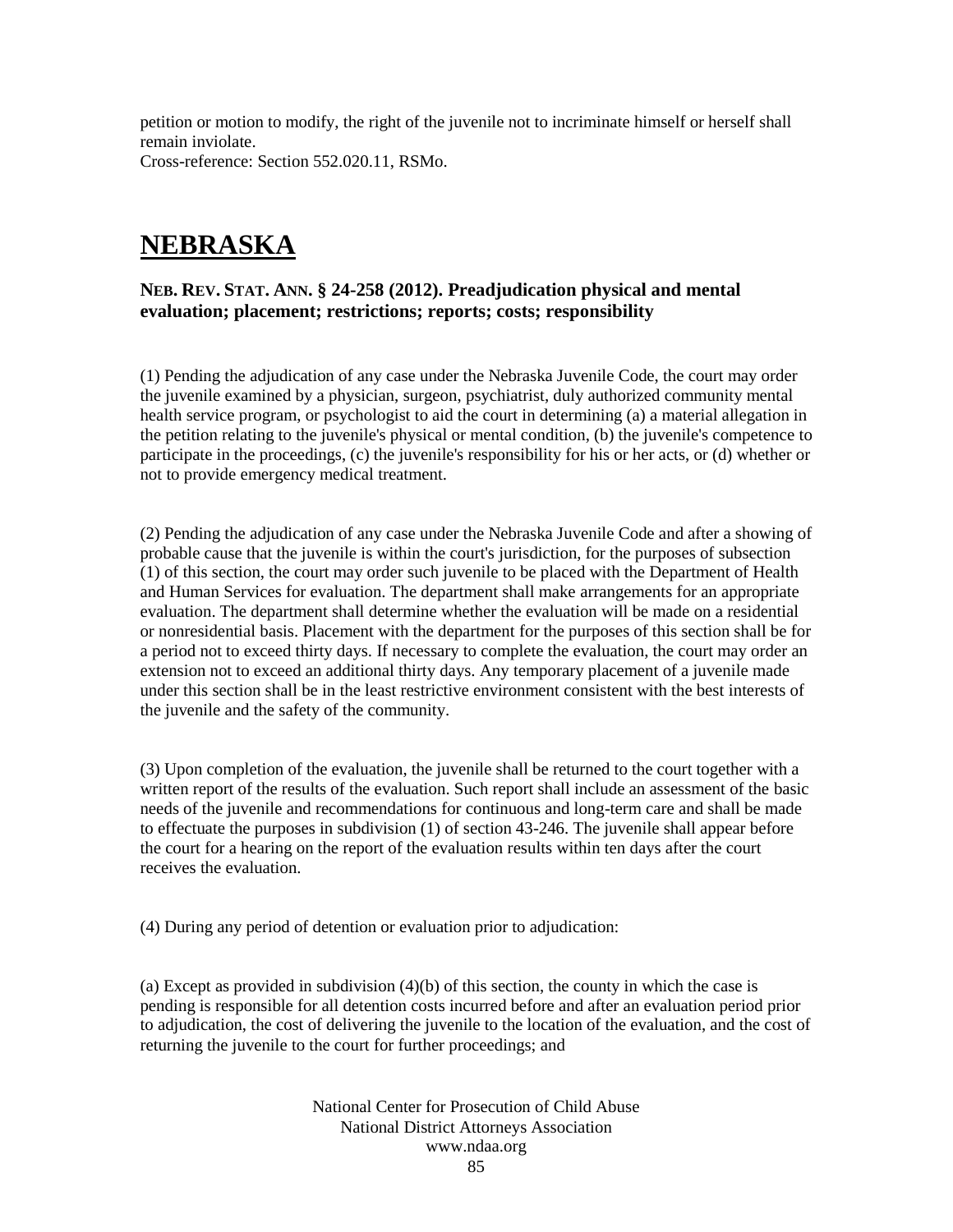(b) The state is responsible for (i) the costs incurred during an evaluation when the juvenile has been placed with the Department of Health and Human Services unless otherwise ordered by the court pursuant to section 43-290 and (ii) the preevaluation detention costs for any days over the first ten days from the date the court places the juvenile with the department for evaluation.

(5) The Department of Health and Human Services is not responsible for preadjudication costs except as provided in subdivision (4)(b) of this section.

## **NEB. REV. STAT. ANN. § 43-259 (2012). Evaluation; motion for release of juvenile in custody**

The juvenile, his or her attorney, parent, guardian, or custodian may file a motion to release the juvenile from custody and request a hearing after the initial commitment order for evaluation provided in section 43-258 is entered. Pending the hearing on such application, the juvenile shall remain in custody in such manner as the court determines to be in the best interests of the juvenile, taking into account the results of a standardized juvenile detention screening instrument as provided in section 43-260.01.

## **NEW HAMPSHIRE**

## **N.H. Rev. Stat. Ann. 169-B:20 (2012). Determination of Competence.**

Any minor before the court shall, at the discretion of the court, together with parents, guardian or person with custody or control submit to a mental health evaluation to be completed within 60 days, by an agency other than the Philbrook center, approved by the commissioner of health and human services, a psychologist licensed in New Hampshire, or a qualified psychiatrist, provided that the evaluation may be performed by the Philbrook center only upon receiving prior approval for such evaluation from the commissioner of the department of health and human services or designee. A written report of the evaluation shall be given to the court before the hearing on the merits is held. The court shall inform the parents, guardian, or counsel of the minor of their right to object to the mental health evaluation. They shall object in writing if they so desire to the court having jurisdiction of the matter within 5 days after notification of the time and place of the evaluation, and the court shall hold a hearing to consider the objection prior to ordering the evaluation or, upon good cause shown, may excuse the minor, parents, guardian, or person in custody or control from the provisions of this section. Whenever such an evaluation has been made for consideration at a previous hearing, it shall be jointly reviewed by the court and the evaluating agency before the case is heard. The evaluation facility, agency or individual shall keep records; but no reports or records of information contained in the reports shall be made available, other than to the court and parties, except upon the written consent of the person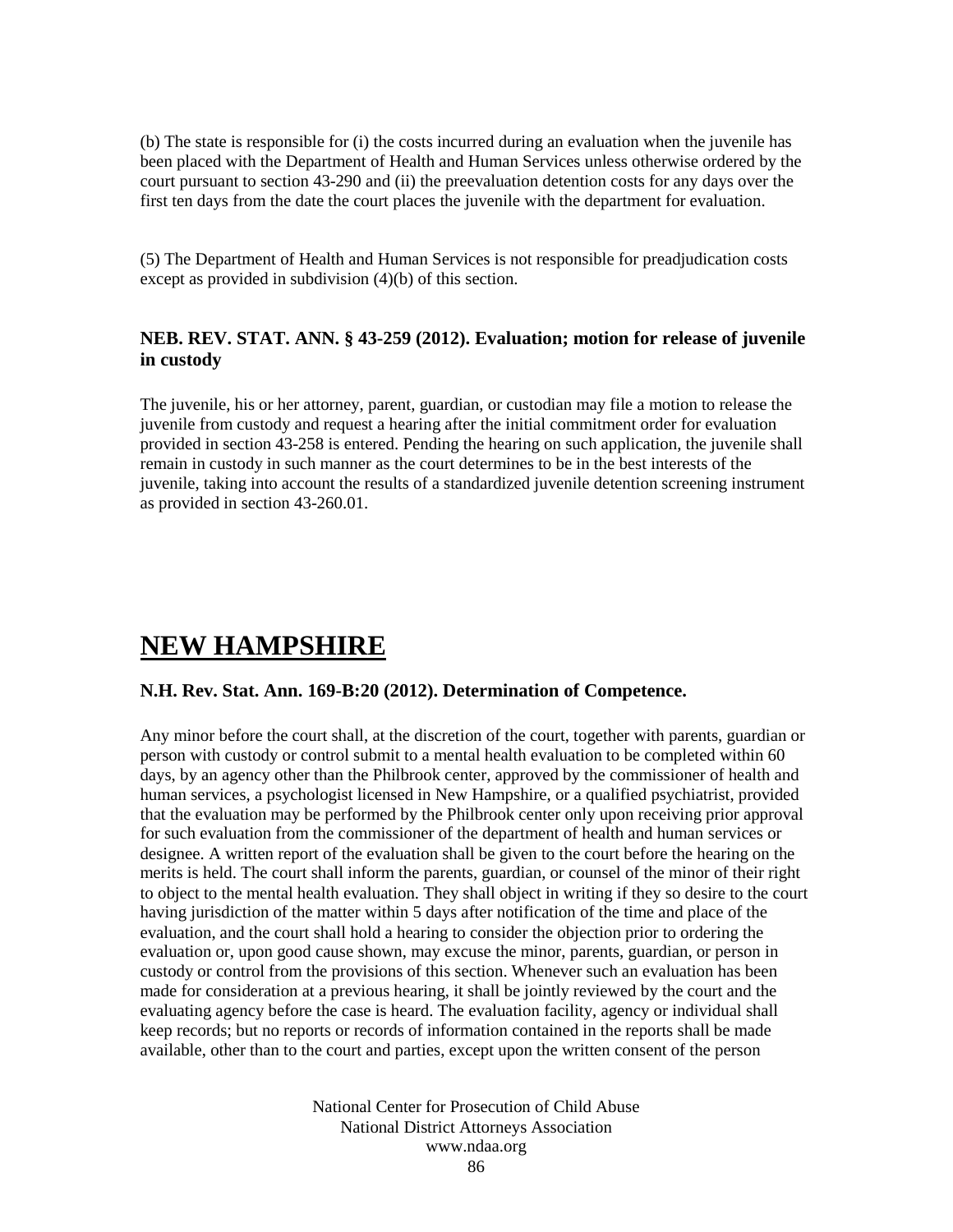examined or treated and except as provided in RSA 169-B:35. The expense of such evaluation is to be borne as provided in RSA 169-B:40.

## **N.H. Rev. Stat. Ann. 169-B:21 (2012). Mental Health and Substance Abuse Evaluation.**

I. Any court, finding that a minor has committed the alleged offense may, before making a final disposition, order the minor, minor's parents, guardian, or person with custody or control to submit to a mental health or substance abuse evaluation to be completed within 60 days. Any substance abuse evaluation of the parent guardian, or person having custody of the child shall be conducted by a provider contracted with the bureau of substance abuse services, or a provider paid by the parent, guardian, or person having custody of the child. The cost of such evaluation shall be paid by private insurance, if available, or otherwise by the person undergoing the evaluation, to whom the evaluation shall be provided free or at reduced cost if the person is of limited means. A written report of the evaluation shall be given to the court before the dispositional hearing. If the parents, guardian, minor, or person having custody or control objects to the mental health or substance abuse evaluation, they shall object in writing to the court having jurisdiction within 5 days after notification of the time and place of the evaluation. The court shall hold a hearing to consider the objection prior to ordering such evaluation. Upon good cause shown, the court may excuse the parents, guardian, minor, or person having custody or control from the provisions of this section.

II. Whenever such an evaluation has been made for consideration at a previous hearing, it shall be jointly reviewed by the court and the evaluating agency before the case is heard. The evaluating facility, agency, or individual shall keep records, but no reports or records of information contained therein shall be made available other than to the court and parties, except upon the written consent of the person examined or treated and except as provided in RSA 169-B:35. The expense of such evaluation shall be borne as provided in RSA 169-B:40.

#### **N.H. Rev. Stat. Ann. 169-B:22 (2012). Disposition of a Minor with a Disability.**

I. At any point during the proceedings, the court may, either on its own motion or that of any other person, and if the court contemplates a residential placement, the court shall immediately, join the legally liable school district for the limited purposes of directing the school district to determine whether the minor is a child with a disability or of directing the school district to review the services offered or provided under RSA 186-C, if the minor has already been determined to be a child with a disability. If the court orders the school district to determine whether the minor is a child with a disability, the school district shall make this determination by treating the order as the equivalent of a referral by the child's parent for special education, and shall conduct any team meetings or evaluations that are required under law when a school district receives a referral by a child's parent.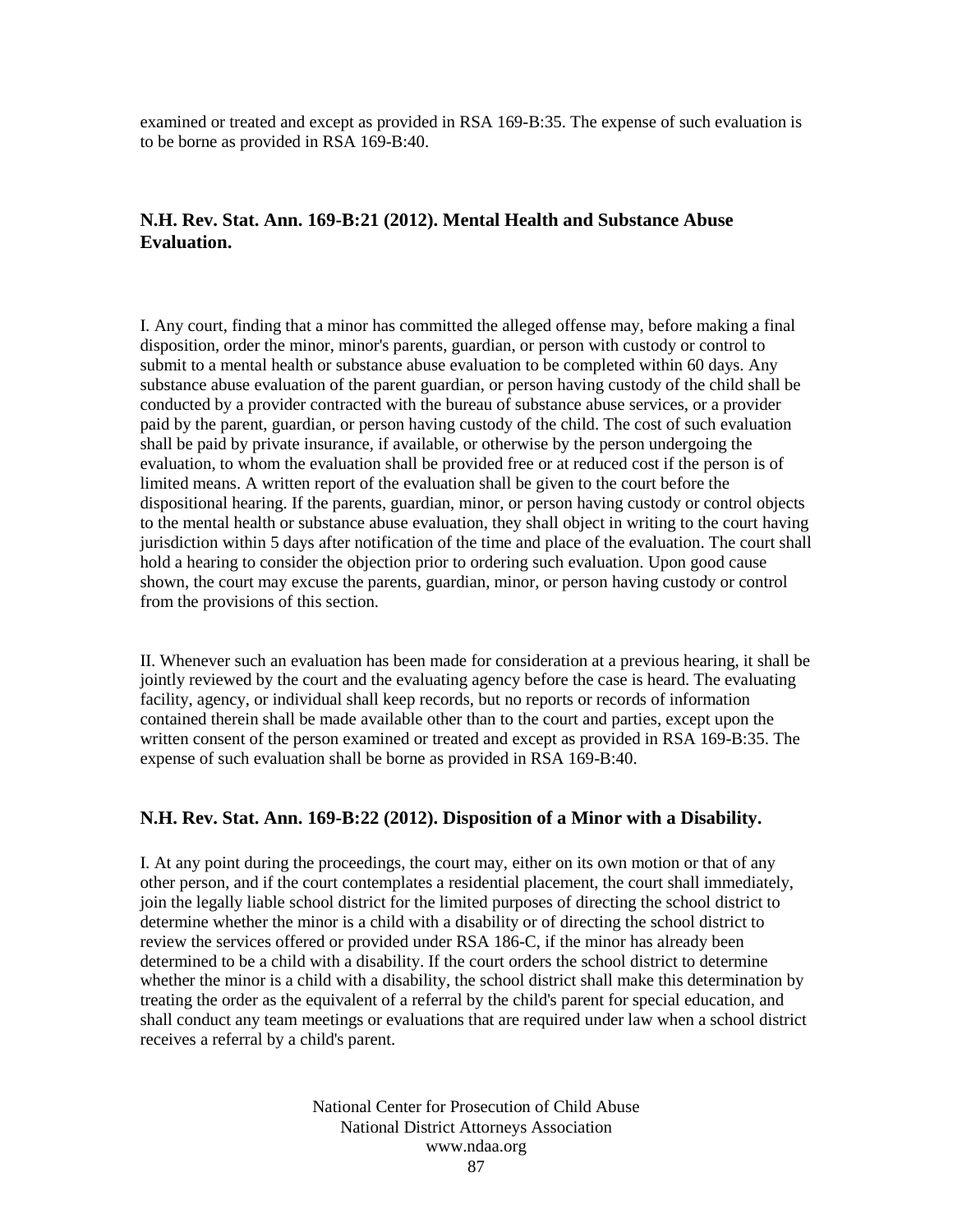II. Once joined as a party, the legally liable school district shall have full access to all records maintained by the district court under this chapter. The school district shall also report to the court its determination of whether the minor is a child with a disability, and the basis for such determination. If the child is determined to be a child with a disability, the school district shall make a recommendation to the court as to where the child's educational needs can be met in accordance with state and federal education laws. In cases where the court does not follow the school district's recommendation, the court shall issue written findings explaining why the recommendation was not followed.

III. If the school district finds or has found that the minor has a disability, or if it is found that the minor is a child with a disability on appeal from the school district's decision in accordance with the due process procedures of RSA 186-C, the school district shall offer an appropriate educational program and placement in accordance with RSA 186-C. Financial liability for such education program shall be as determined in RSA 186-C:19-b.

IV. In an administrative due process hearing conducted by the department of education pursuant to RSA 186-C, a school district may provide a hearing officer with information from district court records which the school district has accessed pursuant to paragraph II of this section, provided that:

(a) At least 20 days prior to providing any records to the hearing officer, the school district files notice of its intention to do so with the court and all parties to the proceedings, and no party objects to the release of records;

(b) The notice filed by a school district under this section shall include, on a separate sheet of paper, the following statement in bold typeface: "Persons subject to juvenile proceedings have important rights to the confidentiality of juvenile court proceedings. This notice requests the disclosure of some or all of that information. If you object to the disclosure of information, you must file a written objection with the court no later than 10 days after the filing of the school district's notice. If you fail to object in writing, the court may allow private information to be revealed to the New Hampshire Department of Education hearing officer."; and

(c) Any objection by a party shall be filed with the court no later than 10 days after the filing of the school district's notice with the court, unless such time is extended by the court for good cause.

V. The court may, on its own initiative and no later than 13 days after the filing of the school district's notice to the court, issue an order directing the school district to show cause as to why the information should be disclosed to the hearing officer. Upon receipt of an objection or issuance of a show cause order, the court shall schedule an expedited hearing on the matter to determine if the requested records may be released. The court may rule without a hearing if the school district and a parent or legal guardian or the juvenile, if he or she has reached the age of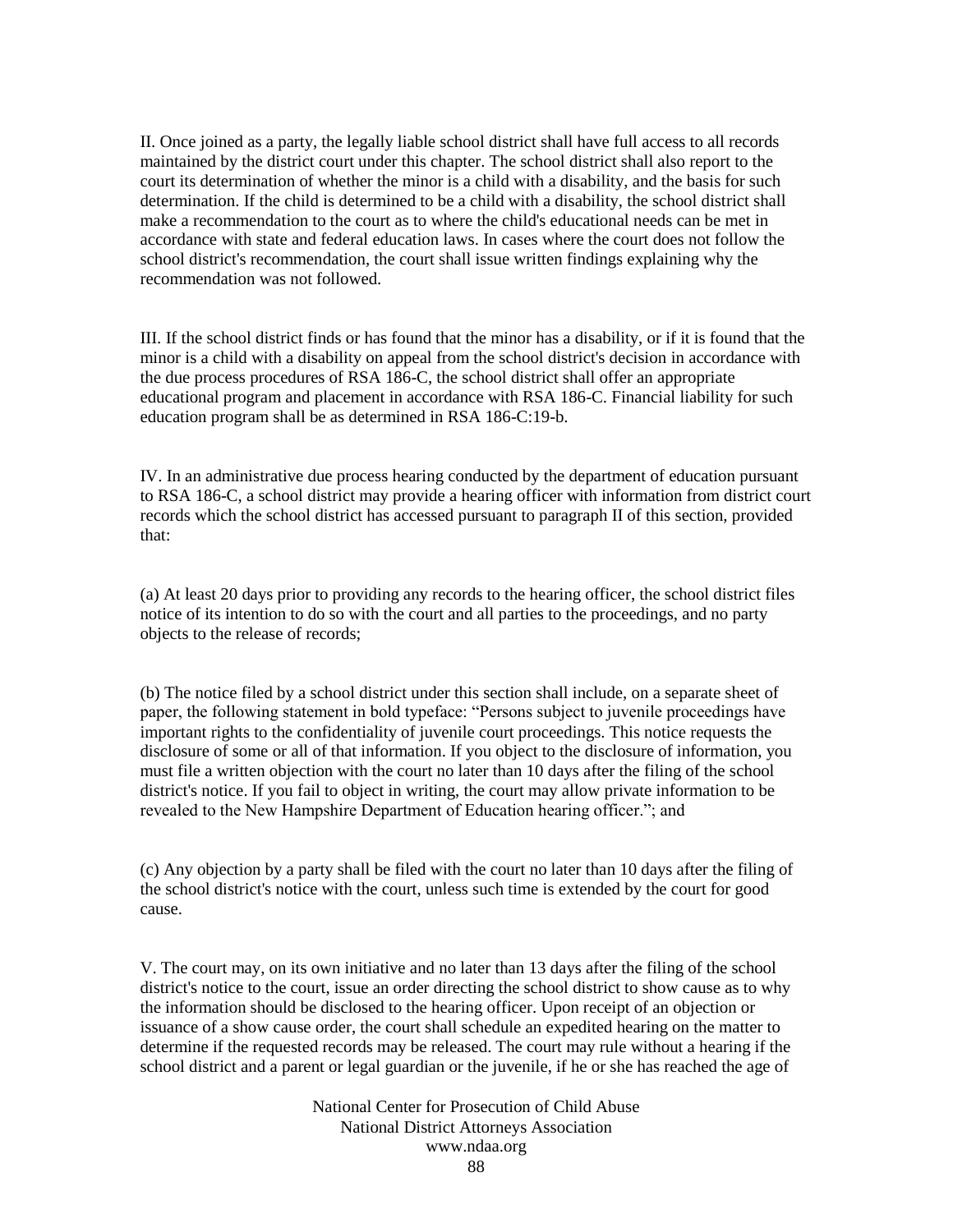majority, agree in writing to waive a hearing. Upon the filing of an objection or show cause order, the school district may file a reply explaining why the school district believes that the information should be disclosed to the hearing officer. In determining whether to authorize the disclosure of the information requested by the school district, the court shall balance the importance of disclosure of the records to a fair and accurate determination of the merits against the privacy interests of the parties to the proceedings, and render a written decision setting forth its findings and rulings. No information released to a hearing officer pursuant to this paragraph shall be disclosed to any other person or entity without the written permission of the court, the child's parent or legal guardian, or the juvenile if he or she has reached the age of majority, except that a court conducting an appellate review of an administrative due process hearing shall have access to the same information released to a hearing officer pursuant to this paragraph.

VI. In this section, "child with a disability" shall be as defined in RSA 186-C.

## **N.H. Rev. Stat. Ann. 169-B:23 (2012). Orders for Physical Examination and Treatment.**

If it is alleged in any petition, or it appears at any time during the progress of the case, that a delinquent is in need of physical treatment, the failure to receive which is a contributing cause of delinquency, due notice of that fact shall be given as provided in RSA 169-B:7. If the court, upon hearing, finds that such treatment is reasonably required, it shall be ordered and the expense thereof shall be borne as provided in RSA 169-B:40.

# **NEW MEXICO**

**N.M. Child. Ct. R. 10-242**

## **RULE 10-242. DETERMINATION OF COMPETENCY TO STAND TRIAL**

A. How raised. The issue of respondent child's competency to stand trial may be raised by motion, or upon the court's own motion, at any stage of the proceedings.

B. Mental examination. Upon motion and upon good cause shown the children's court judge shall order a mental examination of the respondent child before making any determination of competency.

C. Determination. The issue of competency shall be determined by the children's court judge, unless the judge finds there is evidence which raises a reasonable doubt as to the respondent child's competency to stand trial.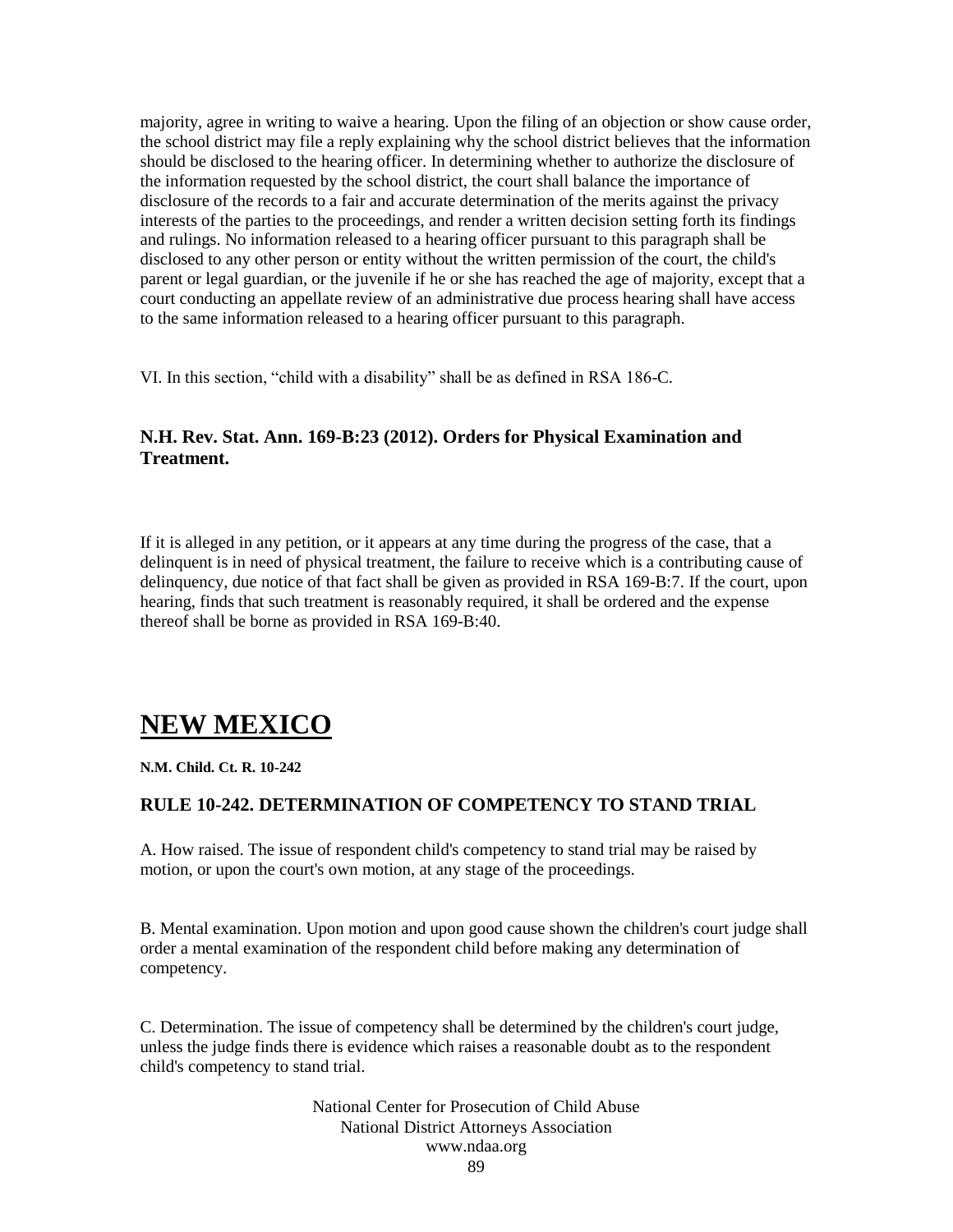(1) If a reasonable doubt is raised prior to the adjudicatory hearing, the children's court, without a jury, may determine the issue of competency; or, in its discretion, may submit the issue to a jury, other than the jury sitting at the adjudicatory hearing.

(2) If the issue of competency is raised during the adjudicatory hearing, the children's court judge in nonjury cases shall determine the issue; in jury cases, the jury shall be instructed upon the issue. If, however, the respondent child has been previously found to be competent to stand trial in the proceedings, the issue of competency shall be redetermined in accordance with this rule only if the children's court judge finds that there is evidence not previously submitted which raises a reasonable doubt as to the respondent child's competency to participate in the proceedings.

D. Proceedings on finding of incompetency. If a respondent child is found incompetent to stand trial in a case in which the respondent child is accused of an act that would be a misdemeanor if the respondent child were an adult, the court shall dismiss the petition with prejudice and may recommend that the children's court attorney initiate proceedings under the Children's Mental Health and Developmental Disabilities Act, Sections 32A-6-1 to 32A-6-22 NMSA 1978. In all other cases in which the respondent child is found incompetent to stand trial:

(1) further proceedings on the petition shall be stayed until the respondent child becomes competent to participate in the proceedings, provided that a petition shall not be stayed for more than one (1) year;

(2) where appropriate, the court may order treatment to enable the respondent child to attain competency to stand trial;

(3) the court may review and amend the conditions of release pursuant to Rule 10-225 NMRA of these rules; and

(4) the court shall review the respondent child's competency every ninety (90) days for up to one year.

E. If, at any time during the year described in Paragraph D, the court finds that the respondent child cannot be treated to competency or if the court finds after one year that the respondent child is still incompetent to stand trial, then the case shall be dismissed without prejudice. The court may recommend proceedings under the Children's Mental Health and Developmental Disabilities Act, Sections 32A-6-1 to 32A-6-22 NMSA 1978.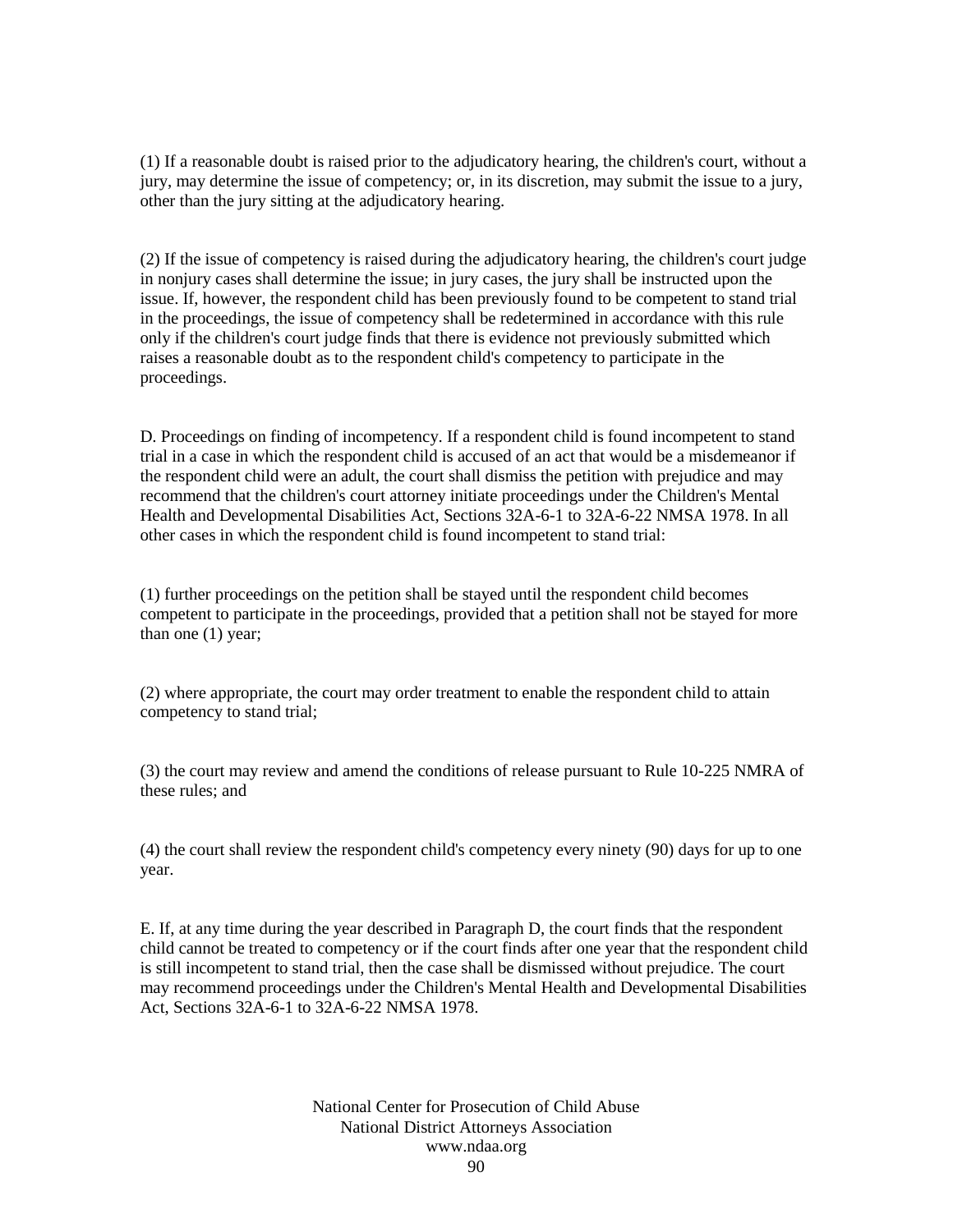F. Mistrial. If the finding of incompetency is made during the adjudicatory hearing, the children's court judge shall declare a mistrial.

# **OHIO**

## **Ohio Juv. R. 32(A) Social history; physical examination; mental examination; investigation involving the allocation of parental rights and responsibilities for the care of children**

(A) Social history and physical or mental examination: availability before adjudication

The court may order and utilize a social history or physical or mental examination at any time after the filing of a complaint under any of the following circumstances:

(1) Upon the request of the party concerning whom the history or examination is to be made;

(2) Where transfer of a child for adult prosecution is an issue in the proceeding;

(3) Where a material allegation of a neglect, dependency, or abused child complaint relates to matters that a history or examination may clarify;

(4) Where a party's legal responsibility for the party's acts or the party's competence to participate in the proceedings is an issue;

(5) Where a physical or mental examination is required to determine the need for emergency medical care under Juv. R. 13; or

(6) Where authorized under Juv. R. 7(I).

(B) Limitations on preparation and use

Until there has been an admission or adjudication that the child who is the subject of the proceedings is a juvenile traffic offender, delinquent, unruly, neglected, dependent, or abused, no social history, physical examination or mental examination shall be ordered except as authorized under subdivision (A) and any social history, physical examination or mental examination ordered pursuant to subdivision (A) shall be utilized only for the limited purposes therein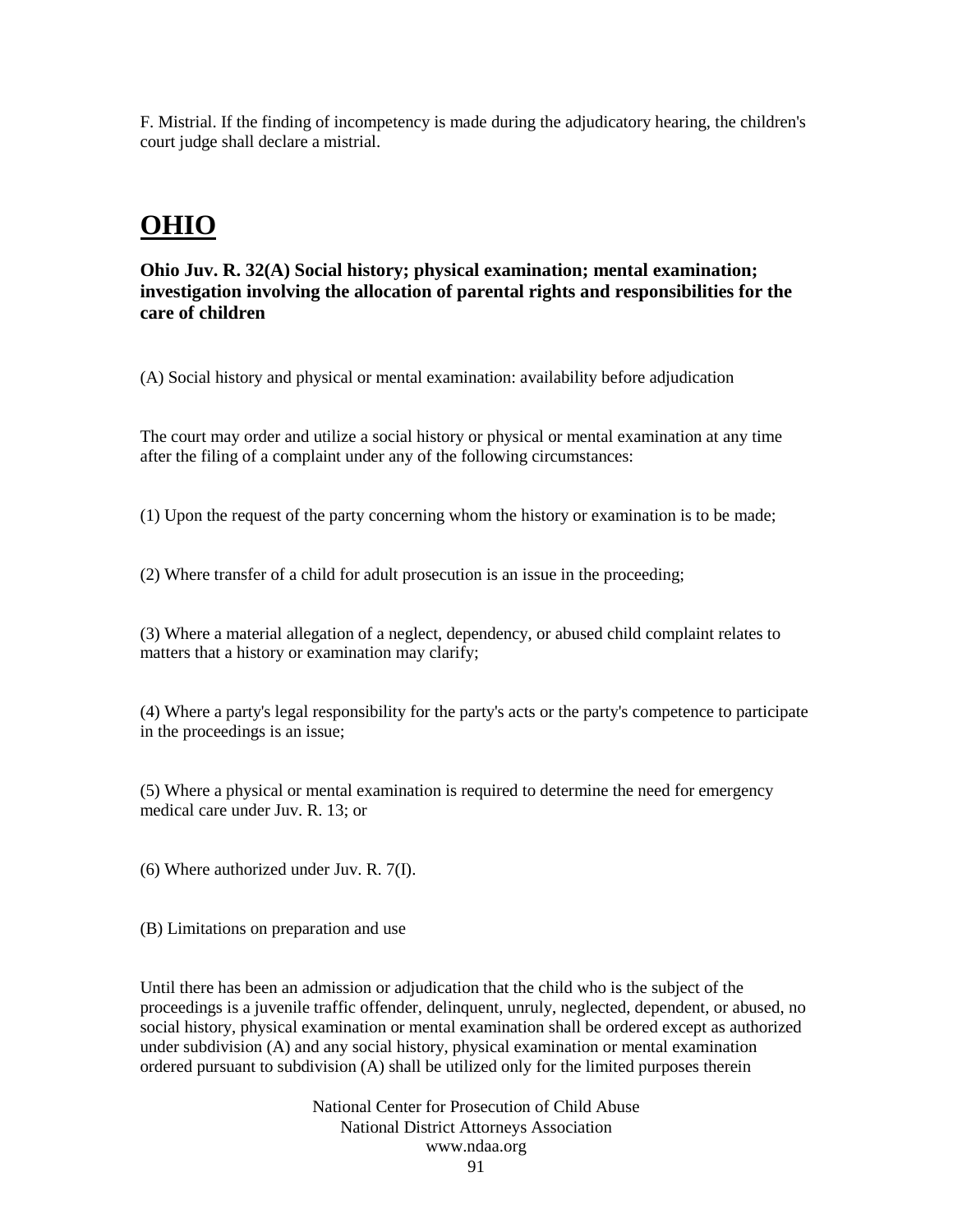specified. The person preparing a social history or making a physical or mental examination shall not testify about the history or examination or information received in its preparation in any juvenile traffic offender, delinquency, or unruly child adjudicatory hearing, except as may be required in a hearing to determine whether a child should be transferred to an adult court for criminal prosecution.

(C) Availability of social history or investigation report

A reasonable time before the dispositional hearing, or any other hearing at which a social history or physical or mental examination is to be utilized, counsel shall be permitted to inspect any social history or report of a mental or physical examination. The court may, for good cause shown, deny such inspection or limit its scope to specified portions of the history or report. The court may order that the contents of the history or report, in whole or in part, not be disclosed to specified persons. If inspection or disclosure is denied or limited, the court shall state its reasons for such denial or limitation to counsel.

(D) Investigation: allocation of parental rights and responsibilities for the care of children; habeas corpus

On the filing of a complaint for the allocation of parental rights and responsibilities for the care of children or for a writ of habeas corpus to determine the allocation of parental rights and responsibilities for the care of a child, or on the filing of a motion for change in the allocation of parental rights and responsibilities for the care of children, the court may cause an investigation to be made as to the character, health, family relations, past conduct, present living conditions, earning ability, and financial worth of the parties to the action. The report of the investigation shall be confidential, but shall be made available to the parties or their counsel upon written request not less than three days before hearing. The court may tax as costs all or any part of the expenses of each investigation.

# **TEXAS**

## **Tex. Fam. Code Ann. § 55.31 (2012). Unfitness to Proceed Determination; Examination**

(a) A child alleged by petition or found to have engaged in delinquent conduct or conduct indicating a need for supervision who as a result of mental illness or mental retardation lacks capacity to understand the proceedings in juvenile court or to assist in the child's own defense is unfit to proceed and shall not be subjected to discretionary transfer to criminal court, adjudication, disposition, or modification of disposition as long as such incapacity endures.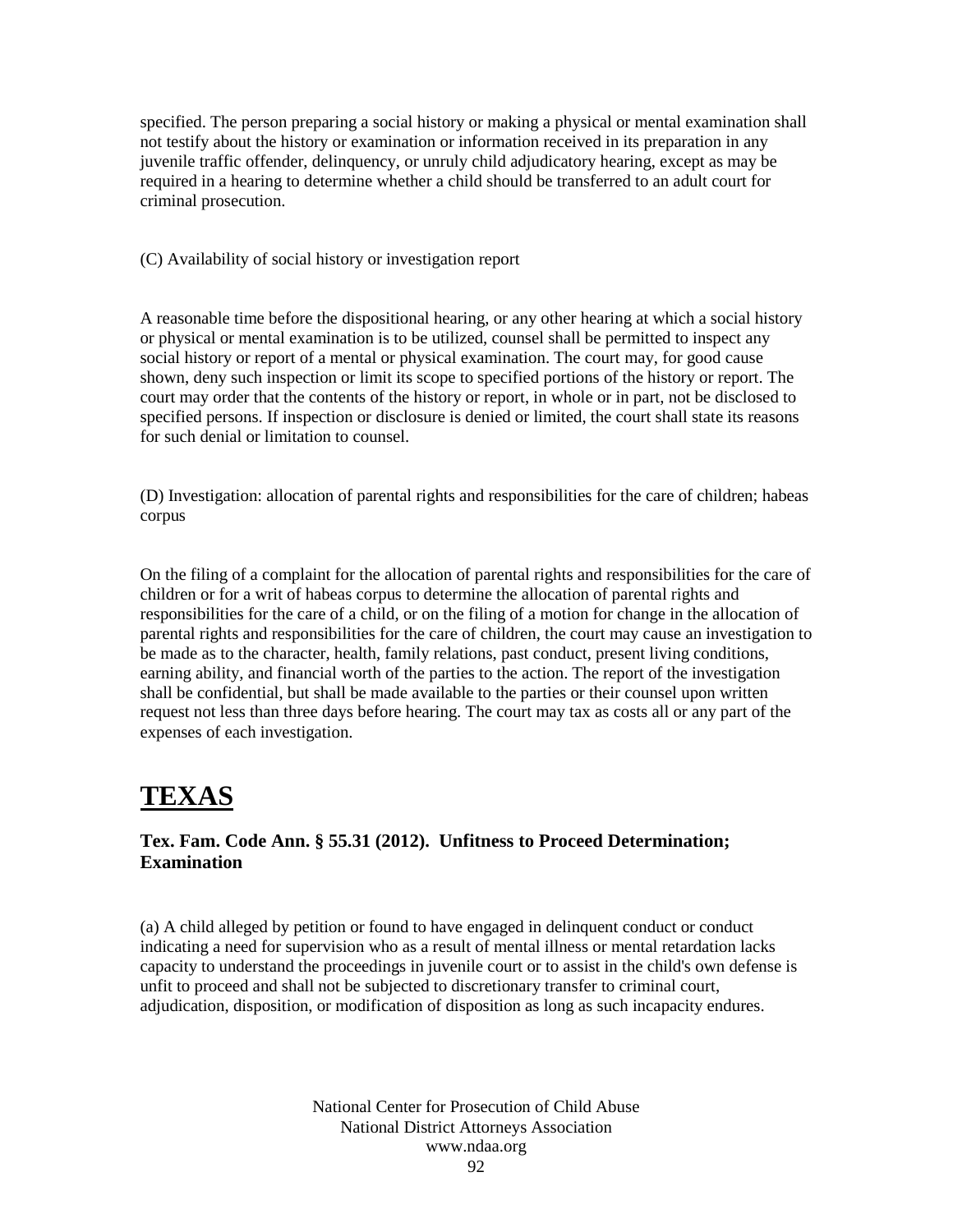(b) On a motion by a party, the juvenile court shall determine whether probable cause exists to believe that a child who is alleged by petition or who is found to have engaged in delinquent conduct or conduct indicating a need for supervision is unfit to proceed as a result of mental illness or mental retardation. In making its determination, the court may:

(1) consider the motion, supporting documents, professional statements of counsel, and witness testimony; and

(2) make its own observation of the child.

(c) If the court determines that probable cause exists to believe that the child is unfit to proceed, the court shall temporarily stay the juvenile court proceedings and immediately order the child to be examined under Section 51.20. The information obtained from the examination must include expert opinion as to whether the child is unfit to proceed as a result of mental illness or mental retardation.

(d) After considering all relevant information, including information obtained from an examination under Section 51.20, the court shall:

(1) if the court determines that evidence exists to support a finding that the child is unfit to proceed, proceed under Section 55.32; or

(2) if the court determines that evidence does not exist to support a finding that the child is unfit to proceed, dissolve the stay and continue the juvenile court proceedings.

## **Tex. Fam. Code Ann. § 55.32 (2012). Hearing on Issue of Fitness to Proceed**

(a) If the juvenile court determines that evidence exists to support a finding that a child is unfit to proceed as a result of mental illness or mental retardation, the court shall set the case for a hearing on that issue.

(b) The issue of whether the child is unfit to proceed as a result of mental illness or mental retardation shall be determined at a hearing separate from any other hearing.

(c) The court shall determine the issue of whether the child is unfit to proceed unless the child or the attorney for the child demands a jury before the 10th day before the date of the hearing.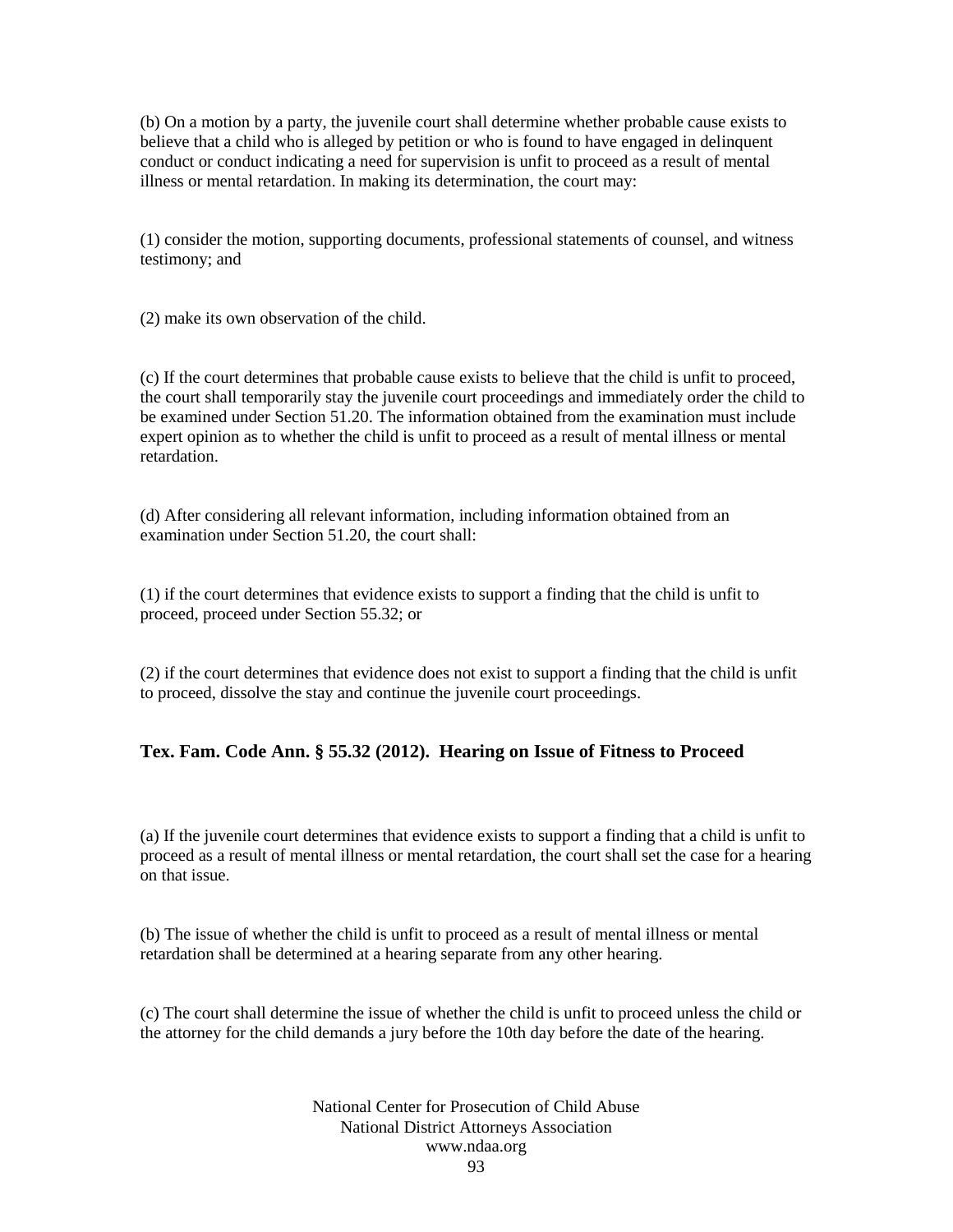(d) Unfitness to proceed as a result of mental illness or mental retardation must be proved by a preponderance of the evidence.

(e) If the court or jury determines that the child is fit to proceed, the juvenile court shall continue with proceedings under this title as though no question of fitness to proceed had been raised.

(f) If the court or jury determines that the child is unfit to proceed as a result of mental illness or mental retardation, the court shall:

(1) stay the juvenile court proceedings for as long as that incapacity endures; and

(2) proceed under Section 55.33.

(g) The fact that the child is unfit to proceed as a result of mental illness or mental retardation does not preclude any legal objection to the juvenile court proceedings which is susceptible of fair determination prior to the adjudication hearing and without the personal participation of the child.

### **Tex. Fam. Code Ann. § 55.33 (2012). Proceedings Following Finding of Unfitness to Proceed**

(a) If the juvenile court or jury determines under Section 55.32 that a child is unfit to proceed with the juvenile court proceedings for delinquent conduct, the court shall:

(1) if the unfitness to proceed is a result of mental illness or mental retardation:

(A) provided that the child meets the commitment criteria under Subtitle C or D, Title 7, Health and Safety Code, [FN1] order the child placed with the Texas Department of Mental Health and Mental Retardation for a period of not more than 90 days, which order may not specify a shorter period, for placement in a facility designated by the department; or

(B) on application by the child's parent, guardian, or guardian ad litem, order the child placed in a private psychiatric inpatient facility for a period of not more than 90 days, which order may not specify a shorter period, but only if the placement is agreed to in writing by the administrator of the facility; or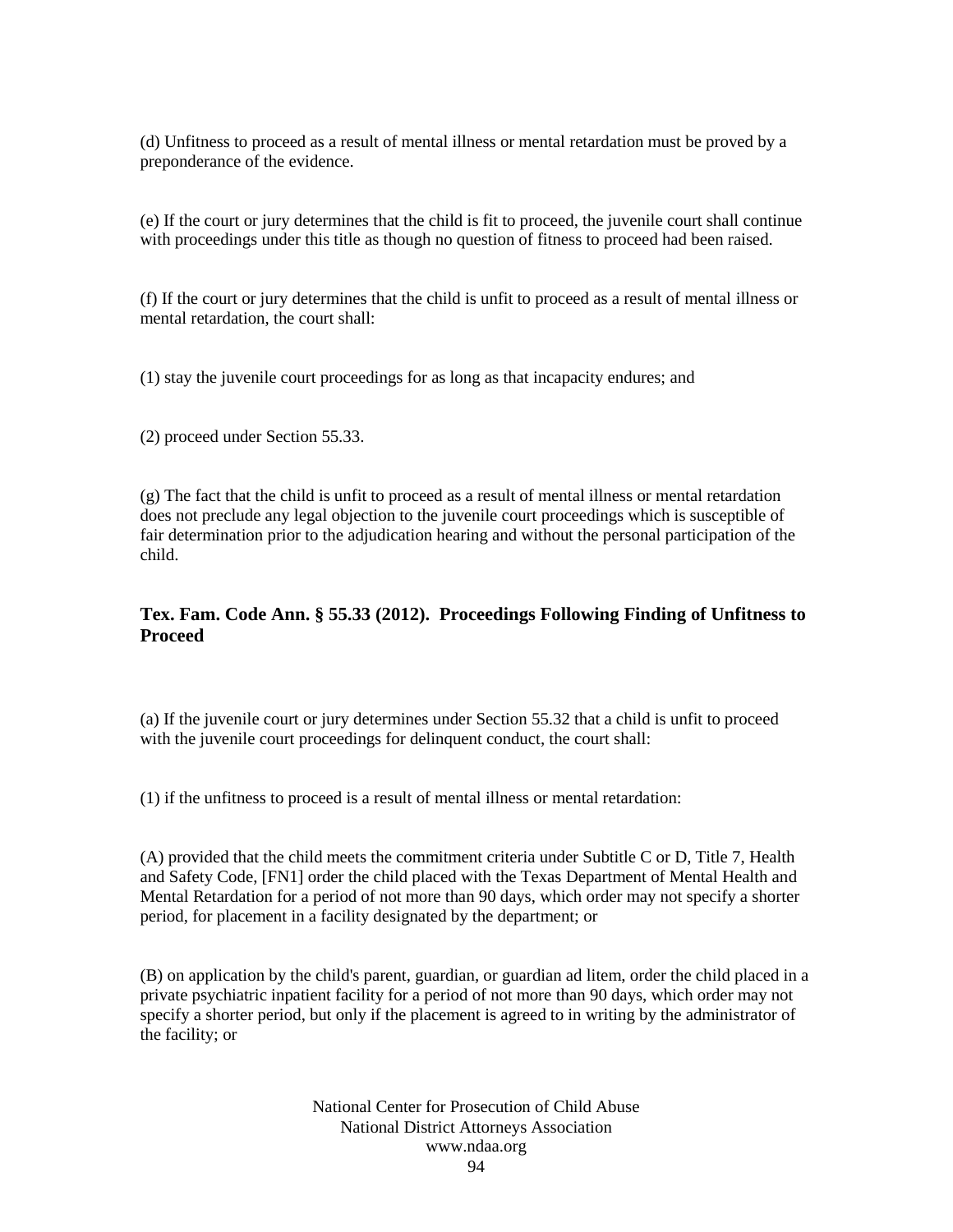(2) if the unfitness to proceed is a result of mental illness and the court determines that the child may be adequately treated in an alternative setting, order the child to receive treatment for mental illness on an outpatient basis for a period of not more than 90 days, which order may not specify a shorter period.

(b) If the court orders a child placed in a private psychiatric inpatient facility under Subsection  $(a)(1)(B)$ , the state or a political subdivision of the state may be ordered to pay any costs associated with the child's placement, subject to an express appropriation of funds for the purpose.

[FN1] V.T.C.A., Health and Safety Code § 571.001 et seq. or V.T.C.A., Health and Safety Code § 591.001 et seq. § 55.34. Transportation to and From Facility

(a) If the court issues a placement order under Section  $55.33(a)(1)$ , the court shall order the probation department or sheriff's department to transport the child to the designated facility.

(b) On receipt of a report from a facility to which a child has been transported under Subsection (a), the court shall order the probation department or sheriff's department to transport the child from the facility to the court. If the child is not transported to the court before the 11th day after the date of the court's order, an authorized representative of the facility shall transport the child from the facility to the court.

(c) The county in which the juvenile court is located shall reimburse the facility for the costs incurred in transporting the child to the juvenile court as required by Subsection (b).

## **Tex. Fam. Code Ann. § 55.35 (2012). Information Required to be Sent to Facility; Report to Court**

(a) If the juvenile court issues a placement order under Section 55.33(a), the court shall order the probation department to send copies of any information in the possession of the department and relevant to the issue of the child's mental illness or mental retardation to the public or private facility or outpatient center, as appropriate.

(b) Not later than the 75th day after the date the court issues a placement order under Section 55.33(a), the public or private facility or outpatient center, as appropriate, shall submit to the court a report that: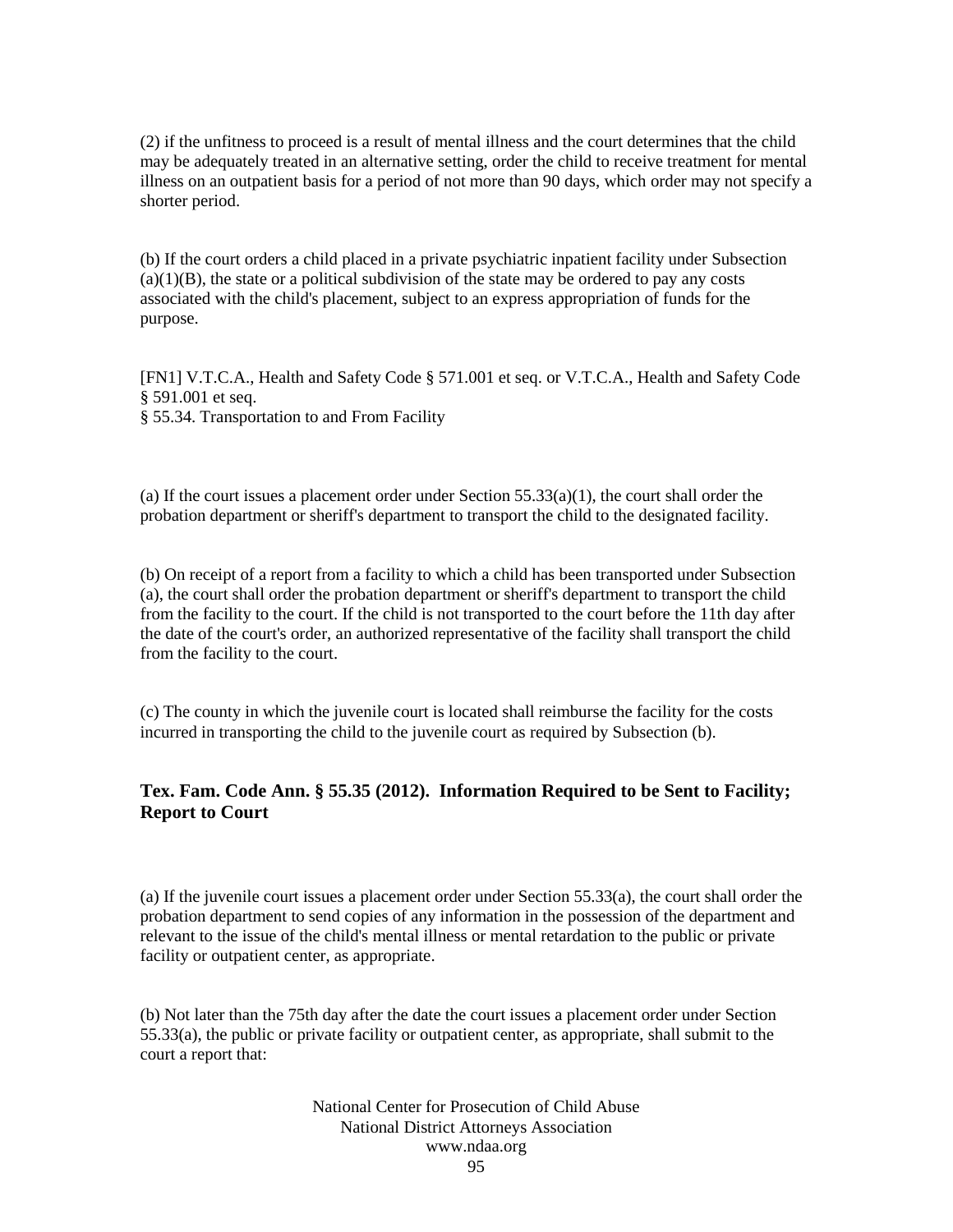(1) describes the treatment of the child provided by the facility or center; and

(2) states the opinion of the director of the facility or center as to whether the child is fit or unfit to proceed.

(c) The court shall provide a copy of the report submitted under Subsection (b) to the prosecuting attorney and the attorney for the child.

## **Tex. Fam. Code Ann. § 55.36 (2012). Report That Child is Fit to Proceed; Hearing on Objection**

(a) If a report submitted under Section 55.35(b) states that a child is fit to proceed, the juvenile court shall find that the child is fit to proceed unless the child's attorney objects in writing or in open court not later than the second day after the date the attorney receives a copy of the report under Section 55.35(c).

(b) On objection by the child's attorney under Subsection (a), the juvenile court shall promptly hold a hearing to determine whether the child is fit to proceed, except that the hearing may be held after the date that the placement order issued under Section 55.33(a) expires. At the hearing, the court shall determine the issue of the fitness of the child to proceed unless the child or the child's attorney demands in writing a jury before the 10th day before the date of the hearing.

(c) If, after a hearing, the court or jury finds that the child is fit to proceed, the court shall dissolve the stay and continue the juvenile court proceedings as though a question of fitness to proceed had not been raised.

(d) If, after a hearing, the court or jury finds that the child is unfit to proceed, the court shall proceed under Section 55.37.

## **Tex. Fam. Code Ann. § 55.37 (2012). Report That Child is Unfit to Proceed as a Result of Mental Illness; Initiation of Commitment Proceedings**

If a report submitted under Section 55.35(b) states that a child is unfit to proceed as a result of mental illness and that the child meets the commitment criteria for civil commitment under Subtitle C, Title 7, Health and Safety Code, [FN1] the director of the public or private facility or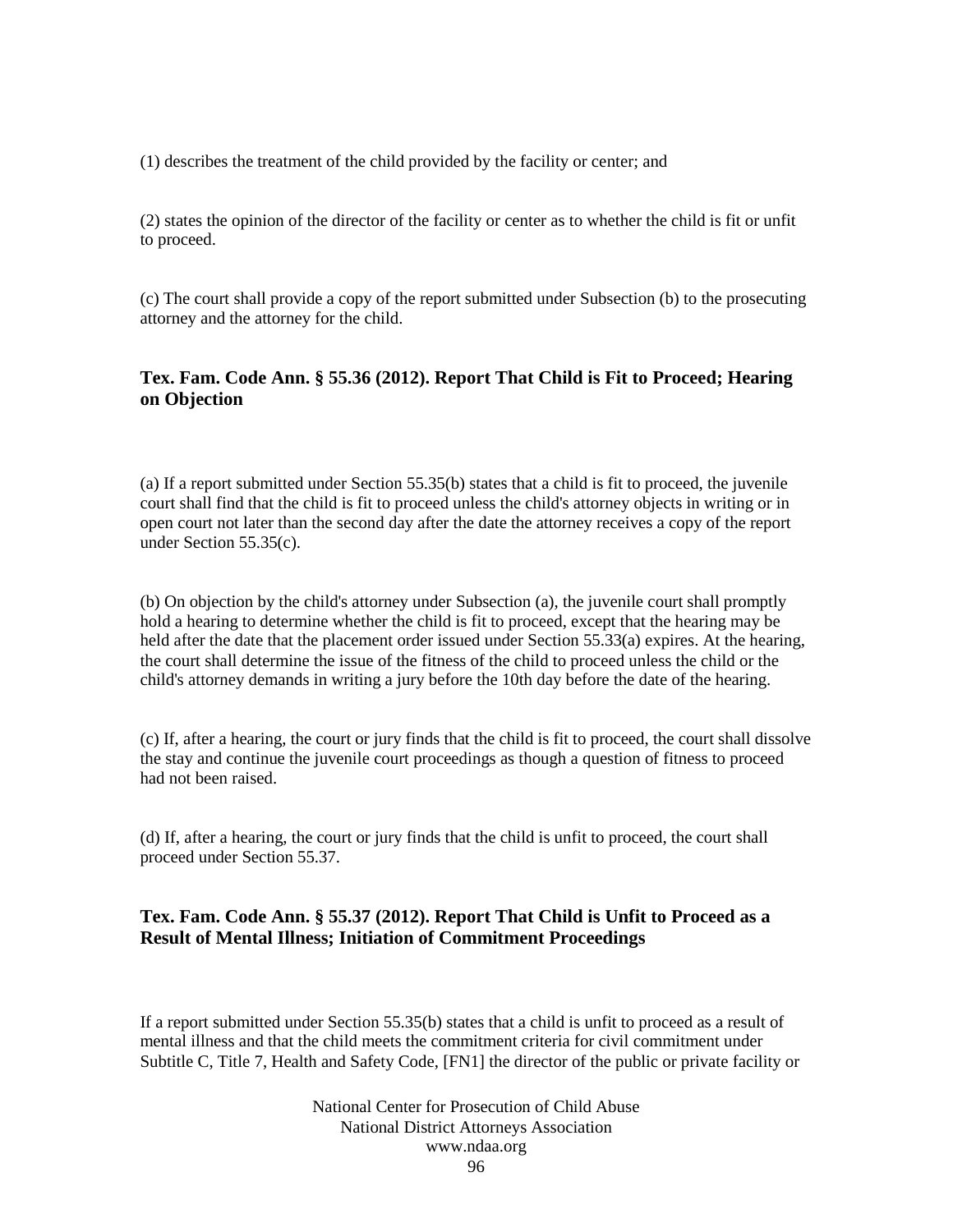outpatient center, as appropriate, shall submit to the court two certificates of medical examination for mental illness. On receipt of the certificates, the court shall:

(1) initiate proceedings as provided by Section 55.38 in the juvenile court for commitment of the child under Subtitle C, Title 7, Health and Safety Code; or

(2) refer the child's case as provided by Section 55.39 to the appropriate court for the initiation of proceedings in that court for commitment of the child under Subtitle C, Title 7, Health and Safety Code.

[FN1] V.T.C.A., Health and Safety Code § 571.001 et seq.

#### **Tex. Fam. Code Ann. § 55.38 (2012). Commitment Proceedings in Juvenile Court for Mental Illness**

(a) If the juvenile court initiates commitment proceedings under Section 55.37(1), the prosecuting attorney may file with the juvenile court an application for court-ordered mental health services under Section 574.001, Health and Safety Code. The juvenile court shall:

(1) set a date for a hearing and provide notice as required by Sections 574.005 and 574.006, Health and Safety Code; and

(2) conduct the hearing in accordance with Subchapter C, Chapter 574, Health and Safety Code. [FN1]

(b) After conducting a hearing under Subsection (a)(2), the juvenile court shall:

(1) if the criteria under Section 574.034, Health and Safety Code, are satisfied, order temporary mental health services; or

(2) if the criteria under Section 574.035, Health and Safety Code, are satisfied, order extended mental health services.

[FN1] V.T.C.A., Health and Safety Code § 574.031 et seq.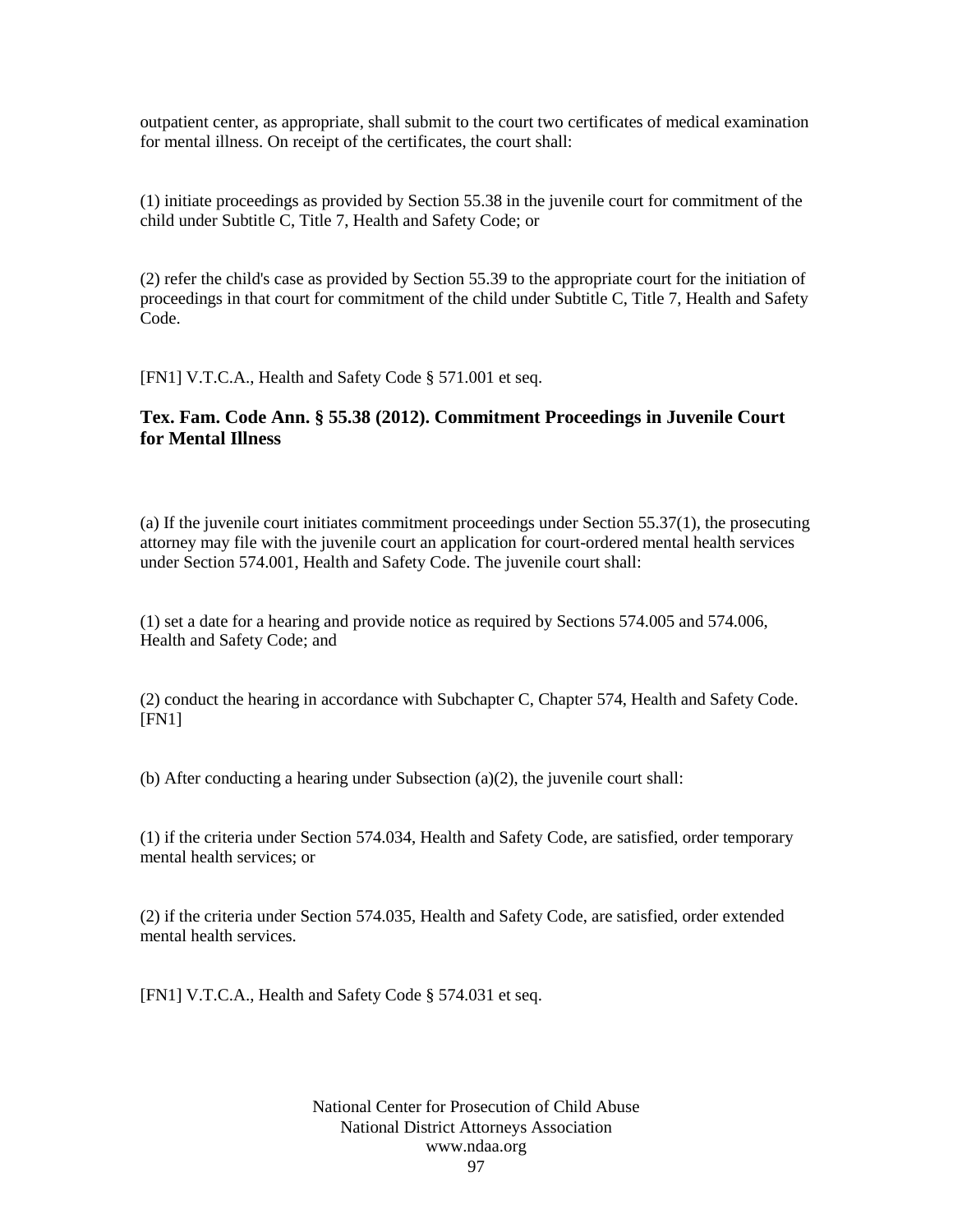## **Tex. Fam. Code Ann. § 55.39 (2012). Referral for Commitment Proceedings for Mental Illness**

(a) If the juvenile court refers the child's case to an appropriate court for the initiation of commitment proceedings under Section 55.37(2), the juvenile court shall:

(1) send all papers relating to the child's unfitness to proceed, including the verdict and judgment of the juvenile court finding the child unfit to proceed, to the clerk of the court to which the case is referred;

(2) send to the office of the appropriate county attorney or, if a county attorney is not available, to the office of the appropriate district attorney, copies of all papers sent to the clerk of the court under Subdivision (1); and

(3) if the child is in detention:

(A) order the child released from detention to the child's home or another appropriate place;

(B) order the child detained in an appropriate place other than a juvenile detention facility; or

(C) if an appropriate place to release or detain the child as described by Paragraph (A) or (B) is not available, order the child to remain in the juvenile detention facility subject to further detention orders of the court.

(b) The papers sent to a court under Subsection (a)(1) constitute an application for mental health services under Section 574.001, Health and Safety Code.

## **Tex. Fam. Code Ann. § 55.40 (2012). Report That Child is Unfit to Proceed as a Result of Mental Retardation**

If a report submitted under Section 55.35(b) states that a child is unfit to proceed as a result of mental retardation and that the child meets the commitment criteria for civil commitment under Subtitle D, Title 7, Health and Safety Code, the director of the residential care facility shall submit to the court an affidavit stating the conclusions reached as a result of the diagnosis. On receipt of the affidavit, the court shall: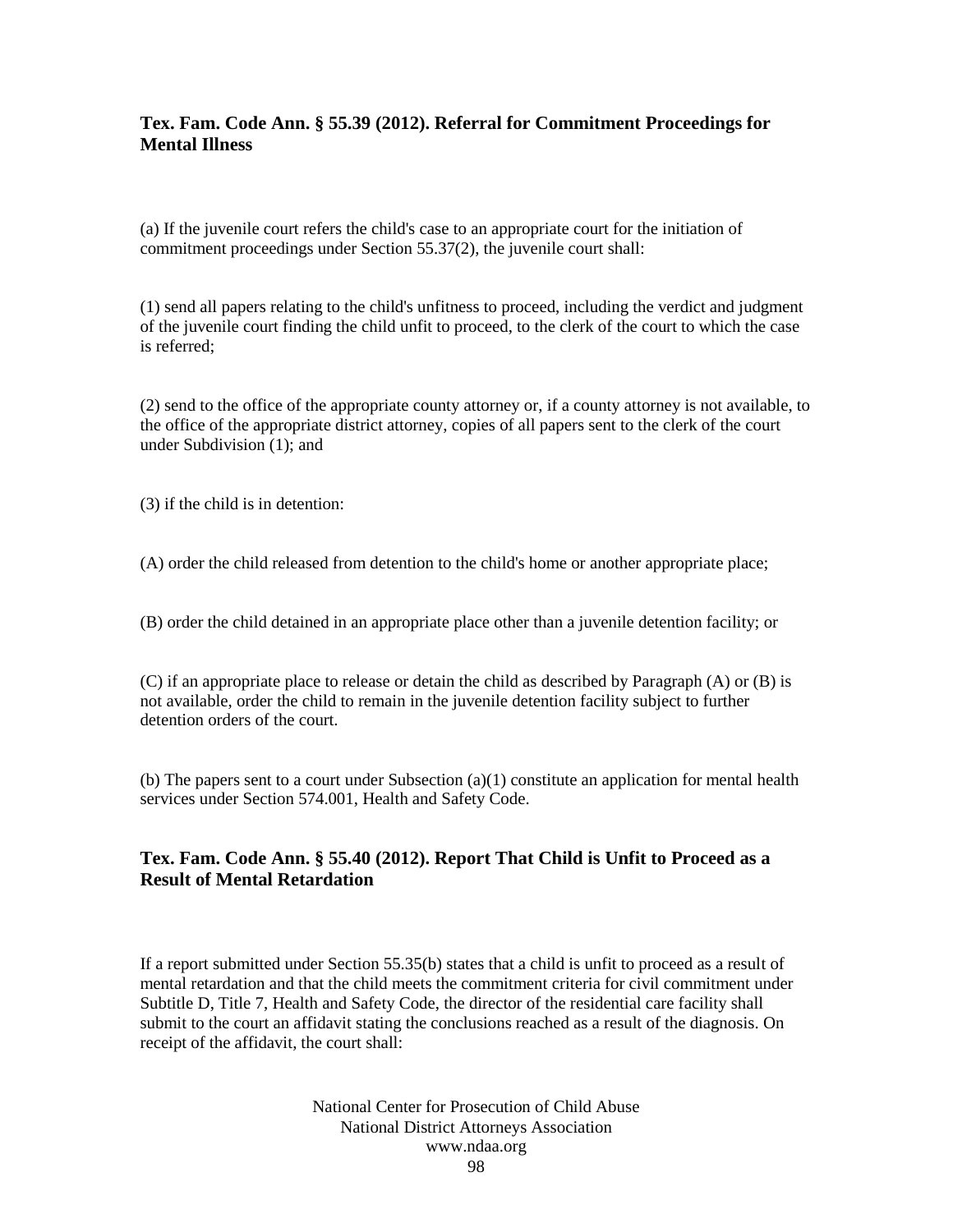(1) initiate proceedings as provided by Section 55.41 in the juvenile court for commitment of the child under Subtitle D, Title 7, Health and Safety Code; or

(2) refer the child's case as provided by Section 55.42 to the appropriate court for the initiation of proceedings in that court for commitment of the child under Subtitle D, Title 7, Health and Safety Code. [FN1]

[FN1] V.T.C.A., Health and Safety Code § 591.001 et seq.

### **Tex. Fam. Code Ann. § 55.41 (2012). Commitment Proceedings in Juvenile Court for Mental Retardation**

(a) If the juvenile court initiates commitment proceedings under Section 55.40(1), the prosecuting attorney may file with the juvenile court an application for placement under Section 593.041, Health and Safety Code. The juvenile court shall:

(1) set a date for a hearing and provide notice as required by Sections 593.047 and 593.048, Health and Safety Code; and

(2) conduct the hearing in accordance with Sections 593.049-593.056, Health and Safety Code.

(b) After conducting a hearing under Subsection (a)(2), the juvenile court may order commitment of the child to a residential care facility if the commitment criteria under Section 593.052, Health and Safety Code, are satisfied.

(c) On receipt of the court's order, the Texas Department of Mental Health and Mental Retardation or the appropriate community center shall admit the child to a residential care facility.

#### **Tex. Fam. Code Ann. § 55.42 (2012). Referral for Commitment Proceedings for Mental Retardation**

(a) If the juvenile court refers the child's case to an appropriate court for the initiation of commitment proceedings under Section 55.40(2), the juvenile court shall: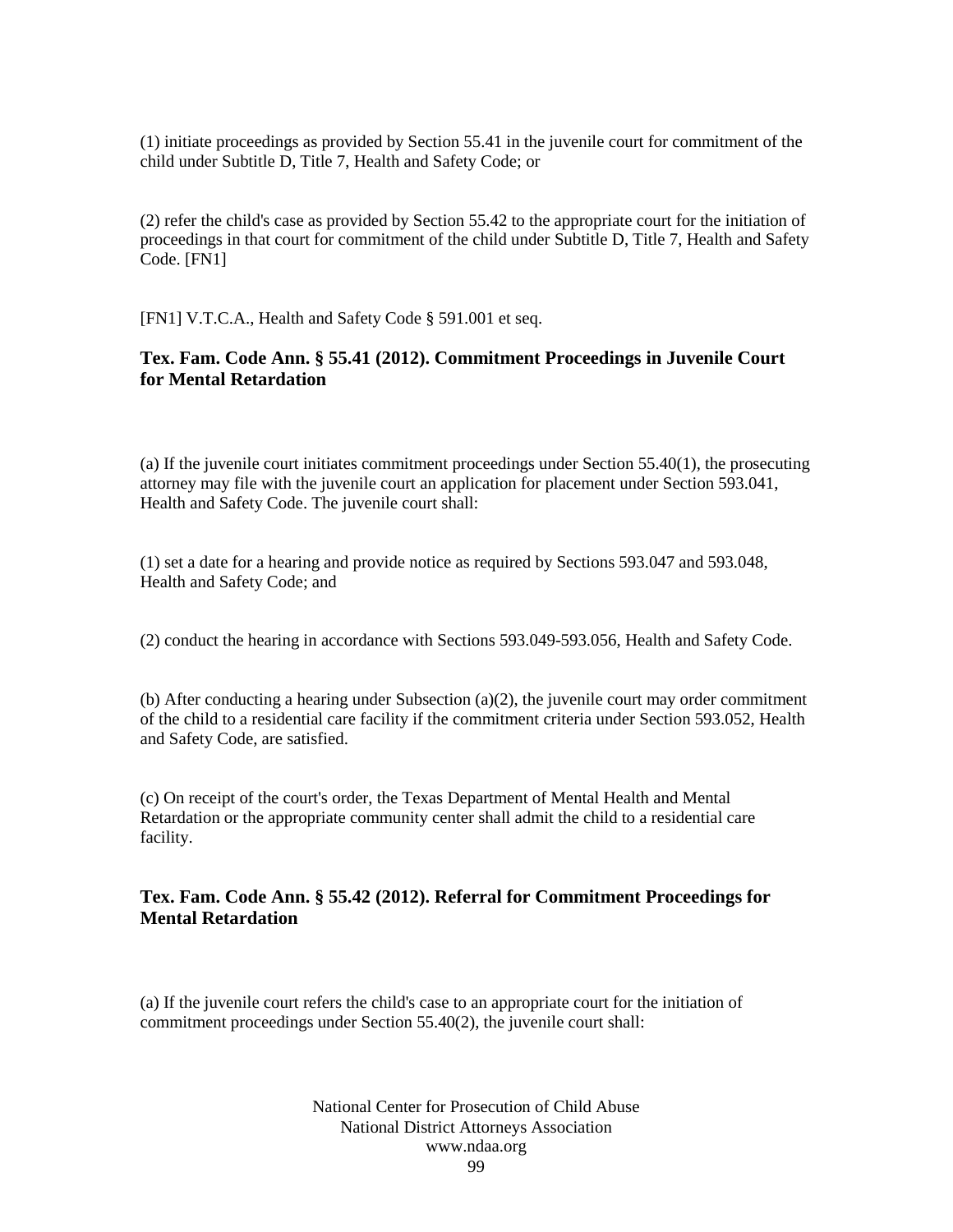(1) send all papers relating to the child's mental retardation to the clerk of the court to which the case is referred;

(2) send to the office of the appropriate county attorney or, if a county attorney is not available, to the office of the appropriate district attorney, copies of all papers sent to the clerk of the court under Subdivision (1); and

(3) if the child is in detention:

(A) order the child released from detention to the child's home or another appropriate place;

(B) order the child detained in an appropriate place other than a juvenile detention facility; or

(C) if an appropriate place to release or detain the child as described by Paragraph (A) or (B) is not available, order the child to remain in the juvenile detention facility subject to further detention orders of the court.

(b) The papers sent to a court under Subsection  $(a)(1)$  constitute an application for placement under Section 593.041, Health and Safety Code.

## **Tex. Fam. Code Ann. § 55.43 (2012). Restoration Hearing**

(a) The prosecuting attorney may file with the juvenile court a motion for a restoration hearing concerning a child if:

(1) the child is found unfit to proceed as a result of mental illness or mental retardation; and

(2) the child:

(A) is not:

(i) ordered by a court to receive inpatient mental health services;

(ii) committed by a court to a residential care facility; or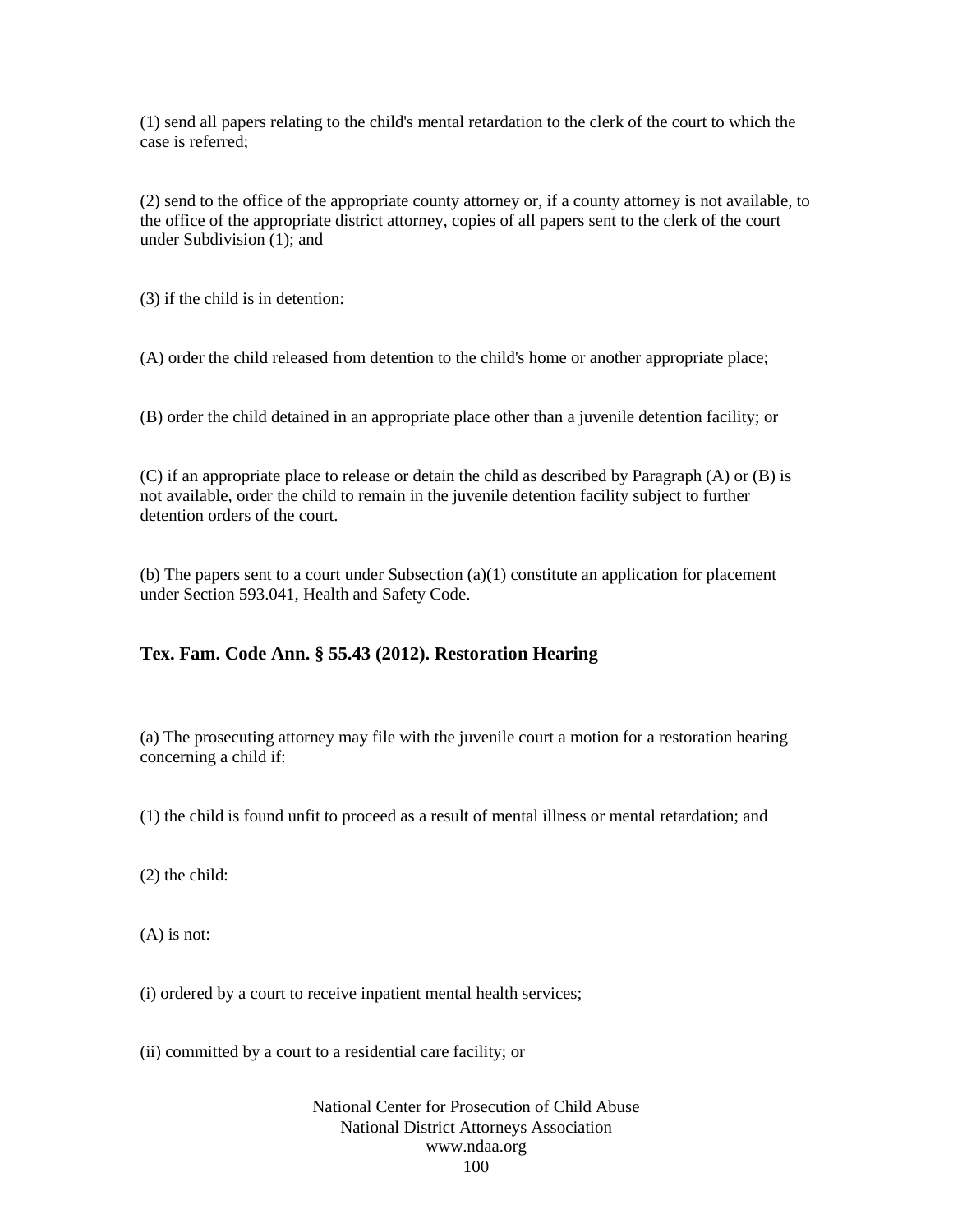(iii) ordered by a court to receive treatment on an outpatient basis; or

(B) is discharged or currently on furlough from a mental health facility or outpatient center before the child reaches 18 years of age.

(b) At the restoration hearing, the court shall determine the issue of whether the child is fit to proceed.

(c) The restoration hearing shall be conducted without a jury.

(d) The issue of fitness to proceed must be proved by a preponderance of the evidence.

(e) If, after a hearing, the court finds that the child is fit to proceed, the court shall continue the juvenile court proceedings.

(f) If, after a hearing, the court finds that the child is unfit to proceed, the court shall dismiss the motion for restoration.

## **Tex. Fam. Code Ann. § 55.44 (2012). Transfer to Criminal Court on 18th Birthday of Child**

(a) The juvenile court shall transfer all pending proceedings from the juvenile court to a criminal court on the 18th birthday of a child for whom the juvenile court or a court to which the child's case is referred has ordered inpatient mental health services or residential care for persons with mental retardation if:

(1) the child is not discharged or currently on furlough from the facility before reaching 18 years of age; and

(2) the child is alleged to have engaged in delinquent conduct that included a violation of a penal law listed in Section 53.045 and no adjudication concerning the alleged conduct has been made.

(b) The juvenile court shall send notification of the transfer of a child under Subsection (a) to the facility. The criminal court shall, before the 91st day after the date of the transfer, institute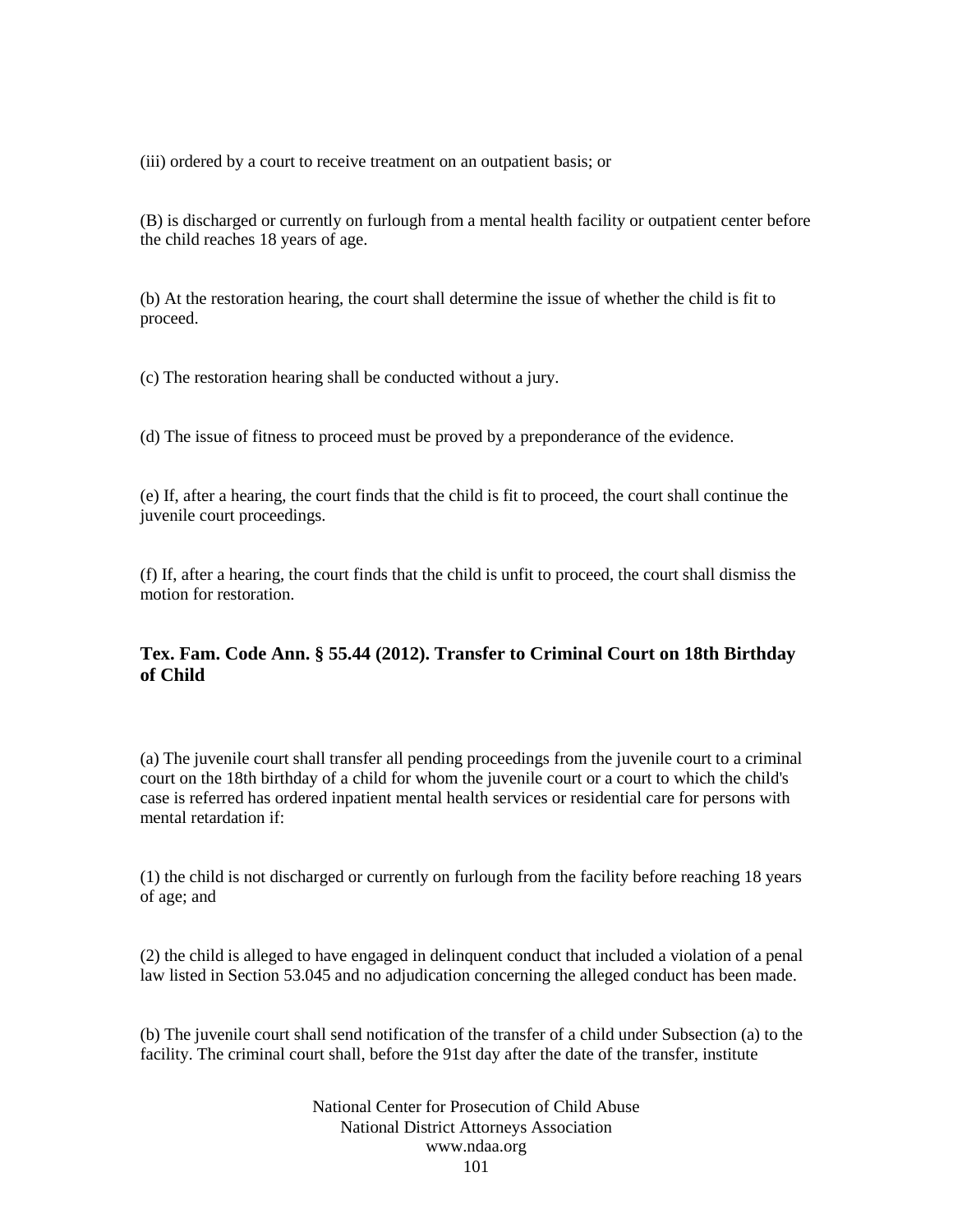proceedings under Chapter 46B, Code of Criminal Procedure. If those or any subsequent proceedings result in a determination that the defendant is competent to stand trial, the defendant may not receive a punishment for the delinquent conduct described by Subsection  $(a)(2)$  that results in confinement for a period longer than the maximum period of confinement the defendant could have received if the defendant had been adjudicated for the delinquent conduct while still a child and within the jurisdiction of the juvenile court.

## **Tex. Fam. Code Ann. § 55.45 (2012). Standards of Care; Notice of Release or Furlough**

(a) If the juvenile court or a court to which the child's case is referred under Section 55.37(2) orders mental health services for the child, the child shall be cared for, treated, and released in accordance with Subtitle C, Title 7, Health and Safety Code, [FN1] except that the administrator of a mental health facility shall notify, in writing, by certified mail, return receipt requested, the juvenile court that ordered mental health services or that referred the case to a court that ordered mental health services of the intent to discharge the child on or before the 10th day before the date of discharge.

(b) If the juvenile court or a court to which the child's case is referred under Section 55.40(2) orders the commitment of the child to a residential care facility, the child shall be cared for, treated, and released in accordance with Subtitle D, Title 7, Health and Safety Code, [FN2] except that the administrator of the residential care facility shall notify, in writing, by certified mail, return receipt requested, the juvenile court that ordered commitment of the child or that referred the case to a court that ordered commitment of the child of the intent to discharge or furlough the child on or before the 20th day before the date of discharge or furlough.

(c) If the referred child, as described in Subsection (b), is alleged to have committed an offense listed in Section 3g, Article 42.12, Code of Criminal Procedure, the administrator of the residential care facility shall apply, in writing, by certified mail, return receipt requested, to the juvenile court that ordered commitment of the child or that referred the case to a court that ordered commitment of the child and show good cause for any release of the child from the facility for more than 48 hours. Notice of this request must be provided to the prosecuting attorney responsible for the case. The prosecuting attorney, the juvenile, or the administrator may apply for a hearing on this application. If no one applies for a hearing, the trial court shall resolve the application on the written submission. The rules of evidence do not apply to this hearing. An appeal of the trial court's ruling on the application is not allowed. The release of a child described in this subsection without the express approval of the trial court is punishable by contempt.

## **VERMONT**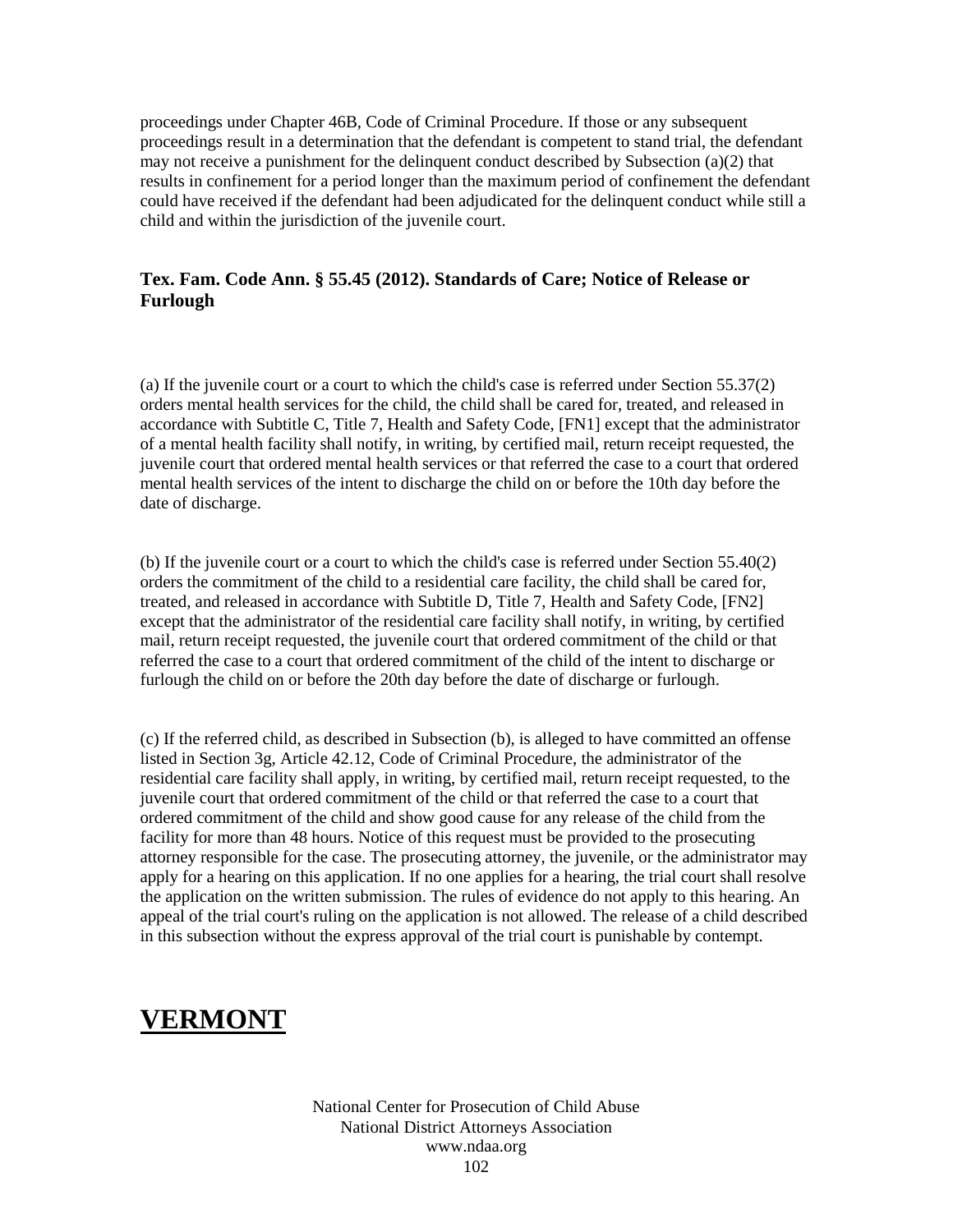#### **Vt. R. Fam. P. 1(i).**

#### **RULE 1. PROCEDURE FOR JUVENILE DELINQUENCY PROCEEDINGS**

(a) Applicability of Rules to Juvenile Proceedings.

(1) In General. The Rules of Criminal Procedure shall apply to all delinquency proceedings commenced pursuant to Chapters 51 and 52 of Title 33 of the Vermont Statutes Annotated or transferred from other courts pursuant to 33 V.S.A. § 5203, except as otherwise provided by this rule. References to an information or an indictment shall be deemed to be references to the petition filed under Chapter 52.

(2) Rules Not Applicable. The following Vermont Rules of Criminal Procedure shall not apply in delinquency proceedings: Rules 1 (Scope), 5(b) and (d)- (f) (Appearance Before Judicial Officer), 6 (Grand Jury), 7(a)-(c) (Indictment and Information), 8(b) (Joinder of Defendants), 10 (Arraignment), 17.1 (Pretrial Conference), 23(a) and (b) (Trial by Jury), 24 (Jurors), 29(b) and (c) (Motion for Judgment of Acquittal in Jury Cases), 29.1 (Closing Argument), 30 (Instructions), 31 (Verdict), 32 (Sentencing), 34 (Arrest of Judgment), 35 (Correction of Sentence), 38 (Stays), 43 (Presence of the Defendant), 44 (Right to Counsel), 46 (Release from Custody), 50(a) (Trial Calendar), 53 (Recording of Proceedings), 59 (Effective Date) and 60 (Title).

(3) Rules Modified. The following Vermont Rules of Criminal Procedure shall apply to the extent set forth in this paragraph: Vermont Rule of Criminal Procedure 3 shall apply except that in those situations in which Rule 3 authorizes a law enforcement officer to arrest an adult without a warrant a law enforcement officer may, without arrest warrant, emergency care order or other order of the juvenile court, take a child into custody for the purposes of initiating the statutory procedures set forth in 33 V.S.A. §§ 5251, 5252 and 5253. Rule 4 shall not apply except to the extent it is incorporated by reference into Rule  $5(c)$ . Rule  $5(a)$ ,  $5(c)$  and  $5(h)$  shall apply to any child who is the subject of an emergency care order or other order of the juvenile court under 33 V.S.A. § 5251. Rules 11, 12, 12.1, 15, 16, 16.1, 16.2, 17 and 26 shall be subject to subdivisions (d), (e), (h) and (i) of this rule and to 33 V.S.A. 5110; however, in lieu of pleas of guilty or not guilty the pleas shall be admissions or denials, pleas shall be entered at the preliminary hearing, the the pretrial hearing shall be held within 15 days of the preliminary hearing, and pretrial motions shall be filed at or before the merits hearing. . Rules 13 and 14 shall apply but shall not authorize trial together of children accused of delinquent acts except when each child consents. Rule 32.1 shall apply except that references to a person in custody shall be deemed to be references to a person subject to a detention order or other order of the juvenile court, and Rule  $32.1(a)(3)$  shall not apply. Rule 42 shall apply but only to adults and, upon appropriate ruling that a child should be tried as an adult, to children who may be tried as adults pursuant to Vermont law. Rule 47 shall apply but memoranda in opposition shall be filed within 5 days unless otherwise ordered by the court. Rule 50(b) and (c) shall apply subject to subdivision (b) of this rule. Rule 54 shall apply but "court" shall be deemed to mean the Presiding Judge of the family court. Rules 55 and 56 shall apply but the docket shall not be labelled "criminal," no trial calendar need be maintained, and all books, records and proceedings shall be subject to 33 V.S.A. § 5110.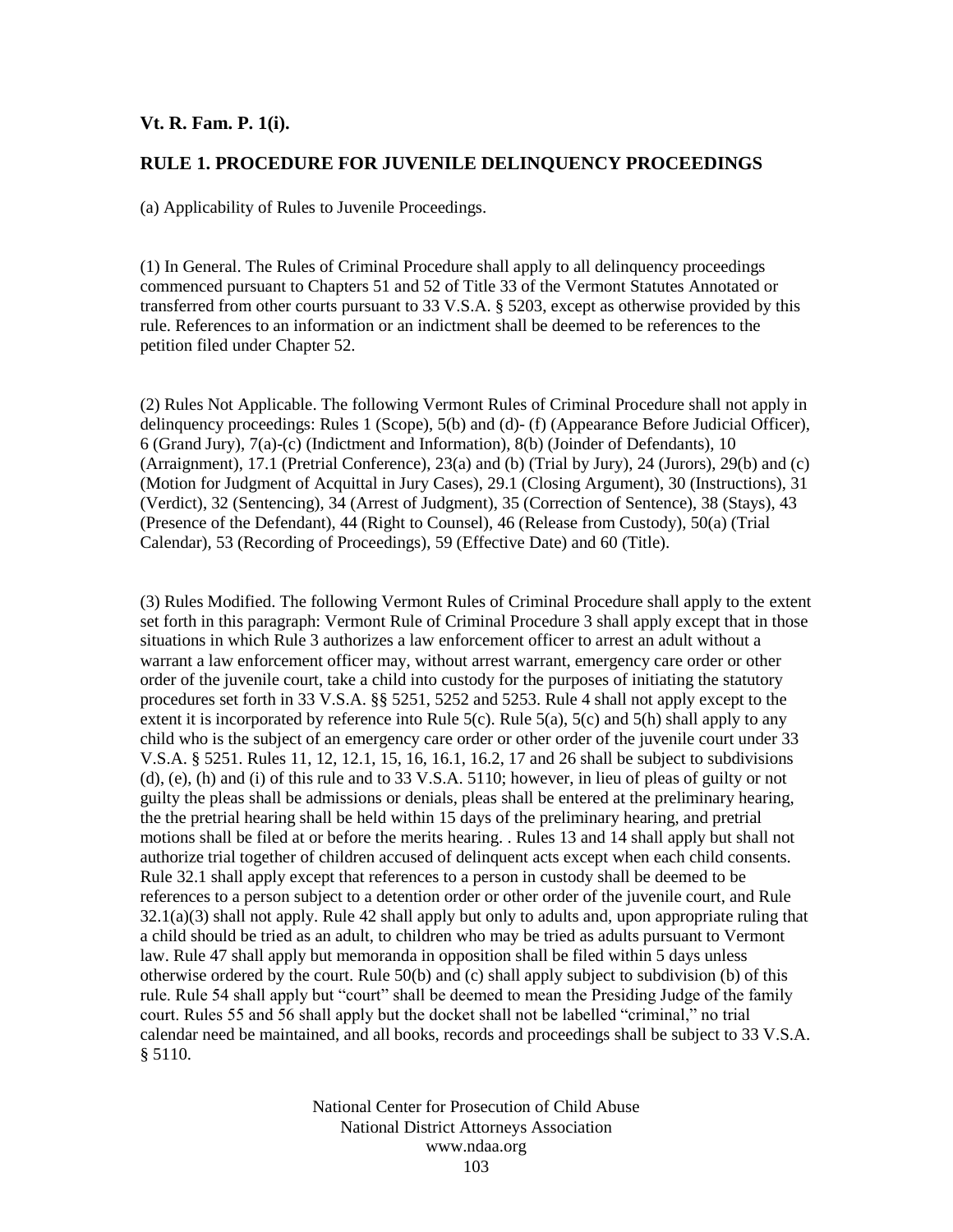(b) Petition; Submission of Jurisdictional Facts; Scheduling.

(1) Petition. A proceeding under this rule shall be commenced by a petition as provided under Chapter 52 of Title 33 of the Vermont Statutes Annotated.

(2) Submission of Jurisdictional Facts. The party filing a petition pursuant to paragraph (1) of this subdivision shall supplement the petition with the information required by 15 V.S.A. § 1037(a) to the extent known to that party at that time. At the initial hearing the parents of the child and any other person acting as a parent shall complete and submit an affidavit as to that information on a form to be provided by the clerk. At the hearing, the court may inquire as to any additional facts deemed necessary, and the parties shall answer under oath as provided in 15 V.S.A. § 1037(b). All parties have the continuing duty to supplement the information as provided in 15 V.S.A. §  $1037(c)$ .

(3) Scheduling. A petition under Chapter 52 of Title 33 of the Vermont Statutes Annotated, a motion under §§ 5113 or 5115 of 33 V.S.A. Chapter 51, or any other motion if cause is shown for an expedited hearing, shall be set for hearing at the earliest possible time. A hearing on the merits of a petition or disposition hearing shall be continued only for good cause shown and found by the court.

(c) Preliminary Hearing. At the temporary care hearing, or if no temporary care hearing is held, at or within a reasonable time after the filing of a petition, a preliminary hearing shall be held. Counsel shall be assigned prior to the preliminary hearing. Upon order of the court a guardian ad litem other than a parent may be appointed for the child. If not assigned prior to the hearing, a guardian ad litem, who may be the child's parent, shall be appointed for the child at the hearing. A denial shall be entered to the allegations of the petition unless the child, after adequate consultation with the guardian ad litem and counsel, enters an admission.

(d) Scheduling; Discovery.

(1) In General. At the preliminary hearing, unless an admission is accepted by the court, the court shall schedule a pretrial hearing and a hearing on the merits.

(2) Discovery Orders. At the preliminary hearing on the request of a party or on the judge's own initiative the judge shall issue a discovery order. The order shall set forth dates by which: the state's attorney shall provide to the child's attorney all of the discovery required by Vermont Rule of Criminal Procedure 16; the child's attorney shall provide to the state's attorney all of the information required by Vermont Rules of Criminal Procedure 12.1 and 16.1; depositions shall be completed; records of the Family Services Division of the Department for Children and Families shall be inspected or copied; and all discovery shall be completed.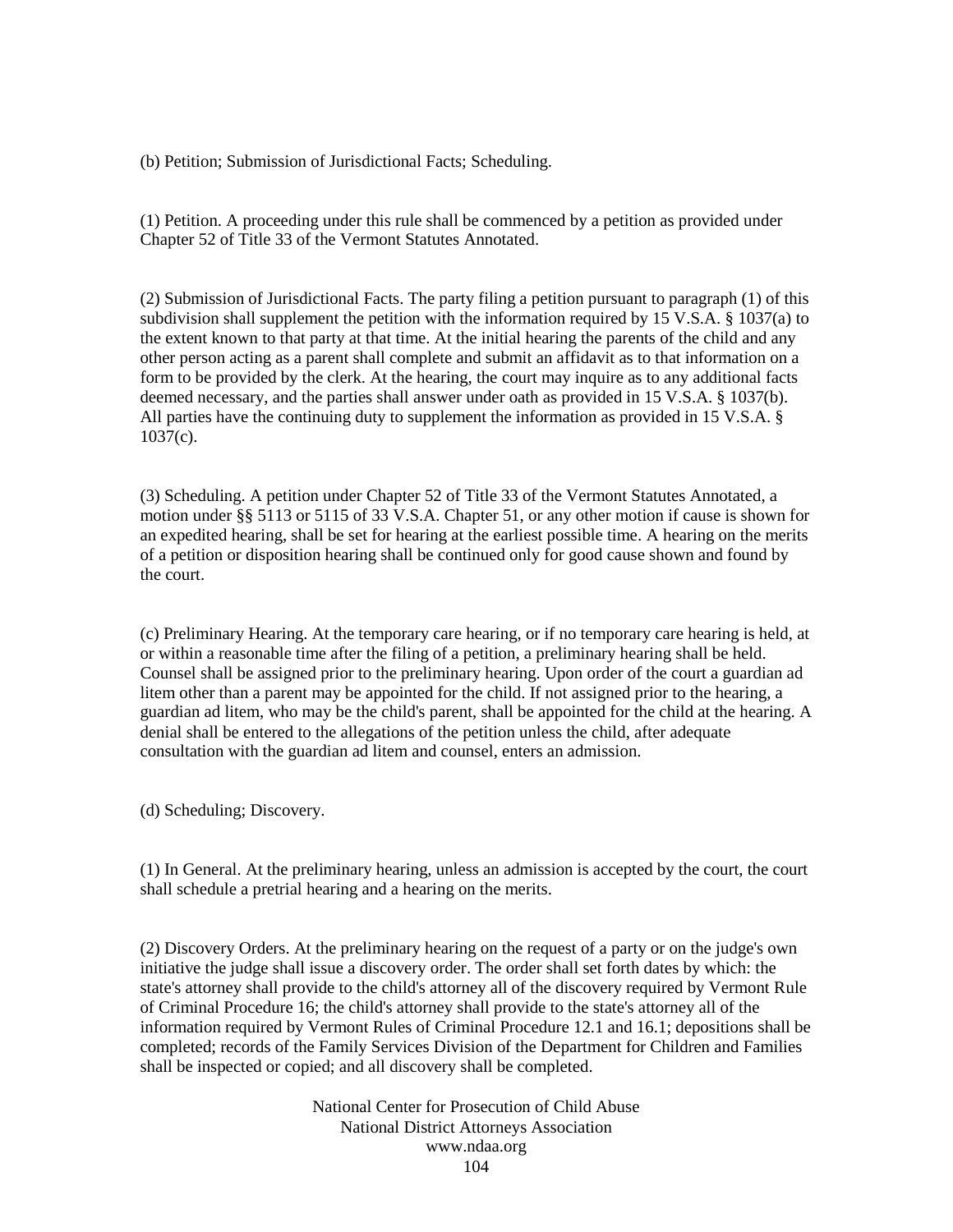(3) Scheduling of Pretrial Hearings and Motions Hearings. The court shall schedule a pretrial hearing within 15 days of the preliminary hearing. The court may schedule a motions hearing at any time.

(4) Depositions. The procedures set forth in Vermont Rule of Criminal Procedure 15 for the taking of depositions in felonies shall govern the taking of depositions in delinquency proceedings where the offense charged would be a felony if the charge were in District Court. Vermont Rule of Criminal Procedure  $15(e)(4)$  shall govern the taking of depositions in delinquency proceedings where the offense charged would be a misdemeanor if the charge were in District Court. The notice of taking of a deposition may be given orally or in writing, at least 48 hours prior to any deposition.

(5) Department for Children and Families Records. Upon the filing of a petition, a party's attorney shall be permitted to inspect or photocopy all material or information within the possession, custody or control of the Family Services Division of the Department for Children and Families which relates to the child, the parent(s), the guardian(s), or which is otherwise relevant to the subject matter of the proceedings. However, any party or the department may promptly file a motion for a protective order pursuant to Vermont Rule of Criminal Procedure 16.2, or an agent of the department may make an objection to disclosure of a specific record, and state the reasons for the objection, at the temporary care hearing or preliminary hearing.

(e) Pretrial Hearing. A pretrial hearing shall be held prior to the merits hearing. All parties shall attend each pretrial hearing, unless otherwise ordered by the court.

(f) Parties and Participants Other Than Child and Attorney Representing the State.

(1) Notice. All persons who by statute are parties to these proceedings shall receive notice of all proceedings and copies of all pleadings.

(2) Participation. Only the child and the attorney representing the state shall be entitled to participate in pretrial discovery relating to the merits hearing, call or examine witnesses at the merits hearing, or otherwise actively participate at the merits hearing or proceedings relating to the merits hearing, unless the court for good cause shown at or before the merits hearing grants permission. The court's order of permission may place limits on the participation and may condition participation upon prompt compliance with such discovery as the order specifies. All persons who by statute are parties to these proceedings shall be entitled to participate fully in the disposition hearing and at discovery and other proceedings relating only to the disposition hearing. In any proceeding at which a party other than the child or the attorney representing the state intends to call a witness, the name and address of the witness and any written statement of the witness shall be disclosed at least three days prior to the hearing, except for good cause shown.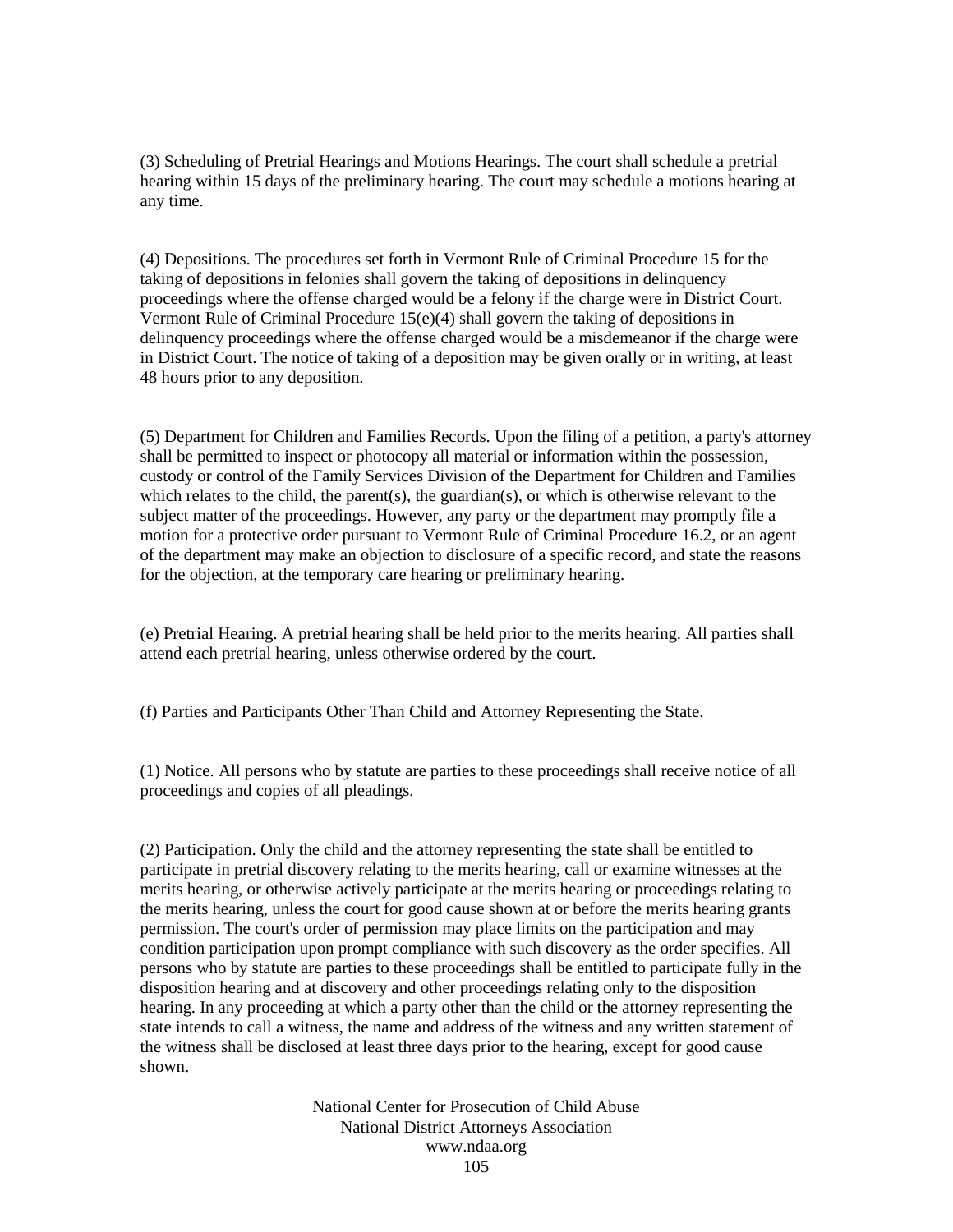(3) Notice to Caregivers.

(A) Notice of a permanency review held in connection with a delinquency proceeding under Chapter 52 of Title 33 of the Vermont Statutes Annotated must be provided to the current caregiver of a child who is the subject of the hearing, including foster parents (if any) and any preadoptive parent or relative providing care for the child. The notice shall specify that the caregiver has a right to be heard at the hearing but that this notice and the right to be heard do not confer party status on a caregiver who does not otherwise have that status.

(B) If the child is in the custody of the Department for Children and Families, the Department shall give such notice by ordinary first-class mail, by personal delivery, or, if notice by those methods will not be timely, by telephone. If notice is given by telephone, a copy of the notice shall be mailed or delivered to the caregiver as soon as possible thereafter. If the child is not in the custody of the Department, notice by ordinary first-class mail shall be given by the court.

(C) If the caregiver does not appear at the hearing, the court shall inquire whether, and how, the caregiver was given notice. If the court finds that adequate notice was not given to the caregiver, the court shall continue the hearing until the agency or officer responsible for giving notice certifies to the court that such notice has been given.

(g) Discovery of Disposition Information.

(1) Disposition Case Plans. The disposition case plan made by the Commissioner for Children and Families pursuant to 33 V.S.A. § 5230 and any report of an expert witness shall be filed with the court and arrangements shall be made for their receipt by the guardian ad litem and attorneys of record seven days prior to the disposition hearing. Within the same time period, notice of the availability of each report, for reading at the court, shall be mailed to each party not represented by counsel. For good cause shown, the report of an expert witness may be filed and disclosed subsequent to this time period.

(2) Other Information. Discovery prior to the disposition hearing shall be as set forth in subdivision (d) above, except that written statements other than those from expert witnesses to be submitted to the court at the hearing shall be disclosed and made available to the parties for inspection and copying no later than the last business day prior to the hearing.

(h) Physical and Mental Examinations in Delinquency Proceedings.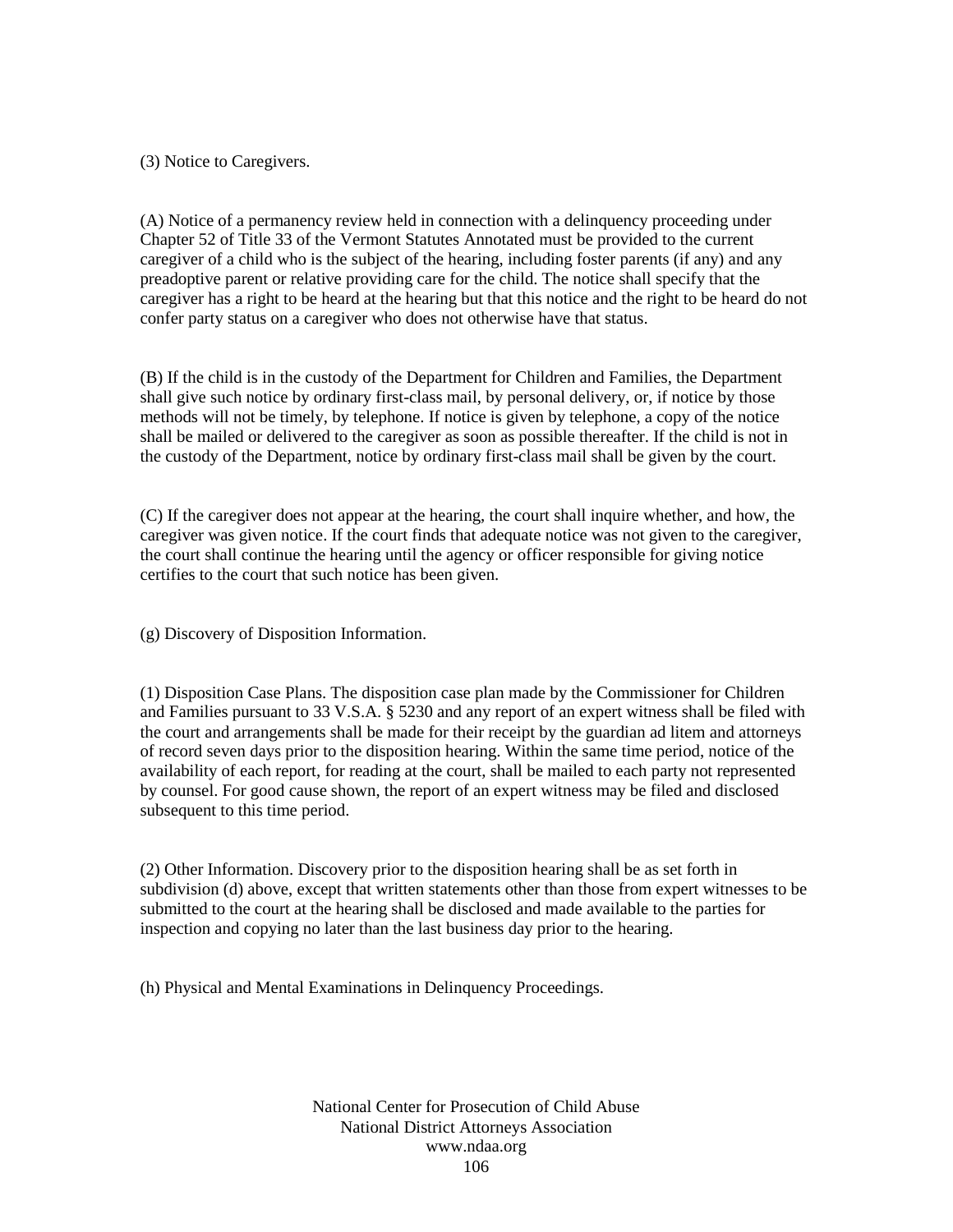(1) In General. The court may order a physical or mental examination pursuant to Vermont Rule of Criminal Procedure  $16.1(a)(1)(I)$ . No communications made in the course of such examination shall be used, directly or indirectly, to incriminate the person being examined.

(2) After a Finding of Delinquency. After a finding of delinquency has been entered by court, the court may order a physical or mental examination pursuant to Vermont Rule of Civil Procedure 35. However, Vermont Rule of Civil Procedure 35(b) shall not apply. The judge shall select the person or persons by whom the examination is to be made, and the court's order shall include a date by which a report of the examination shall be filed with the court and served on the parties. No communications made in the course of such examination shall be used, directly or indirectly, to incriminate the person being examined.

(i) Determination of Competence to Be Subject to Delinquency Proceedings.

(1) In general. The issue of a child's competence to be subject to delinquency proceedings may be raised by motion of any party, or upon the court's own motion, at any stage of the proceedings.

(2) Mental Examination. Competence shall be determined through a mental examination conducted by a psychologist or psychiatrist selected by the court. In addition to the factors ordinarily considered in determining competence in criminal proceedings, the examiner shall consider the following as appropriate to the circumstances of the child:

(A) The age and developmental maturity of the child;

(B) whether the child suffers from mental illness or a developmental disorder, including mental retardation;

(C) whether the child has any other disability that affects the child's competence; and

(D) any other factor that affects the child's competence.

The child, or the state, shall have the right to obtain an independent examination by an expert.

(3) Report. The report of an examination ordered by the court or obtained by the child or the state is to be sealed and filed in the juvenile court, with copies transmitted to counsel and available to the parties for review.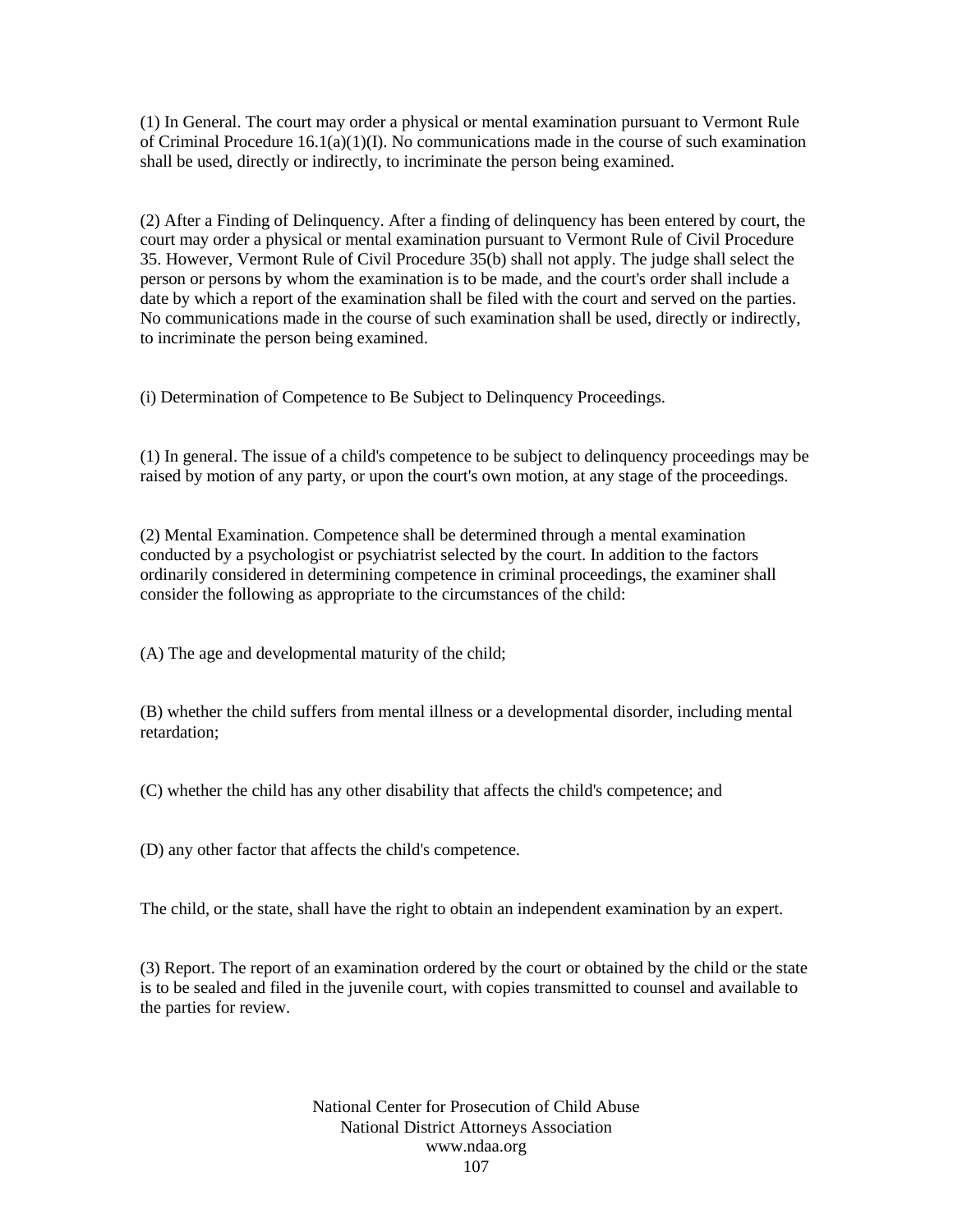(4) Statements Made in the Course of Examination. No statement made in the course of an examination by the child examined, whether or not the child has consented to, or obtained, the examination, shall be admitted as evidence in the delinquency proceedings for the purpose of proving the delinquency alleged or for the purpose of impeaching the testimony of the child examined.

(5) Hearing. The issue of competence shall be determined by the court after a hearing at which all parties are entitled to present evidence. The hearing shall be held as soon as practicable after the reports of the examination or examinations are filed.

(6) Determination of Competence. If the court determines that the child is competent to be subject to delinquency proceedings, the proceeding shall continue without delay.

(7) Determination of Incompetence. If the court determines that the child is not competent to be subject to delinquency proceedings, the court shall dismiss the petition without prejudice; provided that, if the child is found incompetent by reason of developmental disabilities or mental retardation, the dismissal may be with prejudice.

(j) Withdrawal of Admission of Delinquency. A motion to withdraw an admission of delinquency must be made prior to or within 30 days after the date of entry of an adjudication of delinquency. If the motion is made before a disposition order is made, the court may permit withdrawal of the admission if the child shows any fair and just reason and that reason substantially outweighs any prejudice which would result to the state from the withdrawal of the admission. If the motion is made after disposition, the court may set aside the adjudication of delinquency and permit withdrawal of the admission only to correct manifest injustice.

# **VIRGINIA**

## **VA. CODE ANN. § 16.1-356 (2012). Raising question of competency to stand trial; evaluation and determination of competency**

A. If, at any time after the attorney for the juvenile has been retained or appointed pursuant to a delinquency proceeding and before the end of trial, the court finds, sua sponte or upon hearing evidence or representations of counsel for the juvenile or the attorney for the Commonwealth, that there is probable cause to believe that the juvenile lacks substantial capacity to understand the proceedings against him or to assist his attorney in his own defense, the court shall order that a competency evaluation be performed by at least one psychiatrist, clinical psychologist, licensed professional counselor, licensed clinical social worker, or licensed marriage and family therapist, who is qualified by training and experience in the forensic evaluation of juveniles.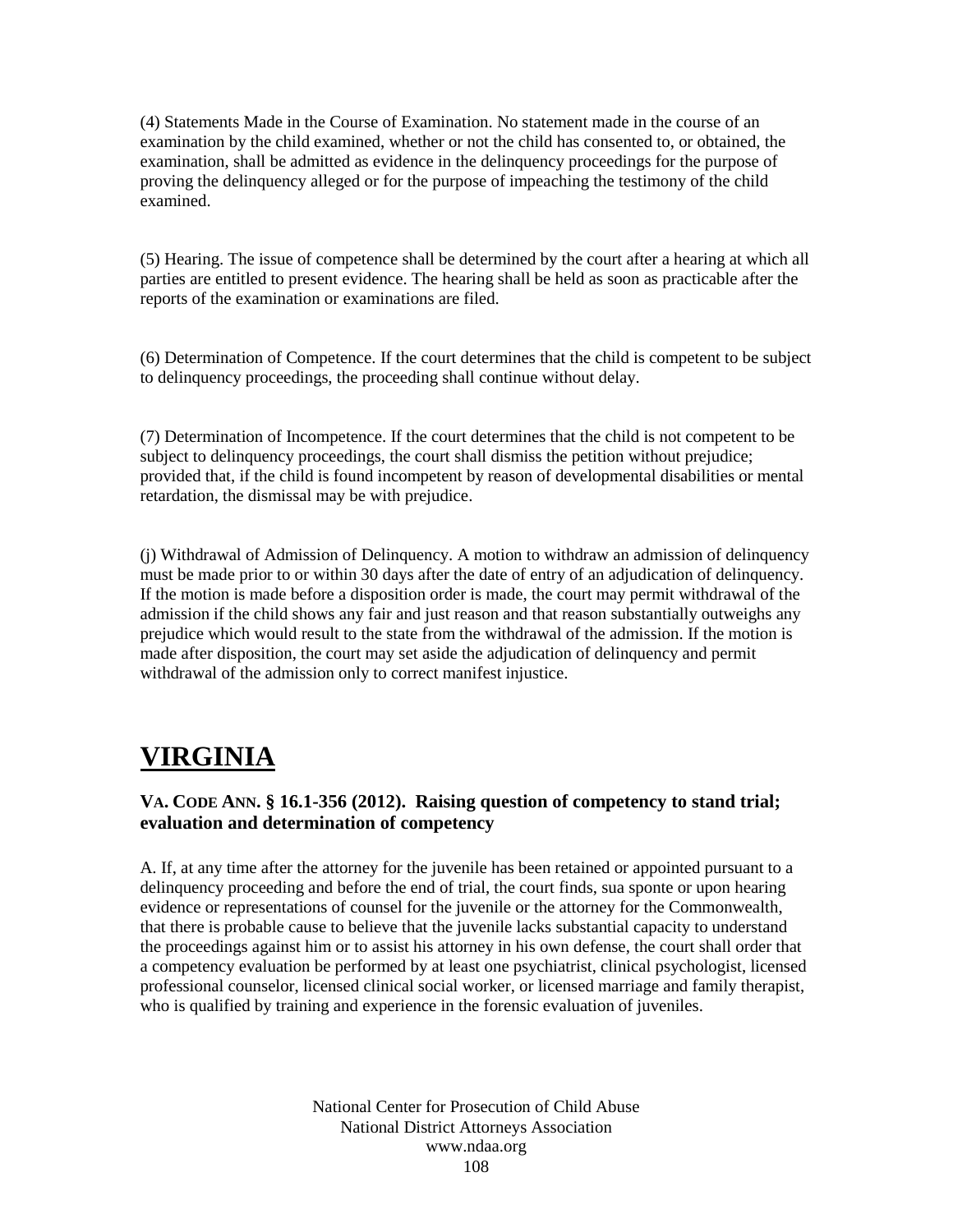The Commissioner of Behavioral Health and Developmental Services shall approve the training and qualifications for individuals authorized to conduct juvenile competency evaluations and provide restoration services to juveniles pursuant to this article. The Commissioner shall also provide all juvenile courts with a list of guidelines for the court to use in the determination of qualifying individuals as experts in matters relating to juvenile competency and restoration.

B. The evaluation shall be performed on an outpatient basis at a community services board or behavioral health authority, juvenile detention home or juvenile justice facility unless the court specifically finds that (i) the results of the outpatient competency evaluation indicate that hospitalization of the juvenile for evaluation of competency is necessary or (ii) the juvenile is currently hospitalized in a psychiatric hospital. If one of these findings is made, the court, under authority of this subsection, may order the juvenile sent to a hospital designated by the Commissioner of Behavioral Health and Developmental Services as appropriate for the evaluation of juveniles against whom a delinquency petition has been filed.

C. The court shall require the attorney for the Commonwealth to provide to the evaluators appointed under subsection A any information relevant to the evaluation, including, but not limited to (i) a copy of the warrant or petition, (ii) the names and addresses of the attorney for the Commonwealth, the attorney for the juvenile, and the judge ordering the evaluation; and (iii) information about the alleged offense. The court shall require the attorney for the juvenile to provide to the evaluator only the psychiatric records and other information that is deemed relevant to the evaluation of competency. The moving party shall provide the evaluator a summary of the reasons for the evaluation request. All information required by this subsection shall be provided to the evaluator within 96 hours of the issuance of the court order requiring the evaluation and when applicable, shall be submitted prior to admission to the facility providing the inpatient evaluation. If the 96-hour period expires on a Saturday, Sunday or other legal holiday, the 96 hours shall be extended to the next day which is not a Saturday, Sunday or legal holiday.

D. If the juvenile is hospitalized under the provisions of subsection B, the juvenile shall be hospitalized for such time as the director of the hospital deems necessary to perform an adequate evaluation of the juvenile's competency, but not to exceed 10 days from the date of admission to the hospital. All evaluations shall be completed and the report filed with the court within 14 days of receipt by the evaluator of all information required under subsection C.

E. Upon completion of the evaluation, the evaluator shall promptly and in no event exceeding 14 days after receipt of all required information submit the report in writing to the court and the attorneys of record concerning (i) the juvenile's capacity to understand the proceedings against him; (ii) his ability to assist his attorney; and (iii) his need for services in the event he is found incompetent, including a description of the suggested necessary services and least restrictive setting to assist the juvenile in restoration to competency. No statements of the juvenile relating to the alleged offense shall be included in the report.

F. After receiving the report described in subsection E, the court shall promptly determine whether the juvenile is competent to stand trial for adjudication or disposition. A hearing on the

> National Center for Prosecution of Child Abuse National District Attorneys Association www.ndaa.org 109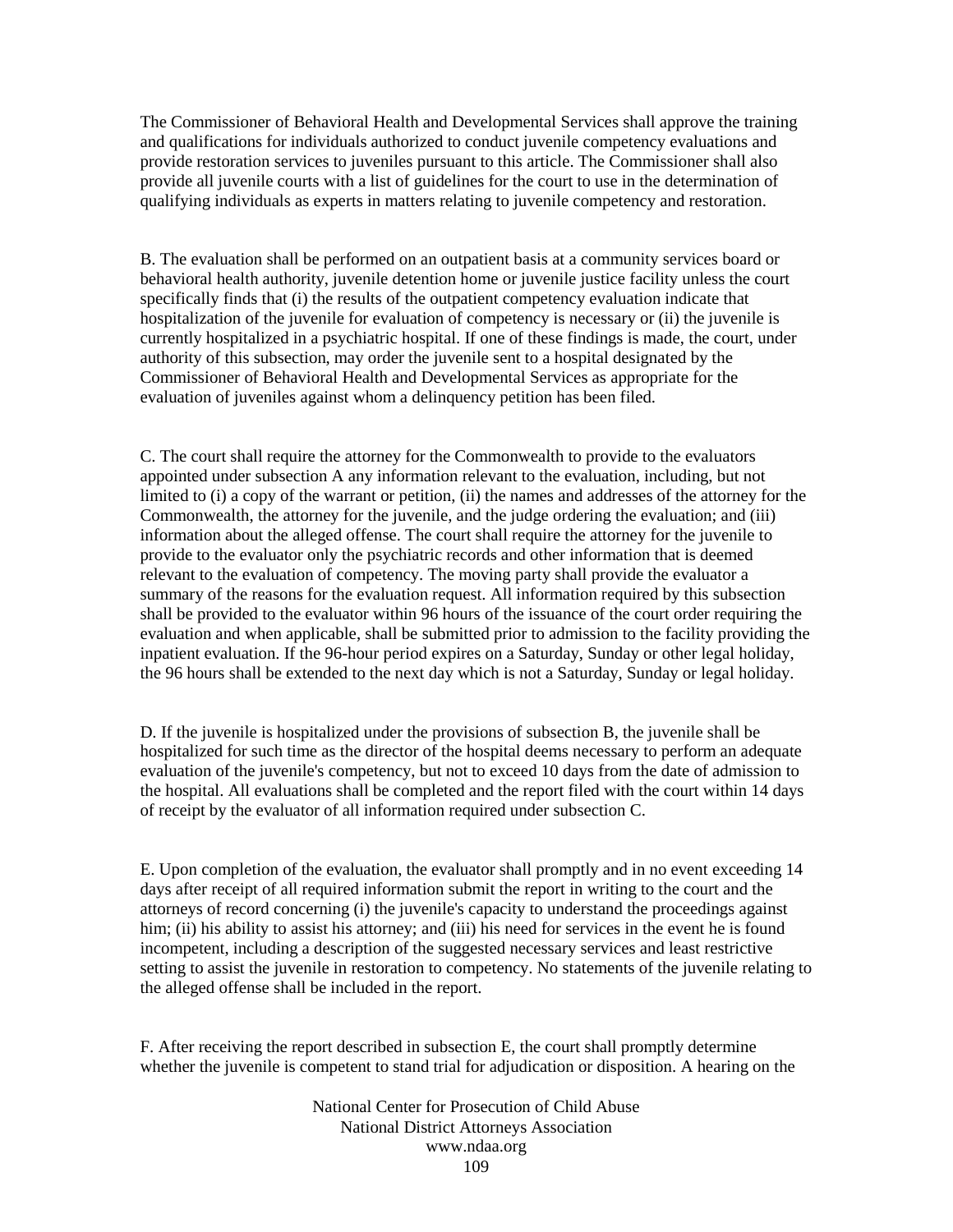juvenile's competency is not required unless one is requested by the attorney for the Commonwealth or the attorney for the juvenile or when required under § 16.1-357 B. If a hearing is held, the party alleging that the juvenile is incompetent shall bear the burden of proving by a preponderance of the evidence the juvenile's incompetency. The juvenile shall have the right to notice of the hearing and the right to personally participate in and introduce evidence at the hearing.

If the juvenile is otherwise able to understand the charges against him and assist in his defense, a finding of incompetency shall not be made based solely on any or all of the following: (i) the juvenile's age or developmental factors, (ii) the juvenile's claim to be unable to remember the time period surrounding the alleged offense, or (iii) the fact that the juvenile is under the influence of medication.

### **VA. CODE ANN. § 16.1-357 (2012). Disposition when juvenile found incompetent**

A. Upon finding pursuant to subsection F of § 16.1-356 that the juvenile is incompetent, the court shall order that the juvenile receive services to restore his competency in either a nonsecure community setting or a secure facility as defined in § 16.1-228. A copy of the order shall be forwarded to the Commissioner of Behavioral Health and Developmental Services, who shall arrange for the provision of restoration services in a manner consistent with the order. Any report submitted pursuant to subsection E of  $\S$  16.1-356 shall be made available to the agent providing restoration.

B. If the court finds the juvenile incompetent but restorable to competency in the foreseeable future, it shall order restoration services for up to three months. At the end of three months from the date restoration is ordered under subsection A of this section, if the juvenile remains incompetent in the opinion of the agent providing restoration, the agent shall so notify the court and make recommendations concerning disposition of the juvenile. The court shall hold a hearing according to the procedures specified in subsection F of § 16.1-356 and, if it finds the juvenile unrestorably incompetent, shall order one of the dispositions pursuant to § 16.1-358. If the court finds the juvenile incompetent but restorable to competency, it may order continued restoration services for additional three-month periods, provided a hearing pursuant to subsection F of § 16.1-356 is held at the completion of each such period and the juvenile continues to be incompetent but restorable to competency in the foreseeable future.

C. If, at any time after the juvenile is ordered to undergo services under subsection A of this section, the agent providing restoration believes the juvenile's competency is restored, the agent shall immediately send a report to the court as prescribed in subsection E of § 16.1-356. The court shall make a ruling on the juvenile's competency according to the procedures specified in subsection F of § 16.1-356.

> National Center for Prosecution of Child Abuse National District Attorneys Association www.ndaa.org 110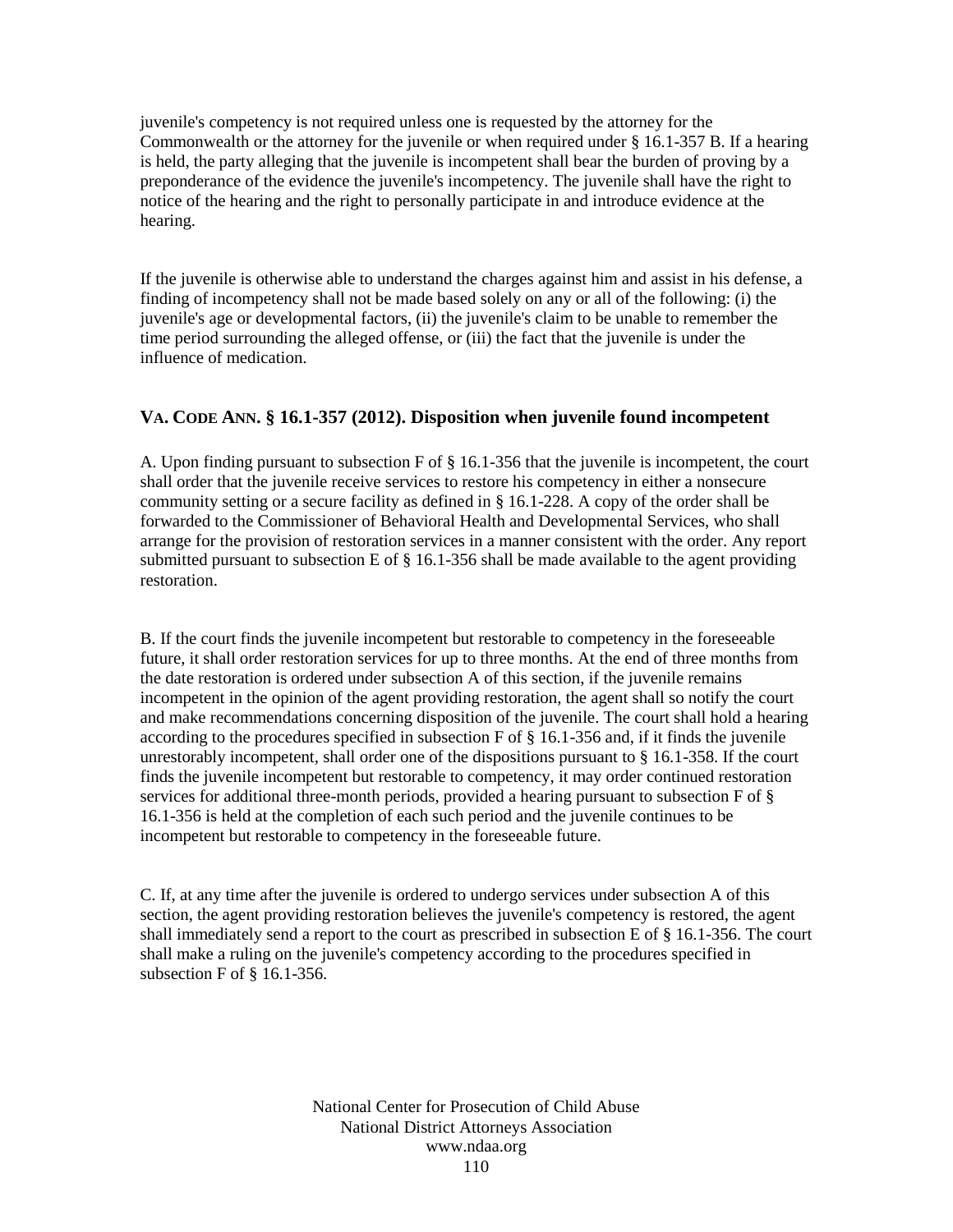## **VA. CODE ANN. § 16.1-358 (2012). Disposition of the unrestorably incompetent juvenile**

If, at any time after the juvenile is ordered to undergo services pursuant to subsection A of § 16.1- 357, the agent providing restoration concludes that the juvenile is likely to remain incompetent for the foreseeable future, he shall send a report to the court so stating. The report shall also indicate whether, in the agent's opinion, the juvenile should be (i) committed pursuant to Article 16 (§ 16.1-335 et seq.) of this chapter or, if the juvenile has reached the age of eighteen years at the time of the competency determination, pursuant to Article 5 (§ 37.2-814 et seq.) of Chapter 8 of Title 37.2, (ii) certified pursuant to § 37.2-806, (iii) provided other services by the court, or (iv) released. Upon receipt of the report, the court shall make a competency determination according to the procedures specified in subsection  $F$  of  $\S$  16.1-356. If the court finds that the juvenile is incompetent and is likely to remain so for the foreseeable future, it shall order that the juvenile (i) be committed pursuant to Article 16 (§ 16.1-335 et seq.) of this chapter or, if the juvenile has reached the age of eighteen years at the time of the competency determination, pursuant to Article 5 (§ 37.2-814 et seq.) of Chapter 8 of Title 37.2, (ii) be certified pursuant to § 37.2-806, (iii) have a child in need of services petition filed on his behalf pursuant to § 16.1-260 D, or (iv) be released. If the court finds the juvenile incompetent but restorable to competency in the foreseeable future, it may order restoration services continued until three months have elapsed from the date of the provision of restoration ordered under subsection A of § 16.1-357.

If not dismissed without prejudice at an earlier time, charges against an unrestorably incompetent juvenile shall be dismissed in compliance with the time frames as follows: in the case of a charge which would be a misdemeanor, one year from the date of the juvenile's arrest for such charge; and in the case of a charge which would be a felony, three years from the date of the juvenile's arrest for such charges.

### **VA. CODE ANN. § 16.1-359 (2012). Litigating certain issues when the juvenile is incompetent**

A finding of incompetency does not preclude the adjudication, at any time before trial, of a motion objecting to the sufficiency of the petition, nor does it preclude the adjudication of similar legal objections which, in the court's opinion, may be undertaken without the personal participation of the juvenile.

# **VA. CODE ANN. § 16.1-360 (2012). Disclosure by juvenile during evaluation or restoration; use at guilt phase of trial adjudication or disposition hearing**

No statement or disclosure by the juvenile concerning the alleged offense made during a competency evaluation ordered pursuant to § 16.1-356, or services ordered pursuant to § 16.1-357 may be used against the juvenile at the adjudication or disposition hearings as evidence or as a basis for such evidence.

> National Center for Prosecution of Child Abuse National District Attorneys Association www.ndaa.org 111